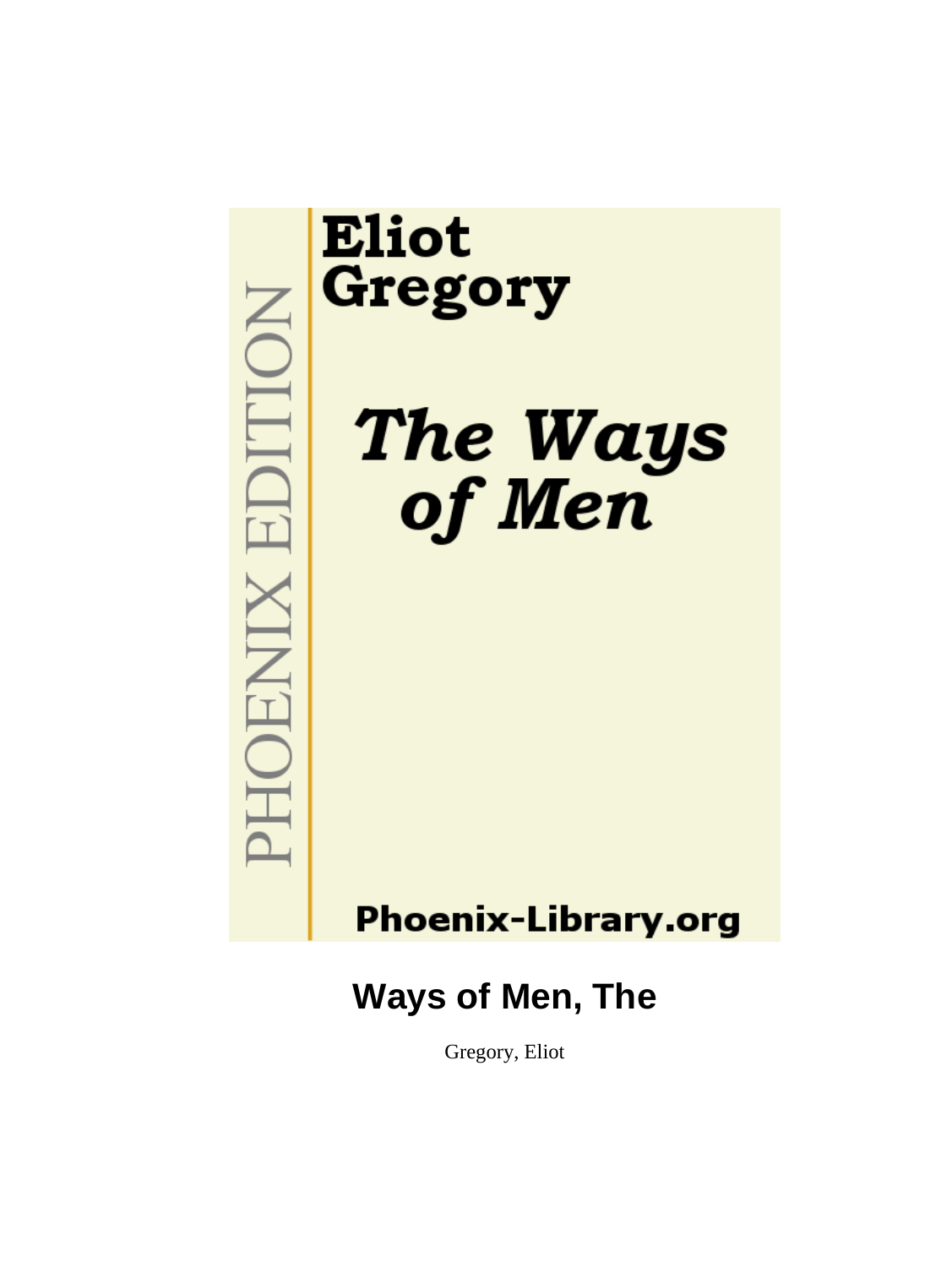[Table of Content](#page-148-0) [About Phoenix−Edition](#page-150-0) **[Copyright](#page-151-0)**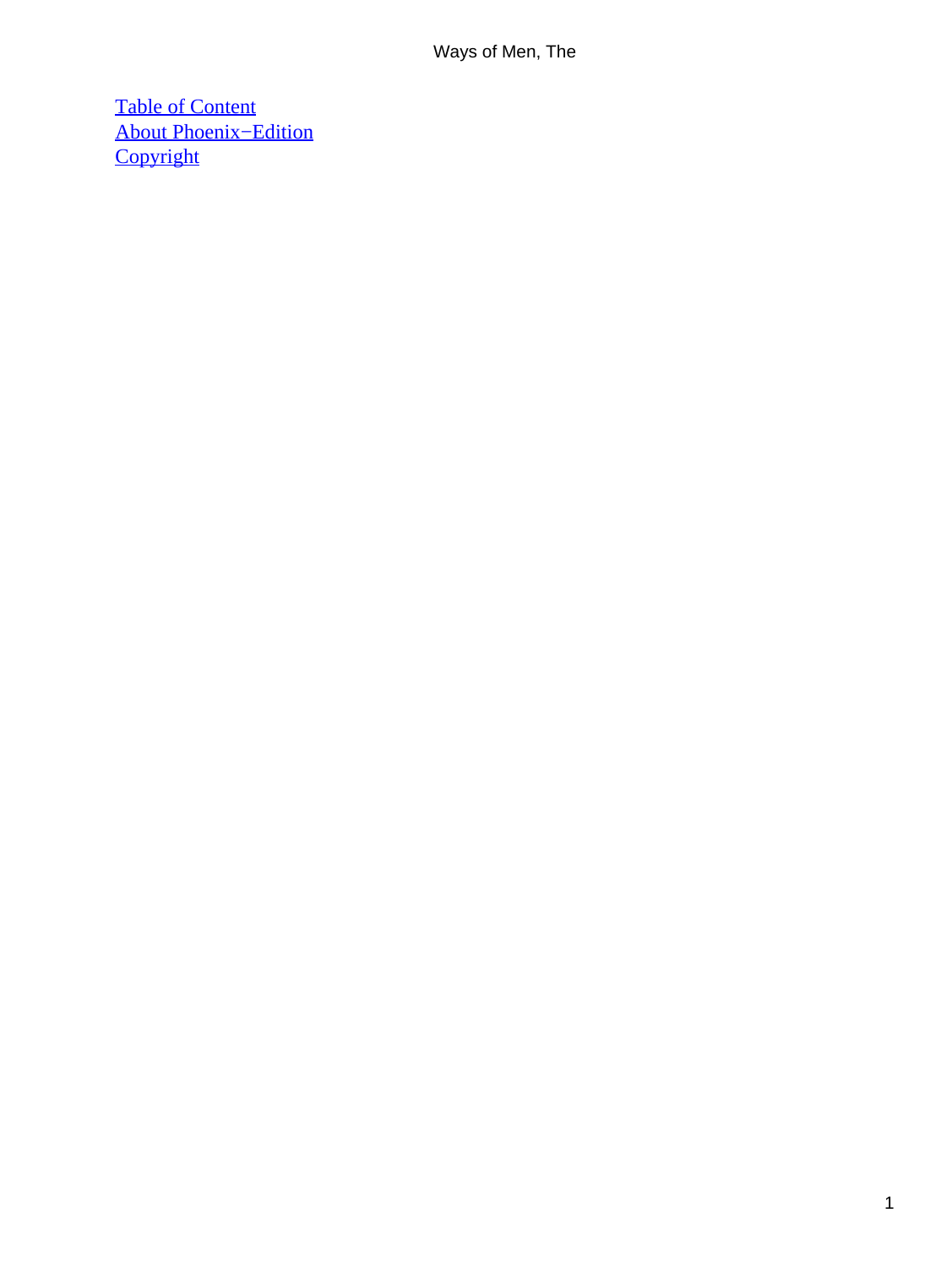# *T*HE **WAYS OF MEN**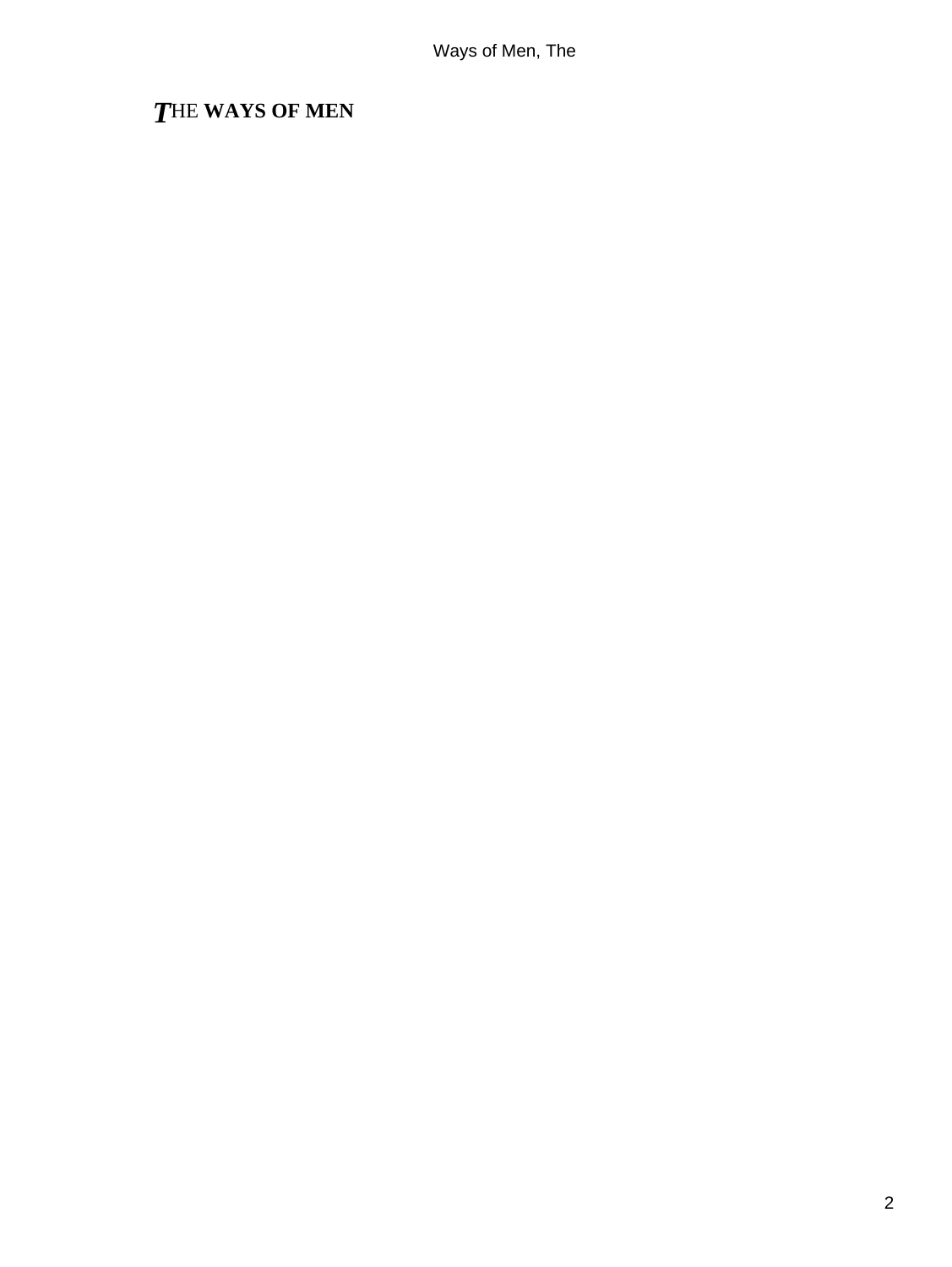## **[Chapter 1 − «UNCLE SAM»](#page-148-0)**

*T*HE gentleman who graced the gubernatorial arm−chair of our state when this century was born happened to be an admirer of classic lore and the sonorous names of antiquity.

 It is owing to his weakness in bestowing pompous cognomens on our embryo towns and villages that to−day names like Utica, Syracuse, and Ithaca, instead of evoking visions of historic pomp and circumstance, raise in the minds of most Americans the picture of cocky little cities, rich only in trolley−cars and Methodist meeting−houses.

 When, however, this cultured governor, in his ardor, christened one of the cities Troy, and the hill in its vicinity Mount Ida, he little dreamed that a youth was living on its slopes whose name was destined to become a household word the world over, as the synonym for the proudest and wealthiest republic yet known to history, a sobriquet that would be familiar in the mouths of races to whose continents even the titles of Jupiter or Mars had never penetrated.

 A little before this century began, two boys with packs bound on their stalwart shoulders walked from New York and established a brickyard in the neighborhood of what is now Perry Street, Troy. Ebenezer and Samuel Wilson soon became esteemed citizens of the infant city, their kindliness and benevolence winning for them the affection and respect of the community.

 The younger brother, Samuel, was an especial favorite with the children of the place, whose explorations into his deep pockets were generally rewarded by the discovery of some simple «sweet» or home−made toy. The slender youth with the «nutcracker» face proving to be the merriest of playfellows, in their love his little band of admirers gave him the pet name of «Uncle Sam,» by which he quickly became known, to the exclusion of his real name. This is the kindly and humble origin of a title the mere speaking of which to−day quickens the pulse and moistens the eyes of millions of Americans with the same thrill that the dear old flag arouses when we catch sight of it, especially an unexpected glimpse in some foreign land.

 With increasing wealth the brick−yard of the Wilson brothers was replaced by an extensive slaughtering business, in which more than a hundred men were soon employed − a vast establishment for that day, killing weekly some thousand head of cattle. During the military operations of 1812 the brothers signed a contract to furnish the troops at Greenbush with meat, «packed in full bound barrels of white oak»; soon after, Samuel was appointed Inspector of Provisions for the army.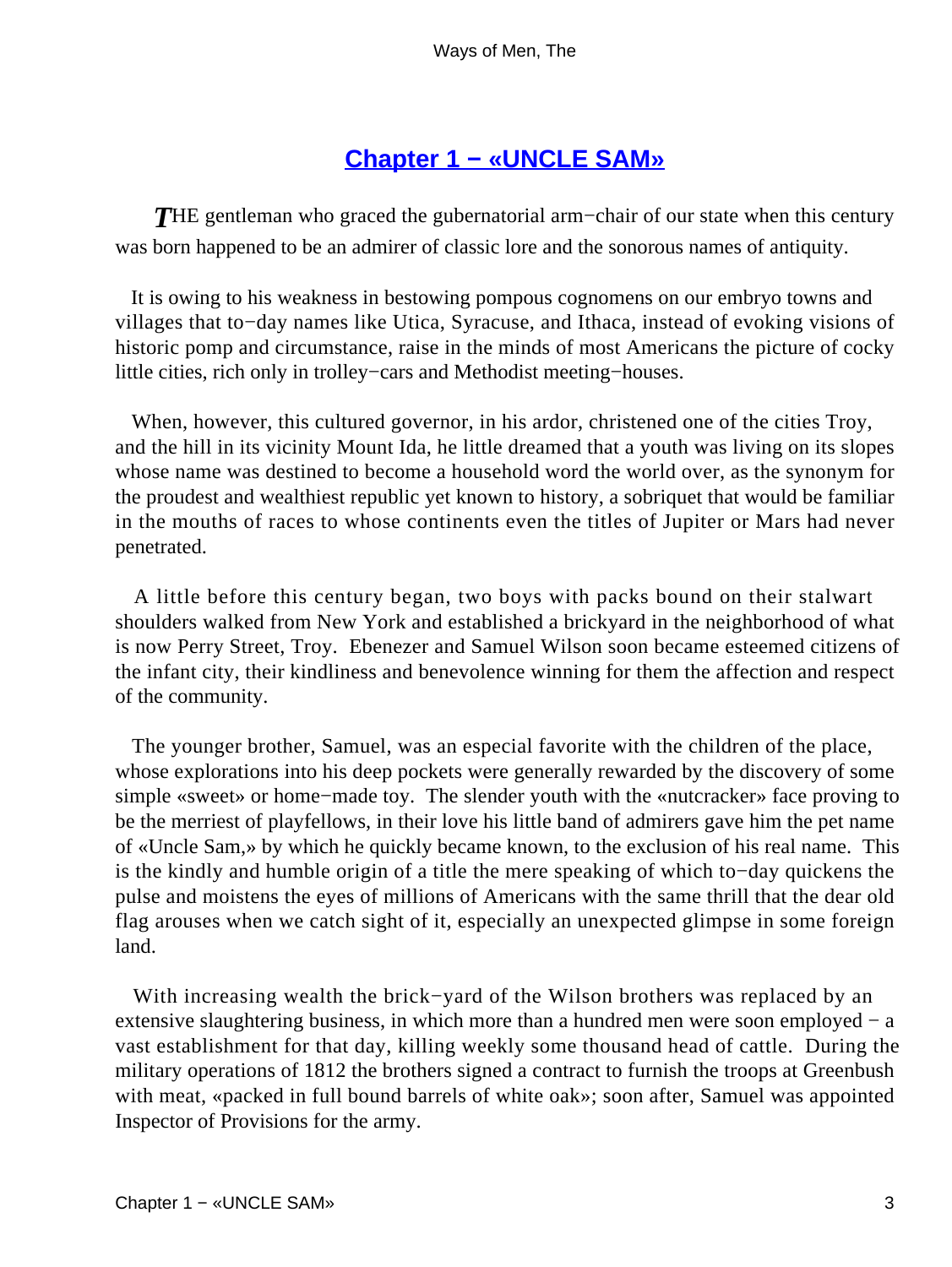It is a curious coincidence that England also should have taken an ex−army−contractor as her patron saint, for if we are to believe tradition, St. George of Cappadocia filled that position unsatisfactorily before he passed through martyrdom to sainthood.

 True prototype of the nation that was later to adopt him as its godfather, the shrewd and honest patriot, «Uncle Sam,» not only lived loyally up to his contracts, giving full measure and of his best, but proved himself incorruptible, making it his business to see that others too fulfilled their engagements both in the letter and the spirit; so that the «U.S.» (abbreviation of United States) which he pencilled on all provisions that had passed his inspection became in the eyes of officers and soldiers a guarantee of excellence. Samuel's old friends, the boys of Troy (now enlisted in the army), naively imagining that the mystic initials were an allusion to the pet name they had given him years before, would accept no meats but «Uncle Sam's,» murmuring if other viands were offered them. Their comrades without inquiry followed this example; until so strong did the prejudice for food marked «U.S.» become, that other contractors, in order that their provisions should find favor with the soldiers, took to announcing «Uncle Sam» brands.

 To the greater part of the troops, ignorant (as are most Americans to−day) of the real origin of this pseudonym, «Uncle Sam's» beef and bread meant merely government provisions, and the step from national belongings to an impersonation of our country by an ideal «Uncle Sam» was but a logical sequence.

 In his vigorous old age, Samuel Wilson again lived on Mount Ida, near the estates of the Warren family, where as children we were taken to visit his house and hear anecdotes of the aged patriot's hospitality and humor. The honor in which he was held by the country−side, the influence for good he exerted, and the informal tribunal he held, to which his neighbors came to get their differences straightened out by his common sense, are still talked of by the older inhabitants. One story in particular used to charm our boyish ears. It was about a dispute over land between the Livingstons and the Van Rensselaers, which was brought to an end by «Uncle Sam's» producing a barrel of old papers (confided to him by both families during the war, for safe keeping) and extracting from this original «strong box» title deeds to the property in litigation.

 Now, in these troubled times of ours, when rumors of war are again in the air, one's thoughts revert with pleasure to the half−mythical figure on the threshold of the century, and to legends of the clear−eyed giant, with the quizzical smile and the tender, loyal heart, whose life's work makes him a more lovable model and a nobler example to hold up before the youth of to−day than all the mythological deities that ever disported themselves on the original Mount Ida.

 There is a singular fitness in this choice of «Uncle Sam» as our patron saint, for to be honest and loyal and modest, to love little children, to do one's duty quietly in the heyday of life, and become a mediator in old age, is to fulfil about the whole duty of man; and every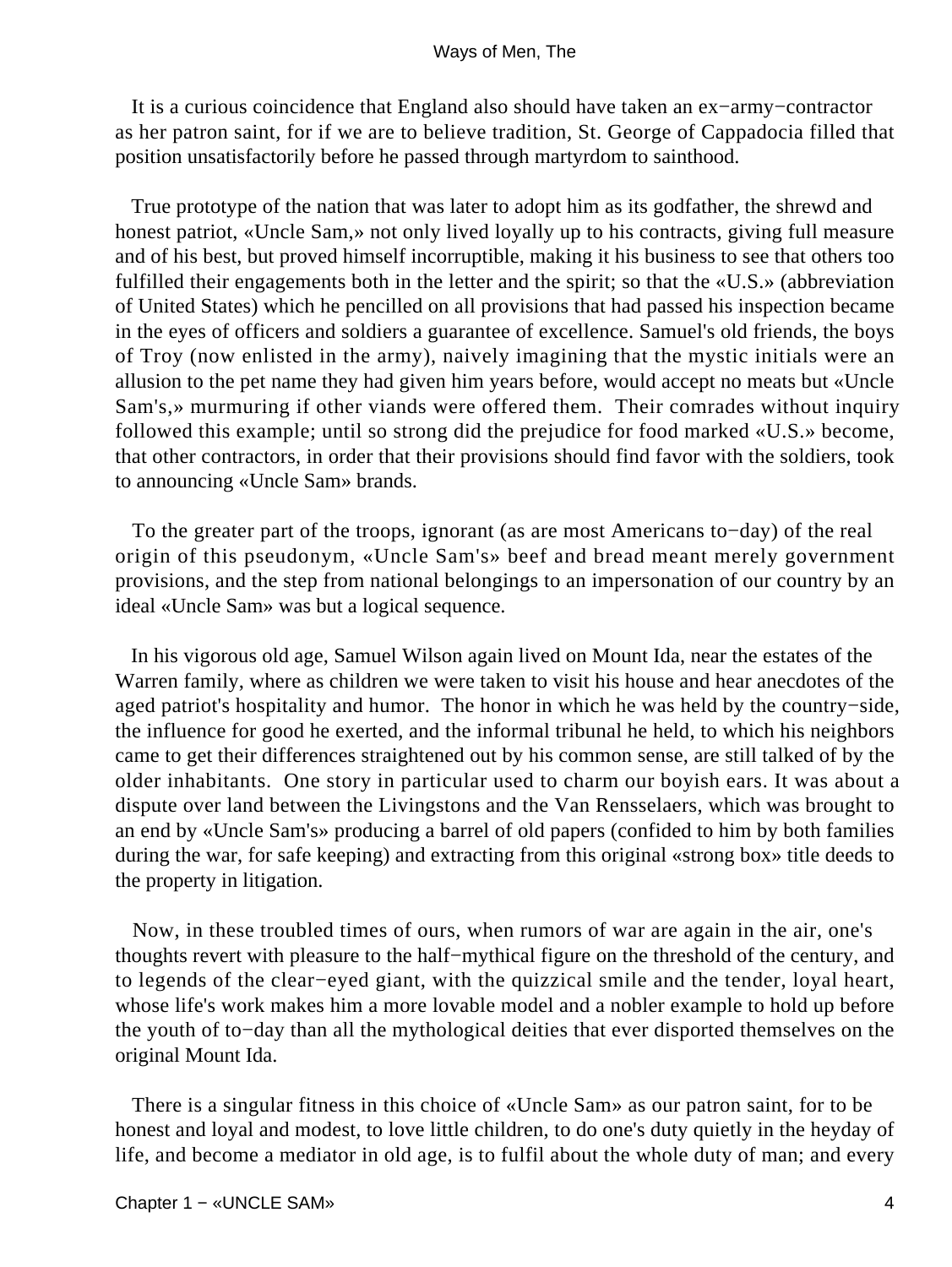patriotic heart must wish the analogy may be long maintained, that our loved country, like its prototype, may continue the protector of the feeble and a peace−maker among nations.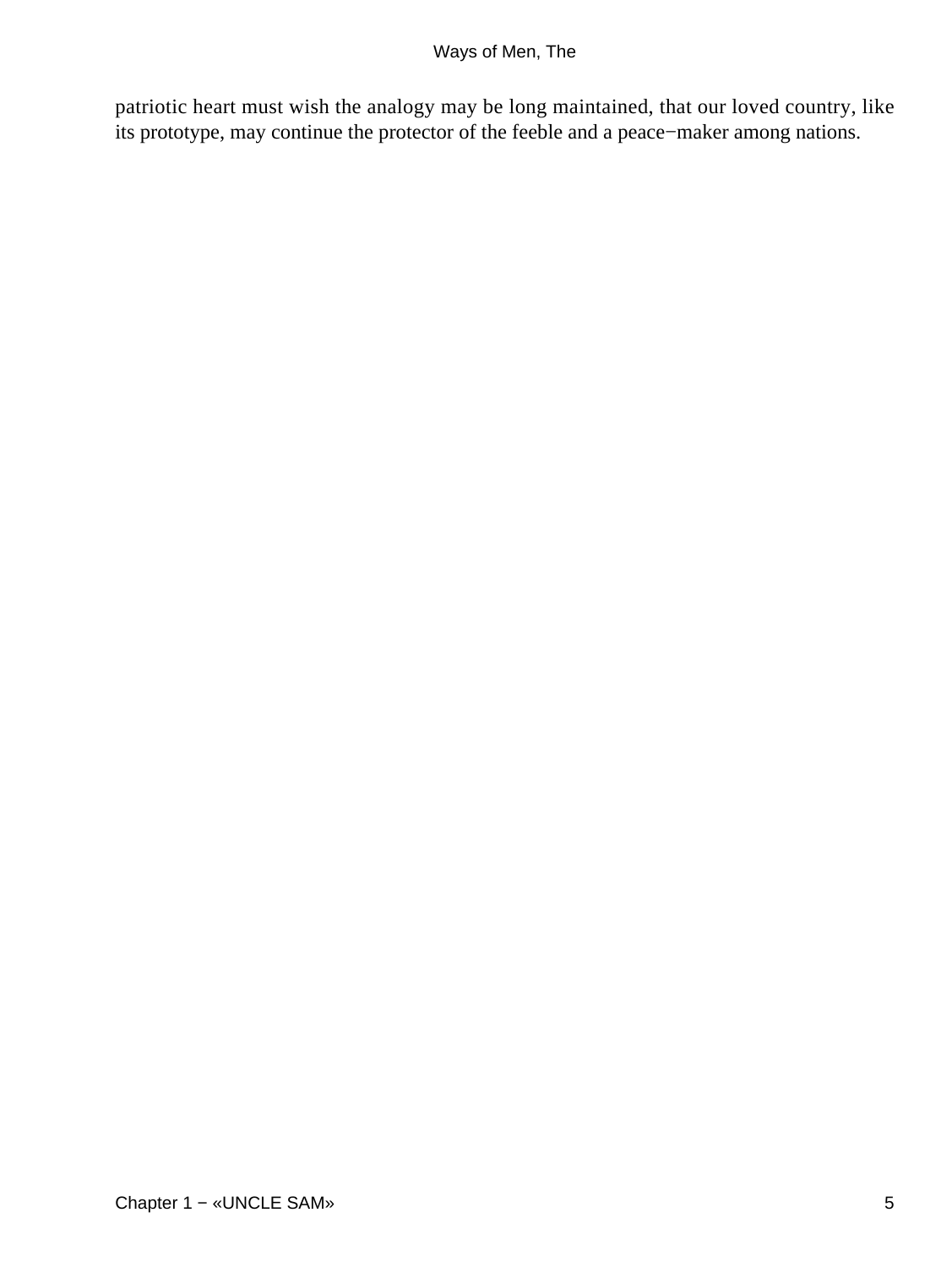# **[Chapter 2 − Domestic Despots](#page-148-0)**

*T*HOSE who walk through the well−to−do quarters of our city, and glance, perhaps a little enviously as they pass, toward the cheerful firesides, do not reflect that in almost every one of these apparently happy homes a pitiless tyrant reigns, a misshapen monster without bowels of compassion or thought beyond its own greedy appetites, who sits like Sinbad's awful burden on the necks of tender women and distracted men. Sometimes this incubus takes the form of a pug, sometimes of a poodle, or simply a bastard cur admitted to the family bosom in a moment of unreflecting pity; size and pedigree are of no importance; the result is always the same. Once Caliban is installed in his stronghold, peace and independence desert that roof.

 We read daily of fathers tyrannizing over trembling families, of stepmothers and unnatural children turning what might be happy homes into amateur Infernos, and sigh, as we think of martyrdoms endured by overworked animals.

 It is cheering to know that societies have been formed for the protection of dumb brutes and helpless children. Will no attempt be made to alleviate this other form of suffering, which has apparently escaped the eye of the reformer?

The animal kingdom is divided – like all Gaul – into three divisions: wild beasts, that are obliged to hustle for themselves; laboring and producing animals, for which man provides because they are useful to him − and dogs! Of all created things on our globe the canine race have the softest «snap.» The more one thinks about this curious exception in their favor the more unaccountable it appears. We neglect such wild things as we do not slaughter, and exact toil from domesticated animals in return for their keep. Dogs alone, shirking all cares and labor, live in idle comfort at man's expense.

 When that painful family jar broke up the little garden party in Eden and forced our first parents to work or hunt for a living, the original Dog (equally disgusted with either alternative) hit on the luminous idea of posing as the champion of the disgraced couple, and attached himself to Adam and Eve; not that he approved of their conduct, but simply because he foresaw that if he made himself companionable and cosy he would be asked to stay to dinner.

 From that day to the present, with the exception of occasionally watching sheep and houses − a lazy occupation at the best − and a little light carting in Belgium (dogs were given up as turn−spits centuries ago, because they performed that duty badly), no canine has raised a paw to do an honest day's work, neither has any member of the genus been known voluntarily to perform a useful act.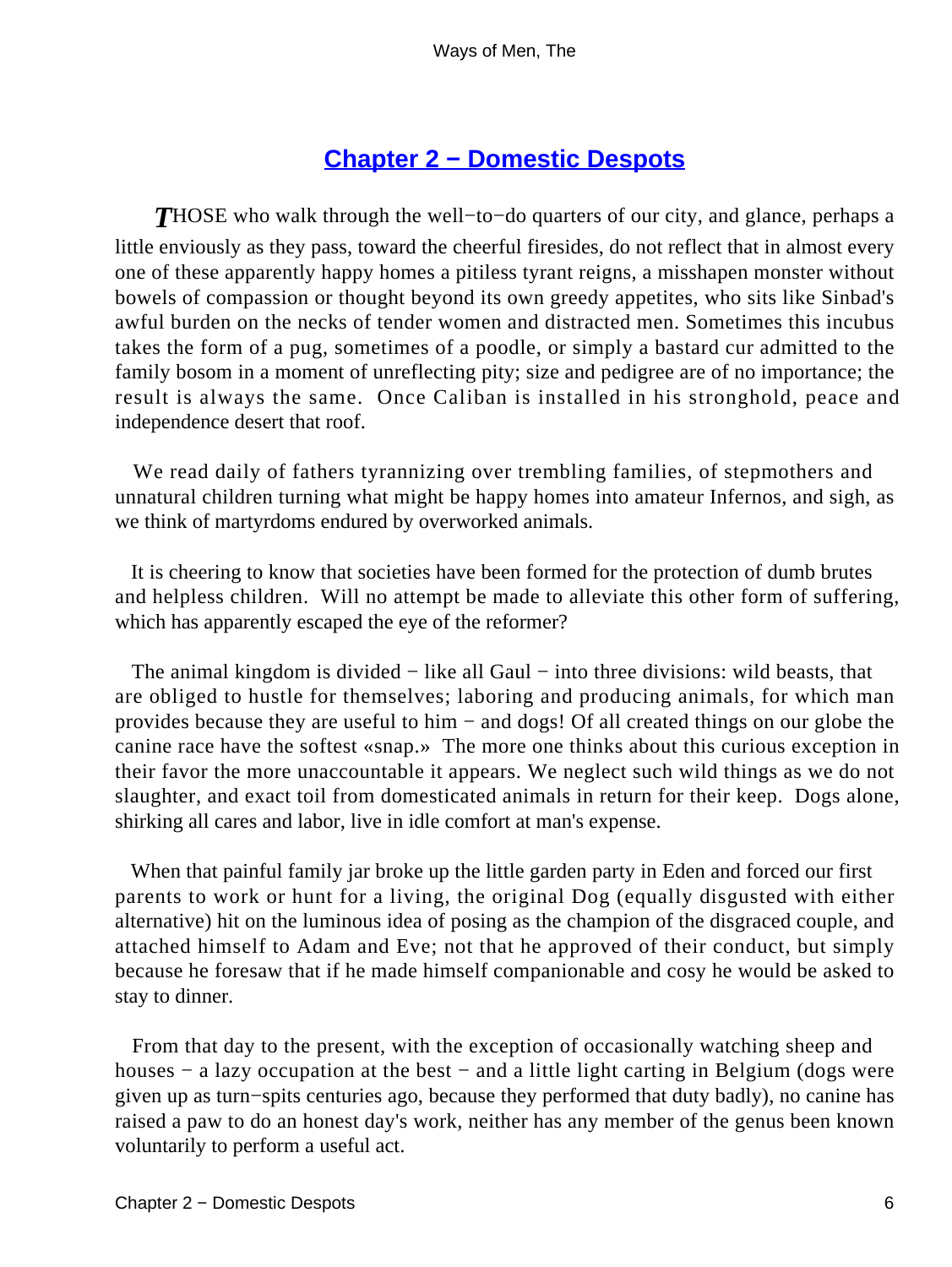How then – one asks one's self in a wonder – did the myth originate that Dog was the friend of Man? Like a multitude of other fallacies taught to innocent children, this folly must be unlearned later. Friend of man, indeed! Why, the «Little Brothers of the Rich» are guileless philanthropists in comparison with most canines, and unworthy to be named in the same breath with them. Dogs discovered centuries ago that to live in luxury, it was only necessary to assume an exaggerated affection for some wealthy mortal, and have since proved themselves past masters in a difficult art in which few men succeed. The number of human beings who manage to live on their friends is small, whereas the veriest mongrel cur contrives to enjoy food and lodging at some dupe's expense.

 Facts such as these, however, have not over−thrown the great dog myth. One can hardly open a child's book without coming across some tale of canine intelligence and devotion. My tender youth was saddened by the story of one disinterested dog that refused to leave his master's grave and was found frozen at his post on a bleak winter's morning. With the experience of years in pet dogs I now suspect that, instead of acting in this theatrical fashion, that pup trotted home from the funeral with the most prosperous and simple−minded couple in the neighborhood, and after a substantial meal went to sleep by the fire. He must have been a clever dog to get so much free advertisement, so probably strolled out to his master's grave the next noon, when people were about to hear him, and howled a little to keep up appearances.

 I have written «the richest and most simple minded couple,» because centuries of self−seeking have developed in these beasts an especial aptitude for spotting possible victims at a glance. You will rarely find dogs coquetting with the strong− minded or wasting blandishments where there is not the probability of immediate profit; but once let even a puppy get a tenderhearted girl or aged couple under his influence, no pity will be shown the victims.

 There is a house not a square away from Mr. Gerry's philanthropic headquarters, where a state of things exists calculated to extract tears from a custom−house official. Two elderly virgins are there held in bondage by a Minotaur no bigger than your two fists. These good dames have a taste for travelling, but change of climate disagrees with their tyrant. They dislike house−keeping and, like good Americans, would prefer hotel life, nevertheless they keep up an establishment in a cheerless side street, with a retinue of servants, because, forsooth, their satrap exacts a back yard where he can walk of a morning. These spinsters, although loving sisters, no longer go about together, Caligula's nerves being so shaken that solitude upsets them. He would sooner expire than be left alone with the servant, for the excellent reason that his bad temper and absurd airs have made him dangerous enemies below stairs − and he knows it!

 Another household in this city revolves around two brainless, goggle−eyed beasts, imported at much expense from the slopes of Fuji−yama. The care that is lavished on those heathen monsters passes belief. Maids are employed to carry them up and down stairs, and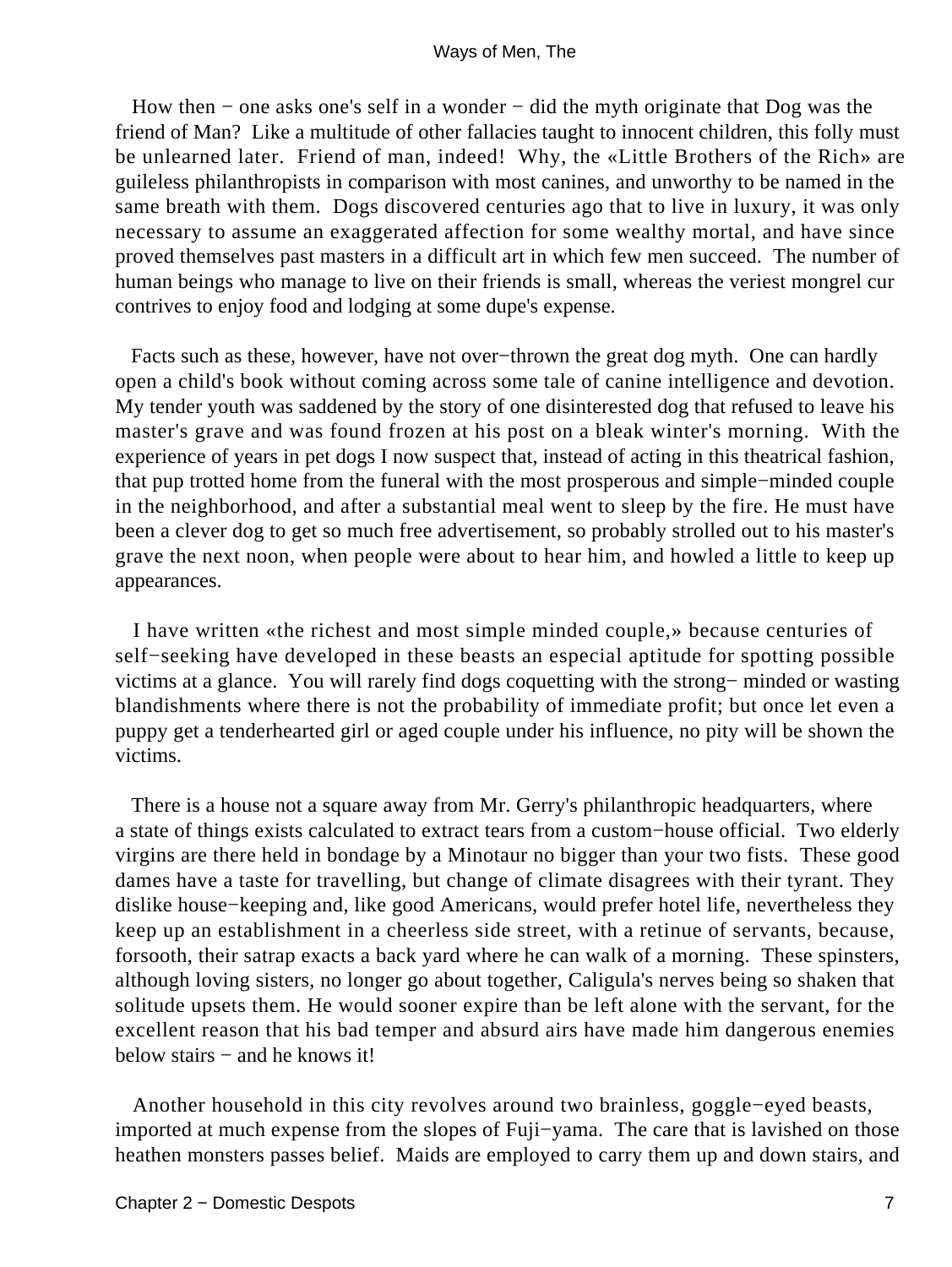men are called in the night to hurry for a doctor when Chi has over−eaten or Fu develops colic; yet their devoted mistress tells me, with tears in her eyes, that in spite of this care, when she takes her darlings for a walk they do not know her from the first stranger that passes, and will follow any boy who whistles to them in the street.

 What revolts me in the character of dogs is that, not content with escaping from the responsibilities entailed on all the other inhabitants of our globe by the struggle for existence, these four−legged Pecksniffs have succeeded in making for themselves a fallacious reputation for honesty and devotion. What little lingering belief I had in canine fidelity succumbed then I was told that St. Bernards − those models of integrity and courage − have fallen into the habit of carrying the flasks of brandy that the kind monks provide for the succor of snowbound travellers, to the neighboring hamlets and exchanging the contents  $for - **chops**!$ 

 Will the world ever wake to the true character of these four− legged impostors and realize that instead of being disinterested and sincere, most family pets are consummate hypocrites. Innocent? Pshaw! Their pretty, coaxing ways and pretences of affection are unadulterated guile; their ostentatious devotion, simply a clever manoeuvre to excite interest and obtain unmerited praise. It is useless, however, to hope that things will change. So long as this giddy old world goes on waltzing in space, so long shall we continue to be duped by shams and pin our faith on frauds, confounding an attractive bearing with a sweet disposition and mistaking dishevelled hair and eccentric appearance for brains. Even in the Orient, where dogs have been granted immunity from other labor on the condition that they organized an effective street−cleaning department, they have been false to their trust and have evaded their contracts quite as if they were Tammany braves, like whom they pass their days in slumber and their nights in settling private disputes, while the city remains uncleaned.

 I nurse yet another grudge against the canine race! That Voltaire of a whelp, who imposed himself upon our confiding first parents, must have had an important pull at headquarters, for he certainly succeeded in getting the decree concerning beauty and fitness which applies to all mammals, including man himself, reversed in favor of dogs, and handed down to his descendants the secret of making defects and deformities pass current as qualities. While other animals are valued for sleek coats and slender proportions, canine monstrosities have always been in demand. We do not admire squints or protruding under jaws in our own race, yet bulldogs have persuaded many weak−minded people that these defects are charming when combined in an individual of their breed.

 The fox in the fable, who after losing his tail tried to make that bereavement the fashion, failed in his undertaking; Dutch canal−boat dogs have, however, been successful where the fox failed, and are to−day pampered and prized for a curtailment that would condemn any other animal (except perhaps a Manx cat) to a watery grave at birth.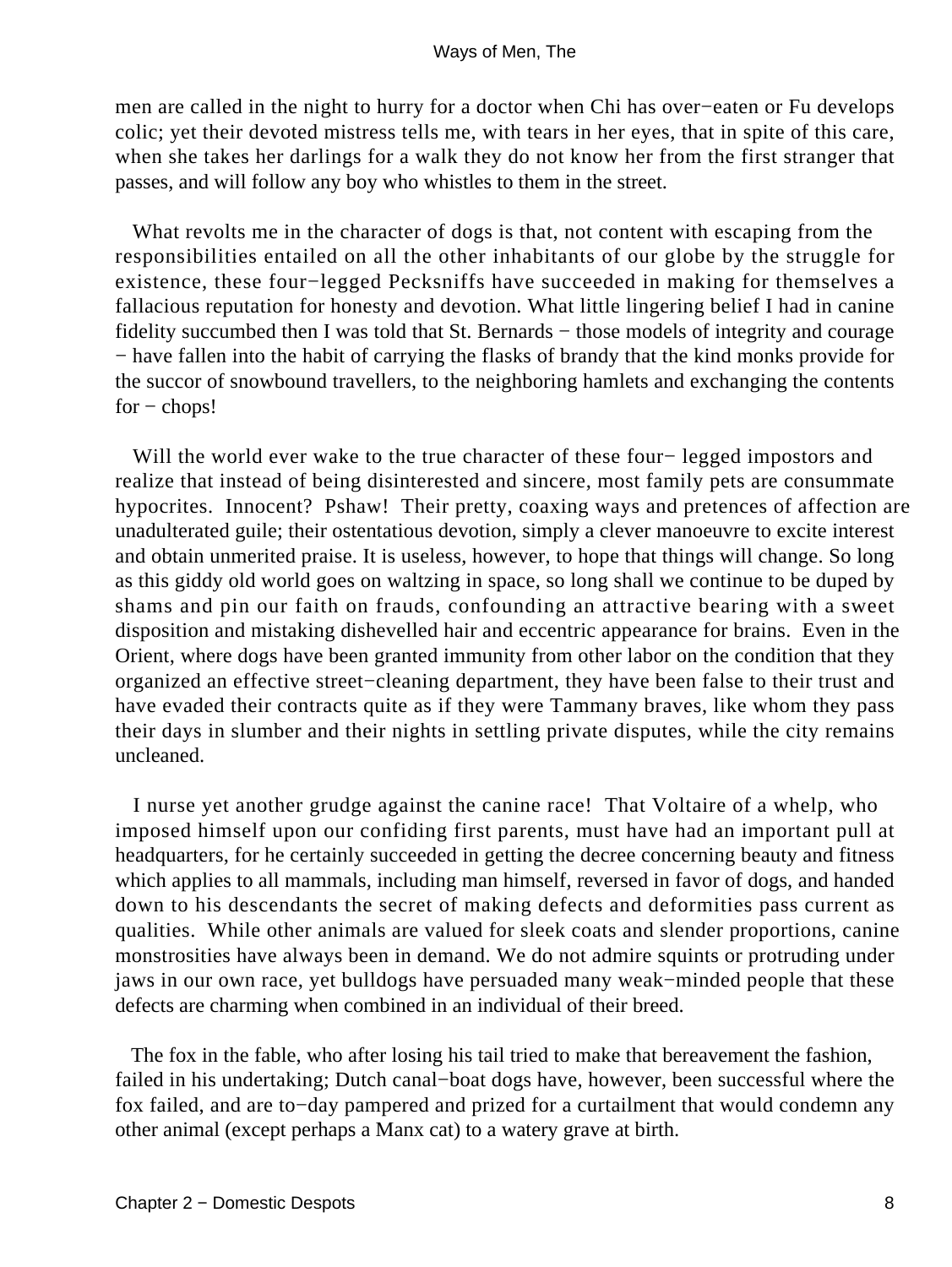I can only recall two instances where canine sycophants got their deserts; the first tale (probably apocryphal) is about a donkey, for years the silent victim of a little terrier who had been trained to lead him to water and back. The dog − as might have been expected − abused the situation, while pretending to be very kind to his charge, never allowed him to roll on the grass, as he would have liked, or drink in peace, and harassed the poor beast in many other ways, getting, however, much credit from the neighbors for devotion and intelligence. Finally, one day after months of waiting, the patient victim's chance came. Getting his tormentor well out into deep water, the donkey quietly sat down on him.

 The other tale is true, for I knew the lady who provided in her will that her entire establishment should be kept up for the comfort and during the life of the three fat spaniels that had solaced her declining years. The heirs tried to break the will and failed; the delighted domestics, seeing before them a period of repose, proceeded (headed by the portly housekeeper) to consult a «vet» as to how the life of the precious legatees might be prolonged to the utmost. His advice was to stop all sweets and rich food and give each of the animals at least three hours of hard exercise a day. From that moment the lazy brutes led a dog's life. Water and the detested «Spratt» biscuit, scorned in happier days, formed their meagre ordinary; instead of somnolent airings in a softly cushioned landau they were torn from chimney corner musings to be raced through cold, muddy streets by a groom on horseback.

 Those two tales give me the keenest pleasure. When I am received on entering a friend's room with a chorus of yelps and attacked in dark corners by snarling little hypocrites who fawn on me in their master's presence, I humbly pray that some such Nemesis may be in store for these **FAUX BONHOMMES** before they leave this world, as apparently no provision has been made for their punishment in the next.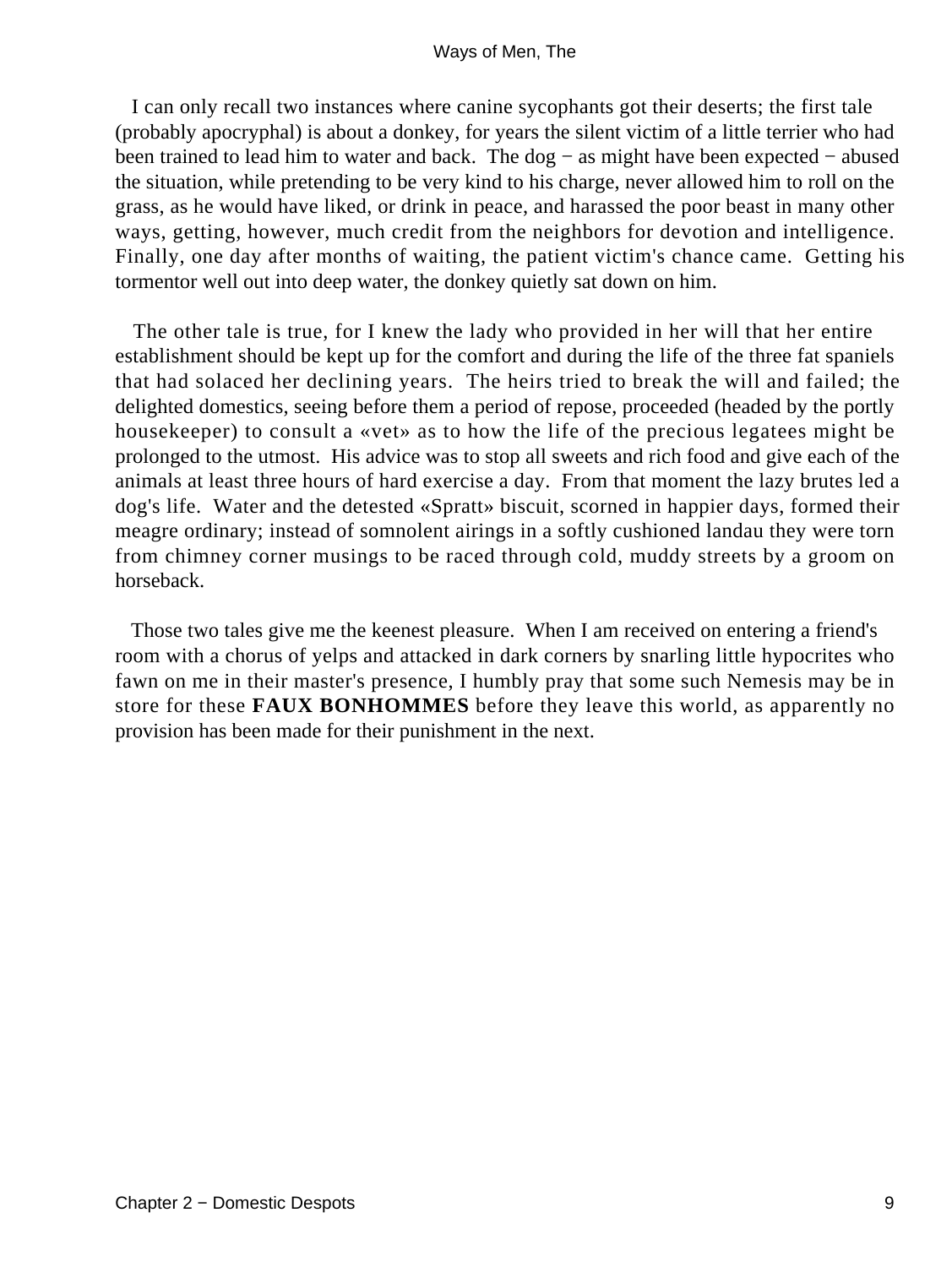# **[Chapter 3 − Cyrano, Rostand, Coquelin](#page-148-0)**

*A*MONG the proverbs of Spanish folk−lore there is a saying that good wine retains its flavor in spite of rude bottles and cracked cups. The success of M. Rostand's brilliant drama, **CYRANO DE BERGERAC,** in its English dress proves once more the truth of this adage. The fun and pathos, the wit and satire, of the original pierce through the halting, feeble translation like light through a ragged curtain, dazzling the spectators and setting their enthusiasm ablaze.

 Those who love the theatre at its best, when it appeals to our finer instincts and moves us to healthy laughter and tears, owe a debt of gratitude to Richard Mansfield for his courage in giving us, as far as the difference of language and rhythm would allow, this **CHEF** D'OEUVRE unchanged, free from the mutilations of the adapter, with the author's wishes and the stage decorations followed into the smallest detail. In this way we profit by the vast labor and study which Rostand and Coquelin gave to the original production.

 Rumors of the success attained by this play in Paris soon floated across to us. The two or three French booksellers here could not import the piece fast enough to meet the ever increasing demand of our reading public. By the time spring came, there were few cultivated people who had not read the new work and discussed its original language and daring treatment.

 On arriving in Paris, my first evening was passed at the Porte St. Martin. After the piece was over, I dropped into Coquelin's dressing−room to shake this old acquaintance by the hand and give him news of his many friends in America.

 Coquelin in his dressing−room is one of the most delightful of mortals. The effort of playing sets his blood in motion and his wit sparkling. He seemed as fresh and gay that evening as though there were not five killing acts behind him and the fatigue of a two−hundred−night run, uninterrupted even by Sundays, added to his «record.»

 After the operation of removing his historic nose had been performed and the actor had resumed his own clothes and features, we got into his carriage and were driven to his apartment in the Place de l'Etoile, a cosy museum full of comfortable chairs and priceless bric−a−brac. The conversation naturally turned during supper on the piece and this new author who had sprung in a night from obscurity to a globe−embracing fame. How, I asked, did you come across the play, and what decided you to produce it?

 Coquelin's reply was so interesting that it will be better to repeat the actor's own words as he told his tale over the dismantled table in the tranquil midnight hours.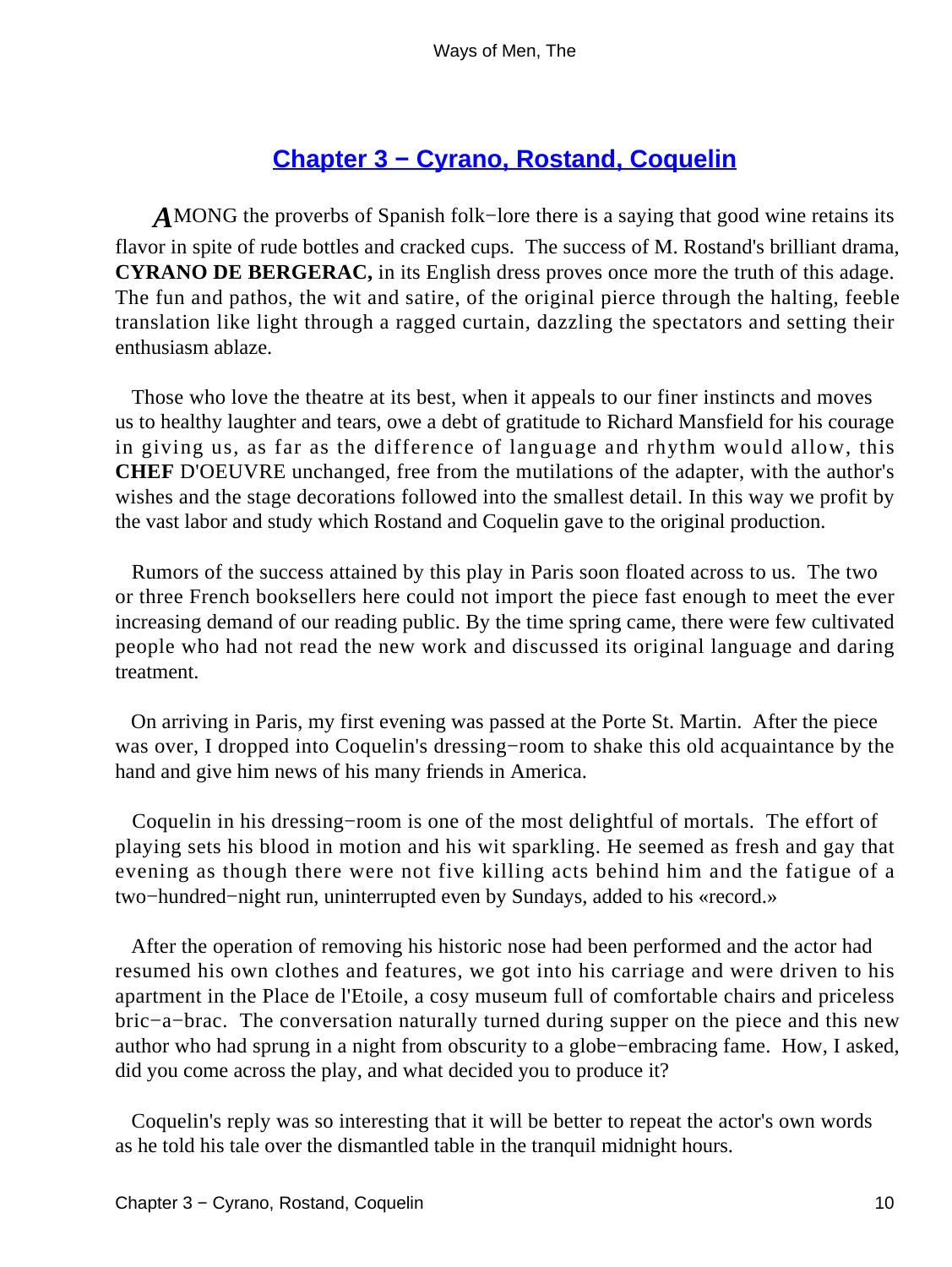"I had, like most Parisians, known Rostand for some time as the author of a few graceful verses and a play (LES ROMANESQUES)which passed almost unnoticed at the Francais.

 "About four years ago Sarah Bernhardt asked me to her `hotel' to hear M. Rostand read a play he had just completed for her. I accepted reluctantly, as at that moment we were busy at the theatre. I also doubted if there could be much in the new play to interest me. It was **LA PRINCESSE LOINTAINE.** I shall remember that afternoon as long as I live! From the first line my attention was riveted and my senses were charmed. What struck me as even more remarkable than the piece was the masterly power and finish with which the boyish author delivered his lines. Where, I asked myself, had he learned that difficult art? The great actress, always quick to respond to the voice of art, accepted the play then and there.

 "After the reading was over I walked home with M. Rostand, and had a long talk with him about his work and ambitions. When we parted at his door, I said: `In my opinion, you are destined to become the greatest dramatic poet of the age; I bind myself here and now to take any play you write (in which there is a part for me) without reading it, to cancel any engagements I may have on hand, and produce your piece with the least possible delay.' An offer I don't imagine many young poets have ever received, and which I certainly never before made to any author.

 "About six weeks later my new acquaintance dropped in one morning to read me the sketch he had worked out for a drama, the title role of which he thought would please me. I was delighted with the idea, and told him to go ahead. A month later we met in the street. On asking him how the play was progressing, to my astonishment he answered that he had abandoned that idea and hit upon something entirely different. Chance had thrown in his way an old volume of Cyrano de Bergerac's poems, which so delighted him that he had been reading up the life and death of that unfortunate poet. From this reading had sprung the idea of making Cyrano the central figure of a drama laid in the city of Richelieu, d'Artagnan, and the **PRECIEUSES RIDICULES,** a seventeenth−century Paris of love and duelling.

 "At first this idea struck me as unfortunate. The elder Dumas had worked that vein so well and so completely, I doubted if any literary gold remained for another author. It seemed foolhardy to resuscitate the **THREE GUARDSMEN** epoch − and I doubted if it were possible to carry out his idea and play an intense and pathetic role disguised with a burlesque nose.

 "This contrasting of the grotesque and the sentimental was of course not new. Victor Hugo had broken away from classic tradition when he made a hunchback the hero of a drama. There remained, however, the risk of our Parisian public not accepting the new situation seriously. It seemed to me like bringing the sublime perilously near the ridiculous.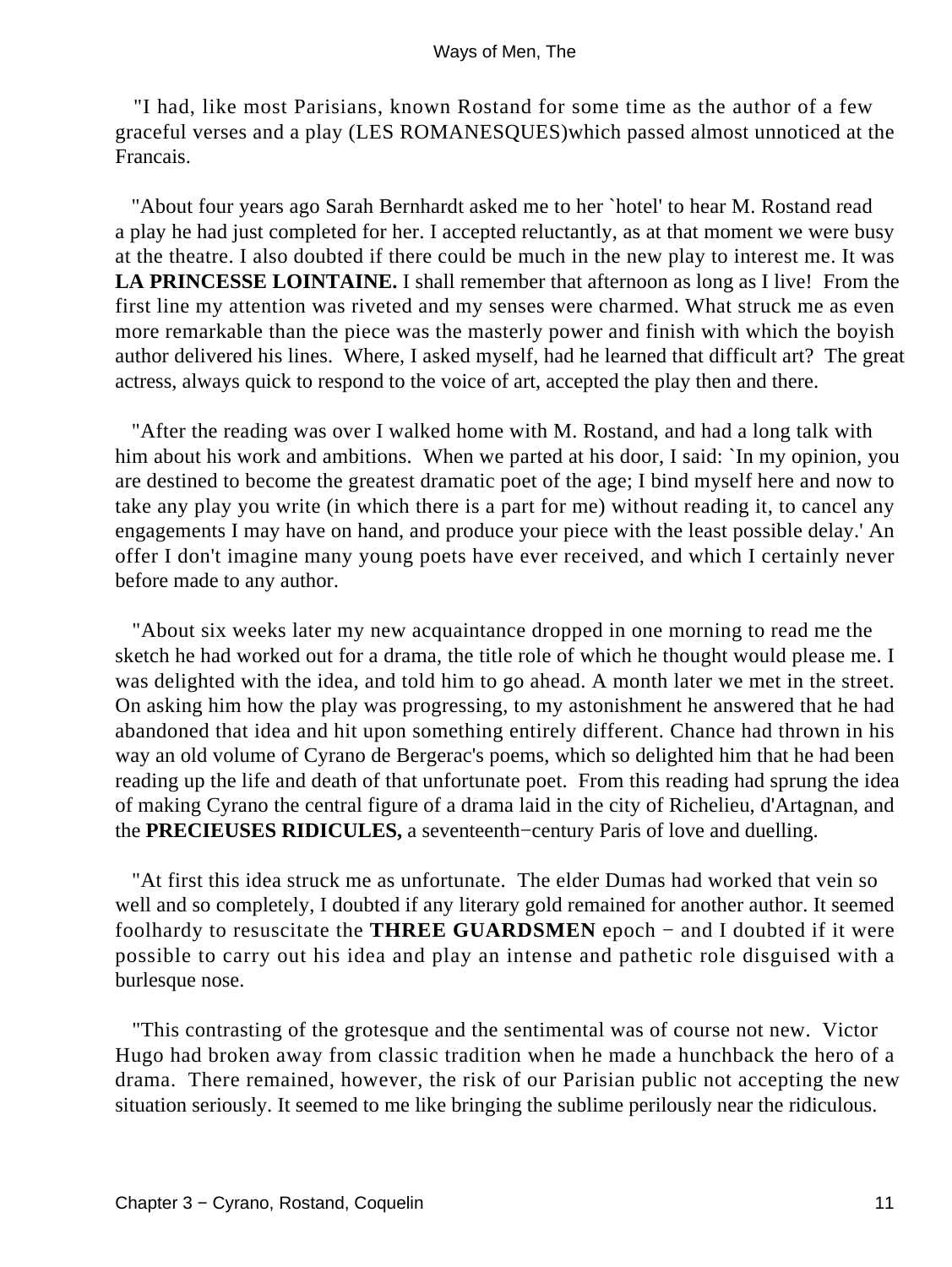"Fortunately, Rostand did not share this opinion or my doubts. He was full of enthusiasm for his piece and confident of its success. We sat where we had met, under the trees of the Champs Elysees, for a couple of hours, turning the subject about and looking at the question from every point of view. Before we parted the poet had convinced me. The role, as he conceived it, was certainly original, and therefore tempting, opening vast possibilities before my dazzled eyes.

 "I found out later that Rostand had gone straight home after that conversation and worked for nearly twenty hours without leaving the study, where his wife found him at daybreak, fast asleep with his head on a pile of manuscript. He was at my rooms the next day before I was up, sitting on the side of my bed, reading the result of his labor. As the story unfolded itself I was more and more delighted. His idea of resuscitating the quaint interior of the Hotel de Bourgogne Theatre was original, and the balcony scene, even in outline, enchanting. After the reading Rostand dashed off as he had come, and for many weeks I saw no more of him.

 "LA **PRINCESSE LOINTAINE** was, in the meantime, produced by Sarah, first in London and then in Paris. In the English capital it was a failure; with us it gained a SUCCES D'ESTIME, the fantastic grace and lightness of the piece saving it from absolute shipwreck in the eyes of the literary public.

 «Between ourselves,» continued Coquelin, pushing aside his plate, a twinkle in his small eyes, «is the reason of this lack of success very difficult to discover? The Princess in the piece is supposed to be a fairy enchantress in her sixteenth year. The play turns on her youth and innocence. Now, honestly, is Sarah, even on the stage, any one's ideal of youth and innocence?» This was asked so naively that I burst into a laugh, in which my host joined me. Unfortunately, this grandmamma, like Ellen Terry, cannot be made to understand that there are roles she should leave alone, that with all the illusions the stage lends she can no longer play girlish parts with success.

 "The failure of his play produced the most disastrous effect on Rostand, who had given up a year of his life to its composition and was profoundly chagrined by its fall. He sank into a mild melancholy, refusing for more than eighteen months to put pen to paper. On the rare occasions when we met I urged him to pull himself together and rise above disappointment. Little by little, his friends were able to awaken his dormant interest and get him to work again on **CYRANO.** As he slowly regained confidence and began taking pleasure once more in his work, the boyish author took to dropping in on me at impossible morning hours to read some scene hot from his ardent brain. When seated by my bedside, he declaimed his lines until, lit at his flame, I would jump out of bed, and wrapping my dressing−gown hastily around me, seize the manuscript out of his hands, and, before I knew it, find my self addressing imaginary audiences, poker in hand, in lieu of a sword, with any hat that came to hand doing duty for the plumed headgear of our hero. Little by little, line upon line, the masterpiece grew under his hands. My career as an actor has thrown me in with many forms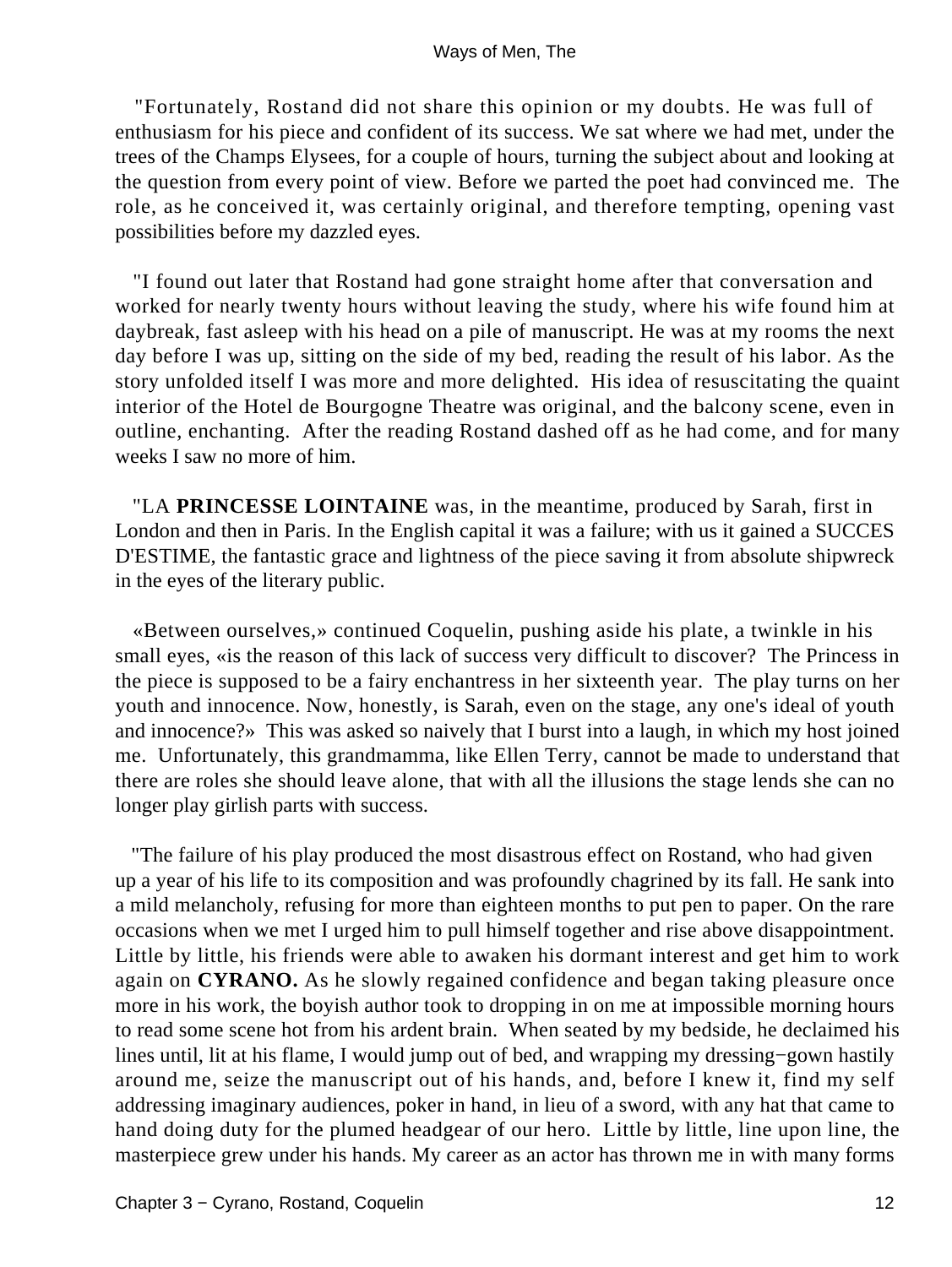of literary industry and dogged application, but the power of sustained effort and untiring, unflagging zeal possessed by that fragile youth surpassed anything I had seen.

 "As the work began taking form, Rostand hired a place in the country, so that no visitors or invitations might tempt him away from his daily toil. Rich, young, handsome, married to a woman all Paris was admiring, with every door, social or Bohemian, wide open before his birth and talent, he voluntarily shut himself up for over a year in a dismal suburb, allowing no amusement to disturb his incessant toil. Mme. Rostand has since told me that at one time she seriously feared for his reason if not for his life, as he averaged ten hours a day steady work, and when the spell was on him would pass night after night at his study table, rewriting, cutting, modelling his play, never contented, always striving after a more expressive adjective, a more harmonious or original rhyme, casting aside a month's finished work without a second thought when he judged that another form expressed his idea more perfectly.

 "That no success is cheaply bought I have long known; my profession above all others is calculated to teach one that truth.

 "If Rostand's play is the best this century has produced, and our greatest critics are unanimous in pronouncing it equal, if not superior, to Victor Hugo's masterpieces, the young author has not stolen his laurels, but gained them leaf by leaf during endless midnight hours of brain−wringing effort − a price that few in a generation would be willing to give or capable of giving for fame. The labor had been in proportion to the success; it always is! I doubt if there is one word in his `duel' ballad that has not been changed again and again for a more fitting expression, as one might assort the shades of a mosaic until a harmonious whole is produced. I have there in my desk whole scenes that he discarded because they were not essential to the action of the piece. They will probably never be printed, yet are as brilliant and cost their author as much labor as any that the public applauded to− night.

 "As our rehearsals proceeded I saw another side of Rostand's character; the energy and endurance hidden in his almost effeminate frame astonished us all. He almost lived at the theatre, drilling each actor, designing each costume, ordering the setting of each scene. There was not a dress that he did not copy from some old print, or a PASSADE that he did not indicate to the humblest member of the troop. The marvellous diction that I had noticed during the reading at Sarah's served him now and gave the key to the entire performance. I have never seen him peevish or discouraged, but always courteous and cheerful through all those weary weeks of repetition, when even the most enthusiastic feel their courage oozing away under the awful grind of afternoon and evening rehearsal, the latter beginning at midnight after the regular performance was over.

 «The news was somehow spread among the theatre−loving public that something out if the ordinary was in preparation. The papers took up the tale and repeated it until the whole capital was keyed up to concert pitch. The opening night was eagerly awaited by the critics,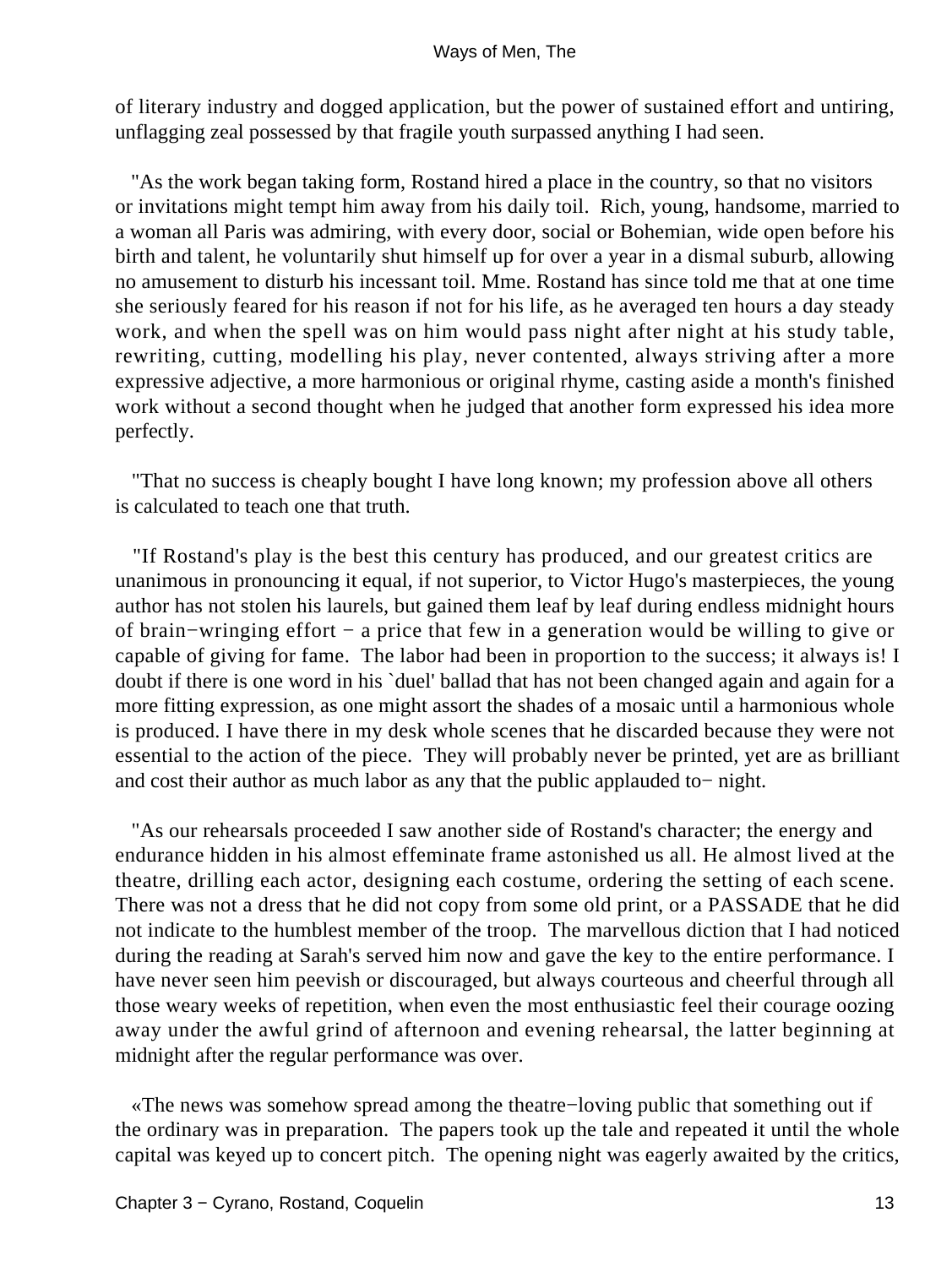the literary and the artistic worlds. When the curtain rose on the first act there was the emotion of a great event floating in the air.» Here Coquelin's face assumed an intense expression I had rarely seen there before. He was back on the stage, living over again the glorious hours of that night's triumph. His breath was coming quick and his eyes aglow with the memory of that evening. «Never, never have I lived through such an evening. Victor Hugo's greatest triumph, the first night of **HERNANI,** was the only theatrical event that can compare to it. It, however, was injured by the enmity of a clique who persistently hissed the new play. There is but one phrase to express the enthusiasm at our first performance – UNE **SALLE EN DELIRE** gives some idea of what took place. As the curtain fell on each succeeding act the entire audience would rise to its feet, shouting and cheering for ten minutes at a time. The coulisse and the dressing−rooms were packed by the critics and the author's friends, beside themselves with delight. I was trembling so I could hardly get from one costume into another, and had to refuse my door to every one. Amid all this confusion Rostand alone remained cool and seemed unconscious of his victory. He continued quietly giving last recommendations to the figurants, overseeing the setting of the scenes, and thanking the actors as they came off the stage, with the same self−possessed urbanity he had shown during the rehearsals. Finally, when the play was over, and we had time to turn and look for him, our author had disappeared, having quietly driven off with his wife to their house in the country, from which he never moved for a week.»

 It struck two o'clock as Coquelin ended. The sleepless city had at last gone to rest. At our feet, as we stood by the open window, the great square around the Arc de Triomphe lay silent and empty, its vast arch rising dimly against the night sky.

 As I turned to go, Coquelin took my hand and remarked, smiling: «Now you have heard the story of a genius, an actor, and a masterpiece.»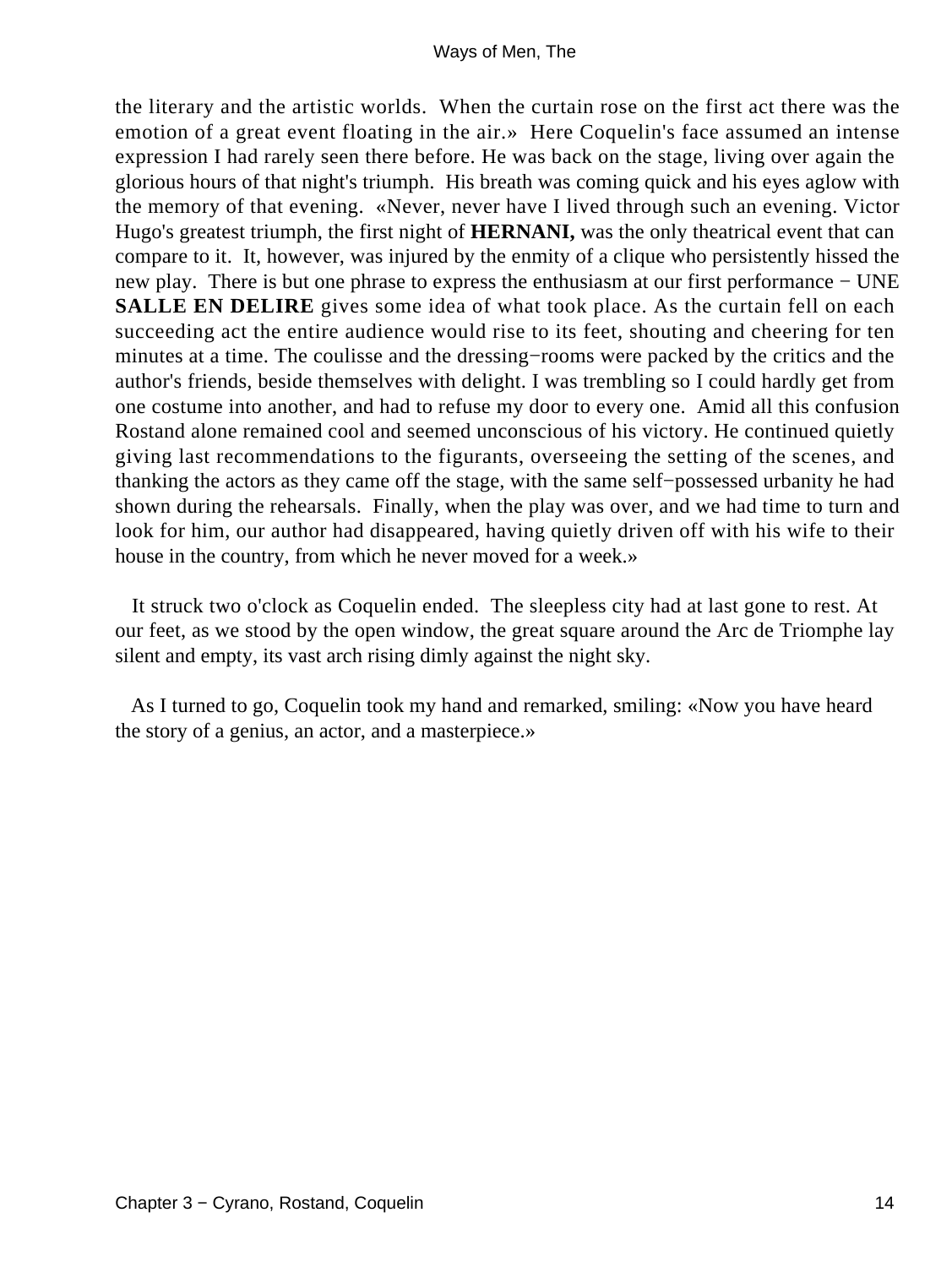## **[Chapter 4 − Machine−made Men](#page-148-0)**

*A*MONG the commonplace white and yellow envelopes that compose the bulk of one's correspondence, appear from time to time dainty epistles on tinted paper, adorned with crests or monograms. «Ha! ha!» I think when one of these appears, «here is something worth opening!» For between ourselves, reader mine, old bachelors love to receive notes from women. It's so flattering to be remembered by the dear creatures, and recalls the time when life was beginning, and **POULETS** in feminine writing suggested such delightful possibilities.

 Only this morning an envelope of delicate Nile green caused me a distinct thrill of anticipation. To judge by appearances it could contain nothing less attractive than a declaration, so, tearing it hurriedly open, I read: «Messrs. Sparks Splithers take pleasure in calling attention to their patent suspenders and newest designs in reversible paper collars!»

 Now, if that's not enough to put any man in a bad humor for twenty−four hours, I should like to know what is? Moreover, I have «patents» in horror, experience having long ago revealed the fact that a patent is pretty sure to be only a new way of doing fast and cheaply something that formerly was accomplished slowly and well.

 Few people stop to think how quickly this land of ours is degenerating into a paradise of the cheap and nasty, but allow themselves to be heated and cooled and whirled about the streets to the detriment of their nerves and digestions, under the impression that they are enjoying the benefits of modern progress.

 So complex has life become in these later days that the very beds we lie on and the meals we eat are controlled by patents. Every garment and piece of furniture now pays a «royalty» to some inventor, from the hats on our heads to the carpets under foot, which latter are not only manufactured, but cleaned and shaken by machinery, and (be it remarked **EN PASSANT**) lose their nap prematurely in the process. To satisfy our national love of the new, an endless and nameless variety of trifles appears each season, so−called labor and time−saving combinations, that enjoy a brief hour of vogue, only to make way for a newer series of inventions.

 As long as our geniuses confined themselves to making life one long and breathless scramble, it was bad enough, but a line should have been drawn where meddling with the sanctity of the toilet began. This, alas! was not done. Nothing has remained sacred to the inventor. In consequence, the average up−to− date American is a walking collection of Yankee notions, an ingenious illusion, made up of patents, requiring as nice adjustment to put together and undo as a thirteenth−century warrior, and carrying hardly less metal about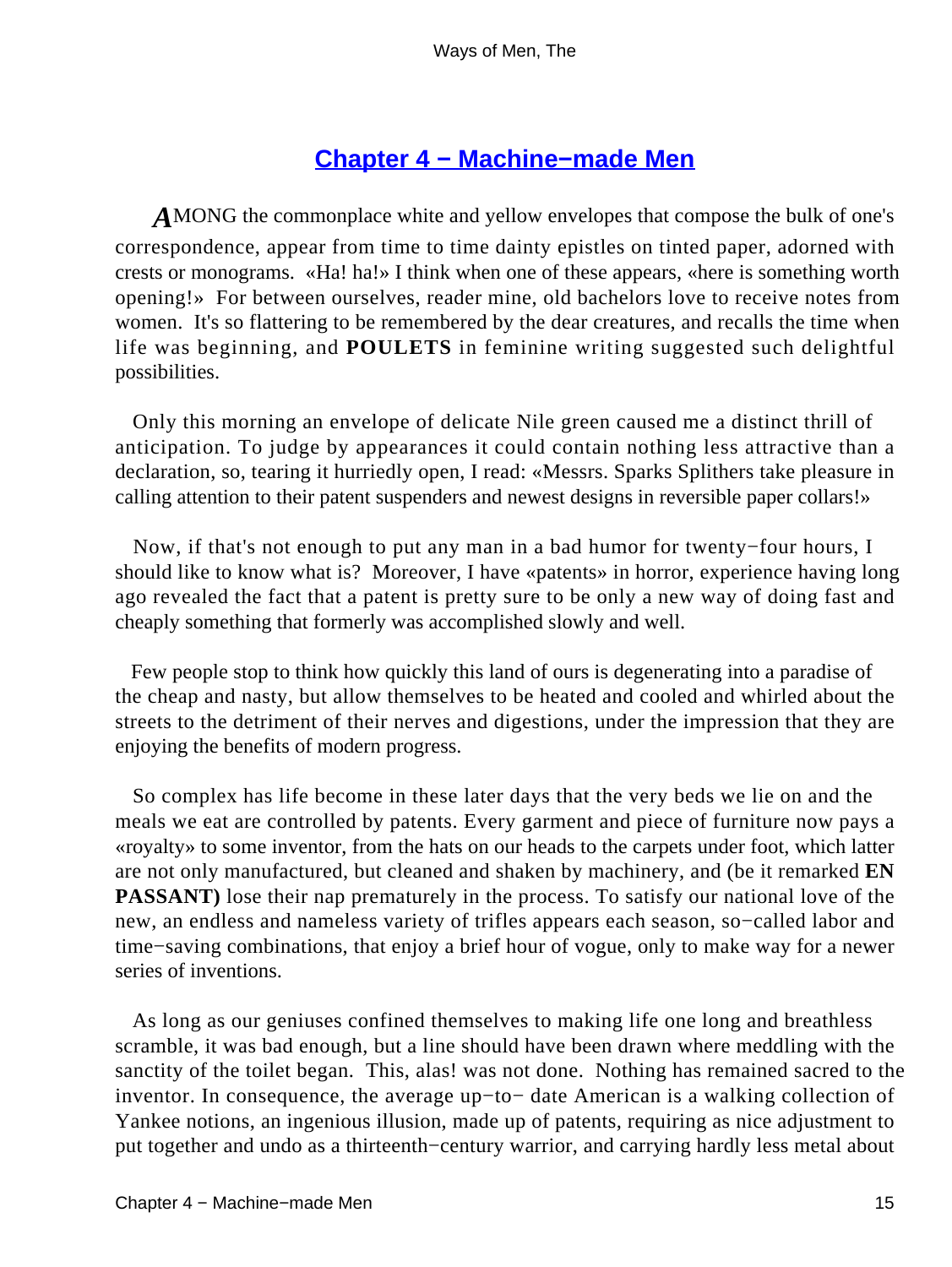his person than a Crusader of old.

 There are a number of haberdashery shops on Broadway that have caused me to waste many precious minutes gazing into their windows and wondering what the strange instruments of steel and elastic could be, that were exhibited alongside of the socks and ties. The uses of these would, in all probability, have remained wrapped in mystery but for the experience of one fateful morning (after a night in a sleeping−car), when countless hidden things were made clear, as I sat, an awe− struck witness to my fellow−passengers' − toilets? − No! Getting their machinery into running order for the day, would be a more correct expression.

 Originally, «tags» were the backbone of the toilet, different garments being held together by their aid. Later, buttons and attendant button−holes were evolved, now replaced by the devices used in composing the machine−made man. As far as I could see (I have overcome a natural delicacy in making my discoveries public, because it seems unfair to keep all this information to myself), nothing so archaic as a button−hole is employed at the present time by our patent−ridden compatriots. The shirt, for instance, which was formerly such a simple− minded and straightforward garment, knowing no guile, has become, in the hands of the inventors, a mere pretence, a frail scaffold, on which an elaborate superstructure of shams is erected.

 The varieties of this garment that one sees in the shop windows, exposing virgin bosoms to the day, are not what they seem! Those very bosoms are fakes, and cannot open, being instead pierced by eyelets, into which bogus studs are fixed by machinery. The owner is obliged to enter into those deceptive garments surreptitiously from the rear, by stratagem, as it were. Why all this trouble, one asks, for no apparent reason, except that old−fashioned shirts opened in front, and no Yankee will wear a non−patented garment − if he can help it?

 There was not a single accessory to the toilet in that car which behaved in a normal way. Buttons mostly backed into place, tail−end foremost (like horses getting between shafts), where some hidden mechanism screwed or clinched them to their moorings.

 Collars and cuffs (integral parts of the primitive garment) are now a labyrinth, in which all but the initiated must lose themselves, being double−decked, detachable, reversible, and made of every known substance except linen. The cuff most in favor can be worn four different ways, and is attached to the shirt by a steel instrument three inches long, with a nipper at each end. The amount of white visible below the coat− sleeve is regulated by another contrivance, mostly of elastic, worn further up the arm, around the biceps. Modern collars are retained in position by a system of screws and levers. Socks are attached no longer with the old−fashioned garter, but by aid of a little harness similar to that worn by pug− dogs.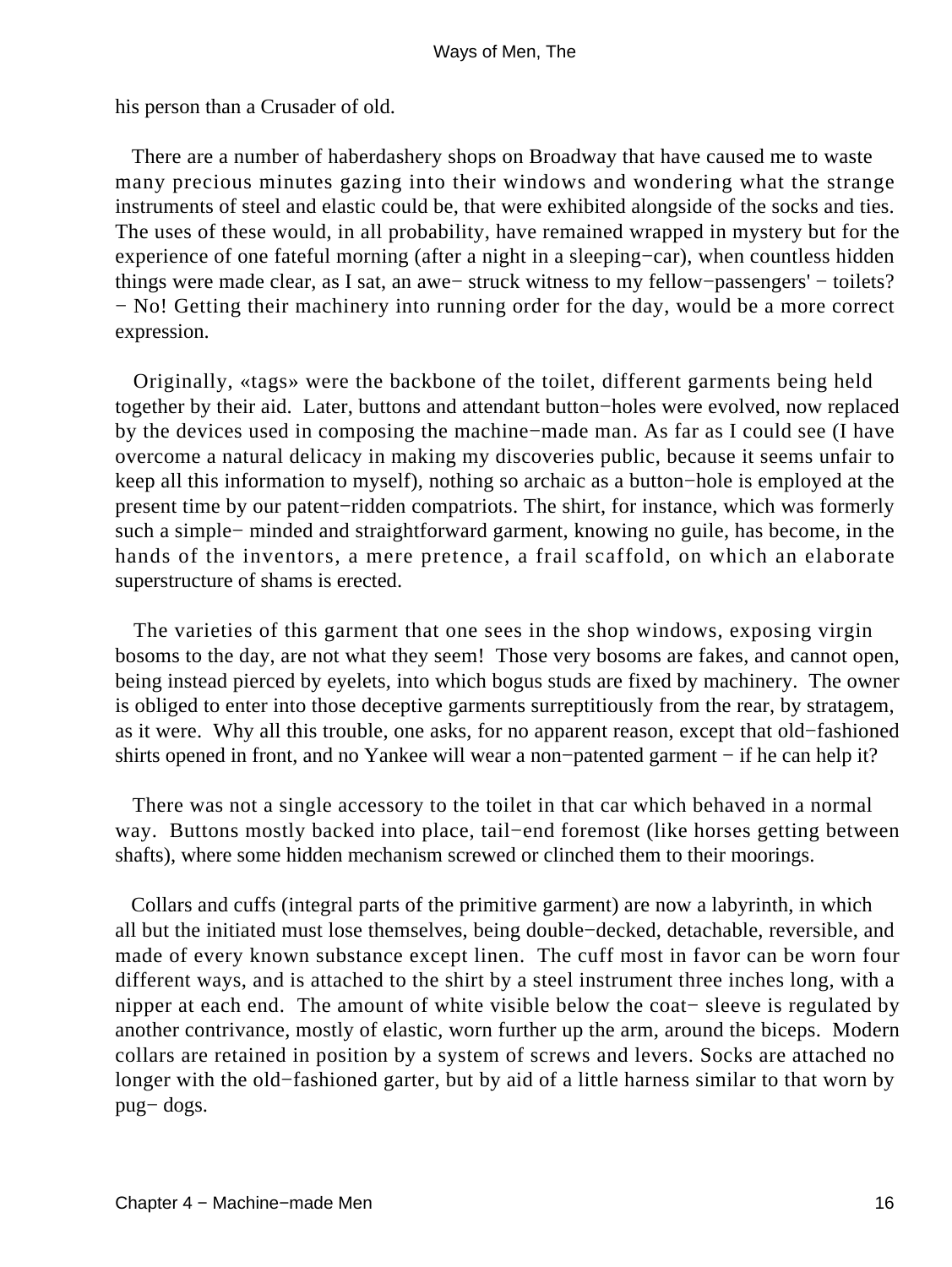One traveller, after lacing his shoes, adjusted a contrivance resembling a black beetle on the knot to prevent its untying. He also wore «hygienic suspenders,» a discovery of great importance (over three thousand patents have been taken out for this one necessity of the toilet!). This brace performs several tasks at the same time, such as holding unmentionable garments in place, keeping the wearer erect, and providing a night−key guard. It is also said to cure liver and kidney disease by means of an arrangement of pulleys which throw the strain according to the wearer's position − I omit the rest of its qualities!

 The watches of my companions, I noticed with astonishment, all wore India−rubber ruffs around their necks. Here curiosity getting the better of discretion, I asked what purpose that invention served. It was graciously explained to me how such ruffs prevented theft. They were so made that it was impossible to draw your watch out of a pocket unless you knew the trick, which struck me as a mitigated blessing. In fact, the idea kept occurring that life might become terribly uncomfortable under these complex conditions for absent−minded people.

 Pencils, I find, are no longer put into pockets or slipped behind the ear. Every commercial «gent» wears a patent on his chest, where his pen and pencil nestle in a coil of wire. Eyeglasses are not allowed to dangle aimlessly about, as of old, but retire with a snap into an oval box, after the fashion of roller shades. Scarf−pins have guards screwed on from behind, and undergarments − but here modesty stops my pen.

 Seeing that I was interested in their make−up, several travelling agents on the train got out their boxes and showed me the latest artifices that could be attached to the person. One gentleman produced a collection of rings made to go on the finger with a spring, like bracelets, an arrangement, he explained, that was particularly convenient for people afflicted with enlarged joints!

 Another tempted me with what he called a «literary shirt front,» − it was in fact a paper pad, from which for cleanliness a leaf could be peeled each morning; the «wrong» side of the sheet thus removed contained a calendar, much useful information, and the chapters of a «continued» story, which ended when the «dickey» was used up.

 A third traveller was «pushing» a collar−button that plied as many trades as Figaro, combining the functions of cravat− holder, stud, and scarf−pin. Not being successful in selling me one of these, he brought forward something «without which,» he assured me, «no gentleman's wardrobe was complete»! It proved to be an insidious arrangement of gilt wire, which he adjusted on his poor, overworked collar−button, and then tied his cravat through and around it. «No tie thus made,» he said, «would ever slip or get crooked.» He had been so civil that it was embarrassing not to buy something of him; I invested twenty−five cents in the cravat−holder, as it seemed the least complicated of the patents on exhibition; not, however, having graduated in a school of mechanics I have never been able to make it work. It takes an hour to tie a cravat with its aid, and as long to get it untied. Most of the men in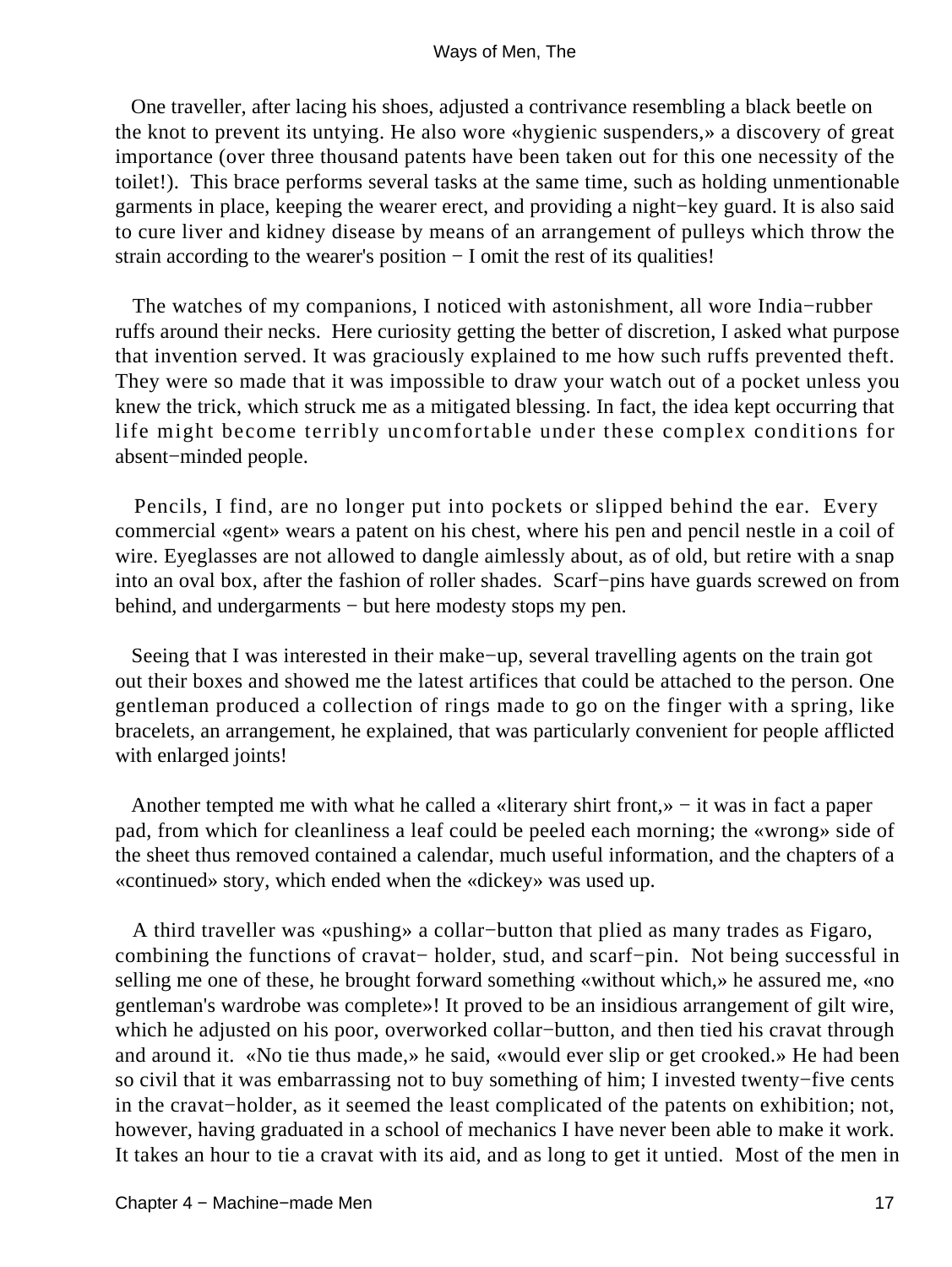that car, I found, got around the difficulty by wearing ready−made ties which fastened behind with a clasp.

 It has been suggested that the reason our compatriots have such a strained and anxious look is because they are all trying to remember the numbers of their streets and houses, the floor their office is on, and the combination of their safes. I am inclined to think that the hunted look we wear comes from an awful fear of forgetting the secrets of our patents and being unable to undo ourselves in an emergency!

 Think for a moment of the horror of coming home tired and sleepy after a convivial evening, and finding that some of your hidden machinery had gone wrong; that by a sudden movement you had disturbed the nice balance of some lever which in revenge refused to release its prey! The inventors of one well−known cuff−holder claim that it had a «bull−dog grip.» Think of sitting dressed all night in the embrace of that mechanical canine until the inventor could be called in to set you free!

 I never doubted that bravery was the leading characteristic of the American temperament; since that glimpse into the secret composition of my compatriots, admiration has been vastly increased. The foolhardy daring it must require − dressed as those men were − to go out in a thunder−storm makes one shudder: it certainly could not be found in any other race. The danger of cross−country hunting or bull−fighting is as nothing compared to the risk a modern American takes when he sits in a trolley−car, where the chances of his machinery forming a fatal «short circuit» must be immense. The utter impossibility in which he finds himself of making a toilet quickly on account of so many time−saving accessories must increase his chances of getting «left» in an accident about fifty per cent. Who but one of our people could contemplate with equanimity the thought of attempting the adjustment of such delicate and difficult combinations while a steamer was sinking and the life−boats being manned?

 Our grandfathers contributed the wooden nutmeg to civilization, and endowed a grateful universe with other money−saving devices. To−day the inventor takes the American baby from his cradle and does not release him even at the grave. What a treat one of the machine−made men of to−day will be to the archeologists of the year 3000, when they chance upon a well−preserved specimen, with all his patents thick upon I him! With a prophetic eye one can almost see the kindly old gentleman of that day studying the paraphernalia found in the tomb and attempting to account for the different pieces. Ink will flow and discussions rage between the camp maintaining that cuff−holders were tutelar deities buried with the dead by pious relatives and the croup asserting that the little pieces of steel were a form of pocket money in the year 1900. Both will probably misquote Tennyson and Kipling in support of their theories.

 The question has often been raised, What side of our nineteenth−century civilization will be most admired by future generations? In view of the above facts there can remain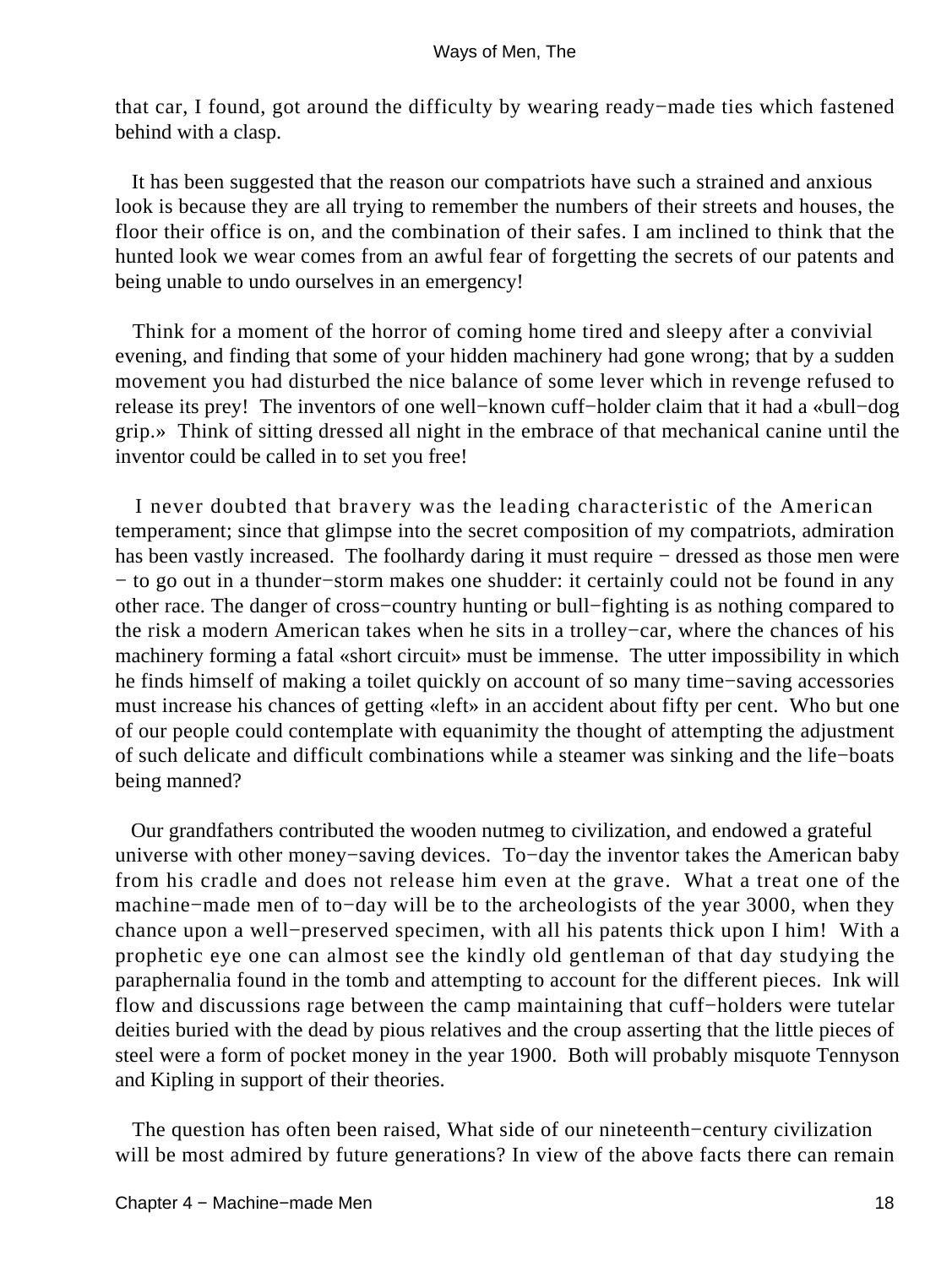little doubt that when the secrets of the paper collar and the trouser−stretcher have become lost arts, it will be those benefits that remote ages will envy us, and rare specimens of «ventilated shoes» and «reversible tissue−paper undergarments» will form the choicest treasures of the collector.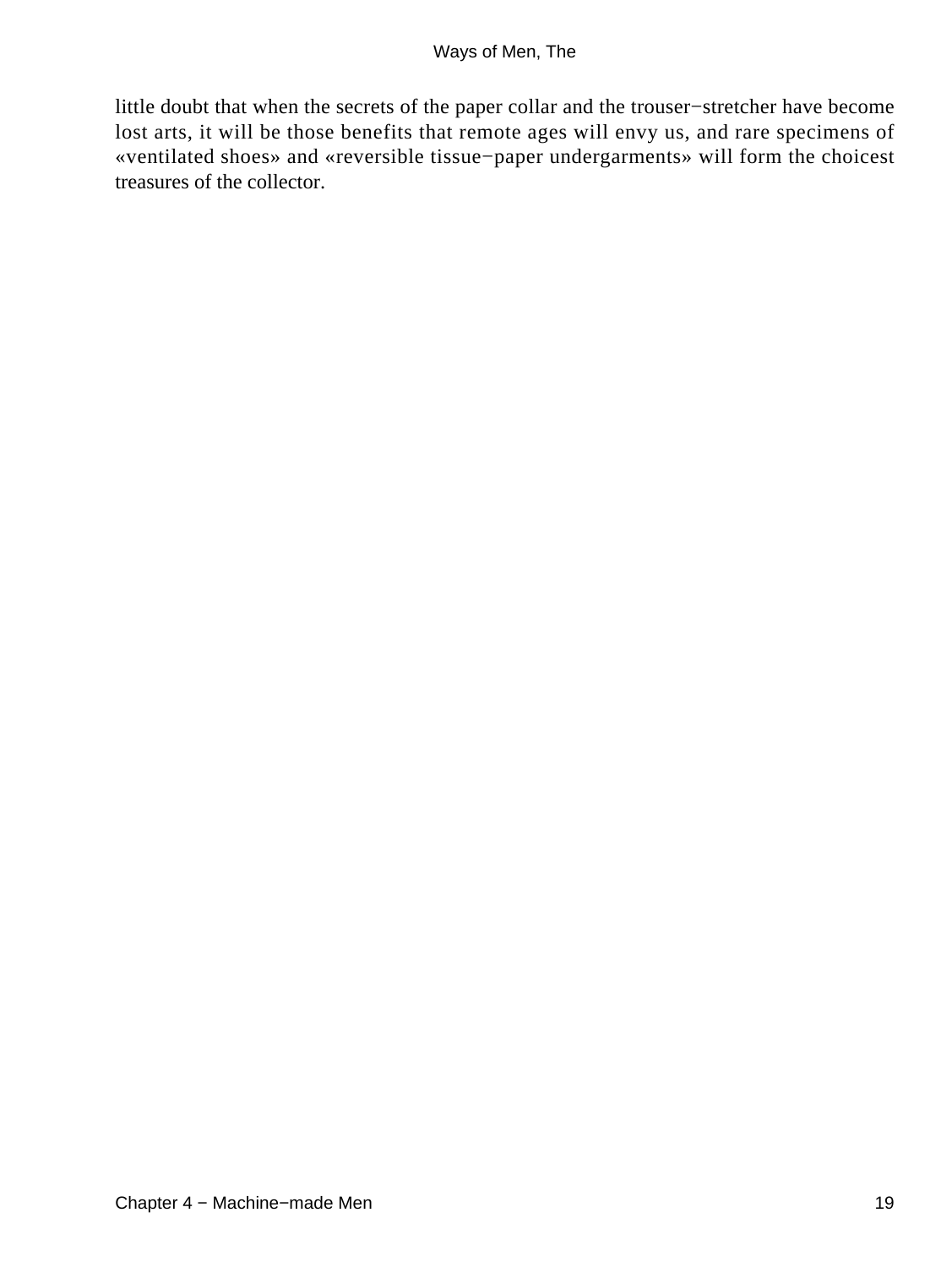### **[Chapter 5 − Parnassus](#page-148-0)**

*M*ANY years ago, a gentleman with whom I was driving in a distant quarter of Paris took me to a house on the rue Montparnasse, where we remained an hour or more, he chatting with its owner, and I listening to their conversation, and wondering at the confusion of books in the big room. As we drove away, my companion turned to me and said, «Don't forget this afternoon. You have seen one of the greatest writers our century has produced, although the world does not yet realize it. You will learn to love his works when you are older, and it will be a satisfaction to remember that you saw and spoke with him in the flesh! »

 When I returned later to Paris the little house had changed hands, and a marble tablet stating that Sainte−Beuve had lived and died there adorned its facade. My student footsteps took me many times through that quiet street, but never without a vision of the poet−critic flashing back, as I glanced up at the window where he had stood and talked with us; as my friend predicted, Sainte−Beuve's writings had become a precious part of my small library, the memory of his genial face adding a vivid interest to their perusal.

 I made a little Pilgrimage recently to the quiet old garden where, after many years' delay, a bust of this writer has been unveiled, with the same companion, now very old, who thirty years ago presented me to the original.

 There is, perhaps, in all Paris no more exquisite corner than the Garden of the Luxembourg. At every season it is beautiful. The winter sunlight seems to linger on its stately Italian terraces after it has ceased to shine elsewhere. The first lilacs bloom here in the spring, and when midsummer has turned all the rest of Paris into a blazing, white wilderness, these gardens remain cool and tranquil in the heart of turbulent «Bohemia,» a bit of fragrant nature filled with the song of birds and the voices of children. Surely it was a gracious inspiration that selected this shady park as the «Poets' Corner» of great, new Paris. Henri Murger, Leconte de Lisle, Theodore de Banville, Paul Verlaine, are here, and now Sainte−Beuve has come back to his favorite haunt. Like Francois Coppee and Victor Hugo, he loved these historic **ALLEES,** and knew the stone in them as he knew the «Latin Quater,» for his life was passed between the bookstalls of the quays and the outlying street where he lived.

 As we sat resting in the shade, my companion, who had been one of Sainte−Beuve's pupils, fell to talking of his master, his memory refreshed by the familiar surroundings. «Can anything be sadder,» he said, "than finding a face one has loved turned into stone, or names that were the watch−words of one's youth serving as signs at street corners − la rue Flaubert or Theodore de Banville? How far away they make the past seem! Poor Sainte−Beuve, that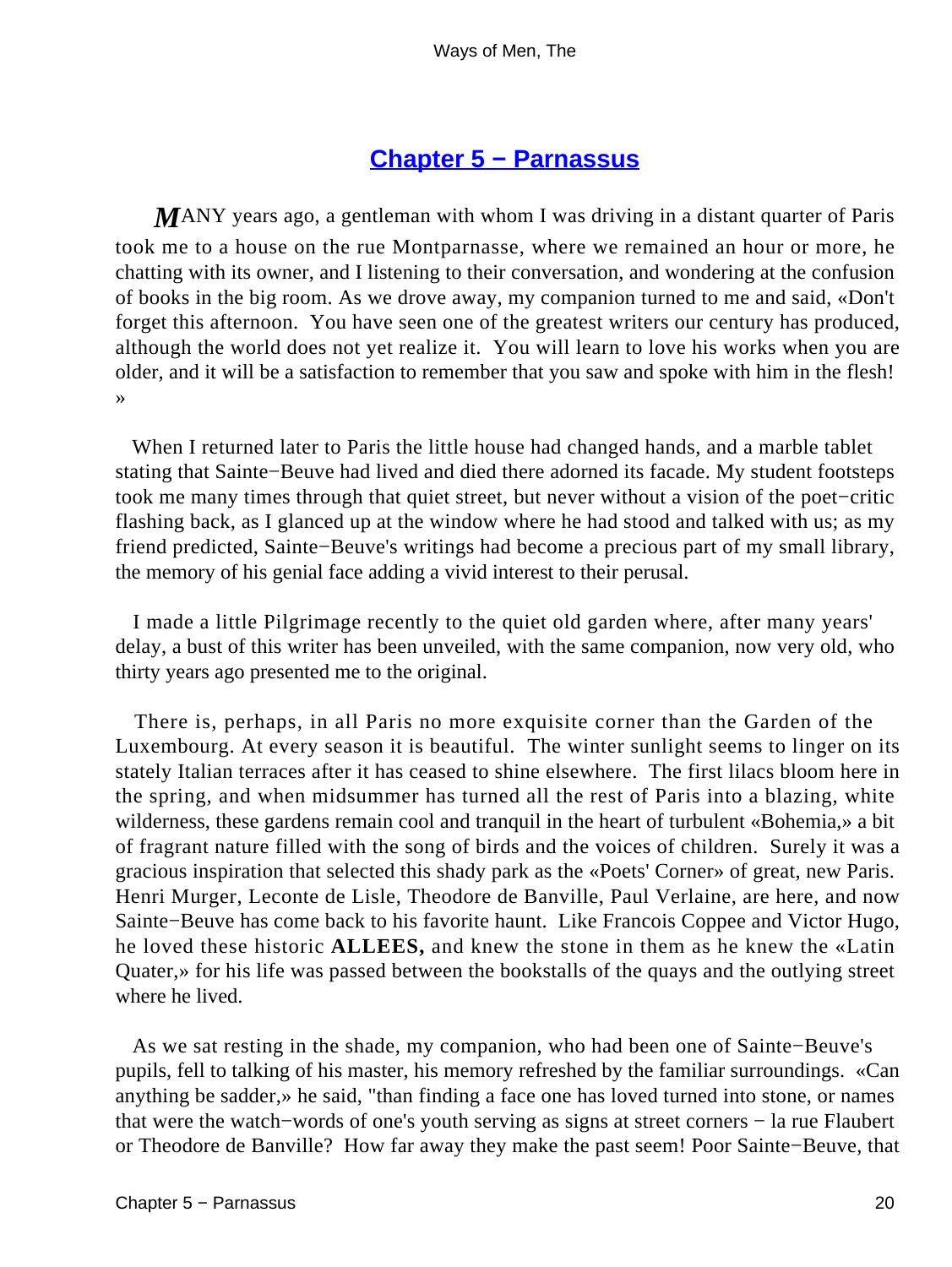bust yonder is but a poor reward for a life of toil, a modest tribute to his encyclopaedic brain! His works, however, are his best monument; he would be the last to repine or cavil.

 «The literary world of my day had two poles, between which it vibrated. The little house in the rue Montparnasse was one, the rock of Guernsey the other. We spoke with awe of `Father Hugo' and mentioned `Uncle Beuve' with tenderness. The Goncourt brothers accepted Sainte−Beuve's judgment on their work as the verdict of a `Supreme Court.' Not a poet or author of that day but climbed with a beating heart the narrow staircase that led to the great writer's library. Paul Verlaine regarded as his literary diploma a letter from this `Balzac de la critique.' »

 "At the entrance of the quaint Passage du Commerce, under the arch that leads into the rue Saint−Andre−des−Arts, stands a hotel, where for years Sainte−Beuve came daily to work (away from the importunate who besieged his dwelling) in a room hired under the assumed name of Delorme. It was there that we sent him a basket of fruit one morning addressed to Mr. Delorme, NE Sainte−Beuve. It was there that most of his enormous labor was accomplished.

 "A curious corner of old Paris that Cour du Commerce! Just opposite his window was the apartment where Danton lived. If one chose to seek for them it would not be hard to discover on the pavement of this same passage the marks made by a young doctor in decapitating sheep with his newly invented machine. The doctor's name was Guillotin.

 "The great critic loved these old quarters filled with history. He was fond of explaining that Montparnasse had been a hill where the students of the seventeenth and eighteenth centuries came to amuse themselves. In 1761 the slope was levelled and the boulevard laid out, but the name was predestined, he would declare, for the habitation of the `Parnassiens.'

 "His enemies pretended that you had but to mention Michelet, Balzac, and Victor Hugo to see Sainte−Beuve in three degrees of rage. He had, it is true, distinct expressions on hearing those authors discussed. The phrase then much used in speaking of an original personality, `He is like a character out of Balzac,' always threw my master into a temper. I cannot remember, however, having seen him in one of those famous rages which made Barbey d'Aurevilly say that `Sainte− Beuve was a clever man with the temper of a turkey!' The former was much nearer the truth when he called the author of **LES LUNDIS a** French Wordsworth, or compared him to a lay **BENEDICTIN.** He had a way of reading a newly acquired volume as he walked through the streets that was typical of his life. My master was always studying and always advancing.

 "He never entirely recovered from his mortification at being hissed by the students on the occasion of his first lecture at the College de France. Returning home he loaded two pistols, one for the first student who should again insult him, and the other to blow out his own brains. It was no idle threat. The man Guizot had nicknamed `Werther' was capable of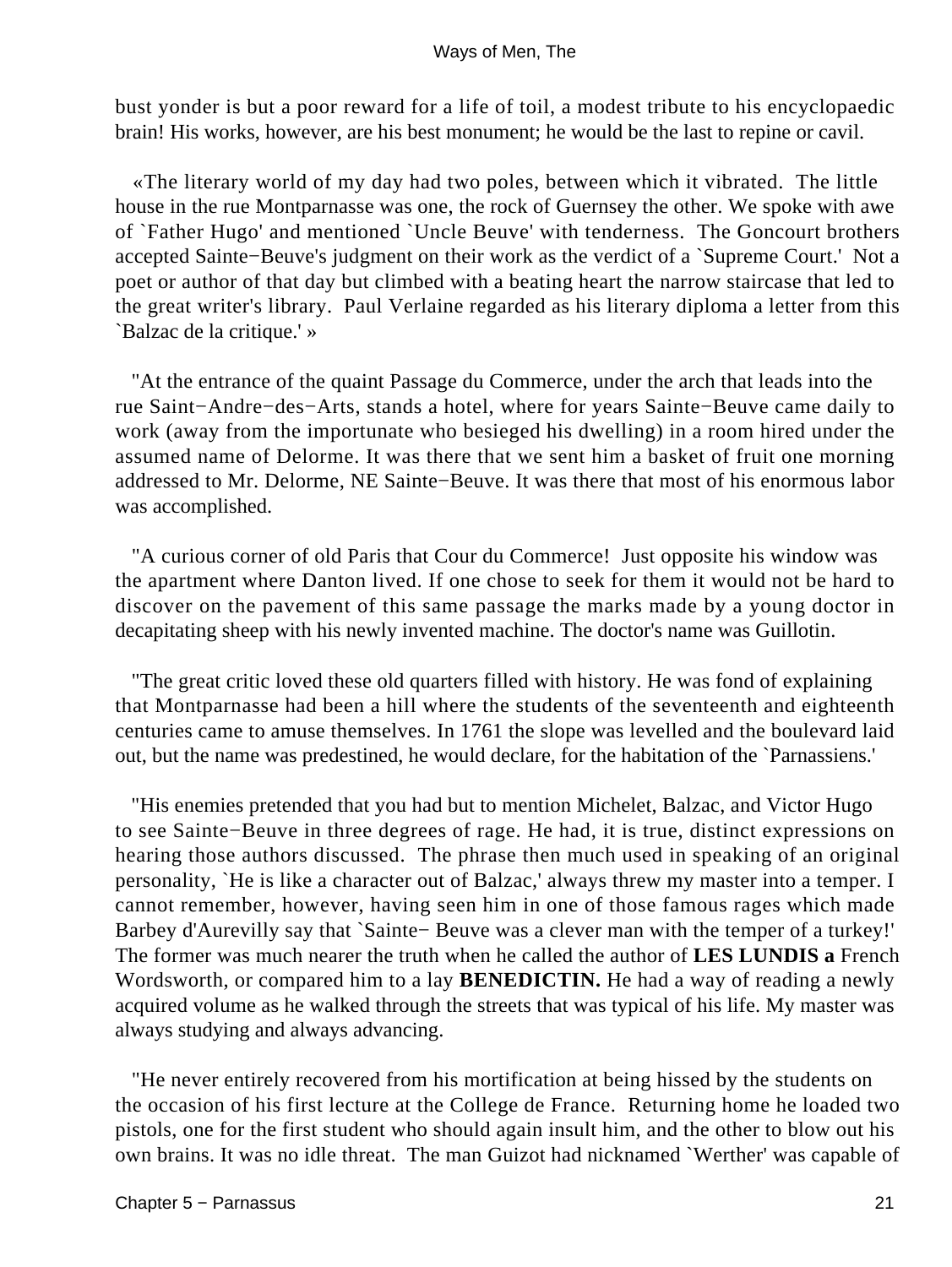executing his plan, for this causeless unpopularity was anguish to him. After his death, I found those two pistols loaded in his bedroom, but justice had been done another way. All opposition had vanished. Every student in the `Quarter' followed the modest funeral of their Senator, who had become the champion of literary liberty in an epoch when poetry was held in chains.

 "The Empire which made him Senator gained, however, but an indocile recruit. On his one visit to Compiegne in 1863, the Emperor, wishing to be particularly gracious, said to him, `I always read the **MONITEUR** on Monday, when your article appears.' Unfortunately for this compliment, it was the **CONSTITUTIONNEL** that had been publishing the **NOUVEAUX LUNDIS** for more than four years. In spite of the united efforts of his friends, Sainte−Beuve could not be brought to the point of complimenting Napoleon III. on his **LIFE OF CAESAR.**

 The author of **LES CONSOLATIONS** remained through life the proudest and most independent of men, a bourgeois, enemy of all tyranny, asking protection of no one. And what a worker! Reading, sifting, studying, analyzing his subject before composing one of his famous **LUNDIS,** a literary portrait which he aimed at making complete and final. One of these articles cost him as much labor as other authors give to the composition of a volume.

 «By way of amusement on Sunday evenings, when work was temporarily laid aside, he loved the theatre, delighting in every kind of play, from the broad farces of the Palais Royal to the tragedies of Racine, and entertaining comedians in order, as he said, `to keep young'! One evening Theophile Gautier brought a pretty actress to dinner. Sainte−Beuve, who was past−master in the difficult art of conversation, and on whom a fair woman acted as an inspiration, surpassed himself on this occasion, surprising even the Goncourts with his knowledge of the Eighteenth century and the women of that time, Mme. de Boufflers, Mlle. de Lespinasse, la Marechale de Luxembourg. The hours flew by unheeded by all of his guests but one. The **DEBUTANTE** was overheard confiding, later in the evening, to a friend at the Gymnase, where she performed in the last act, `Ouf! I'm glad to get here. I`ve been dining with a stupid old Senator. They told me he would be amusing, but I've been bored to death.' Which reminded me of my one visit to England, when I heard a young nobleman declare that he had been to `such a dull dinner to meet a duffer called »Renan!" '

 "Sainte−Beuve's **LARMES DE RACINE** was given at the Theatre Francais during its author's last illness. His disappointment at not seeing the performance was so keen that M. Thierry, then **ADMINISTRATEUR** of La Comedie, took Mlle. Favart to the rue Montparnasse, that she might recite his verses to the dying writer. When the actress, then in the zenith of her fame and beauty, came to the lines−

 Jean Racine, le grand poete, Le poete aimant et pieux, Apres que sa lyre muette Se fut voilee a tous les yeux, Renoncant a la gloire humaine, S'il sentait en son ame pleine Le flot contenu murmurer, Ne savait que fondre en priere, Pencher l'urne dans la poussiere Aux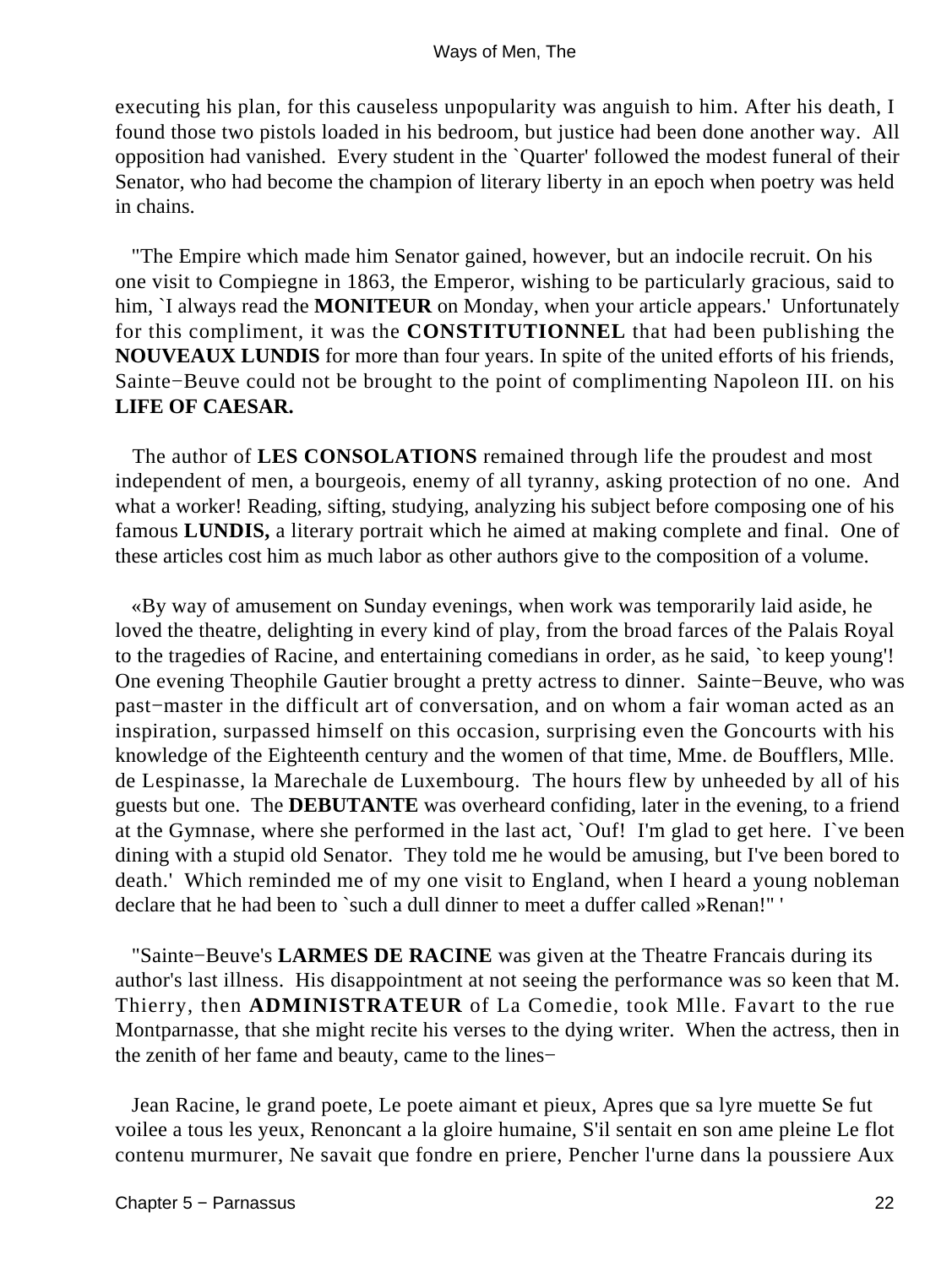pieds du Seigneur, et pleurer!

the tears of Sainte−Beuve accompanied those of Racine!"

 There were tears also in the eyes my companion turned toward me as he concluded. The sun had set while he had been speaking. The marble of the statues gleamed white against the shadows of the sombre old garden. The guardians were closing the gates and warning the lingering visitors as we strolled toward the entrance.

 It seemed as if we had been for an hour in the presence of the portly critic; and the circle of brilliant men and witty women who surrounded him − Flaubert, Tourgueneff, Theophile Gautier, Renan, George Sand − were realities at that moment, not abstractions with great names. It was like returning from another age, to step out again into the glare and bustle of the Boulevard St. Michel.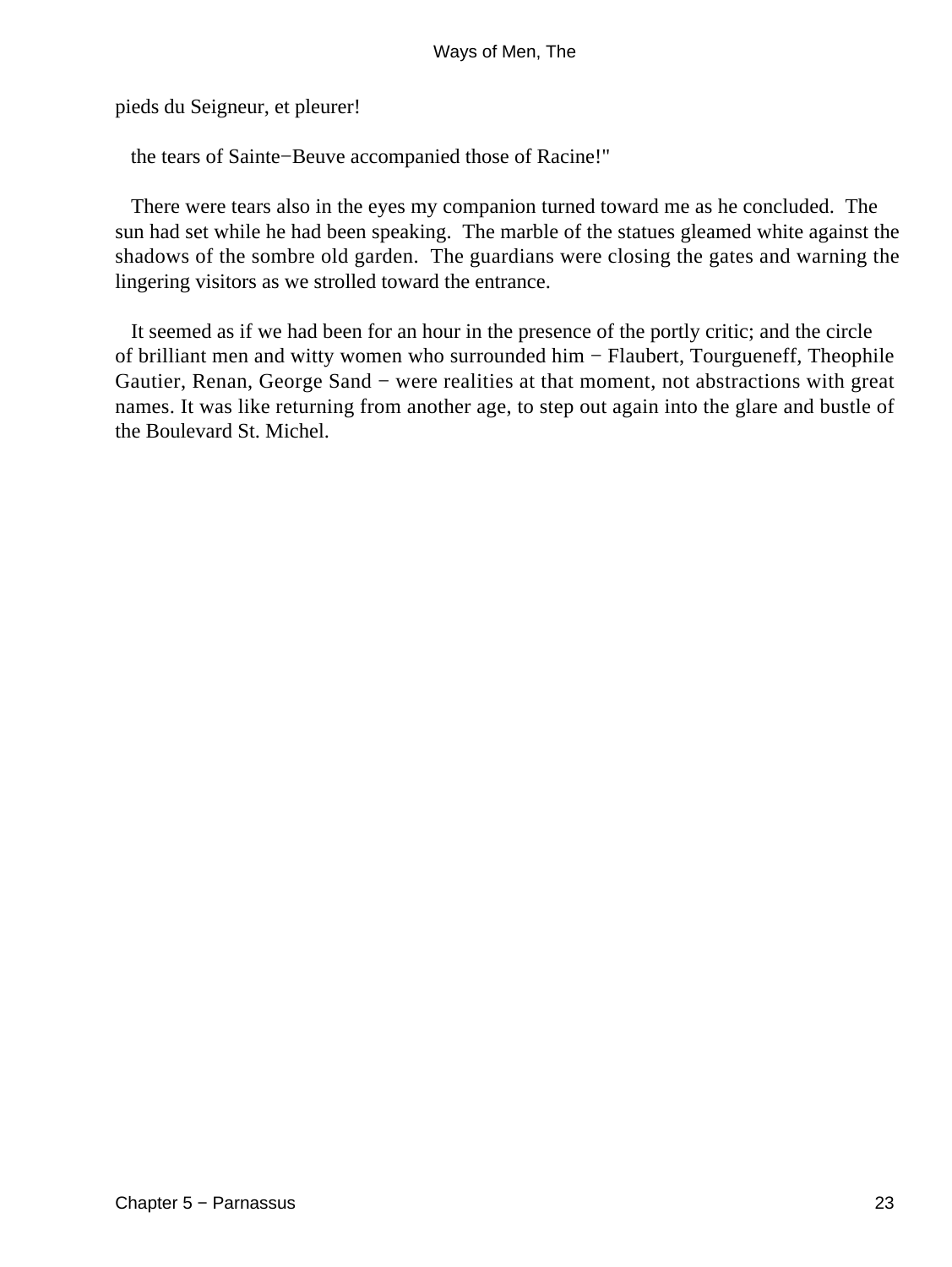## **[Chapter 6 − Modern Architecture](#page-148-0)**

*I*F a foreign tourist, ignorant of his whereabouts, were to sail about sunset up our spacious bay and view for the first time the eccentric sky−line of lower New York, he would rub his eyes and wonder if they were not playing him a trick, for distance and twilight lend the chaotic masses around the Battery a certain wild grace suggestive of Titan strongholds or prehistoric abodes of Wotan, rather than the business part of a practical modern city.

 «But,» as John Drew used to say in **THE MASKED BALL,** «what a difference in the morning!» when a visit to his banker takes the new arrival down to Wall Street, and our uncompromising American daylight dispels his illusions.

 Years ago **SPIRITUAL** Arthur Gilman mourned over the decay of architecture in New York and pointed out that Stewart's shop, at Tenth Street, bore about the same relation to Ictinus' noble art as an iron cooking stove! It is well death removed the Boston critic before our city entered into its present Brobdingnagian phase. If he considered that Stewart's and the Fifth Avenue Hotel failed in artistic beauty, what would have been his opinion of the graceless piles that crowd our island to−day, beside which those older buildings seem almost classical in their simplicity?

 One hardly dares to think what impression a student familiar with the symmetry of Old World structures must receive on arriving for the first time, let us say, at the Bowling Green, for the truth would then dawn upon him that what appeared from a distance to be the ground level of the island was in reality the roof line of average four−story buildings, from among which the keeps and campaniles that had so pleased him (when viewed from the Narrows) rise like gigantic weeds gone to seed in a field of grass.

 It is the heterogeneous character of the buildings down town that renders our streets so hideous. Far from seeking harmony, builders seem to be trying to «go» each other «one story better»; if they can belittle a neighbor in the process it is clear gain, and so much advertisement. Certain blocks on lower Broadway are gems in this way! Any one who has glanced at an auctioneer's shelves when a «job lot» of books is being sold, will doubtless have noticed their resemblance to the sidewalks of our down town streets. Dainty little duodecimo buildings are squeezed in between towering in− folios, and richly bound and tooled octavos chum with cheap editions. Our careless City Fathers have not even given themselves the trouble of pushing their stone and brick volumes into the same line, but allow them to straggle along the shelf − I beg pardon, the sidewalk − according to their own sweet will.

The resemblance of most new business buildings to flashy books increases the more one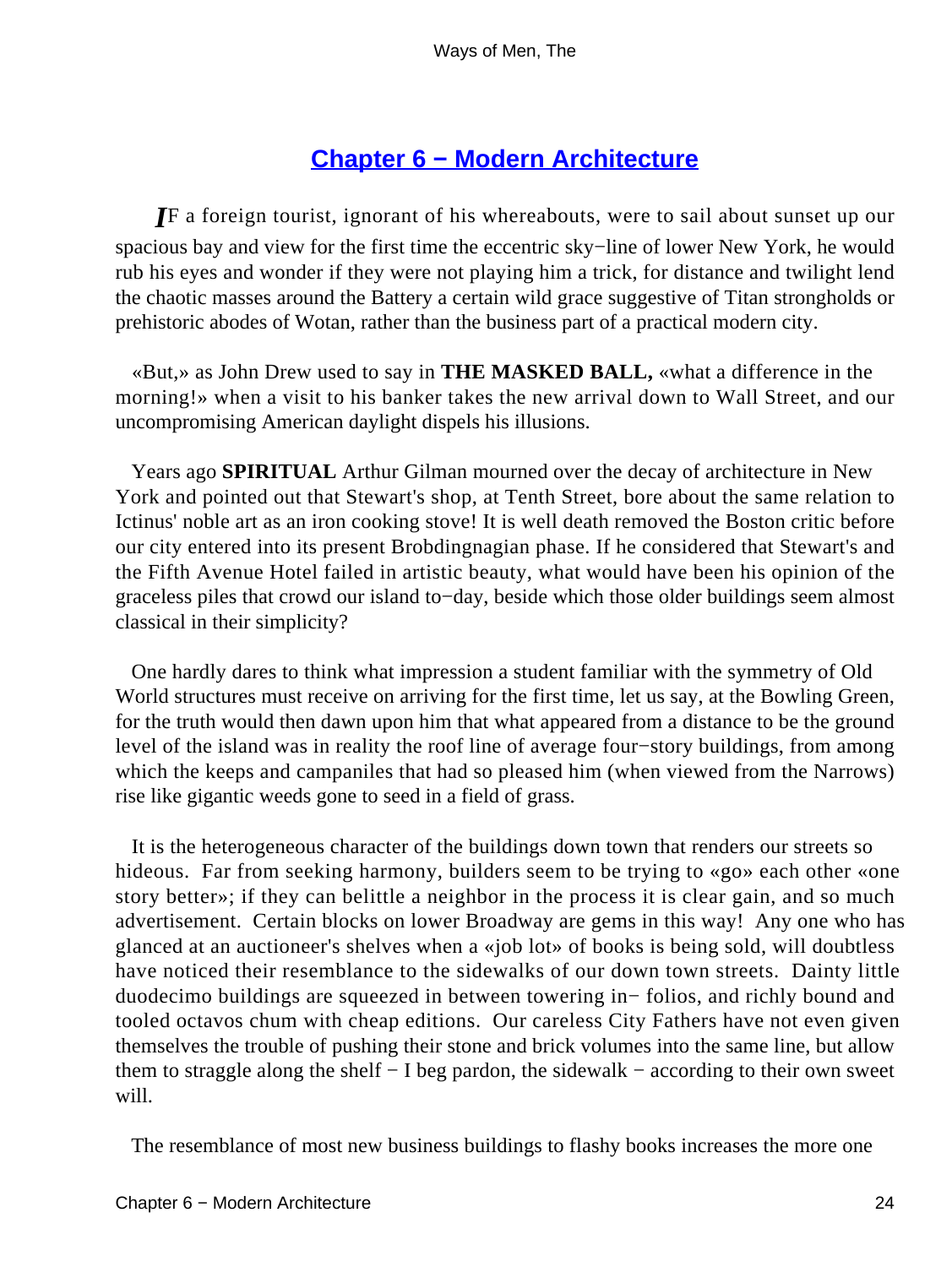studies them; they have the proportions of school atlases, and, like them, are adorned only on their backs (read fronts). The modern builder, like the frugal binder, leaves the sides of his creations unadorned, and expends his ingenuity in decorating the narrow strip which he naively imagines will be the only part seen, calmly ignoring the fact that on glancing up or down a street the sides of houses are what we see first. It is almost impossible to get mathematically opposite a building, yet that is the only point from which these new constructions are not grotesque.

 It seems as though the rudiments of common sense would suggest that under existing circumstances the less decoration put on a facade the greater would be the harmony of the whole. But trifles like harmony and fitness are splendidly ignored by the architects of to−day, who, be it remarked in passing, have slipped into another curious habit for which I should greatly like to see an explanation offered. As long as the ground floors and the tops of their creations are elaborate, the designer evidently thinks the intervening twelve or fifteen stories can shift for themselves. One clumsy mass on the Bowling Green is an excellent example of this weakness. Its ground floor is a playful reproduction of the tombs of Egypt. About the second story the architect must have become discouraged − or perhaps the owner's funds gave out − for the next dozen floors are treated in the severest «tenement house» manner; then, as his building terminates well up in the sky, a top floor or two are, for no apparent reason, elaborately adorned. Indeed, this desire for a brilliant finish pervades the neighborhood. The Johnson Building on Broad Street (to choose one out of the many) is sober and discreet in design for a dozen stories, but bursts at its top into a Byzantine colonnade. Why? one asks in wonder.

 Another new−comer, corner of Wall and Nassau Streets, is a commonplace structure, with a fairly good cornice, on top of which – an afterthought, probably – a miniature State Capitol has been added, with dome and colonnade complete. The result recalls dear, absent−minded Miss Matty (in Mrs. Gaskell's charming story), when she put her best cap on top of an old one and sat smiling at her visitors from under the double headdress!

 Nowhere in the world − not even in Moscow, that city of domes − can one see such a collection of pagodas, cupolas, kiosks, and turrets as grace the roofs of our office buildings! Architects evidently look upon such adornments as compensations! The more hideous the structure, the finer its dome! Having perpetrated a blot upon the city that cries to heaven in its enormity, the repentant owner adds a pagoda or two, much in the same spirit, doubtless, as prompts an Italian peasant to hang a votive heart on some friendly shrine when a crime lies heavy on his conscience.

 What would be thought of a book−collector who took to standing inkstands or pepperboxes on the tops of his tallest volumes by way of adornment? Yet domes on business buildings are every bit as appropriate. A choice collection of those monstrosities graces Park Row, one much−gilded offender varying the monotony by looking like a yellow stopper in a high−shouldered bottle! How modern architects with the exquisite City Hall before them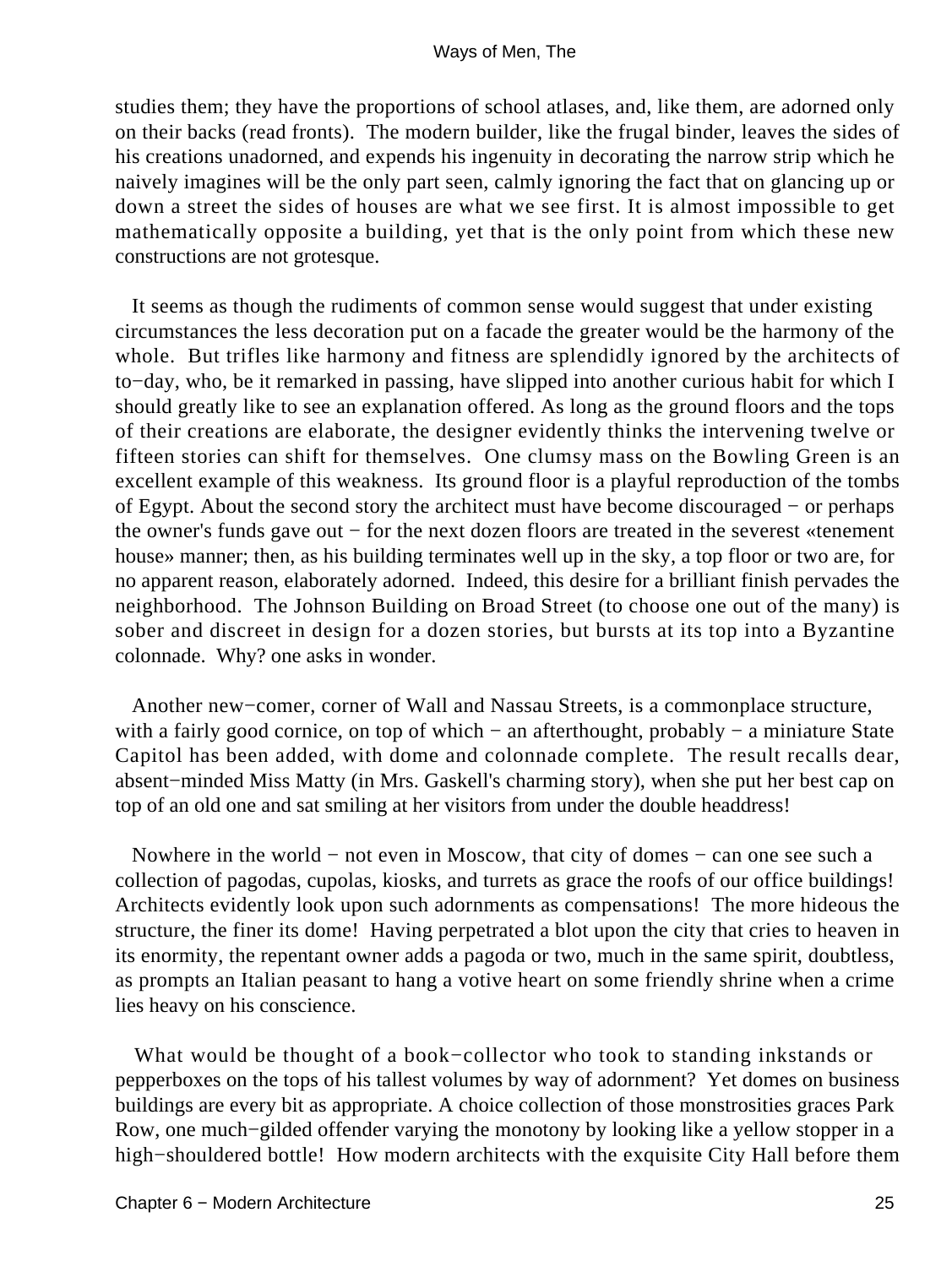could have wandered so far afield in their search for the original must always remain a mystery.

 When a tall, thin building happens to stand on a corner, the likeness to an atlas is replaced by a grotesque resemblance to a waffle iron, of which one structure just finished on Rector Street skilfully reproduces' the lines. The rows of little windows were evidently arranged to imitate the indentations on that humble utensil, and the elevated road at the back seems in this case to do duty as the handle. Mrs. Van Rensselaer tells us in her delightful **GOEDE VROUW OF** MANA−HA−TA that waffle irons used to be a favorite wedding present among the Dutch settlers of this island, and were adorned with monograms and other devices, so perhaps it is atavism that makes us so fond of this form in building! As, however, no careful **HAUSFRAU** would have stood her iron on its edge, architects should hesitate before placing their buildings in that position, as the impression of instability is the same in each case.

 After leaving the vicinity of the City Hall, the tall slabs that like magnified milestones mark the progress of Architecture up Broadway become a shade less objectionable, although one meets some strange freaks in so−called decoration by the way. Why, for instance, were those Titan columns grouped around the entrance to the American Surety Company's building? They do not support anything (the «business» of columns in architecture) except some rather feeble statuary, and do seriously block the entrance. Were they added with the idea of fitness? That can hardly be, for a portico is as inappropriate to such a building as it would be to a parlor car, and almost as inconvenient.

 Farther up town our attention is arrested by another misplaced adornment. What purpose can that tomb with a railing round it serve on top of the New York Life Insurance building? It looks like a monument in Greenwood, surmounted by a rat−trap, but no one is interred there, and vermin can hardly be troublesome at that altitude.

 How did this craze for decoration originate? The inhabitants of Florence and Athens did not consider it necessary. There must, I feel sure, be a reason for its use in this city; American land−lords rarely spend money without a purpose; perhaps they find that rococo detail draws business and inspires confidence!

 I should like to ask the architects of New York one question: Have they not been taught that in their art, as in every other, pretences are vulgar, that things should be what they seem? Then why do they continue to hide steel and fire−brick cages under a veneer of granite six inches thick, causing them to pose as solid stone buildings? If there is a demand for tall, light structures, why not build them simply (as bridges are constructed), and not add a poultice of bogus columns and zinc cornices that serve no purpose and deceive no one?

 Union Square possesses blocks out of which the Jackson and Decker buildings spring with a noble disregard of all rules and a delicious incongruity that reminds one of Falstaff's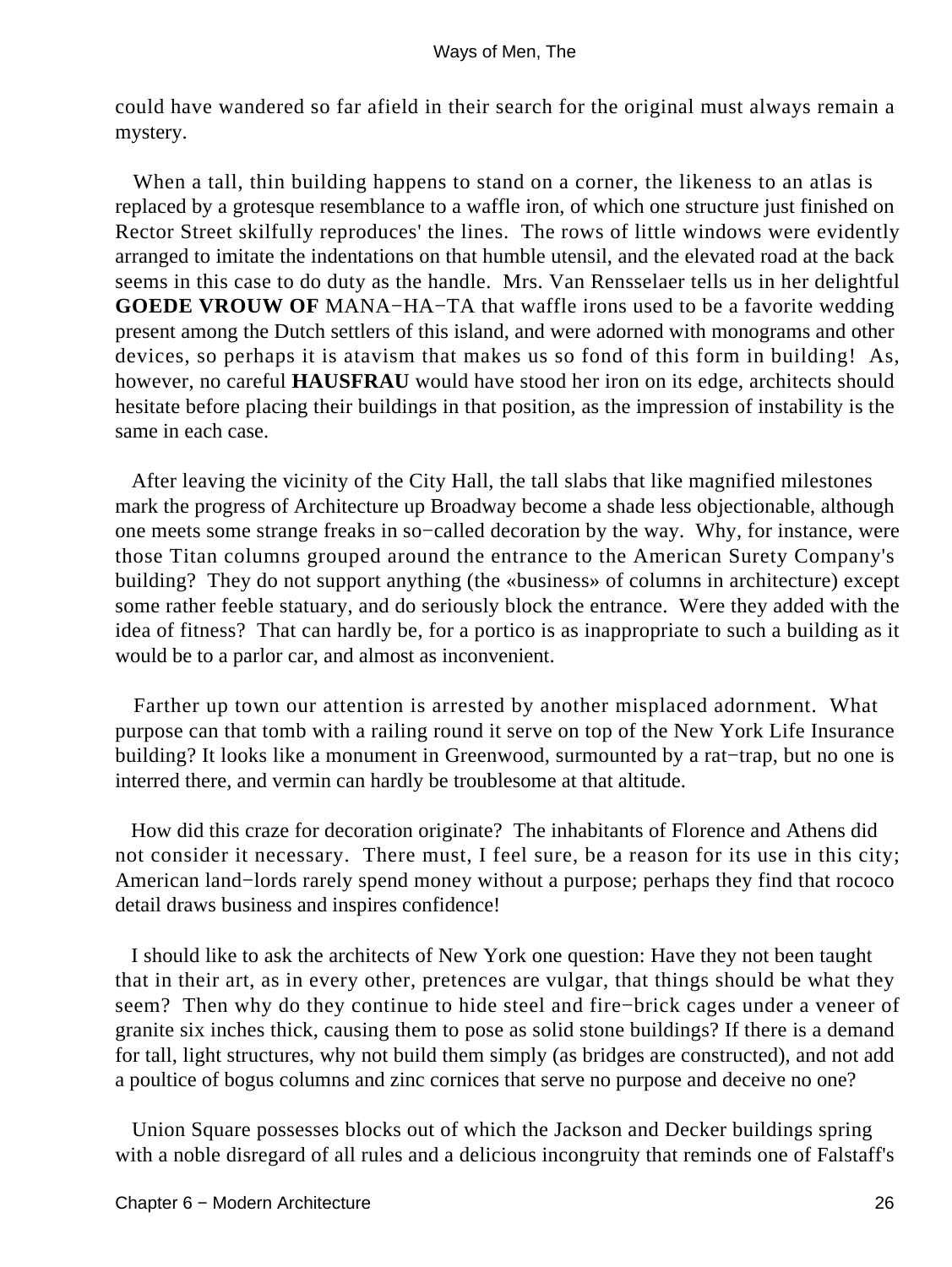corps of ill−drilled soldiers. Madison Square, however, is **FACILE PRINCEPS,** with its annex to the Hoffman House, a building which would make the fortune of any dime museum that could fence it in and show it for a fee! Long contemplation of this structure from my study window has printed every comic detail on my brain. It starts off at the ground level to be an imitation of the Doge's Palace (a neat and appropriate idea in itself for a Broadway shop). At the second story, following the usual New York method, it reverts to a design suggestive of a county jail (the Palace and the Prison), with here and there a balcony hung out, emblematical, doubtless, of the inmates' wash and bedding. At the ninth floor the repentant architect adds two more stories in memory of the Doge's residence. Have you ever seen an accordion (concertina, I believe, is the correct name) hanging in a shop window? The Twenty−fifth Street Doge's Palace reminds me of that humble instrument. The wooden part, where the keys and round holes are, stands on the sidewalk. Then come an indefinite number of pleats, and finally the other wooden end well up among the clouds. So striking is this resemblance that at times one expects to hear the long−drawn moans peculiar to the concertina issuing from those portals. Alas! even the most original designs have their drawbacks! After the proprietor of the Venetian accordion had got his instrument well drawn out and balanced on its end, he perceived that it dwarfed the adjacent buildings, so cast about in his mind for a scheme to add height and dignity to the rest of the block. One day the astonished neighborhood saw what appeared to be a «roomy suburban villa» of iron rising on the roof of the old Hoffman House. The results suggests a small man who, being obliged to walk with a giant, had put on a hat several times too large in order to equalize their heights!

 How astonished Pericles and his circle of architects and sculptors would be could they stand on the corner of Broadway and Twenty−eighth Street and see the miniature Parthenon that graces the roof of a pile innocent of other Greek ornament? They would also recognize their old friends, the ladies of the Erechtheum, doing duty on the Reveillon Building across the way, pretending to hold up a cornice, which, being in proportion to the building, is several hundred times too big for them to carry. They can't be seen from the sidewalk, – the street is too narrow for that, – but such trifles don't deter builders from decorating when the fit is on them. Perhaps this one got his caryatides at a bargain, and had to work them in somewhere; so it is not fair to be hard on him.

 If ever we take to ballooning, all these elaborate tops may add materially to our pleasure. At the present moment the birds, and angels, it is to be hoped, appreciate the effort. I, perhaps, of all the inhabitants of the city, have seen those ladies face to face, when I have gone on a semi−monthly visit to my roof to look for leaks!

 «It's all very well to carp and cavil,» many readers will say, «but `Idler' forgets that our modern architects have had to contend with difficulties that the designers of other ages never faced, demands for space and light forcing the nineteenth−century builders to produce structures which they know are neither graceful nor in proportion!»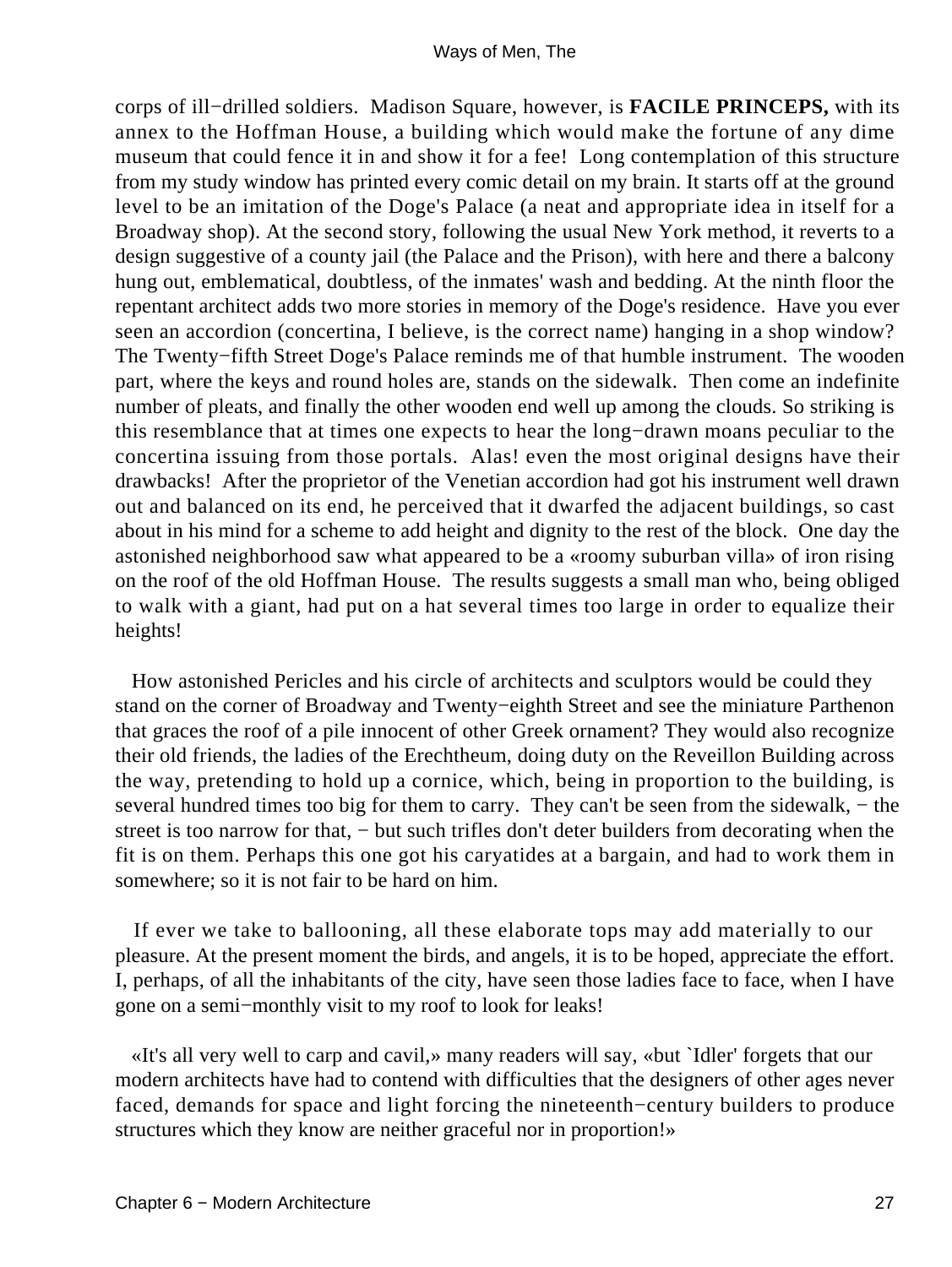If my readers will give themselves the trouble to glance at several office buildings in the city, they will realize that the problem is not without a solution. In almost every case where the architect has refrained from useless decoration and stuck to simple lines, the result, if not beautiful, has at least been inoffensive. It is where inappropriate elaboration is added that taste is offended. Such structures as the Singer building, corner of Liberty Street and Broadway, and the home of **LIFE,** in Thirty−first Street, prove that beauty and grace of facade can be adapted to modern business wants.

 Feeling as many New Yorkers do about this defacing of what might have been the most beautiful of modern cities, it is galling to be called upon to admire where it is already an effort to tolerate.

 A sprightly gentleman, writing recently in a scientific weekly, goes into ecstasies of admiration over the advantages and beauty of a steel mastodon on Park Row, a building that has the proportions of a carpenter's plane stood on end, decorated here and there with balconies and a colonnade perched on brackets up toward its fifteenth story. He complacently gives us its weight and height as compared with the pyramids, and numerous other details as to floor space and ventilation, and hints in conclusion that only old fogies and dullards, unable to keep pace with the times, fail to appreciate the charm of such structures in a city. One of the «points» this writer makes is the quality of air enjoyed by tenants, amusingly oblivious of the fact that at least three facades of each tall building will see the day only so long as the proprietors of adjacent land are too poor or too busy to construct similar colossi!

 When all the buildings in a block are the same height, seven eighths of the rooms in each will be without light or ventilation. It's rather poor taste to brag of advantages that are enjoyed only through the generosity of one's neighbors.

 Business demands may force us to bow before the necessity of these horrors, but it certainly is «rubbing it in» to ask our applause. When the Eiffel Tower was in course of construction, the artists and literary lights of Paris raised a tempest of protest. One wonders why so little of the kind has been done here. It is perhaps rather late in the day to suggest reform, yet if more New Yorkers would interest themselves in the work, much might still be done to modify and improve our metropolis.

 One hears with satisfaction that a group of architects have lately met and discussed plans for the embellishment of our neglected city. There is a certain poetical justice in the proposition coming from those who have worked so much of the harm. Remorse has before now been known to produce good results. The United States treasury yearly receives large sums of «conscience money.»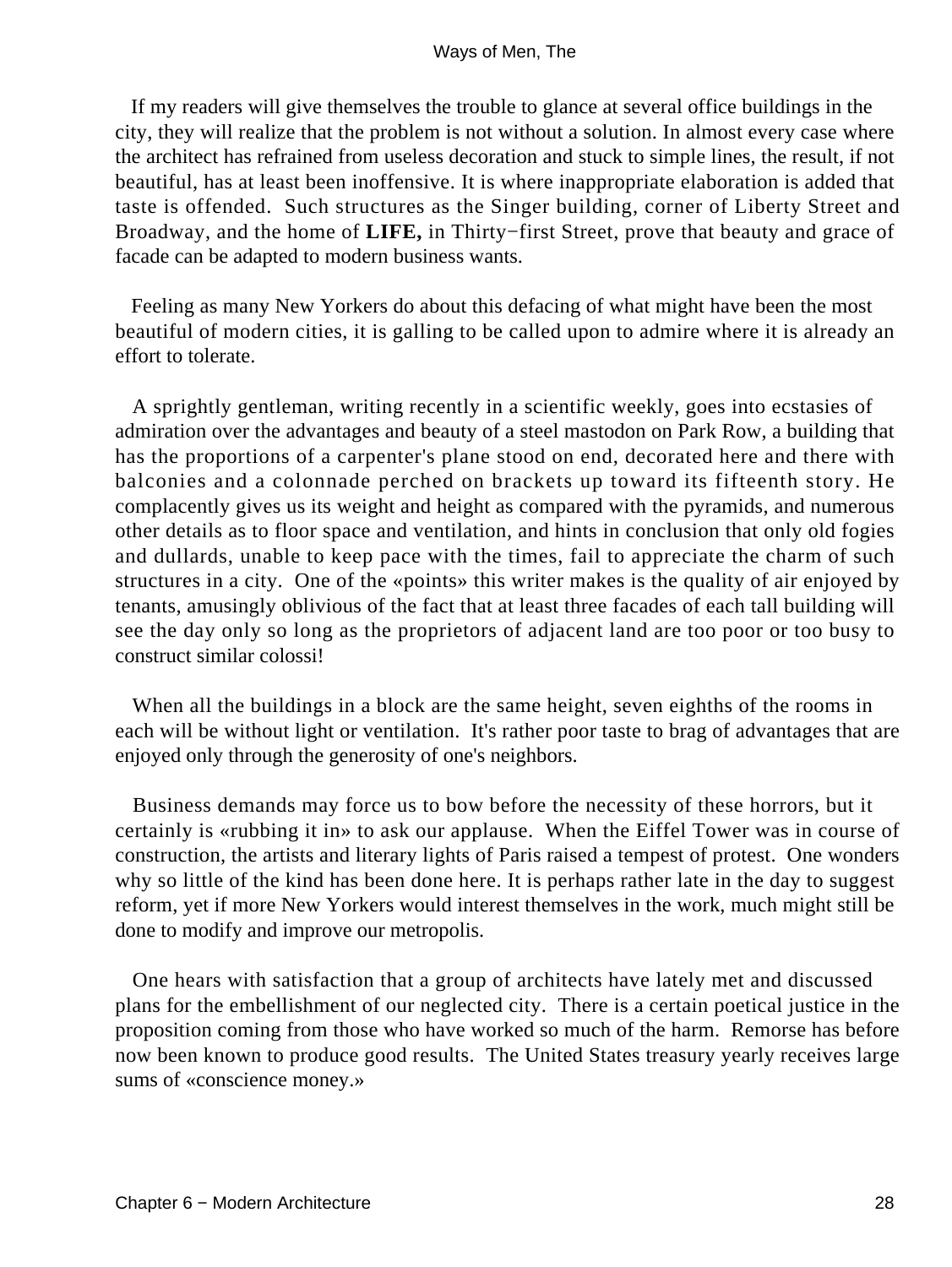# **[Chapter 7 − Worldly Color−Blindness](#page-148-0)**

*M*YRIADS of people have no ear for music and derive but little pleasure from sweet sounds. Strange as it may appear, many gifted and sensitive mortals have been unable to distinguish one note from another, Apollo's harmonious art remaining for them, as for the elder Dumas, only an «expensive noise.»

 Another large class find it impossible to discriminate between colors. Men afflicted in this way have even become painters of reputation. I knew one of the latter, who, when a friend complimented him on having caught the exact shade of a pink toilet in one of his portraits, answered, «Does that dress look pink to you? I thought it was green!» and yet he had copied what he saw correctly.

 Both these classes are to be pitied, but are not the cause of much suffering to others. It is annoying, I grant you, to be torn asunder in a collision, because red and green lights on the switches combined into a pleasing harmony before the brakeman's eyes. The tone−deaf gentleman who insists on whistling a popular melody is almost as trying as the lady suffering from the same weakness, who shouts, «Ninon, Ninon, que fais−tu de la vie!» until you feel impelled to cry, «Que faites−vous, madame, with the key?»

 Examinations now keep daltonic gentlemen out of locomotives, and ladies who have lost their «keys» are apt to find their friends' pianos closed. What we cannot guard against is a variety of the genus **HOMO** which suffers from «social color− blindness.» These well−meaning mortals form one of the hardest trials that society is heir to; for the disease is incurable, and as it is almost impossible to escape from them, they continue to spread dismay and confusion along their path to the bitter end.

 This malady, which, as far as I know, has not been diagnosed, invades all circles, and is, curiously enough, rampant among well−born and apparently well−bred people.

 Why is it that the entertainments at certain houses are always dull failures, while across the way one enjoys such agreeable evenings? Both hosts are gentlemen, enjoying about the same amount of «unearned increment,» yet the atmosphere of their houses is radically different. This contrast cannot be traced to the dulness or brilliancy of the entertainer and his wife. Neither can it be laid at the door of inexperience, for the worst offenders are often old hands at the game.

 The only explanation possible is that the owners of houses where one is bored are socially color−blind, as cheerfully unconscious of their weakness as the keyless lady and the whistling abomination.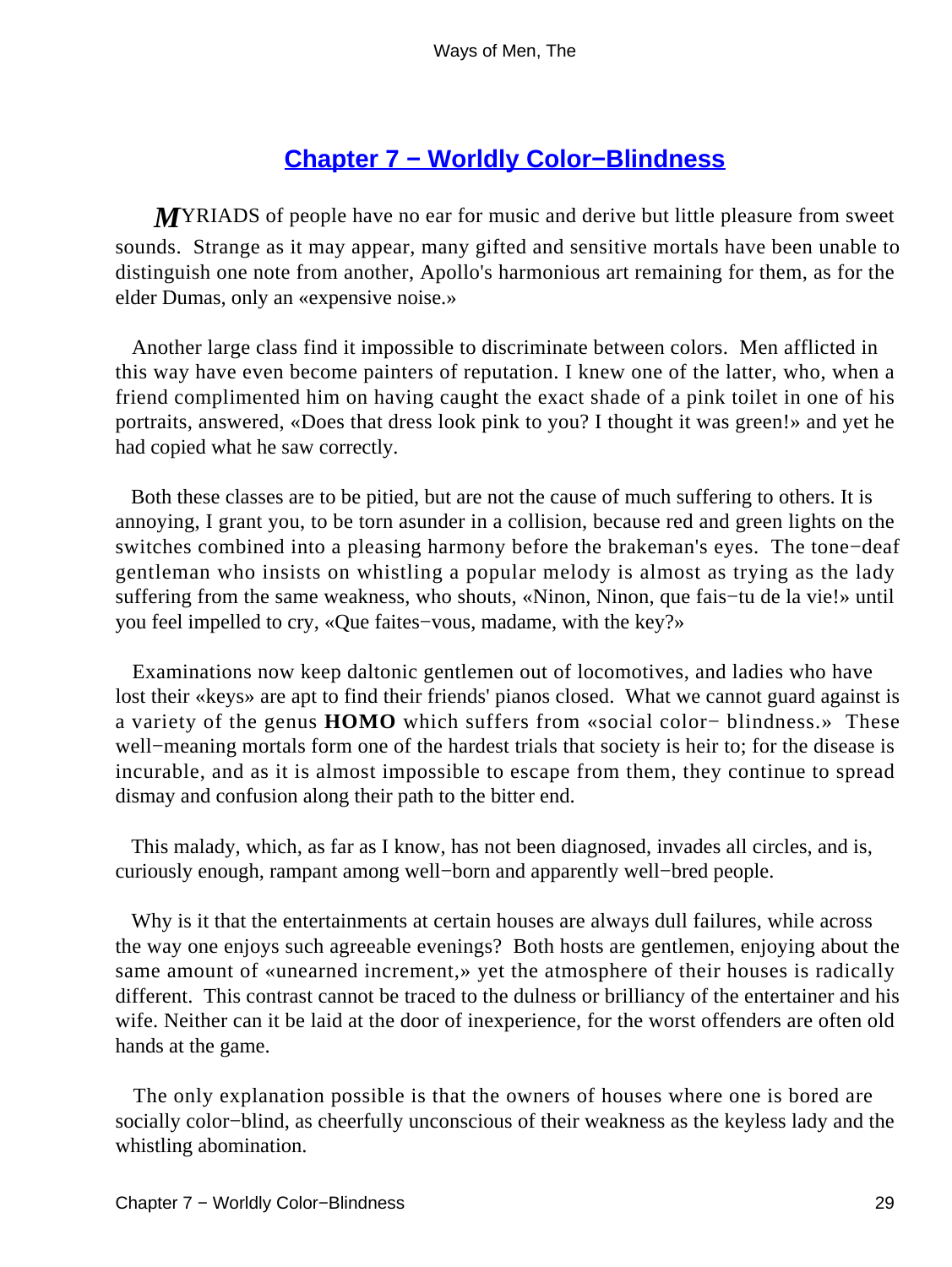Since increasing wealth has made entertaining general and lavish, this malady has become more and more apparent, until one is tempted to parody Mme. Roland's dying exclamation and cry, «Hospitality! hospitility! what crimes are committed in thy name!»

 Entertaining is for many people but an excuse for ostentation. For others it is a means to an end; while a third variety apparently keep a debit and credit account with their acquaintances − in books of double entry, so that no errors may occur − and issue invitations like receipts, only in return for value received.

We can rarely tell what is passing in the minds of people about us. Some of those mentioned above may feel a vague pleasure when their rooms are filled with a chattering crowd of more or less well−assorted guests; if that is denied them, can find consolation for the outlay in an indefinite sensation of having performed a duty, – what duty, or to whom, they would, however, find it difficult to define.

 Let the novice flee from the allurements of such a host. Old hands know him and have got him on their list, escaping when escape is possible; for he will mate the green youth with the red frump, or like a premature millennium force the lion and the lamb to lie down together, and imagine he has given unmixed pleasure to both.

 One would expect that great worldly lights might learn by experience how fatal bungled entertainments can be, but such is not the case. Many well−intentioned people continue sacrificing their friends on the altar of hospitality year after year with never a qualm of conscience or a sensation of pity for their victims. One practical lady of my acquaintance asks her guests alphabetically, commencing the season and the first leaf of her visiting list simultaneously and working steadily on through both to «finis.» If you are an A, you will meet only A's at her table, with perhaps one or two B's thrown in to fill up; you may sit next to your mother−in−law for all the hostess cares. She has probably never heard that the number of guests at table should not exceed that of the muses; or if by any chance she has heard it, does not care, and considers such a rule old−fashioned and not appropriate to our improved modern methods of entertaining.

 One wonders what possible satisfaction a host can derive from providing fifty people with unwholesome food and drink at a fixed date. It is a physical impossibility for him to have more than a passing word with his guests, and ten to one the unaccustomed number has upset the internal arrangements of his household, so that the dinner will, in consequence, be poor and the service defective.

 A side−light on this question came to me recently when an exceedingly frank husband confided to a circle of his friends at the club the scheme his wife, who, though on pleasure bent, was of a frugal mind, had adopted to balance her social ledger.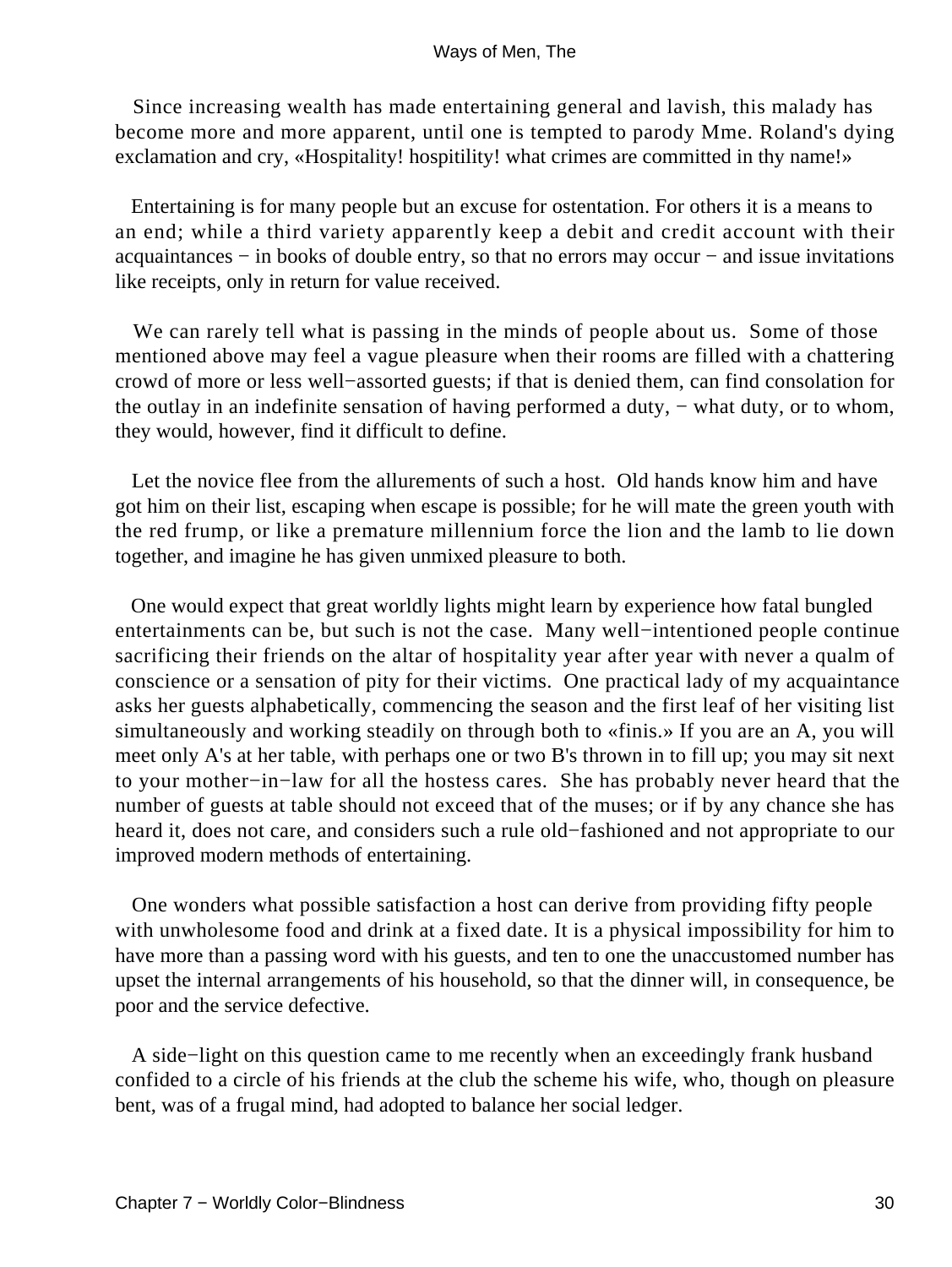«As we dine out constantly through the year,» remarked Benedict, «some return is necessary. So we wait until the height of the winter season, when everybody is engaged two weeks in advance, then send out our invitations at rather short notice for two or three consecutive dinners. You'd be surprised,» he remarked, with a beaming smile, «what a number refuse; last winter we cancelled all our obligations with two dinners, the flowers and entrees being as fresh on the second evening as the first! It's wonderful!» he remarked in conclusion, «how simple entertaining becomes when one knows how!» Which reminded me of an ingenious youth I once heard telling some friends how easy he had found it to write the book he had just published. After his departure we agreed that if he found it so easy it would not be worth our while to read his volume.

 Tender−hearted people generally make bad hosts. They have a way of collecting the morally lame, halt, and blind into their drawing−rooms that gives those apartments the air of a convalescent home. The moment a couple have placed themselves beyond the social pale, these purblind hosts conceive an affection for and lavish hospitality upon them. If such a host has been fortunate enough to get together a circle of healthy people, you may feel confident that at the last moment a leper will be introduced. This class of entertainers fail to see that society cannot he run on a philanthropic basis, and so insist on turning their salons into hospitals.

 It would take too long to enumerate the thousand idiosyncrasies of the color−blind; few, however, are more amusing than those of the impulsive gentlemen who invite people to their homes indiscriminately, because they happen to feel in a good humor or chance to be seated next them at another house, – invitations which the host regrets half an hour later, and would willingly recall. «I can't think why I asked the So−and−sos!» he will confide to you. « I can't abide them; they are as dull as the dropsy!» Many years ago in Paris, we used to call a certain hospitable lady's invitations «soup tickets,» so little individuality did they possess.

 The subtle laws of moral precedence are difficult reading for the most intelligent, and therefore remain sealed books to the afflicted mortals mentioned here. The delicate tact that, with no apparent effort, combines congenial elements into a delightful whole is lacking in their composition. The nice discrimination that presides over some households is replaced by a jovial indifference to other persons' feelings and prejudices.

 The idea of placing pretty Miss Debutante next young Strongboys instead of giving her over into the clutches of old Mr. Boremore will never enter these obtuse entertainers' heads, any more than that of trying to keep poor, defenceless Mrs. Mouse out of young Tom Cat's claws.

 It is useless to enumerate instances; people have suffered too severely at the hands of careless and incompetent hosts not to know pretty well what the title of this paper means. So many of us have come away from fruitless evenings, grinding our teeth, and vowing never to enter those doors again while life lasts, that the time seems ripe for a protest.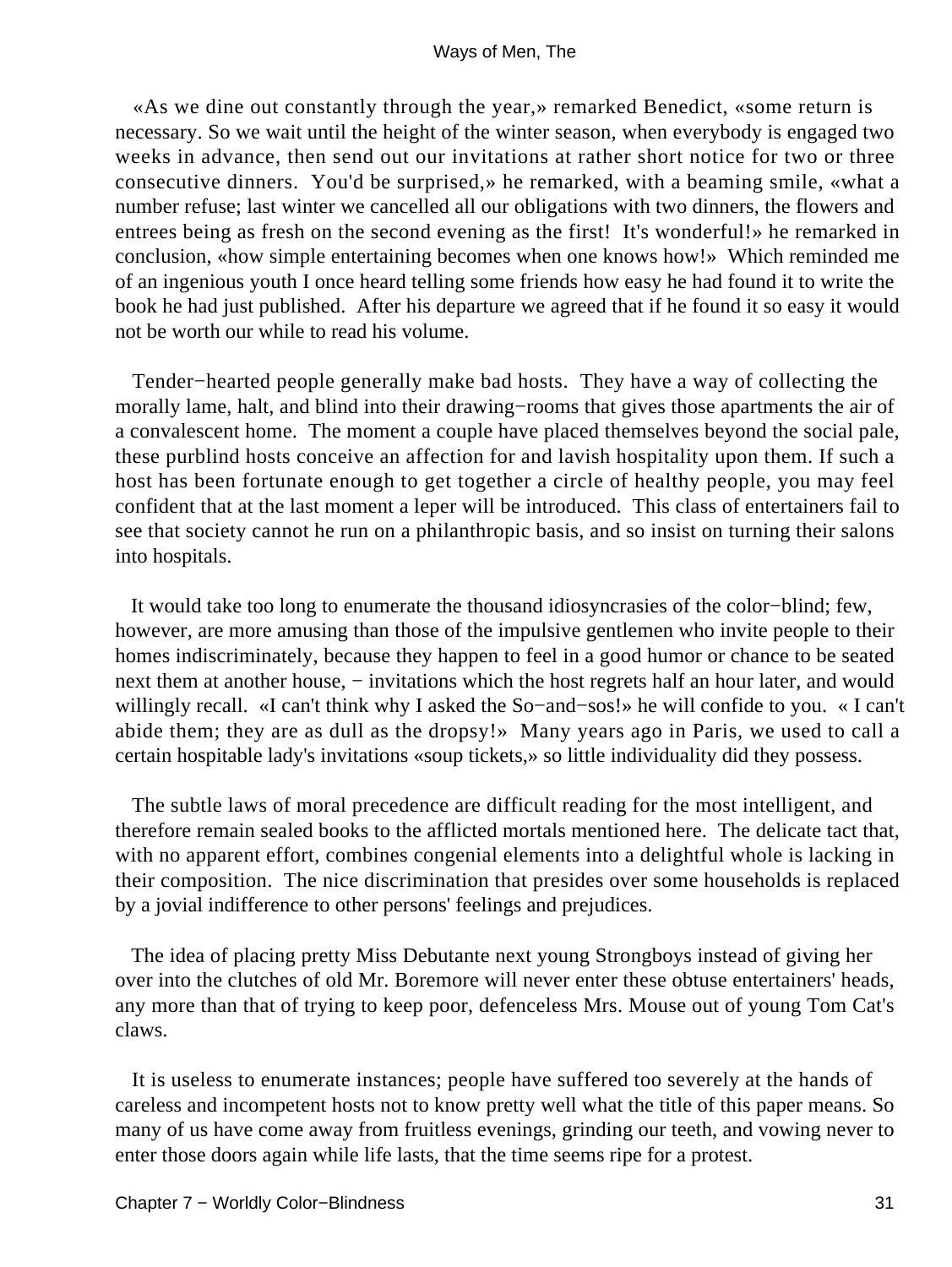If the color−blind would only refrain from painting, and the tone−deaf not insist on inviting one to their concerts, the world would be a much more agreeable place. If people would only learn what they can and what they can't do, and leave the latter feats alone, a vast amount of unnecessary annoyance would be avoided and the tiresome old grindstone turn to a more cheerful tune.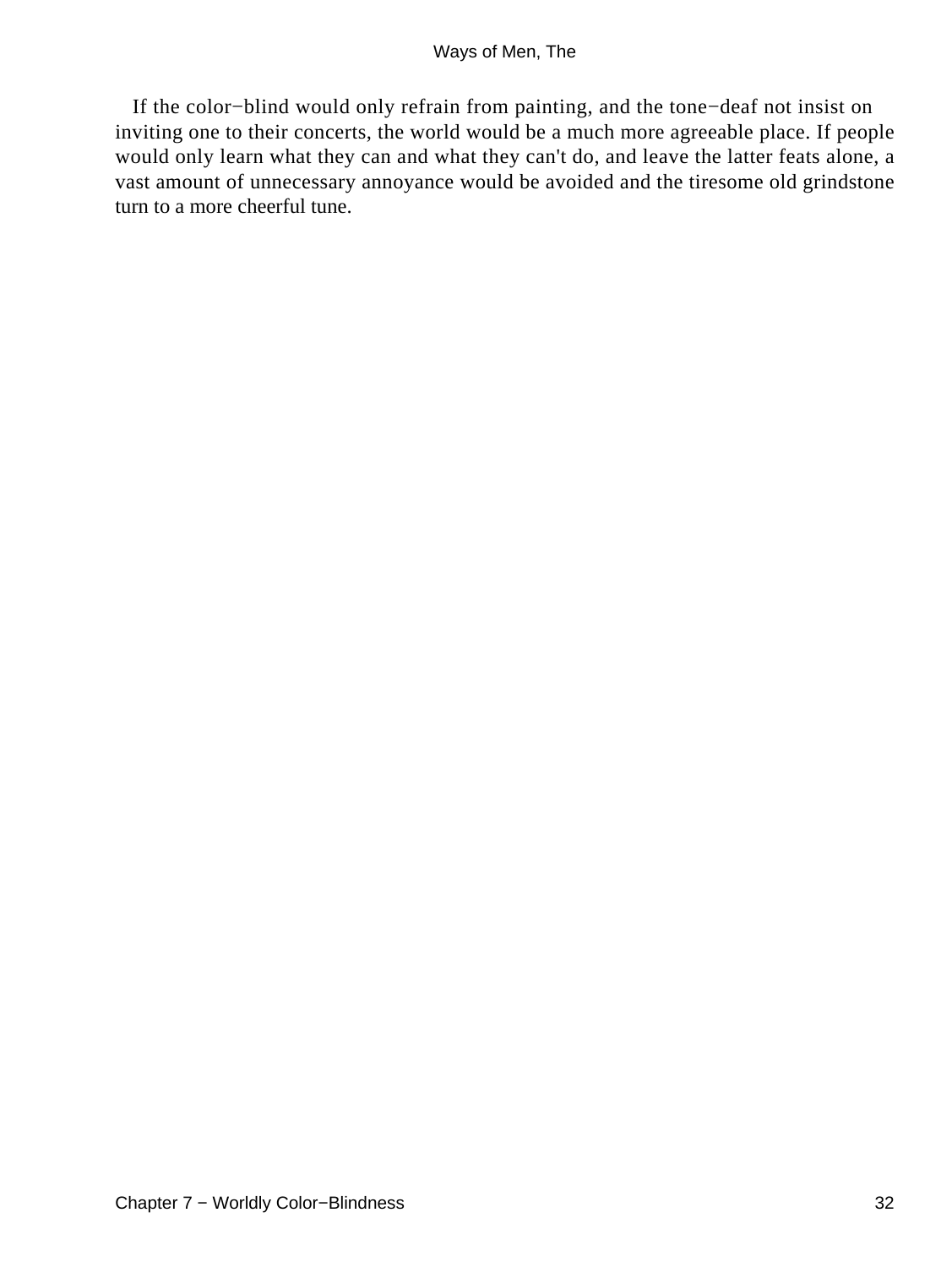# **[Chapter 8 − Idling in Mid−Ocean](#page-148-0)**

**TO** those fortunate mortals from whom Poseidon exacts no tribute in crossing his broad domain, a transatlantic voyage must afford each year an ever new delight. The cares and worries of existence fade away and disappear in company with the land, in the deep bosom of the ocean buried. One no longer feels like the bored mortal who has all winter turned the millstone of work and pleasure, but seems to have transmigrated into a new body, endowed with a ravenous appetite and perfectly fresh sensations.

 Perhaps it is only the novelty of the surroundings; but as I lie somnolent in my chair, tucked into a corner of the white deck, watching the jade−colored water rush past below, and the sea−gulls circle gayly overhead, the **SUMMUM BONUM** of earthly contentment seems attained. The book chosen with care remains uncut; the sense of physical and mental rest is too exquisite to be broken by any effort, even the reading of a favorite author.

 Drowsy lapses into unconsciousness obscure the senses, like the transparent clouds that from time to time dim the sunlight. A distant bell in the wheel−house chimes the lazy half−hours. Groups of people come and go like figures on a lantern−slide. A curiously detached reeling makes the scene and the actors in it as unreal as a painted ship manned by a shadowy crew. The inevitable child tumbles on its face and is picked up shrieking by tender parents; energetic youths organize games of skill or discover whales on the horizon, without disturbing one's philosophic calm.

 I congratulate myself on having chosen a foreign line. For a week at least no familiar name will be spoken, no accustomed face appear. The galling harness of routine is loosened; one breathes freely again conscious of the unoccupied hours in perspective.

 The welcome summons to luncheon comes as a pleasant shock. Is it possible that the morning has passed? It seems to have but commenced. I rouse myself and descend to the cabin. Toward the end of the meal a rubicund Frenchman opposite makes the startling proposition that if I wish to send a message home he will undertake to have it delivered. It is not until I notice the little square of oiled paper he is holding out to me that I understand this reference to the «pigeon post» with which the Compagnie Transatlantique is experimenting. At the invitation of this new acquaintance I ascend to the upper deck and watch his birds depart.

 The tiny bits of paper on which we have written (post−card fashion) message and address are rolled two or three together, and inserted into a piece of quill less than two inches long, which, however, they do not entirely fill. While a pigeon is held by one man, another pushes one of the bird's tail− feathers well through the quill, which is then fastened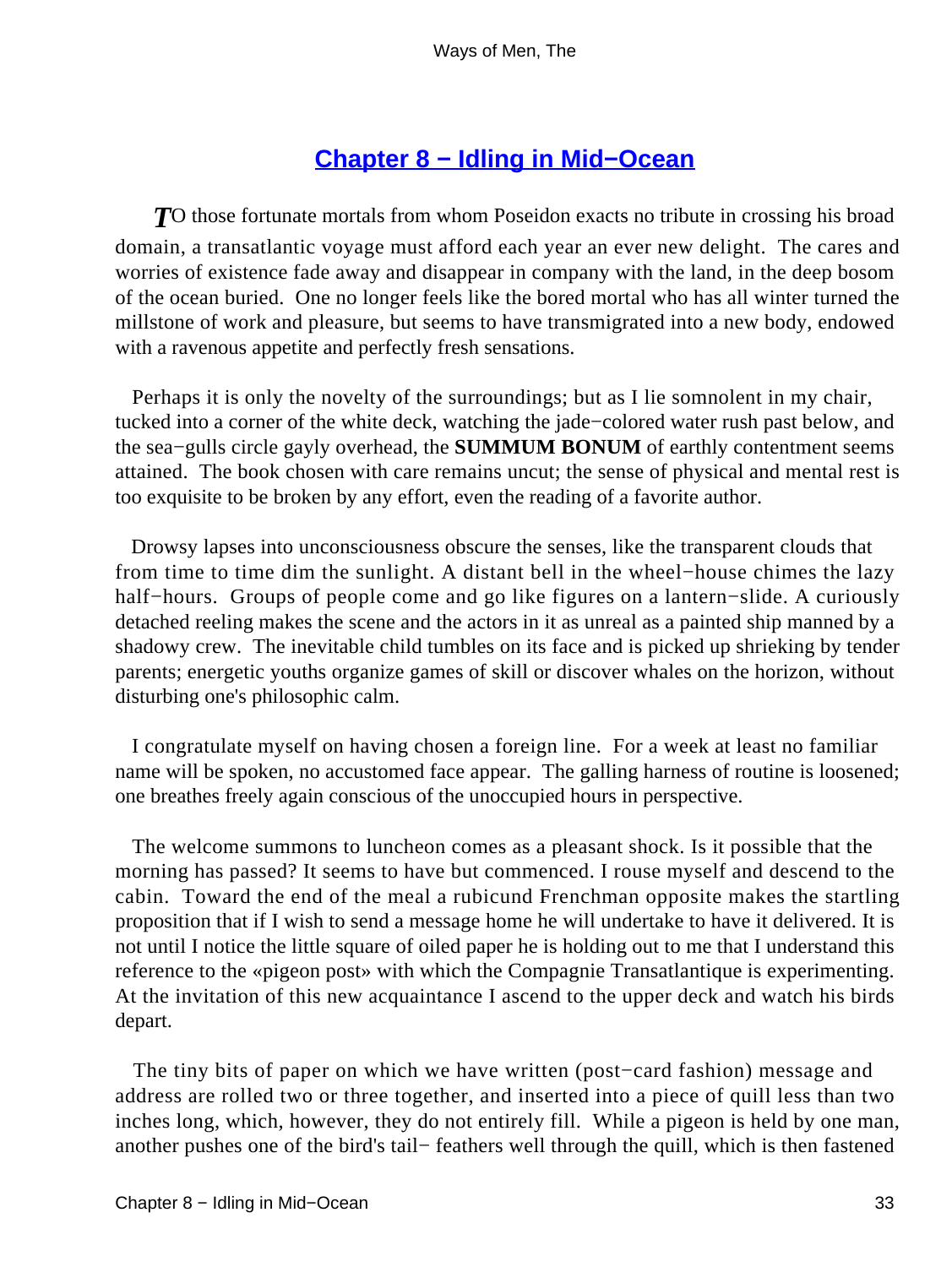in its place by two minute wooden wedges. A moment later the pigeon is tossed up into the air, and we witness the working of that mysterious instinct which all our modern science leaves unexplained. After a turn or two far up in the clear sky, the bird gets its bearings and darts off on its five−hundred−mile journey across unknown seas to an unseen land − a voyage that no deviation or loitering will lengthen, and only fatigue or accident interrupt, until he alights at his cote.

 Five of these willing messengers were started the first day out, and five more will leave to−morrow, poor little aerial postmen, almost predestined to destruction (in the latter case), for we shall then be so far from land that their one chance of life and home must depend on finding some friendly mast where an hour's rest may be taken before the bird starts again on his journey.

 In two or three days, according to the weather, we shall begin sending French pigeons on ahead of us toward Havre. The gentleman in charge of them tells me that his wife received all the messages he sent to her during his westward trip, the birds appearing each morning at her window (where she was in the habit feeding them) with their tidings from mid−ocean. He also tells me that the French fleet in the Mediterranean recently received messages from their comrades in the Baltic on the third day by these feathered envoys.

 It is hoped that in future ocean steamers will be able to keep up communication with the land at least four out of the seven days of their trips, so that, in case of delay or accident, their exact position and circumstances can be made known at headquarters. It is a pity, the originator of the scheme remarked, that sea−gulls are such hopeless vagabonds, for they can fly much greater distances than pigeons, and are not affected by dampness, which seriously cripples the present messengers.

 Later in the day a compatriot, inspired doubtless by the morning's experiment, confided to me that he had hit on «a great scheme,» which he intends to develop on arriving. His idea is to domesticate families of porpoises at Havre and New York, as that fish passes for having (like the pigeon) the homing instinct. Ships provided with the parent fish can free one every twenty−four hours, charged with the morning's mail. The inventor of this luminous idea has already designed the letter−boxes that are to be strapped on the fishes' backs, and decided on a neat uniform for his postmen.

 It is amusing during the first days «out» to watch the people whom chance has thrown together into such close quarters. The occult power that impels a pigeon to seek its kind is feeble in comparison with the faculty that travellers develop under these circumstances for seeking out congenial spirits. Twelve hours do not pass before affinities draw together; what was apparently a homogeneous mass has by that time grouped and arranged itself into three or four distinct circles.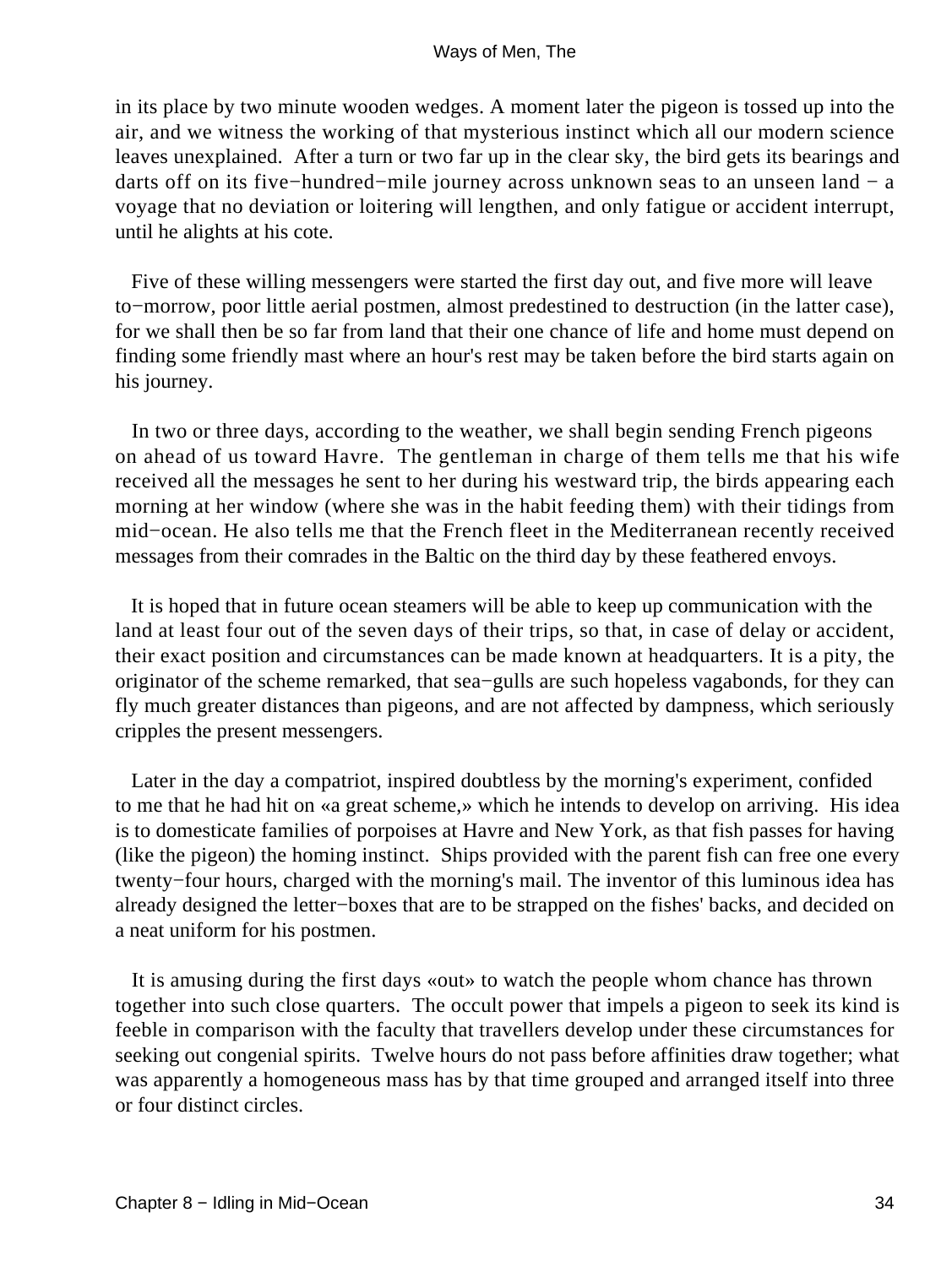The «sporty» gentlemen in loud clothes have united in the bonds of friendship with the travelling agents and have chosen the smoking−room as their headquarters. No mellow sunset or serene moonlight will tempt these comrades from the subtleties of poker; the pool on the run is the event of their day.

 A portly prima donna is the centre of another circle. Her wraps, her dogs, her admirers, and her brand−new husband (a handsome young Hungarian with a voice like two Bacian bulls) fill the sitting−room, where the piano gets but little rest. Neither sunshine nor soft winds can draw them to the deck. Although too ill for the regular meals, this group eat and drink during fifteen out of the twenty−four hours.

 The deck, however, is not deserted; two fashionable dressmakers revel there. These sociable ladies asked the **COMMISSAIRE** at the start «to introduce all the young unmarried men to them,» as they wanted to be jolly. They have a numerous court around them, and champagne, like the conversation, flows freely. These ladies have already become expert at shuffleboard, but their «sea legs» are not so good as might be expected, and the dames require to be caught and supported by their admirers at each moment to prevent them from tripping − an immense joke, to judge by the peals of laughter that follow.

 The American wife of a French ambassador sits on the captain's right. A turn of the diplomatic wheel is taking the lady to Madrid, where her position will call for supreme tact and self−restraint. One feels a thrill of national pride on looking at her high−bred young face and listening as she chats in French and Spanish, and wonders once more at the marvellous faculty our women have of adapting themselves so graciously and so naturally to difficult positions, which the women of other nations rarely fill well unless born to the purple. It is the high opinion I have of my countrywomen that has made me cavil, before now, on seeing them turned into elaborately dressed nullities by foolish and too adoring husbands.

 The voyage is wearing itself away. Sunny days are succeeded by gray mornings, as exquisite in their way, when one can feel the ship fight against contending wind and wave, and shiver under the blows received in a struggle which dashes the salt spray high over the decks. There is an aroma in the air then that breathes new life into jaded nerves, and stirs the drop of old Norse blood, dormant in most American veins, into quivering ecstasy. One dreams of throwing off the trammels of civilized existence and returning to the free life of older days.

 But here is Havre glittering in the distance against her background of chalk cliffs. People come on deck in strangely conventional clothes and with demure citified airs. Passengers of whose existence you were unaware suddenly make their appearance. Two friends meet near me for the first time. «Hallo, Jones!» says one of them, «are you crossing?»

```
 «Yes,» answers Jones, «are you?»
```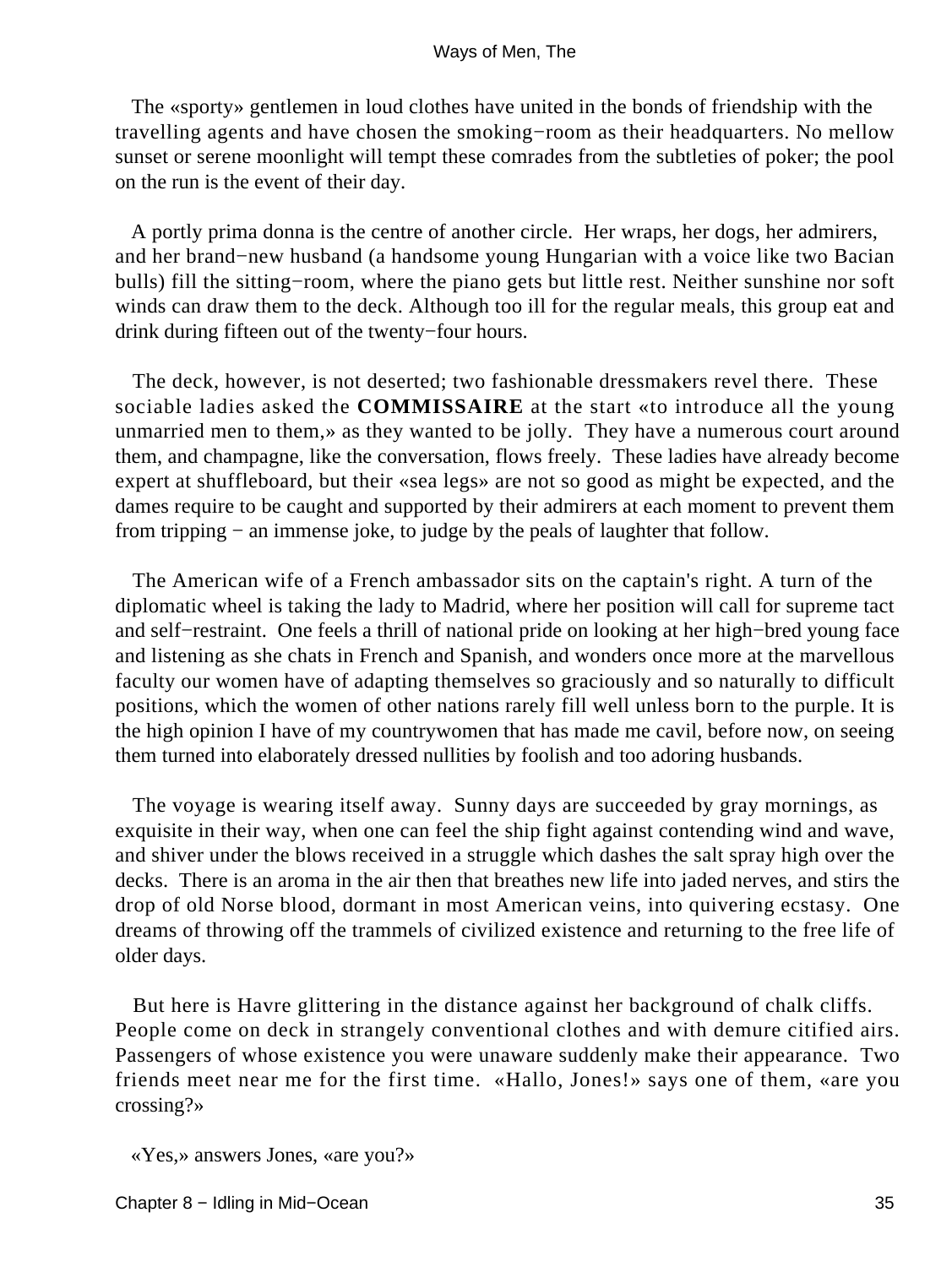The company's tug has come alongside by this time, bringing its budget of letters and telegrams. The brief holiday is over. With a sigh one comes back to the positive and the present, and patiently resumes the harness of life.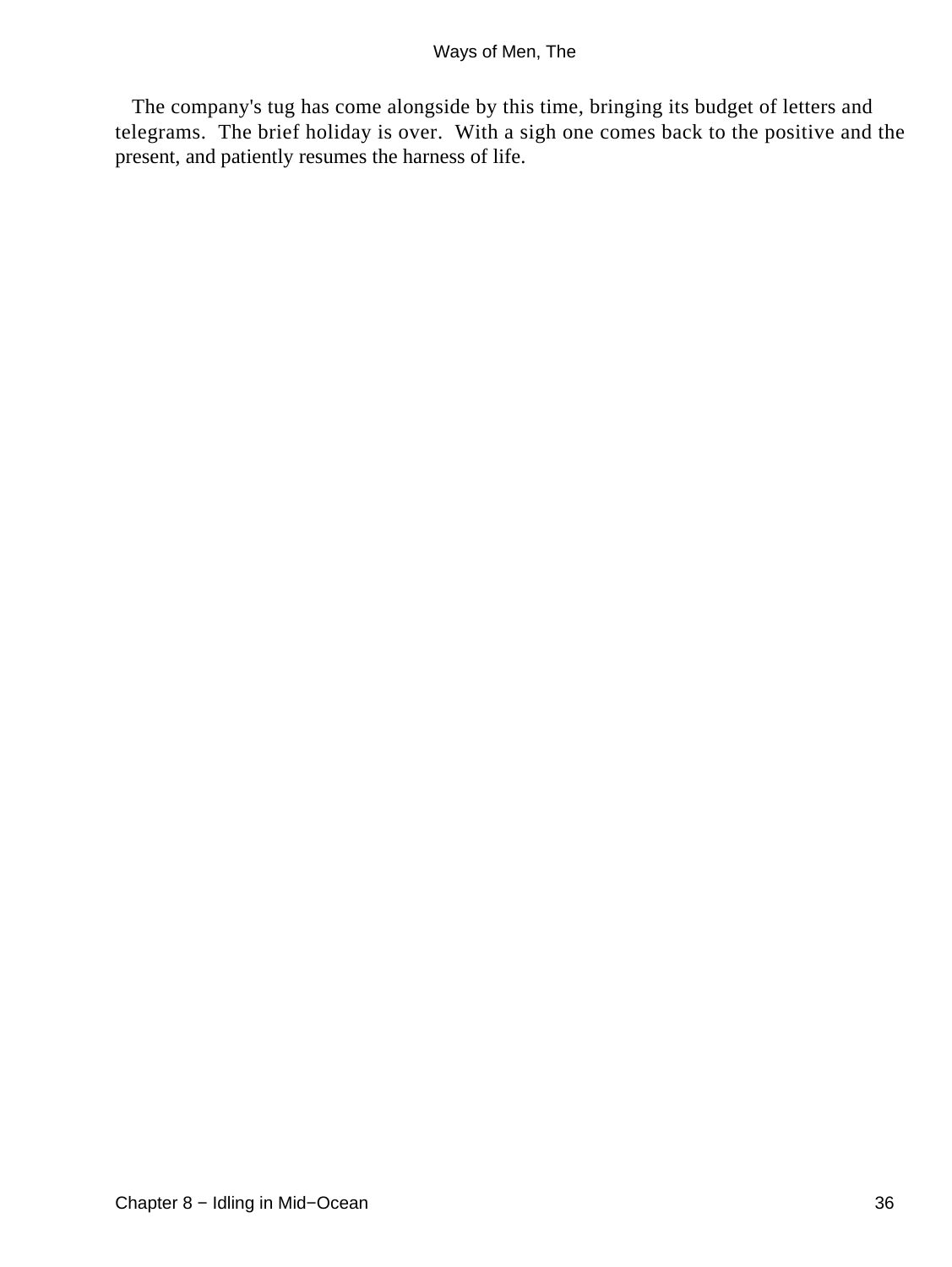# **[Chapter 9 − «Climbers» in England](#page-148-0)**

**THE** expression «Little Englander,» much used of late to designate an inhabitant of the Mother Isle in contra− distinction to other subjects of Her Majesty, expresses neatly the feeling of our insular cousins not only as regards ourselves, but also the position affected toward their colonial brothers and sisters.

 Have you ever noticed that in every circle there is some individual assuming to do things better than his comrades − to know more, dress better, run faster, pronounce more correctly? Who, unless promptly suppressed, will turn the conversation into a monologue relating to his own exploits and opinions. To differ is to bring down his contempt upon your devoted head! To argue is time wasted!

 Human nature is, however, so constituted that a man of this type mostly succeeds in hypnotizing his hearers into sharing his estimate of himself, and impressing upon them the conviction that he is a rare being instead of a commonplace mortal. He is not a bad sort of person at bottom, and ready to do one a friendly turn − if it does not entail too great inconvenience. In short, a good fellow, whose principal defect is the profound conviction that he was born superior to the rest of mankind.

 What this individual is to his environment, Englishmen are to the world at large. It is the misfortune, not the fault, of the rest of the human race, that they are not native to his island; a fact, by the way, which outsiders are rarely allowed to lose sight of, as it entails a becoming modesty on their part.

 Few idiosyncrasies get more quickly on American nerves or are further from our hearty attitude toward strangers. As we are far from looking upon wandering Englishmen with suspicion, it takes us some time to realize that Americans who cut away from their countrymen and settle far from home are regarded with distrust and reluctantly received. When a family of this kind prepares to live in their neighborhood, Britons have a formula of three questions they ask themselves concerning the new− comers: «Whom do they know? How much are they worth?» and «What amusement (or profit) are we likely to get out of them?» If the answer to all or any of the three queries is satisfactory, my lord makes the necessary advances and becomes an agreeable, if not a witty or original, companion.

 Given this and a number of other peculiarities, it seems curious that a certain class of Americans should be so anxious to live in England. What is it tempts them? It cannot be the climate, for that is vile; nor the city of London, for it is one of the ugliest in existence; nor their «cuisine» − for although we are not good cooks ourselves, we know what good food is and could give Britons points. Neither can it be art, nor the opera, − one finds both better at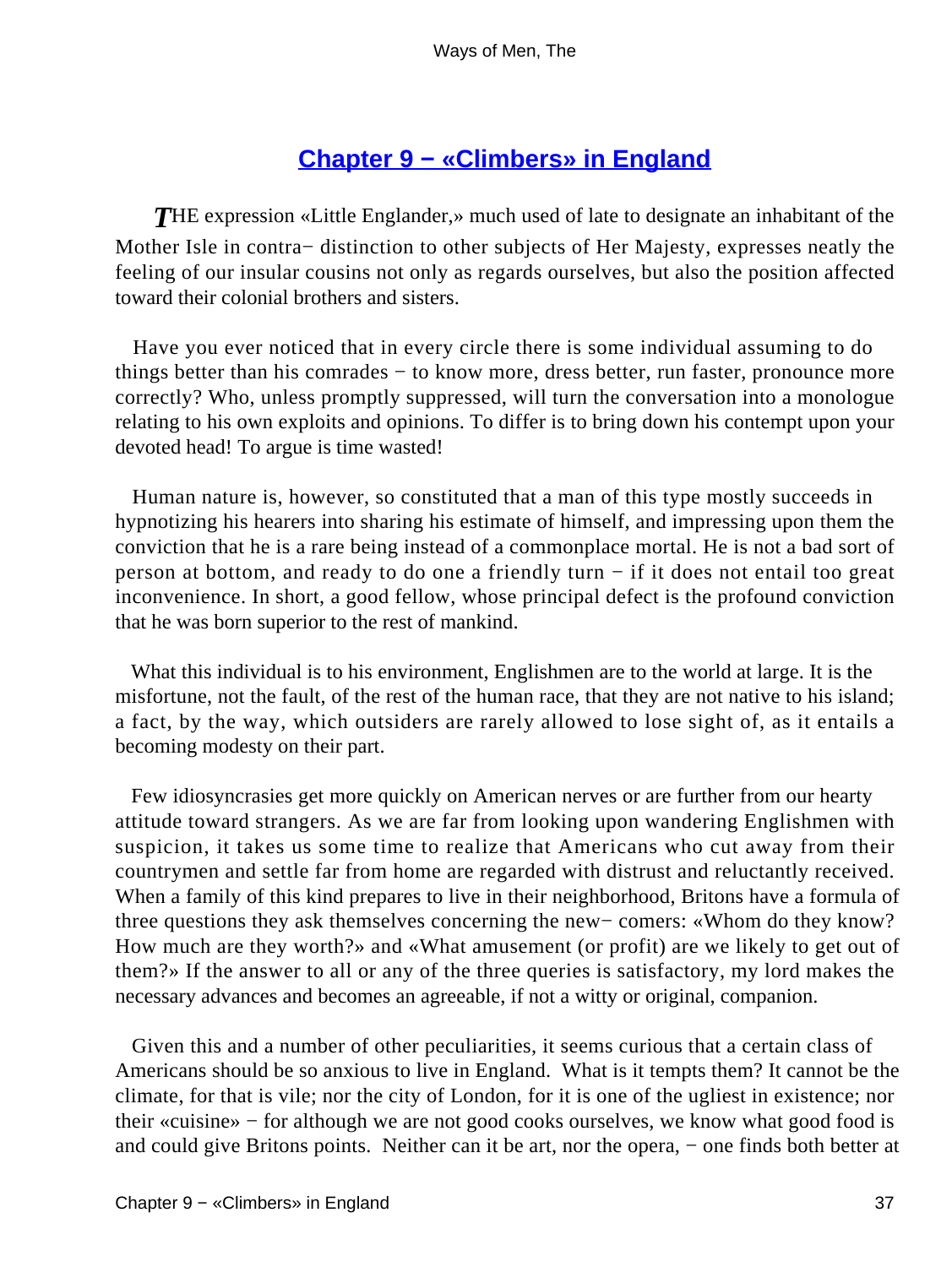home or on the Continent than in England. So it must be society, and here one's wonder deepens!

 When I hear friends just back from a stay over there enlarging on the charms of «country life,» or a London «season,» I look attentively to see if they are in earnest, so incomparably dull have I always found English house parties or town entertainments. At least that side of society which the climbing stranger mostly affects. Other circles are charming, if a bit slow, and the «Bohemia» and semi−Bohemia of London have a delicate flavor of their own.

 County society, that ideal life so attractive to American readers of British novels, is, taken on the whole, the most insipid existence conceivable. The women lack the sparkle and charm of ours; the men, who are out all day shooting or hunting according to the season, get back so fagged that if they do not actually drop asleep at the dinner−table, they will nap immediately after, brightening only when the ladies have retired, when, with evening dress changed for comfortable smoking suits, the hunters congregate in the billiard−room for cigars and brandy and seltzer.

 A particularly agreeable American woman, whose husband insists on going every winter to Melton−Mowbray for the hunting, was describing the other day the life there among the women, and expressing her wonder that those who did not hunt could refrain from blowing out their brains, so awful was the dulness and monotony! She had ended by not dining out at all, having discovered that the conversation never by any chance deviated far from the knees of the horses and the height of the hedges!

 Which reminds one of Thackeray relating how he had longed to know what women talked about when they were alone after dinner, imagining it to be on mysterious and thrilling subjects, until one evening he overheard such a conversation and found it turned entirely on children and ailments! As regards wit, the English are like the Oriental potentate who at a ball in Europe expressed his astonishment that the guests took the trouble to dance and get themselves hot and dishevelled, explaining that in the East he paid people to do that for him. In England «amusers» are invited expressly to be funny; anything uttered by one of these delightful individuals is sure to be received with much laughter. It is so simple that way! One is prepared and knows when to laugh. Whereas amateur wit is confusing. When an American I knew, turning over the books on a drawing−room table and finding Hare's WALKS IN LONDON, in two volumes, said, «So you part your hair in the middle over here,» the remark was received in silence, and with looks of polite surprise.

 It is not necessary, however, to accumulate proofs that this much described society is less intelligent than our own. Their authors have acknowledged it, and well they may. For from Scott and Dickens down to Hall Caine, American appreciation has gone far toward establishing the reputation of English writers at home.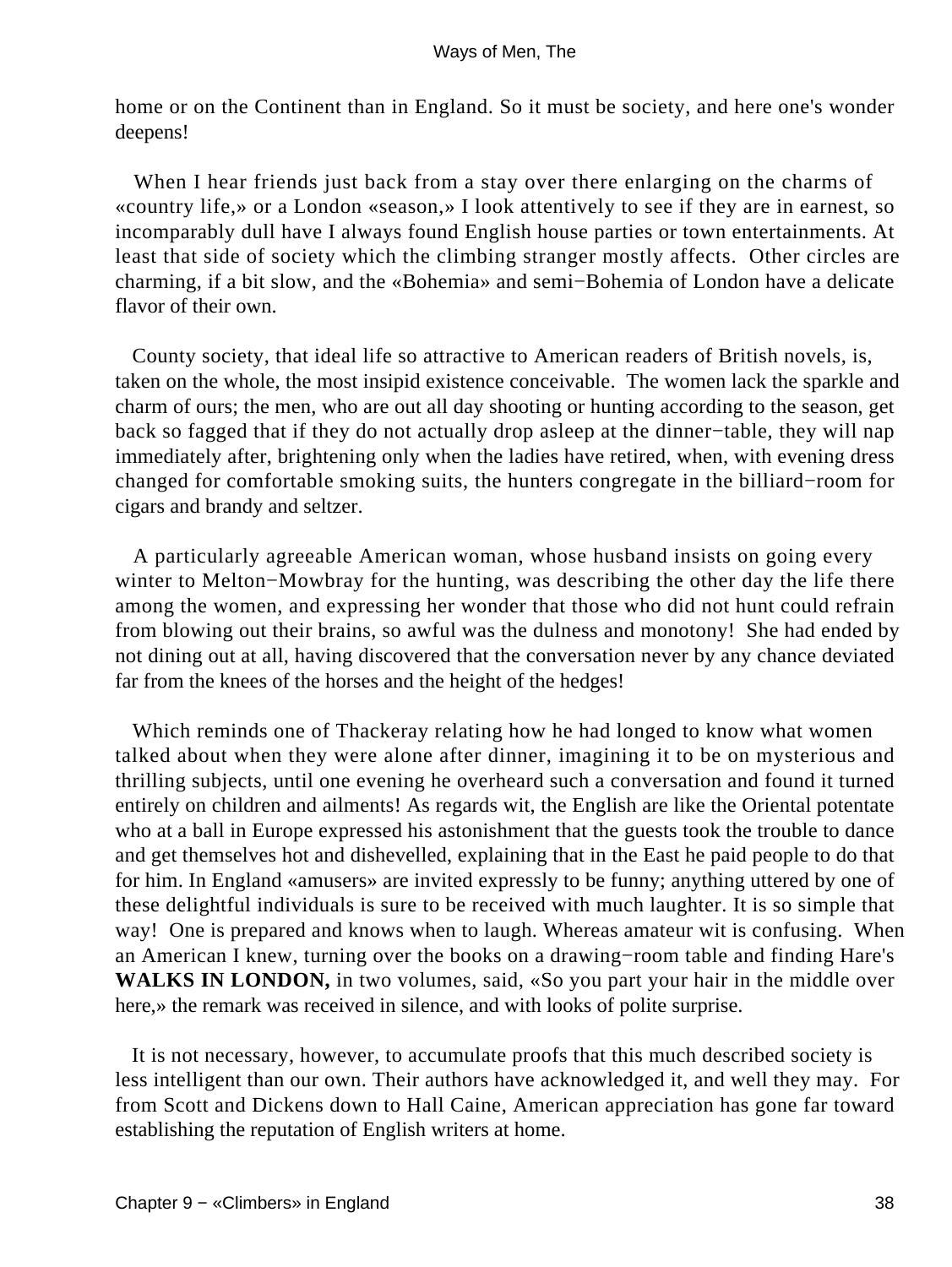In spite of lack of humor and a thousand other defects which ought to make English swelldom antagonistic to our countrymen, the fact remains that «smart» London tempts a certain number of Americans and has become a promised land, toward which they turn longing eyes. You will always find a few of these votaries over there in the «season,» struggling bravely up the social current, making acquaintances, spending money at charity sales, giving dinners and fetes, taking houses at Ascot and filling them with their new friends' friends. With more or less success as the new−comers have been able to return satisfactory answers to the three primary questions.

 What Americans are these, who force us to blush for them infinitely more than for the unlettered tourists trotting conscientiously around the country, doing the sights and asking for soda−water and buckwheat cakes at the hotels!

 Any one who has been an observer of the genus «Climber» at home, and wondered at their way and courage, will recognize these ambitious souls abroad; five minutes' conversation is enough. It is never about a place that they talk, but of the people they know. London to them is not the city of Dickens. It is a place where one may meet the Prince of Wales and perhaps obtain an entrance into his set.

 One description will cover most climbers. They are, as a rule, people who start humbly in some small city, then when fortune comes, push on to New York and Newport, where they carry all before them and make their houses centres and themselves powers. Next comes the discovery that the circle into which they have forced their way is not nearly as attractive as it appeared from a distance. Consequently that vague disappointment is felt which most of us experience on attaining a long desired goal – the unsatisfactoriness of success! Much the same sensation as caused poor Du Maurier to answer, when asked shortly before his death why he looked so glum, «I'm soured by success!»

 So true is this of all human nature that the following recipe might be given for the attainment of perfect happiness: «Begin far down in any walk of life. Rise by your efforts higher each year, and then be careful to die before discovering that there is nothing at the top. The excitement of the struggle – `the rapture of the chase' – are greater joys than achievement.»

 Our ambitious friends naturally ignore this bit of philosophy. When it is discovered that the «world» at home has given but an unsatisfactory return for cash and conniving, it occurs to them that the fault lies in the circle, and they assume that their particular talents require a larger field. Having conquered all in sight, these social Alexanders pine for a new world, which generally turns out to be the «Old,» so a crossing is made, and the «Conquest of England» begun with all the enthusiasm and push employed on starting out from the little native city twenty years before.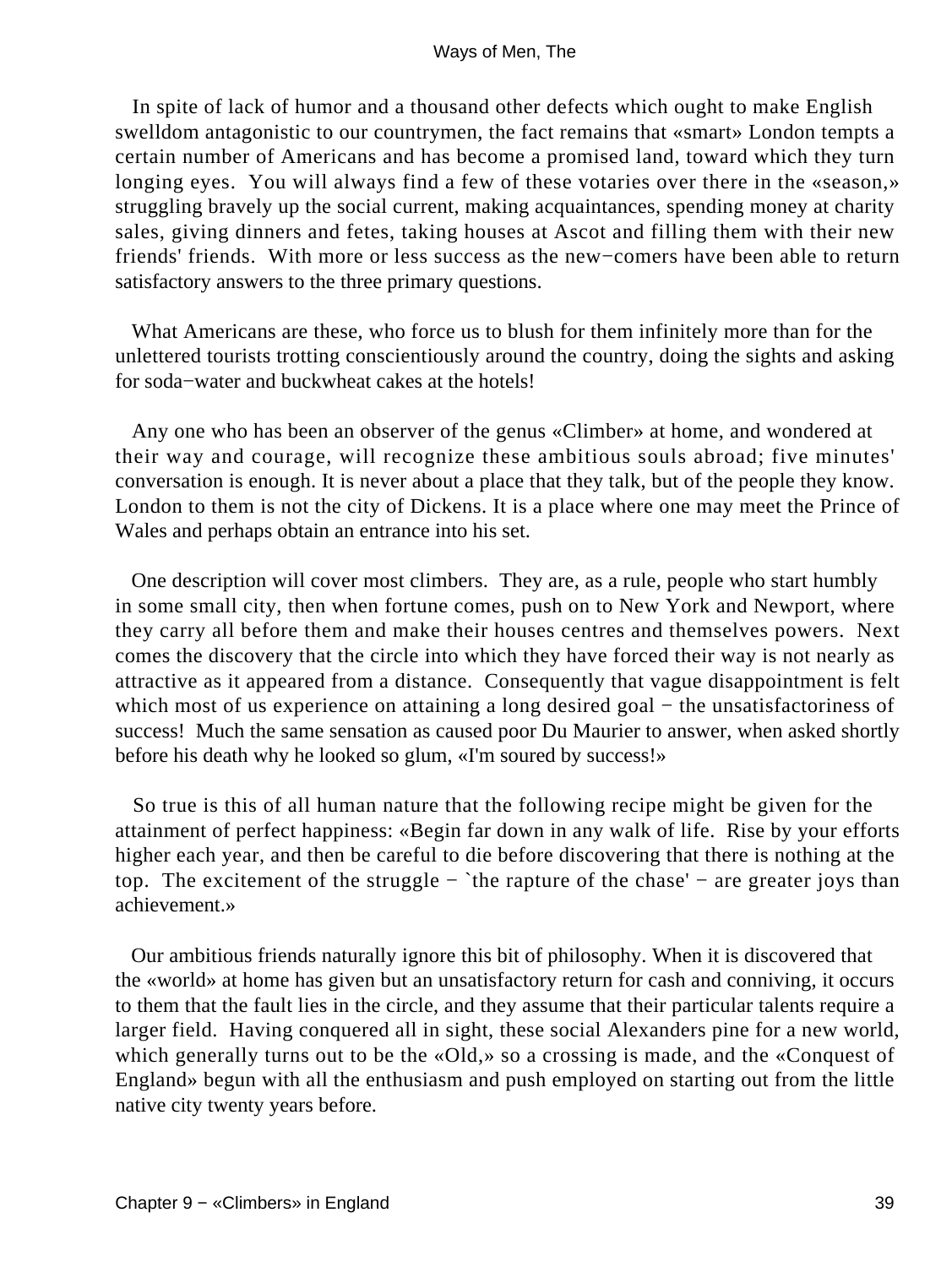It is in Victoria's realm that foemen worthy of their steel await the conquerors. Home society was a too easy prey, opening its doors and laying down its arms at the first summons. In England the new−comers find that their little game has been played before; and, well, what they imagined was a discovery proves to be a long−studied science with «DONNANT! DONNANT!» as its fundamental law. Wily opponents with trump cards in their hands and a profound knowledge of «Hoyle» smilingly offer them seats. Having acquired in a home game a knowledge of «bluff,» our friends plunge with delight into the fray, only to find English society so formed that, climb they never so wisely, the top can never be reached. Work as hard as they may, succeed even beyond their fondest hopes, there will always remain circles above, toward which to yearn – people who will refuse to know them, houses they will never be invited to enter. Think of the charm, the attraction such a civilization must have for the real born climber, and you, my reader, will understand why certain of our compatriots enjoy living in England, and why when once the intoxicating draught (supplied to the ambitious on the other side) has been tasted, all home concoctions prove insipid.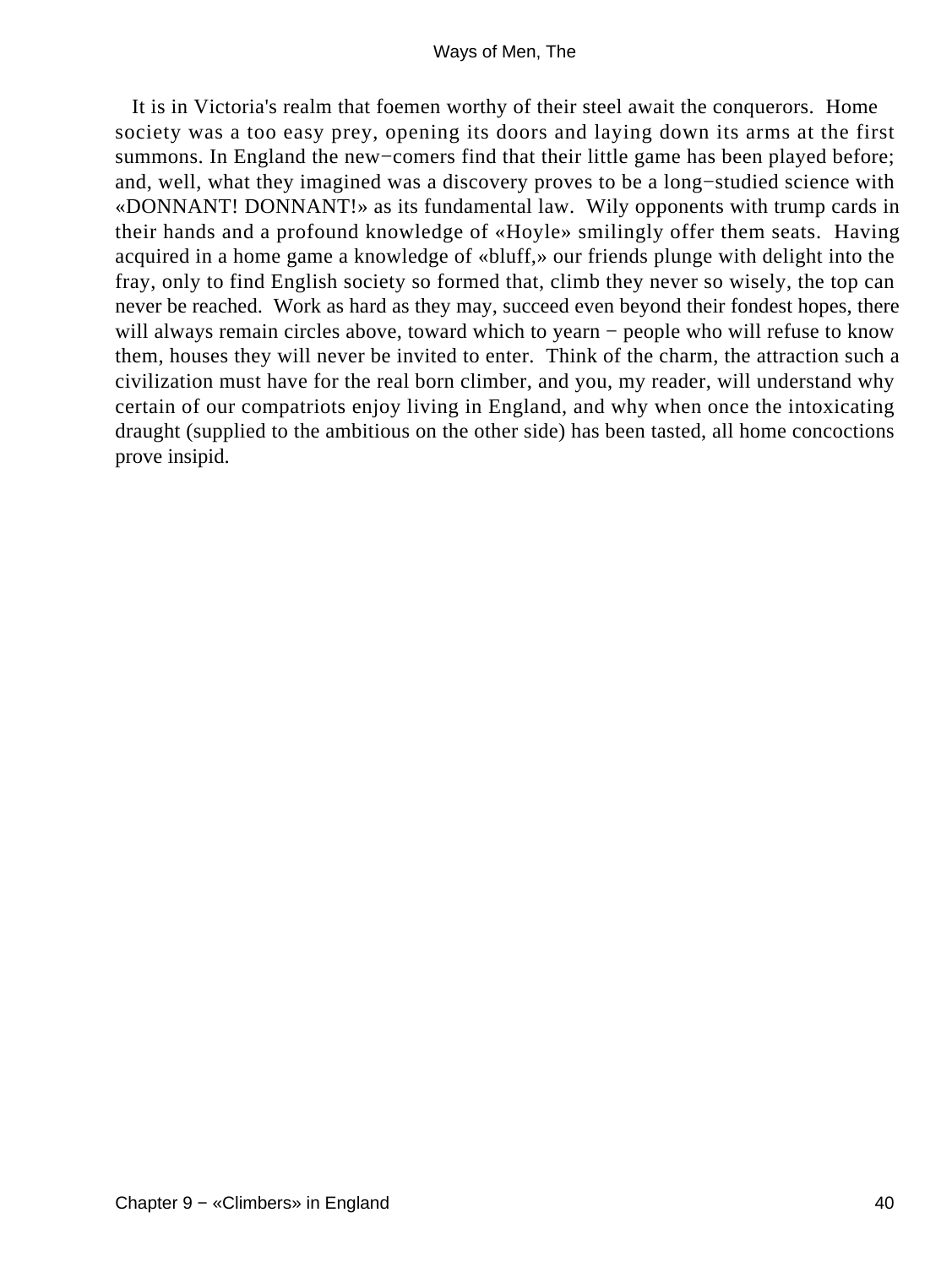# **[Chapter 10 − CALVE at Cabrieres](#page-148-0)**

*W*HILE I was making a «cure» last year at Lamalou, an obscure Spa in the Cevennes Mountains, Madame Calve, to whom I had expressed a desire to see her picturesque home, telegraphed an invitation to pass the day with her, naming the train she could meet, which would allow for the long drive to her chateau before luncheon. It is needless to say the invitation was accepted. As my train drew up at the little station, Madame Calve, in her trap, was the first person I saw, and no time was lost in getting **EN ROUTE.**

 During the hour passed on the poplar−bordered road that leads straight and white across the country I had time to appreciate the transformation in the woman at my side. Was this gray− clad, nunlike figure the passionate, sensuous Carmen of Bizet's masterpiece? Could that calm, pale face, crossed by innumerable lines of suffering, as a spider's web lies on a flower, blaze and pant with Sappho's guilty love?

 Something of these thoughts must have appeared on my face, for turning with a smile, she asked, «You find me changed? It's the air of my village. Here I'm myself. Everywhere else I'm different. On the stage I am any part I may be playing, but am never really happy away from my hill there.» As she spoke, a sun−baked hamlet came in sight, huddled around the base of two tall towers that rose cool and gray in the noonday heat.

 «All that wing,» she added, «is arranged for the convalescent girls whom I have sent down to me from the Paris hospitals for a cure of fresh air and simple food. Six years ago, just after I had bought this place, a series of operations became necessary which left me prostrated and anaemic. No tonics were of benefit. I grew weaker day by day, until the doctors began to despair of my life. Finally, at the advice of an old woman here who passes for being something of a curer, I tried the experiment or lying five or six hours a day motionless in the sunlight. It wasn't long before I felt life creeping back to my poor feeble body. The hot sun of our magic south was a more subtle tonic than any drug. When the cure was complete, I made up my mind that each summer the same chance should be offered to as many of my suffering sisters as this old place could be made to accommodate.»

 The bells on the shaggy Tarbes ponies she was driving along the Languedoc road drew, on nearing her residence, a number of peasant children from their play.

 As the ruddy urchins ran shouting around our carriage wheels and scrambled in the dust for the sous we threw them, my hostess pointed laughing to a scrubby little girl with tomato− colored cheeks and tousled dark hair, remarking, «I looked like that twenty years ago and performed just those antics on this very road. No punishment would keep me off the highway. Those pennies, if I'm not mistaken, will all be spent at the village pastry cook's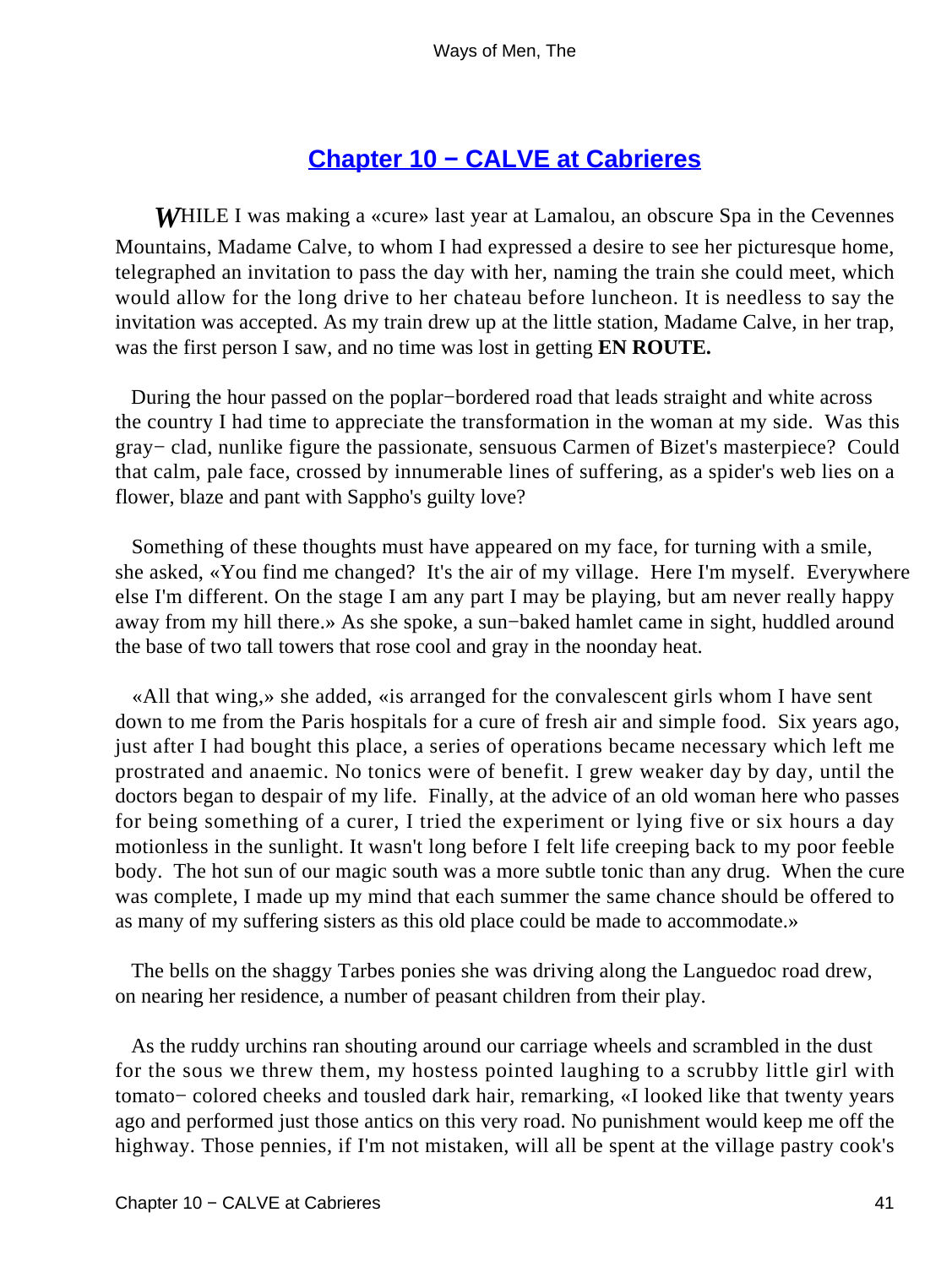within an hour.»

 This was said with such a tender glance at the children that one realized the great artist was at home here, surrounded by the people she loved and understood. True to the «homing» instinct of the French peasant, Madame Calve, when fortune came to her, bought and partially restored the rambling chateau which at sunset casts its shadow across the village of her birth. Since that day every moment of freedom from professional labor and every penny of her large income are spent at Cabrieres, building, planning, even farming, when her health permits.

 «I think,» she continued, as we approached the chateau, «that the happiest day of my life − and I have, as you know, passed some hours worth living, both on and off the stage − was when, that wing completed, a Paris train brought the first occupants for my twenty little bedrooms; no words can tell the delight it gives me now to see the color coming back to my patients' pale lips and hear them laughing and singing about the place. As I am always short of funds, the idea of abandoning this work is the only fear the future holds for me.»

With the vivacity peculiar to her character, my companion then whipped up her cobs and turned the conversation into gayer channels. Five minutes later we clattered over a drawbridge and drew up in a roomy courtyard, half blinding sunlight and half blue shadow, where a score of girls were occupied with books and sewing.

 The luncheon bell was ringing as we ascended the terrace steps. After a hurried five minutes for brushing and washing, we took our places at a long table set in the cool stone hall, guests stopping in the chateau occupying one end around the chatelaine, the convalescents filling the other seats.

 Those who have only seen the capricious diva on the stage or in Parisian salons can form little idea of the proprietress of Cabrieres. No shade of coquetry blurs the clear picture of her home life. The capped and saboted peasant women who waited on us were not more simple in their ways. Several times during the meal she left her seat to inquire after the comfort of some invalid girl or inspect the cooking in the adjacent kitchen. These wanderings were not, however, allowed to disturb the conversation, which flowed on after the mellow French fashion, enlivened by much wit and gay badinage. One of our hostess's anecdotes at her own expense was especially amusing.

 «When in Venice,» she told us, "most prima donnas are carried to and from the opera in sedan chairs to avoid the risk of colds from the draughty gondolas. The last night of my initial season there, I was informed, as the curtain fell, that a number of Venetian nobles were planning to carry me in triumph to the hotel. When I descended from my dressing−room the courtyard of the theatre was filled with men in dress clothes, bearing lanterns, who caught up the chair as soon as I was seated and carried it noisily across the city to the hotel. Much moved by this unusual honor, I mounted to the balcony of my room, from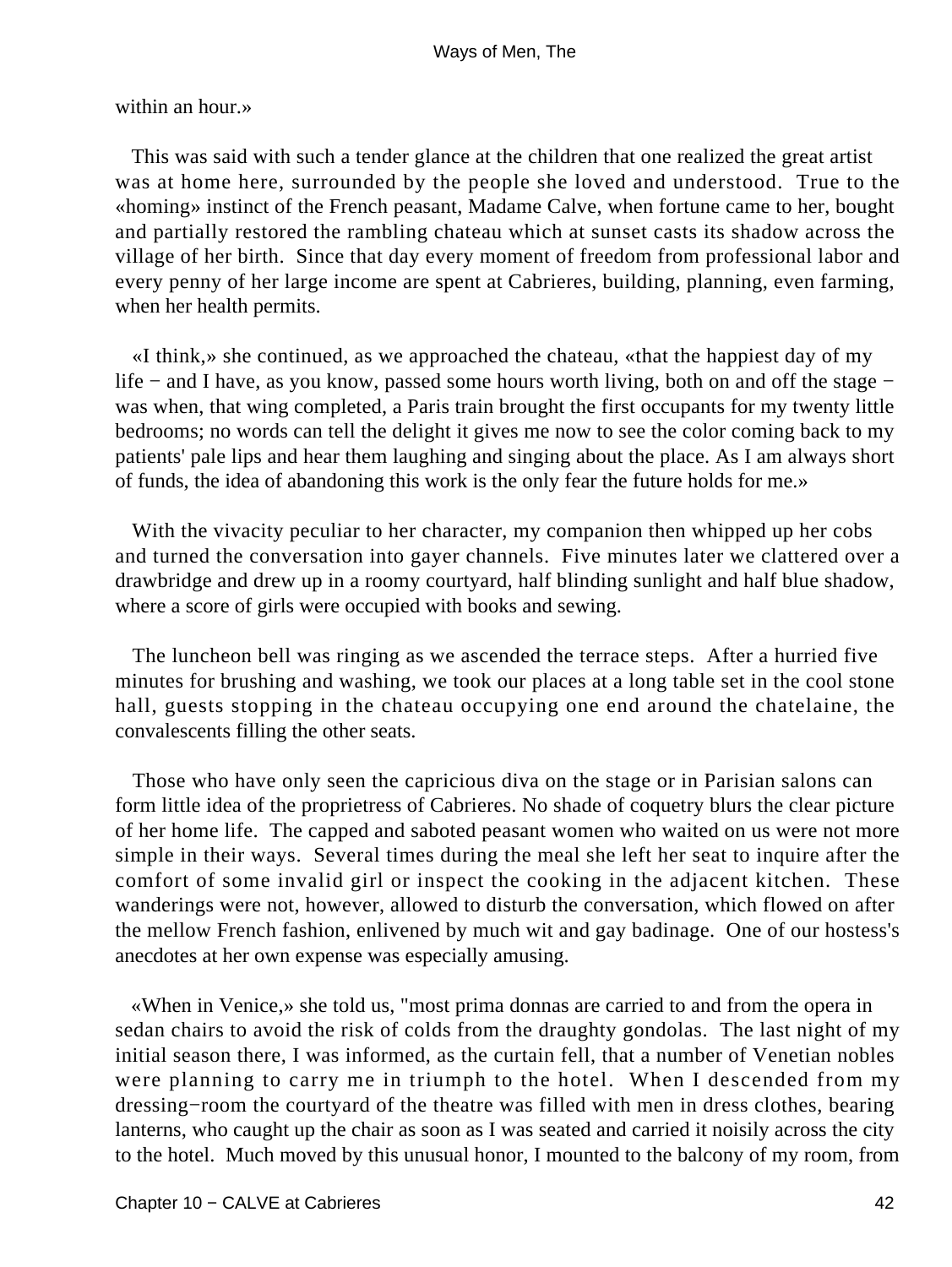which elevation I bowed my thanks, and threw all the flowers at hand to my escort.

 «Next morning the hotel proprietor appeared with my coffee, and after hesitating a moment, remarked: `Well, we made a success of it last night. It has been telegraphed to all the capitals of Europe! I hope you will not think a thousand francs too much, considering the advertisement!' In blank amazement, I asked what he meant. `I mean the triumphal progress,' he answered. `I thought you understood! We always organize one for the »stars« who visit Venice. The men who carried your chair last night were the waiters from the hotels. We hire them on account of their dress clothes'! Think of the disillusion,» added Calve, laughing, «and my disgust, when I thought of myself naively throwing kisses and flowers to a group of Swiss garcons at fifteen francs a head. There was nothing to do, however, but pay the bill and swallow my chagrin!»

 How many pretty women do you suppose would tell such a joke upon themselves? Another story she told us is characteristic of her peasant neighbors.

 «When I came back here after my first season in St. Petersburg and London the **CURE** requested me to sing at our local fete. I gladly consented, and, standing by his side on the steps of the **MAIRIE,** gave the great aria from the **HUGUENOTS** in my best manner. To my astonishment the performance was received in complete silence. `Poor Calve,' I heard an old friend of my mother's murmur. `Her voice used to be so nice, and now it's all gone!' Taking in the situation at a glance, I threw my voice well up into my nose and started off on a well−known provincial song, in the shrill falsetto of our peasant women. The effect was instantaneous! Long before the end the performance was drowned in thunders of applause. Which proves that to be popular a singer must adapt herself to her audience.»

 Luncheon over, we repaired for cigarettes and coffee to an upper room, where Calve was giving Dagnan−Bouveret some sittings for a portrait, and lingered there until four o'clock, when our hostess left us for her siesta, and a «break» took those who cared for the excursion across the valley to inspect the ruins of a Roman bath. A late dinner brought us together again in a small dining room, the convalescents having eaten their simple meal and disappeared an hour before. During this time, another transformation had taken place in our mercurial hostess! It was the Calve of Paris, Calve the witch, Calve the **CAPITEUSE,** who presided at the dainty, flower−decked table and led the laughing conversation.

 A few notes struck on a guitar by one of the party, as we sat an hour later on the moonlit terrace, were enough to start off the versatile artist, who was in her gayest humor. She sang us stray bits of opera, alternating her music with scenes burlesqued from recent plays. No one escaped her inimitable mimicry, not even the «divine Sarah,» Calve giving us an unpayable impersonation of the elderly **TRAGEDIENNE** as Lorenzaccio, the boy hero of Alfred de Musset's drama. Burlesquing led to her dancing some Spanish steps with an abandon never attempted on the stage! Which in turn gave place to an imitation of an American whistling an air from **CARMEN,** and some «coon songs» she had picked up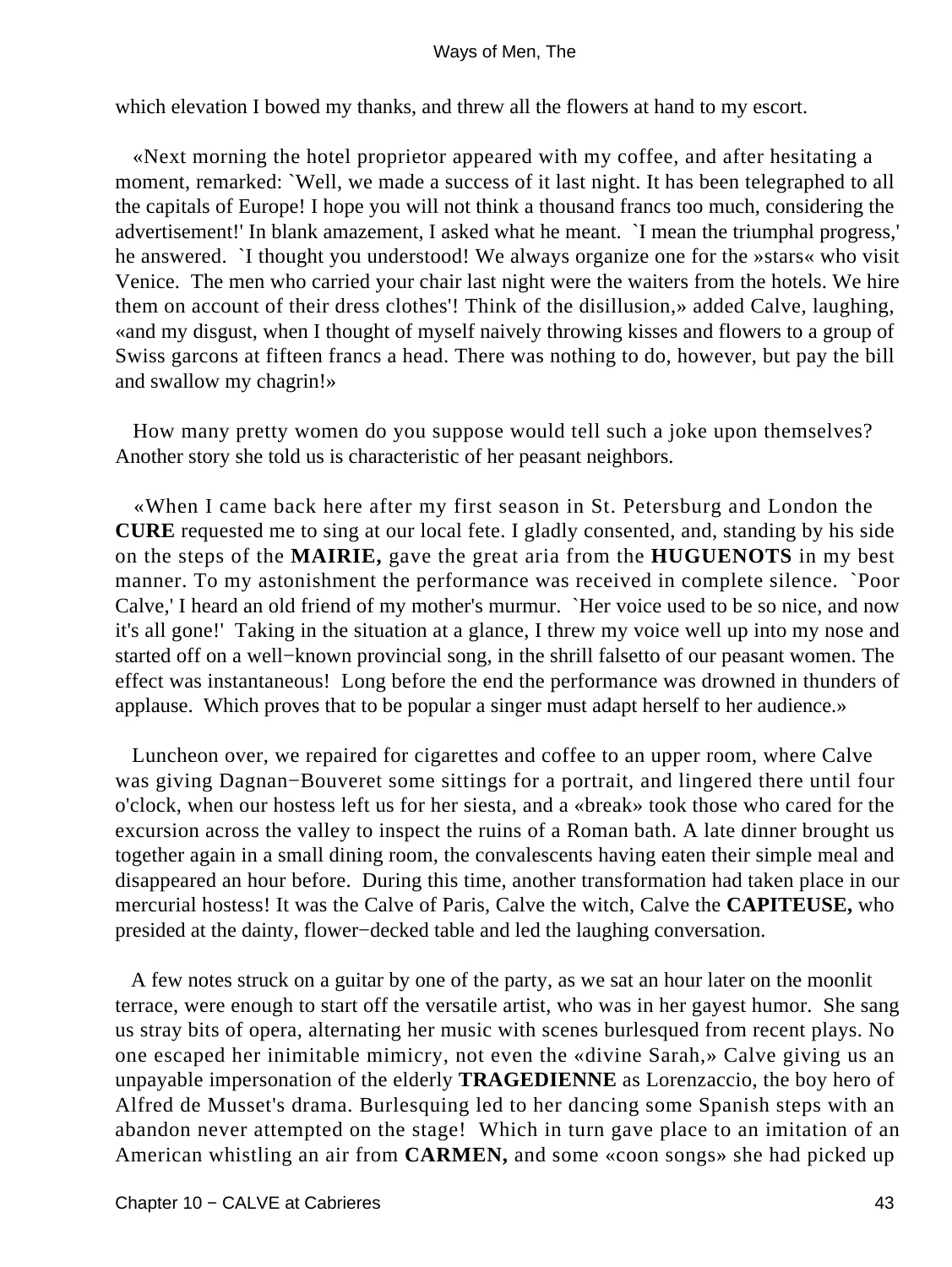during her stay at New York. They, again, were succeeded by a superb rendering of the imprecation from Racine's **CAMILLE,** which made her audience realize that in gaining a soprano the world has lost, perhaps, its greatest **TRAGEDIENNE.**

 At eleven o'clock the clatter of hoofs in the court warned us that the pleasant evening had come to an end. A journalist **EN ROUTE** for Paris was soon installed with me in the little omnibus that was to take us to the station, Calve herself lighting our cigars and providing the wraps that were to keep out the cool night air.

 As we passed under the low archway of the entrance amid a clamor of «adieu» and «au revoir,» the young Frenchman at my side pointed up to a row of closed windows overhead. «Isn't it a lesson,» he said, «for all of us, to think of the occupants of those little rooms, whom the generosity and care of that gracious artist are leaning by such pleasant paths back to health and courage for their toilsome lives?»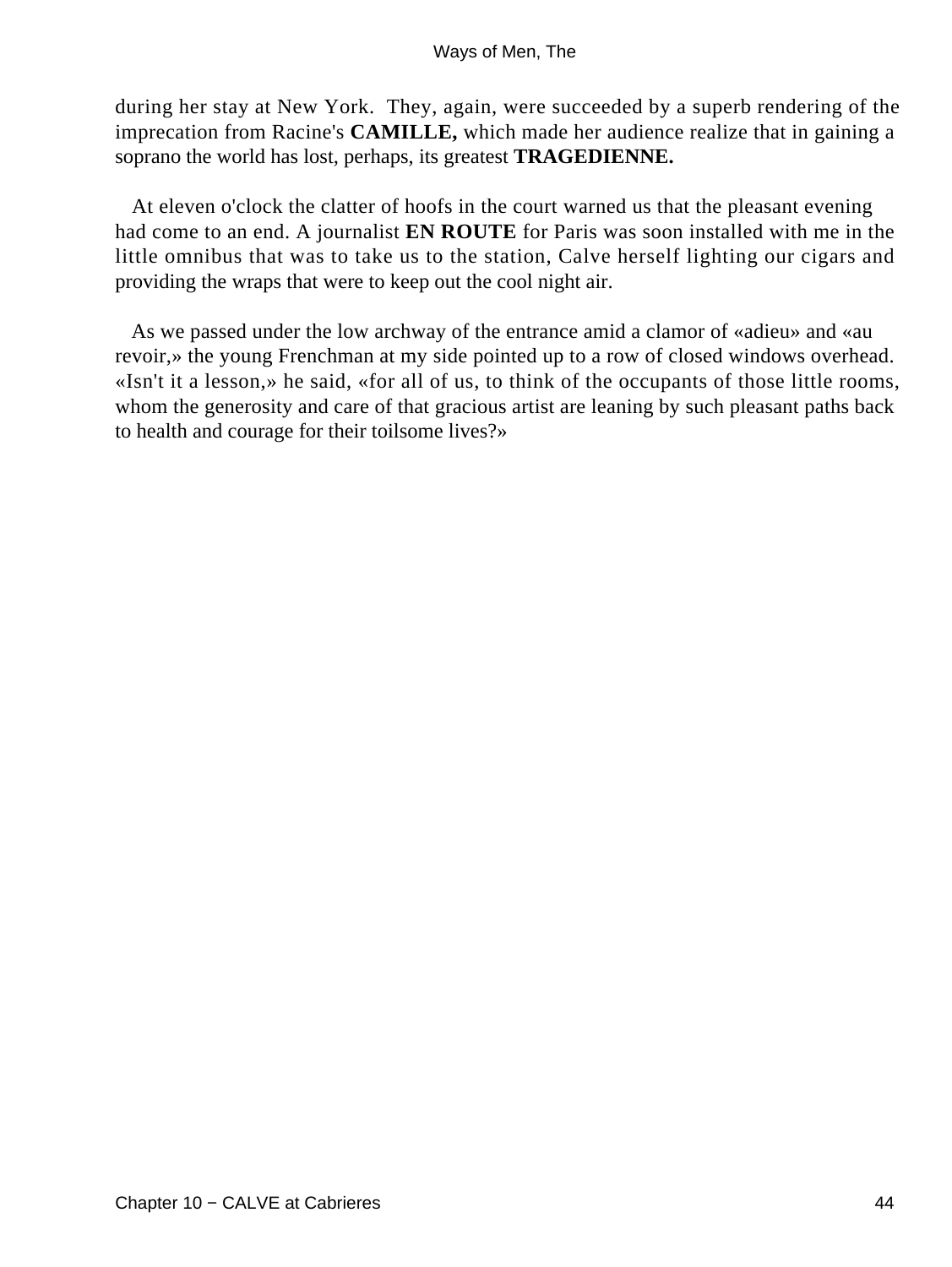# **[Chapter 11 − A Cry For Fresh Air](#page-148-0)**

*«O*NCE upon a time,» reads the familiar nursery tale, while the fairies, invited by a king and queen to the christening of their daughter, were showering good gifts on the baby princess, a disgruntled old witch, whom no one had thought of asking to the ceremony, appeared uninvited on the scene and revenged herself by decreeing that the presents of the good fairies, instead of proving beneficial, should bring only trouble and embarrassment to the royal infant.

 A telling analogy might be drawn between that unhappy princess over whose fate so many youthful tears have been shed, and the condition of our invention−ridden country; for we see every day how the good gifts of those nineteenth century fairies, Science and Industry, instead of proving blessings to mankind, are being turned by ignorance and stupidity into veritable afflictions.

 If a prophetic gentleman had told Louis Fourteenth's shivering courtiers − whom an iron etiquette forced on winter mornings into the (appropriately named) Galerie des Glaces, stamping their silk−clad feet and blowing on their blue fingers, until the king should appear − that within a century and a half one simple discovery would enable all classes of people to keep their shops and dwellings at a summer temperature through the severest winters, the half−frozen nobles would have flouted the suggestion as an «iridescent dream,» a sort of too−good− to−be−true prophecy.

 What was to those noblemen an unheard−of luxury has become within the last decade one of the primary necessities of our life.

 The question arises now: Are we gainers by the change? Has the indiscriminate use of heat been of advantage, either mentally or physically, to the nation?

 The incubus of caloric that sits on our gasping country is particularly painful at this season, when nature undertakes to do her own heating.

 In other less−favored lands, the first spring days, the exquisite awakening of the world after a long winter, bring to the inhabitants a sensation of joy and renewed vitality. We, however, have discounted that enjoyment. Delicate gradations of temperature are lost on people who have been stewing for six months in a mixture of steam and twice−breathed air.

 What pleasure can an early April day afford the man who has slept in an over−heated flat and is hurrying to an office where eighty degrees is the average all the year round? Or the pale shop−girl, who complains if a breath of morning air strays into the suburban train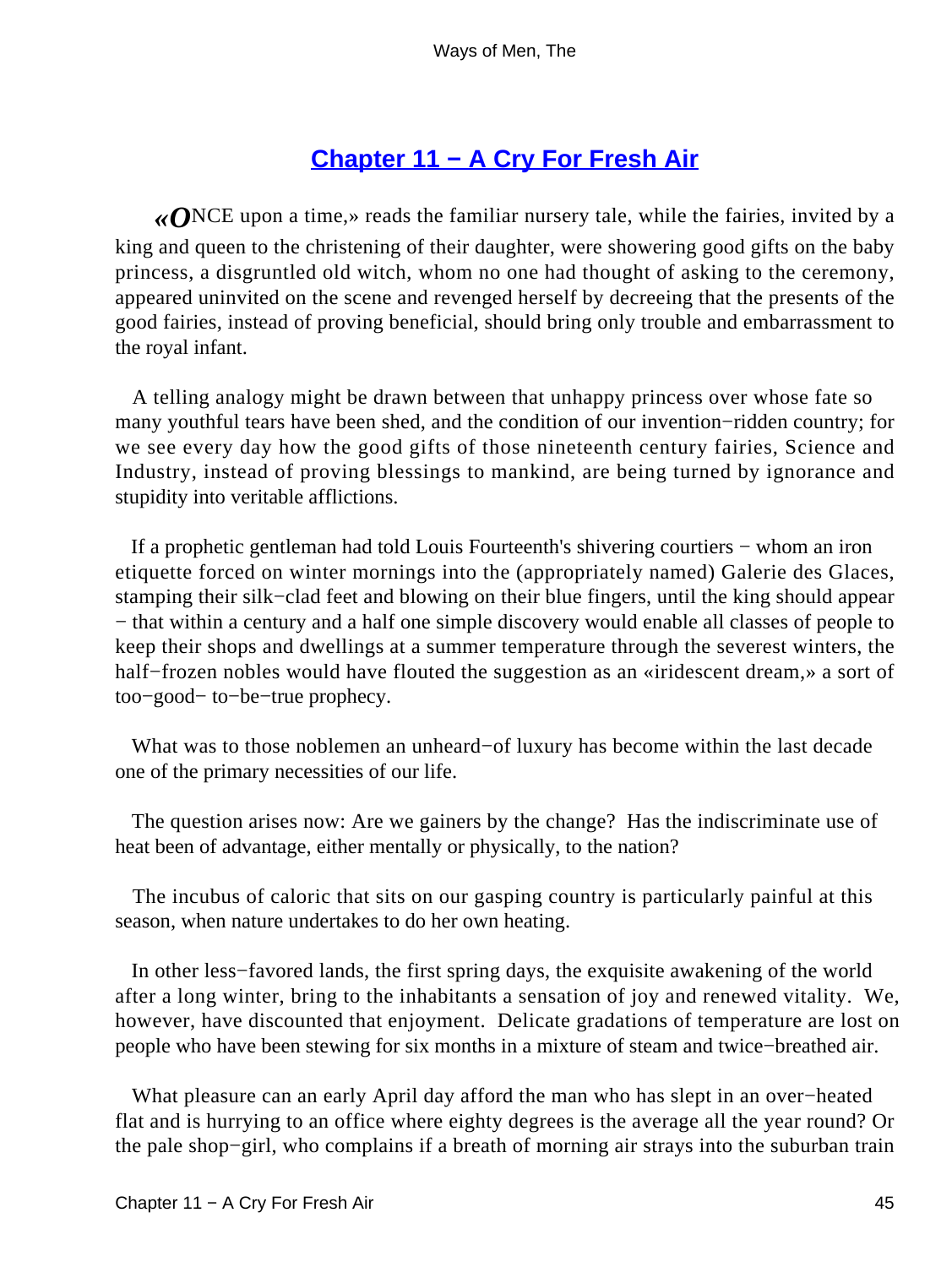where she is seated?

 As people who habitually use such «relishes» as Chutney and Worcestershire are incapable of appreciating delicately prepared food, so the «soft» mortals who have accustomed themselves to a perpetual August are insensible to fine shadings of temperature.

 The other day I went with a friend to inspect some rooms he had been decorating in one of our public schools. The morning had been frosty, but by eleven o'clock the sun warmed the air uncomfortably. On entering the school we were met by a blast of heated air that was positively staggering. In the recitation rooms, where, as in all New York schoolrooms, the children were packed like dominoes in a box, the temperature could not have been under eighty−five.

 The pale, spectacled spinster in charge, to whom we complained of this, was astonished and offended at what she considered our interference, and answered that «the children liked it warm,» as for herself she «had a cold and could not think of opening a window.» If the rooms were too warm it was the janitor's fault, and he had gone out!

 Twelve o'clock struck before we had finished our tour of inspection. It is to be doubted if anywhere else in the world could there be found such a procession of pasty−faced, dull− eyed youngsters as trooped past us down the stairs. Their appearance was the natural result of compelling children dressed for winter weather to sit many hours each day in hothouses, more suited to tropical plants than to growing human beings.

 A gentleman with us remarked with a sigh, «I have been in almost every school in the city and find the same condition everywhere. It is terrible, but there doesn't seem to be any remedy for it.» The taste for living in a red−hot atmosphere is growing on our people; even public vehicles have to be heated now to please the patrons.

 When tiresome old Benjamin Franklin made stoves popular he struck a terrible blow at the health of his compatriots; the introduction of steam heat and consequent suppression of all health−giving ventilation did the rest; the rosy cheeks of American children went up the chimney with the last whiff of wood smoke, and have never returned. Much of our home life followed; no family can be expected to gather in cheerful converse around a «radiator.»

 How can this horror of fresh air among us be explained? If people really enjoy living in overheated rooms with little or no ventilation, why is it that we hear so much complaining, when during the summer months the thermometer runs up into the familiar nineties? Why are children hurried out of town, and why do wives consider it a necessity to desert their husbands?

 It's rather inconsistent, to say the least, for not one of those deserters but would «kick» if the theatre or church they attend fell below that temperature in December.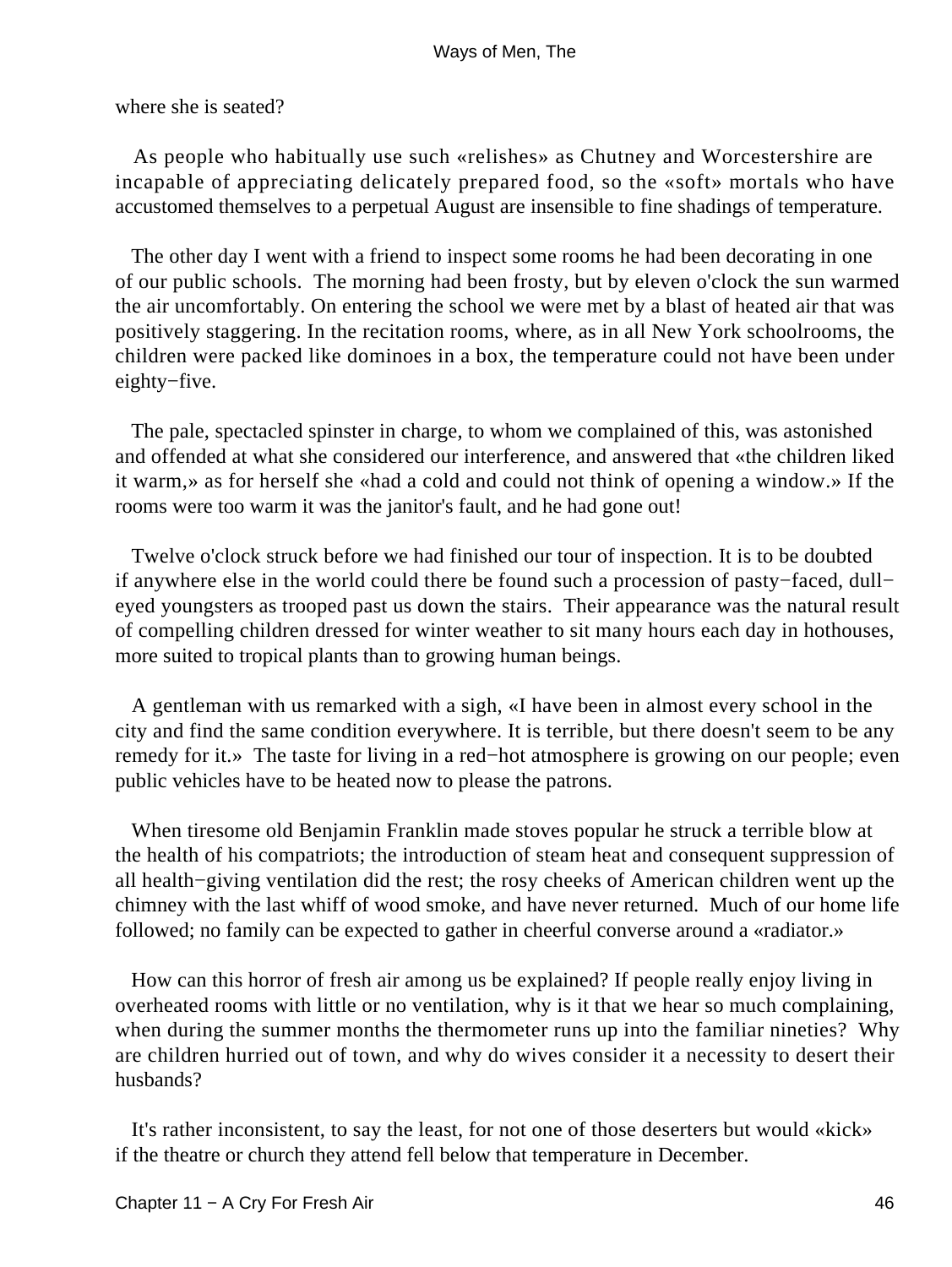It is impossible to go into our banks and offices and not realize that the air has been breathed again and again, heated and cooled, but never changed, − doors and windows fit too tightly for that.

 The pallor and dazed expression of the employees tell the same tale. I spoke to a youth the other day in an office about his appearance and asked if he was ill. «Yes,» he answered, «I have had a succession of colds all winter. You see, my desk here is next to the radiator, so I am in a perpetual perspiration and catch cold as soon as I go out. Last winter I passed three months in a farmhouse, where the water froze in my room at night, and we had to wear overcoats to our meals. Yet I never had a cold there, and gained in weight and strength.»

 Twenty years ago no «palatial private residence» was considered complete unless there was a stationary washstand (forming a direct connection with the sewer) in each bedroom. We looked pityingly on foreigners who did not enjoy these advantages, until one day we realized that the latter were in the right, and straightway stationary washstands disappeared.

 How much time must pass and how many victims be sacrificed before we come to our senses on the great radiator question?

 As a result of our population living in a furnace, it happens now that when you rebel on being forced to take an impromptu Turkish bath at a theatre, the usher answers your complaint with «It can't be as warm as you think, for a lady over there has just told me she felt chilly and asked for more heat!»

 Another invention of the enemy is the «revolving door.» By this ingenious contrivance the little fresh air that formerly crept into a building is now excluded. Which explains why on entering our larger hotels one is taken by the throat, as it were, by a sickening long−dead atmosphere − in which the souvenir of past meals and decaying flowers floats like a regret − such as explorers must find on opening an Egyptian tomb.

 Absurd as it may seem, it has become a distinction to have cool rooms. Alas, they are rare! Those blessed households where one has the delicious sensation of being chilly and can turn with pleasure toward crackling wood! The open fire has become, within the last decade, a test of refinement, almost a question of good breeding, forming a broad distinction between dainty households and vulgar ones, and marking the line which separates the homes of cultivated people from the parlors of those who care only for display.

 A drawing−room filled with heat, the source of which remains invisible, is as characteristic of the parvenu as clanking chains on a harness or fine clothes worn in the street.

 An open fire is the «eye» of a room, which can no more be attractive without it than the human face can be beautiful if it lacks the visual organs. The «gas fire» bears about the same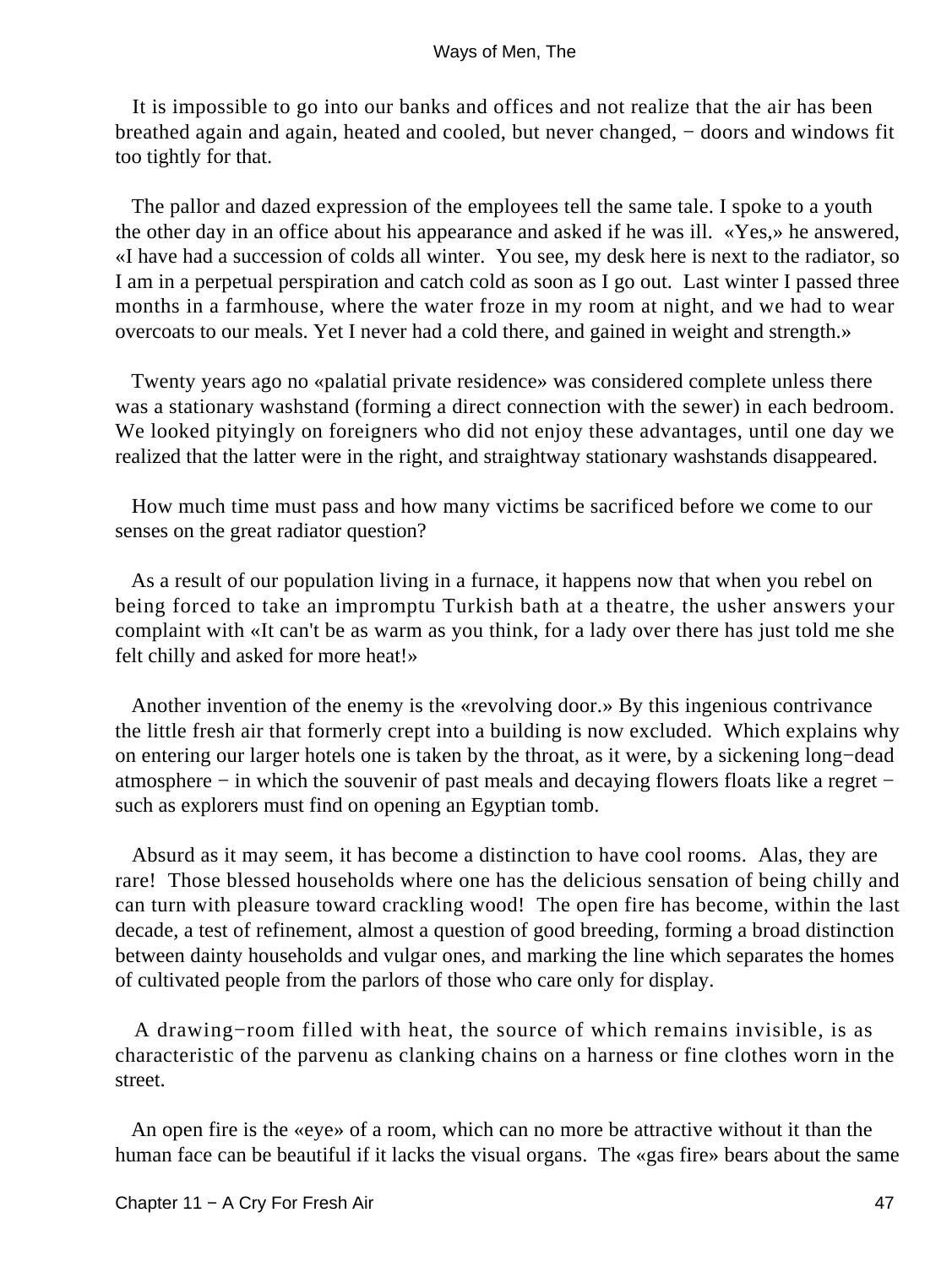relation to the real thing as a glass eye does to a natural one, and produces much the same sensation. Artificial eyes are painful necessities in some cases, and therefore cannot be condemned; but the household which gathers complacently around a «gas log» must have something radically wrong with it, and would be capable of worse offences against taste and hospitality.

 There is a tombstone in a New England grave−yard the inscription on which reads: «I was well, I wanted to be better. Here I am.»

 As regards heating of our houses, it's to be feared that we have gone much the same road as the unfortunate New Englander. I don't mean to imply that he is now suffering from too much heat, but we, as a nation, certainly are.

 Janitors and parlor−car conductors have replaced the wicked fairies of other days, but are apparently animated by their malignant spirit, and employ their hours of brief authority as cruelly. No witch dancing around her boiling cauldron was ever more joyful than the fireman of a modern hotel, as he gleefully turns more and more steam upon his helpless victims. Long acquaintance with that gentleman has convinced me that he cannot plead ignorance as an excuse for falling into these excesses. It is pure, unadulterated perversity, else why should he invariably choose the mildest mornings to show what his engines can do?

 Many explanations have been offered for this love of a high temperature by our compatriots. Perhaps the true one has not yet been found. Is it not possible that what appears to be folly and almost criminal negligence of the rules of health, may be, after all, only a commendable ambition to renew the exploits of those biblical heroes, Shadrach, Meshach, and Abednego?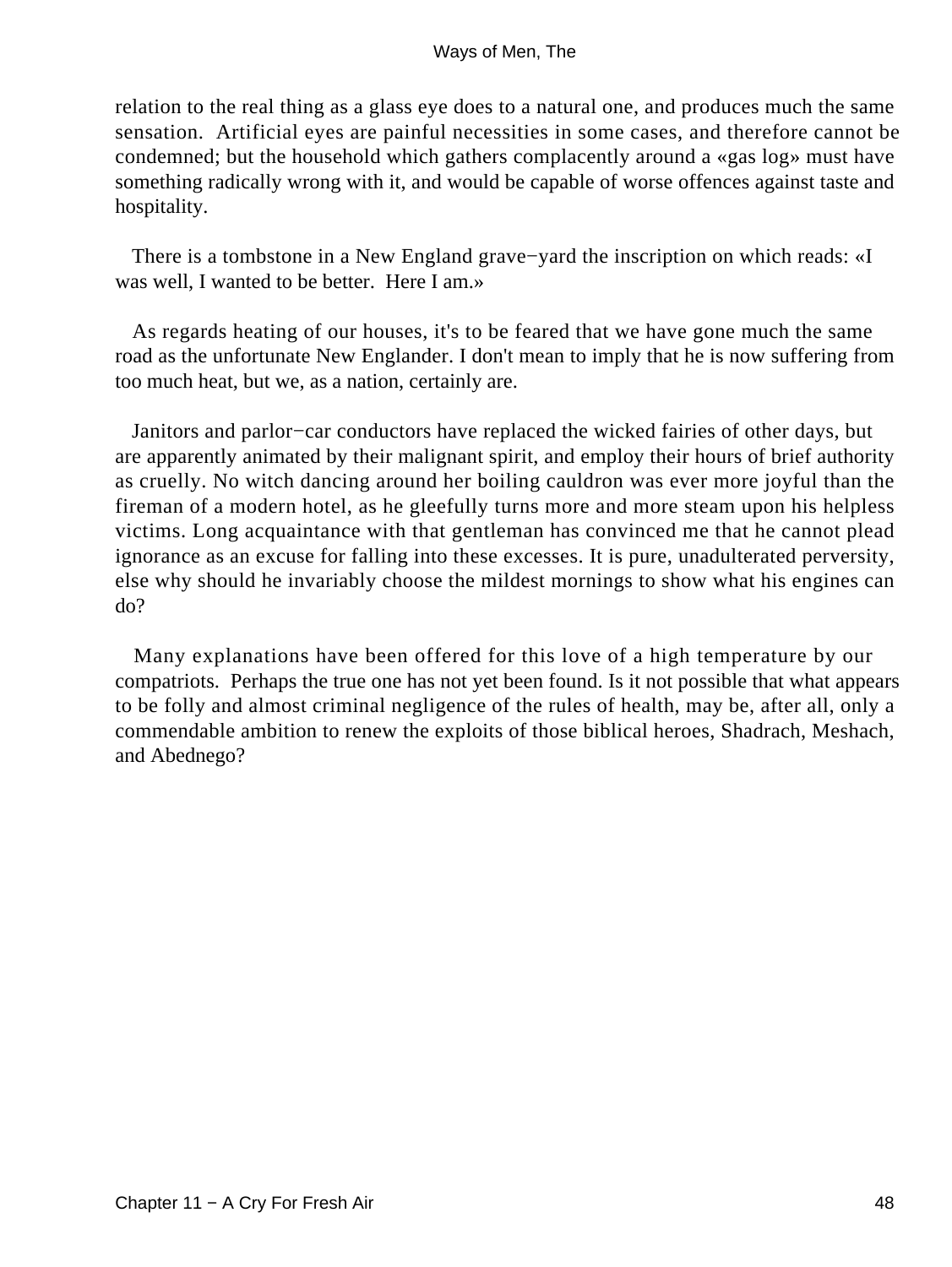# **[Chapter 12 − The Paris of our Grandparents](#page-148-0)**

*W*E are apt to fall into the error of assuming that only American cities have displaced their centres and changed their appearance during the last half−century.

 The «oldest inhabitant,» with his twice−told tales of transformations and changes, is to a certain extent responsible for this; by contrast, we imagine that the capitals of Europe have always been just as we see them. So strong is this impression that it requires a serious effort of the imagination to reconstruct the Paris that our grandparents knew and admired, few as the years are that separate their day from ours.

 It is, for instance, difficult to conceive of a Paris that ended at the rue Royale, with only waste land and market gardens beyond the Madeleine, where to−day so many avenues open their stately perspectives; yet such was the case! The few fine residences that existed beyond that point faced the Faubourg Saint−Honore, with gardens running back to an unkempt open country called the Champs Elysees, where an unfinished Arc de Triomphe stood alone in a wilderness that no one ever dreamed of traversing.

 The fashionable ladies of that time drove in the afternoon along the boulevards from the Madeleine to the Chateau d'Eau, and stopped their ponderous yellow barouches at Tortoni's, where ices were served to them in their carriages, while they chatted with immaculate dandies in skin−tight nankeen unmentionables, blue swallow−tailed coats, and furry `beaver" hats.

 While looking over some books in the company of an old lady who from time to time opens her store of treasures and recalls her remote youth at my request, and whose **SPIRITUEL** and graphic language gives to her souvenirs the air of being stray chapters from some old−fashioned romance, I received a vivid impression of how the French capital must have looked fifty years ago.

 Emptying in her company a chest of books that had not seen the light for several decades, we came across a «Panorama of the Boulevards,» dated 1845, which proved when unfolded to be a colored lithograph, a couple of yards long by five or six inches high, representing the line of boulevards from the Madeleine to the Place de la Bastille. Each house, almost each tree, was faithfully depicted, together with the crowds on the sidewalks and the carriages in the street. The whole scene was as different from the effect made by that thoroughfare to−day as though five hundred and not fifty years had elapsed since the little book was printed. The picture breathed an atmosphere of calm and nameless quaintness that one finds now only in old provincial cities which have escaped the ravages of improvement.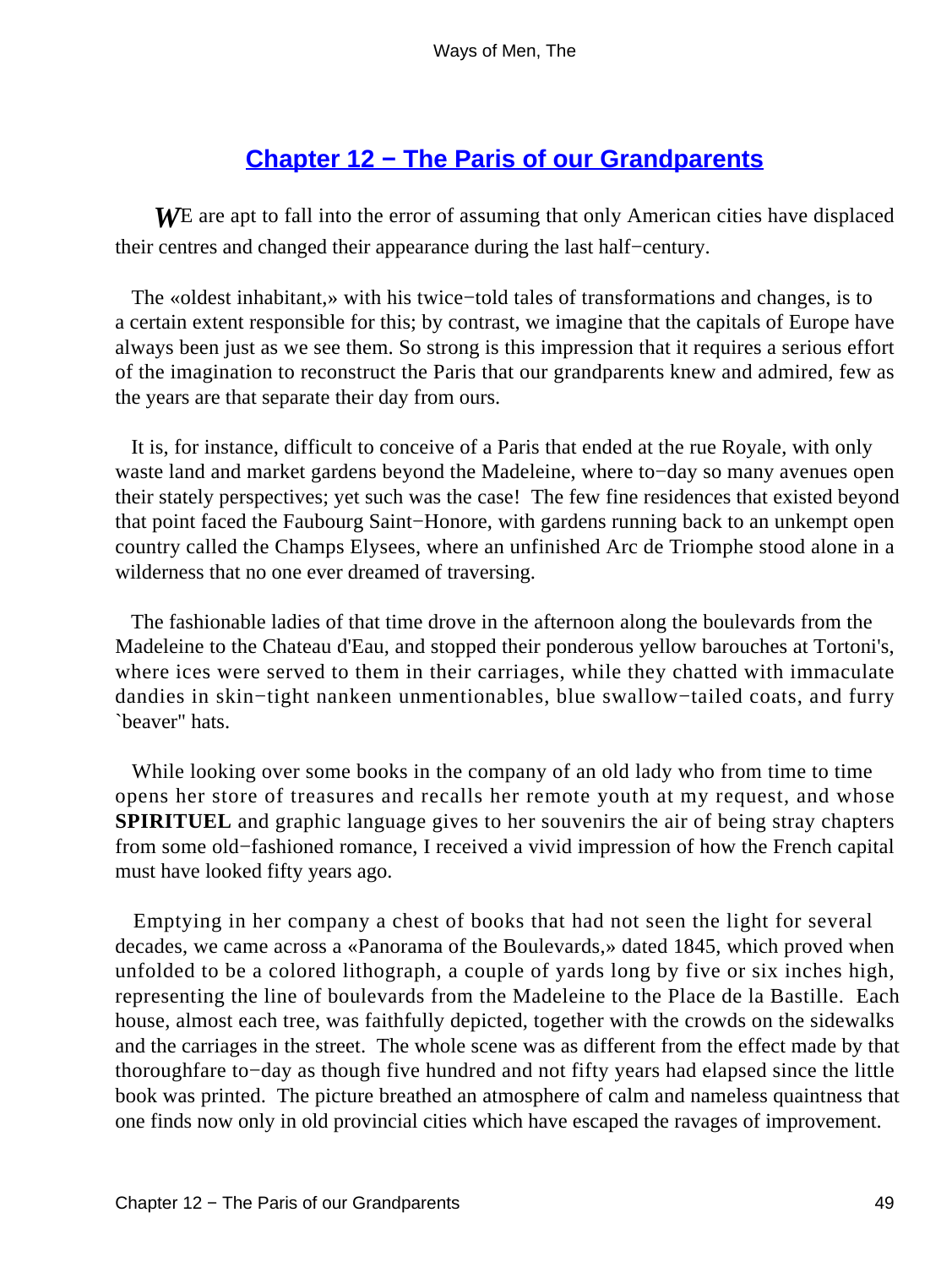My companion sat with the book unfolded before her, in a smiling trance. Her mind had turned back to the far−away days when she first trod those streets a bride, with all the pleasures and few of the cares of life to think about.

 I watched her in silence (it seemed a sacrilege to break in on such a train of thought), until gradually her eyes lost their far−away expression, and, turning to me with a smile, she exclaimed: «How we ever had the courage to appear in the street dressed as we were is a mystery! Do you see that carriage?» pointing in the print to a high−swung family vehicle with a powdered coachman on the box, and two sky−blue lackeys standing behind. "I can remember, as if it were yesterday, going to drive with Lady B−, the British ambassadress, in just such a conveyance. She drove four horses with feathers on their heads, when she used to come to Meurice's for me. I blush when I think that my frock was so scant that I had to raise the skirt almost to my knees in order to get into her carriage.

 «Why we didn't all die of pneumonia is another marvel, for we wore low−necked dresses and the thinnest of slippers in the street, our heads being about the only part that was completely covered. I was particularly proud of a turban surmounted with a bird of paradise, but Lady B− affected poke bonnets, then just coming into fashion, so large and so deep that when one looked at her from the side nothing was visible except two curls, `as damp and as black as leeches.' In other ways our toilets were absurdly unsuited for every−day wear; we wore light scarves over our necks, and rarely used furlined pelisses.»

 Returning to an examination of the panorama, my companion pointed out to me that there was no break in the boulevards, where the opera−house, with its seven radiating avenues, now stands, but a long line of Hotels, dozing behind high walls, and quaint two−storied buildings that undoubtedly dated from the razing of the city wall and the opening of the new thoroughfare under Louis XV.

 A little farther on was the world−famous Maison Doree, where one almost expected to see Alfred de Musset and le docteur Veron dining with Dumas and Eugene Sue.

 «What in the name of goodness is that?» I exclaimed, pointing to a couple of black and yellow monstrosities on wheels, which looked like three carriages joined together with a «buggy» added on in front.

 "That's the diligence just arrived from Calais; it has been two days **EN ROUTE,** the passengers sleeping as best they could, side by side, and escaping from their confinement only when horses were changed or while stopping for meals. That high two−wheeled trap with the little `tiger' standing up behind is a tilbury. We used to see the Count d'Orsay driving one like that almost every day. He wore butter−colored gloves, and the skirts of his coat were pleated full all around, and stood out like a ballet girl's. It is a pity they have not included Louis Philippe and his family jogging off to Neuilly in the court `carryall,' − the `Citizen King,' with his blue umbrella between his knees, trying to look like an honest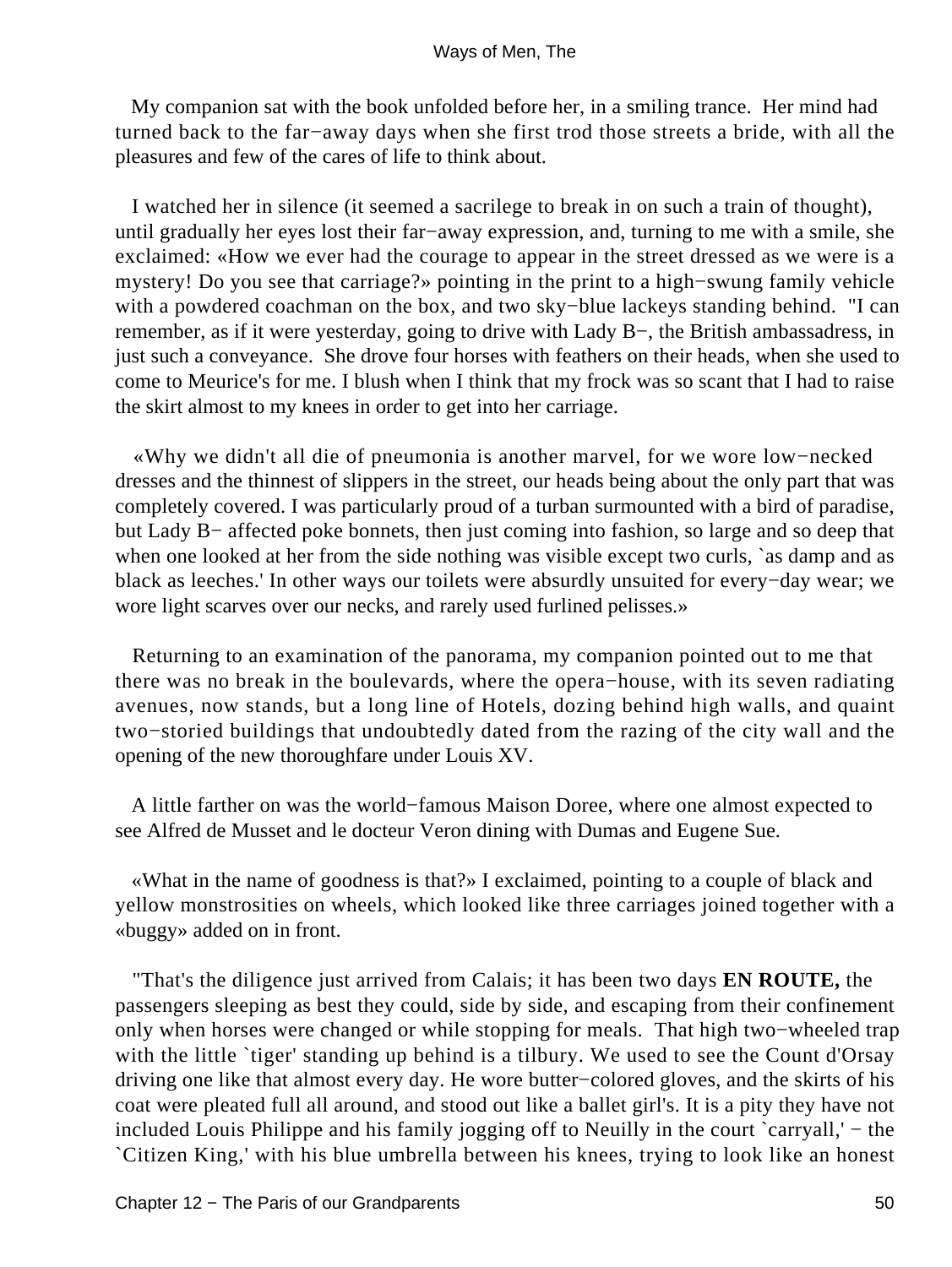bourgeois, and failing even in that attempt to please the Parisians.

 "We were in Paris in '48; from my window at Meurice's I saw poor old **JUSTE MILIEU** read his abdication from the historic middle balcony of the Tuileries, and half an hour later we perceived the Duchesse d'Orleans leave the Tuileries on foot, leading her two sons by the hand, and walk through the gardens and across the Place de la Concorde to the Corps Legislatif, in a last attempt to save the crown for her son. Futile effort! That evening the `Citizen King' was hurried through those same gardens and into a passing cab, **EN ROUTE** for a life exile.

 "Our balcony at Meurice's was a fine point of observation from which to watch a revolution. With an opera−glass we could see the mob surging to the sack of the palace, the priceless furniture and bric−a−brac flung into the street, court dresses waved on pikes from the tall windows, and finally the throne brought out, and carried off to be burned. There was no keeping the men of our party in after that. They rushed off to have a nearer glimpse of the fighting, and we saw no more of them until daybreak the following morning when, just as we were preparing to send for the police, two dilapidated, ragged, black−faced mortals appeared, in whom we barely recognized our husbands. They had been impressed into service and passed their night building barricades. My better half, however, had succeeded in snatching a handful of the gold fringe from the throne as it was carried by, an act of prowess that repaid him for all his troubles and fatigue.

 "I passed the greater part of forty−eight hours on our balcony, watching the mob marching by, singing **LA MARSEILLAISE,** and camping at night in the streets. It was all I could do to tear myself away from the window long enough to eat and write in my journal.

 "There was no Avenue de l'Opera then. The trip from the boulevards to the Palais−Royal had to be made by a long detour across the Place Vendome (where, by the bye, a cattle market was held) or through a labyrinth of narrow, bad−smelling little streets, where strangers easily lost their way. Next to the boulevards, the Palais−Royal was the centre of the elegant and dissipated life in the capital. It was there we met of an afternoon to drink chocolate at the `Rotonde,' or to dine at `Les Trois Freres Provencaux,' and let our husbands have a try at the gambling tables in the Passage d'Orleans.

 "No one thought of buying jewelry anywhere else. It was from the windows of its shops that the fashions started on their way around the world. When Victoria as a bride was visiting Louis Philippe, she was so fascinated by the aspect of the place that the gallant French king ordered a miniature copy of the scene, made IN PAPIER−MACHE, as a present for his guest, a sort of gigantic dolls' house in which not only the palace and its long colonnades were reproduced, but every tiny shop and the myriad articles for sale were copied with Chinese fidelity. Unfortunately the pear−headed old king became England's uninvited guest before this clumsy toy was finished, so it never crossed the Channel, but can be seen to−day by any one curious enough to examine it, in the Musee Carnavalet.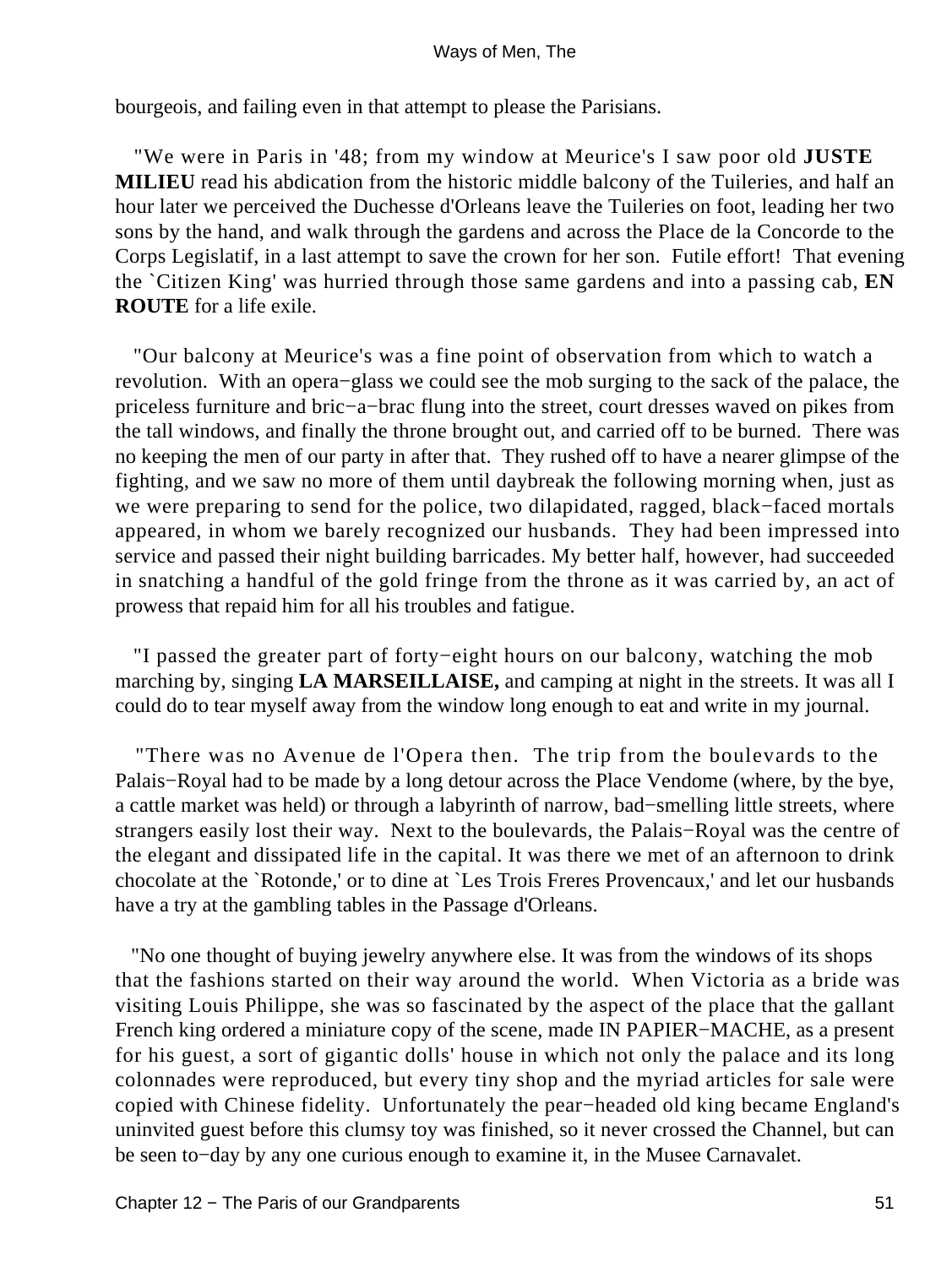«Few of us realize that the Paris of Charles X. and Louis Philippe would seem to us now a small, ill−paved, and worse− lighted provincial town, with few theatres or hotels, communicating with the outer world only by means of a horse− drawn `post,' and practically farther from London than Constantinople is to−day. One feels this isolation in the literature of the time; brilliant as the epoch was, the horizon of its writers was bounded by the boulevards and the Faubourg Saint−Germain.»

 Dumas says laughingly, in a letter to a friend: «I have never ventured into the unexplored country beyond the Bastille, but am convinced that it shelters wild animals and savages.» The wit and brains of the period were concentrated into a small space. Money−making had no more part in the programme of a writer then than an introduction into «society.» Catering to a foreign market and snobbishness were undreamed−of degradations. Paris had not yet been turned into the **FOIRE DU MONDE** that she has since become, with whole quarters given over to the use of foreigners, − theatres, restaurants, and hotels created only for the use of a polyglot population that could give lessons to the people around Babel's famous «tower.»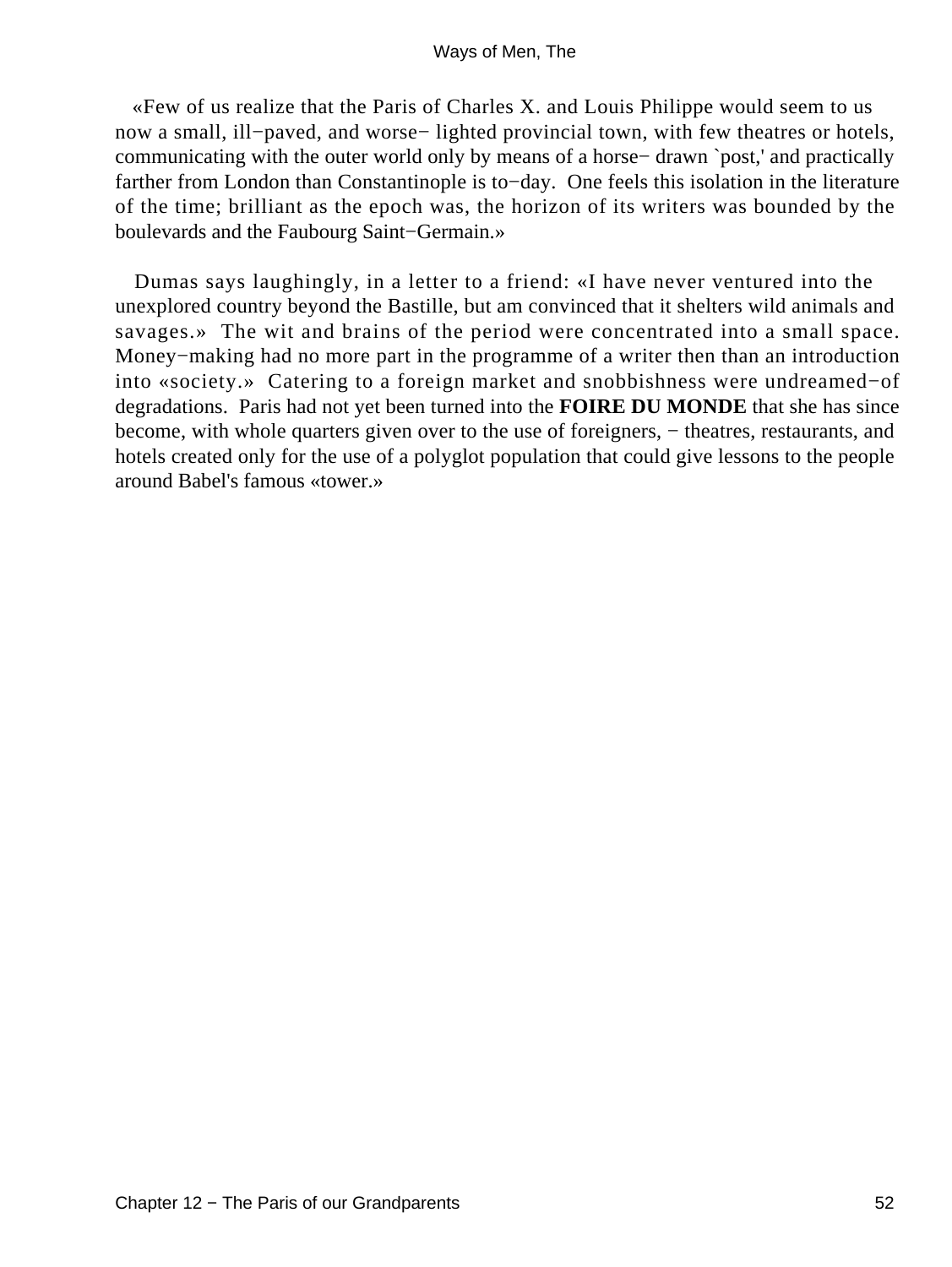# **[Chapter 13 − Some American Husbands](#page-148-0)**

*U*NTIL the beginning of this century men played the **BEAU ROLE** in life's comedy. As in the rest of the animal world, our males were the brilliant members of the community, flaunting their gaudy plumage at home and abroad, while the women−folk remained in seclusion, tending their children, directing the servants, or ministering to their lords' comfort.

 In those happy days the husband ruled supreme at his own fireside, receiving the homage of the family, who bent to his will and obeyed his orders.

 During the last century, however, the «part» of better half has become less and less attractive in America, one prerogative after another having been whisked away by enterprising wives. Modern Delilahs have yearly snipped off more and more of Samson's luxuriant curls, and added those ornaments to their own **COIFFURES,** until in the majority of families the husband finds himself reduced to a state of bondage compared with which the biblical hero enjoyed a pampered idleness. Times have indeed changed in America since the native chief sat in dignified repose bedizened with all the finery at hand, while the ladies of the family waited tremblingly upon him. To−day it is the American husband who turns the grindstone all the year round, and it is his pretty tyrant who enjoys the elegant leisure that a century ago was considered a masculine luxury.

 To America must be given the credit of having produced the model husband, a new species, as it were, of the **GENUS HOMO.**

 In no role does a compatriot appear to such advantage as in that of Benedict. As a boy he is often too advanced for his years or his information; in youth he is conspicuous neither for his culture nor his unselfishness. But once in matrimonial harness this untrained animal becomes bridle−wise with surprising rapidity, and will for the rest of life go through his paces, waltzing, kneeing, and saluting with hardly a touch of the whip. Whether this is the result of superior horse−womanship on the part of American wives or a trait peculiar to sons of «Uncle Sam,» is hard to say, but the fact is self−evident to any observer that our fair equestrians rarely meet with a rebellious mount.

 Any one who has studied marital ways in other lands will realize that in no country have the men effaced themselves so gracefully as with us. In this respect no foreign production can compare for a moment with the domestic article. In English, French, and German families the husband is still all− powerful. The house is mounted, guests are asked, and the year planned out to suit his occupations and pleasure. Here papa is rarely consulted until such matters have been decided upon by the ladies, when the head of the house is called in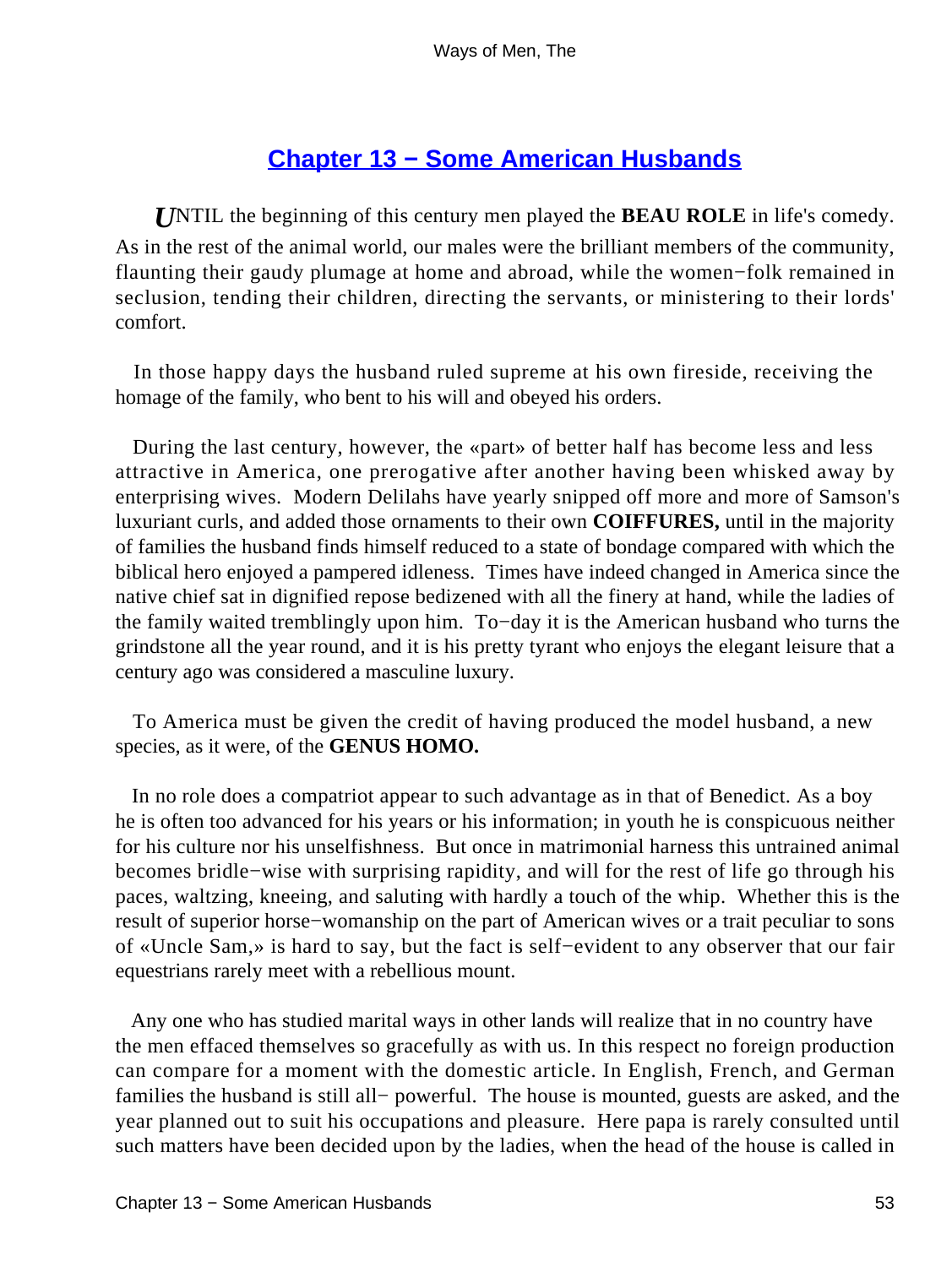to sign the checks.

 I have had occasion more than once to bewail the shortcomings of the American man, and so take pleasure in pointing out the modesty and good temper with which he fills this role. He is trained from the beginning to give all and expect nothing in return, an American girl rarely bringing any DOT to her husband, no matter how wealthy her family may be. If, as occasionally happens, an income is allowed a bride by her parents, she expects to spend it on her toilets or pleasures. This condition of the matrimonial market exists in no other country; even in England, where **MARIAGES DE CONVENANCE** are rare, «settlements» form an inevitable prelude to conjugal bliss.

 The fact that she contributes little or nothing to the common income in no way embarrasses an American wife; her pretensions are usually in an inverse proportion to her personal means. A man I knew some years ago deliberately chose his bride from an impecunious family (in the hope that her simple surroundings had inculcated homely taste), and announced to an incredulous circle of friends, at his last bachelor dinner, that he intended, in future, to pass his evenings at his fireside, between his book and his pretty spouse. Poor, innocent, confiding mortal! The wife quickly became a belle of the fastest set in town. Having had more than she wanted of firesides and quiet evenings before her marriage, her idea was to go about as much as possible, and, when not so occupied, to fill her house with company. It may be laid down as a maxim in this connection that a man marries to obtain a home, and a girl to get away from one; hence disappointment on both sides.

 The couple in question have in all probability not passed an evening alone since they were married, the lady rarely stopping in the round of her gayeties until she collapses from fatigue. Their home is typical of their life, which itself can be taken as a good example of the existence that most of our «smart» people lead. The ground floor and the first floor are given up to entertaining. The second is occupied by the spacious sitting, bath, and sleeping rooms of the lady. A ten−by−twelve chamber suffices for my lord, and the only den he can rightly call his own is a small room near the front door, about as private as the sidewalk, which is turned into a cloak−room whenever the couple receive, making it impossible to keep books or papers of value there, or even to use it as a smoking−room after dinner, so his men guests sit around the dismantled dining−table while the ladies are enjoying a suite of parlors above.

 At first the idea of such an unequal division of the house shocks our sense of justice, until we reflect that the American husband is not expected to remain at home. That's not his place! If he is not down town making money, fashion dictates that he must be at some club−house playing a game. A man who should remain at home, and read or chat with the ladies of his family, would be considered a bore and unmanly. There seems to be no place in an American house for its head. More than once when the friend I have referred to has asked me, at the club, to dine informally with him, we have found, on arriving, that Madame,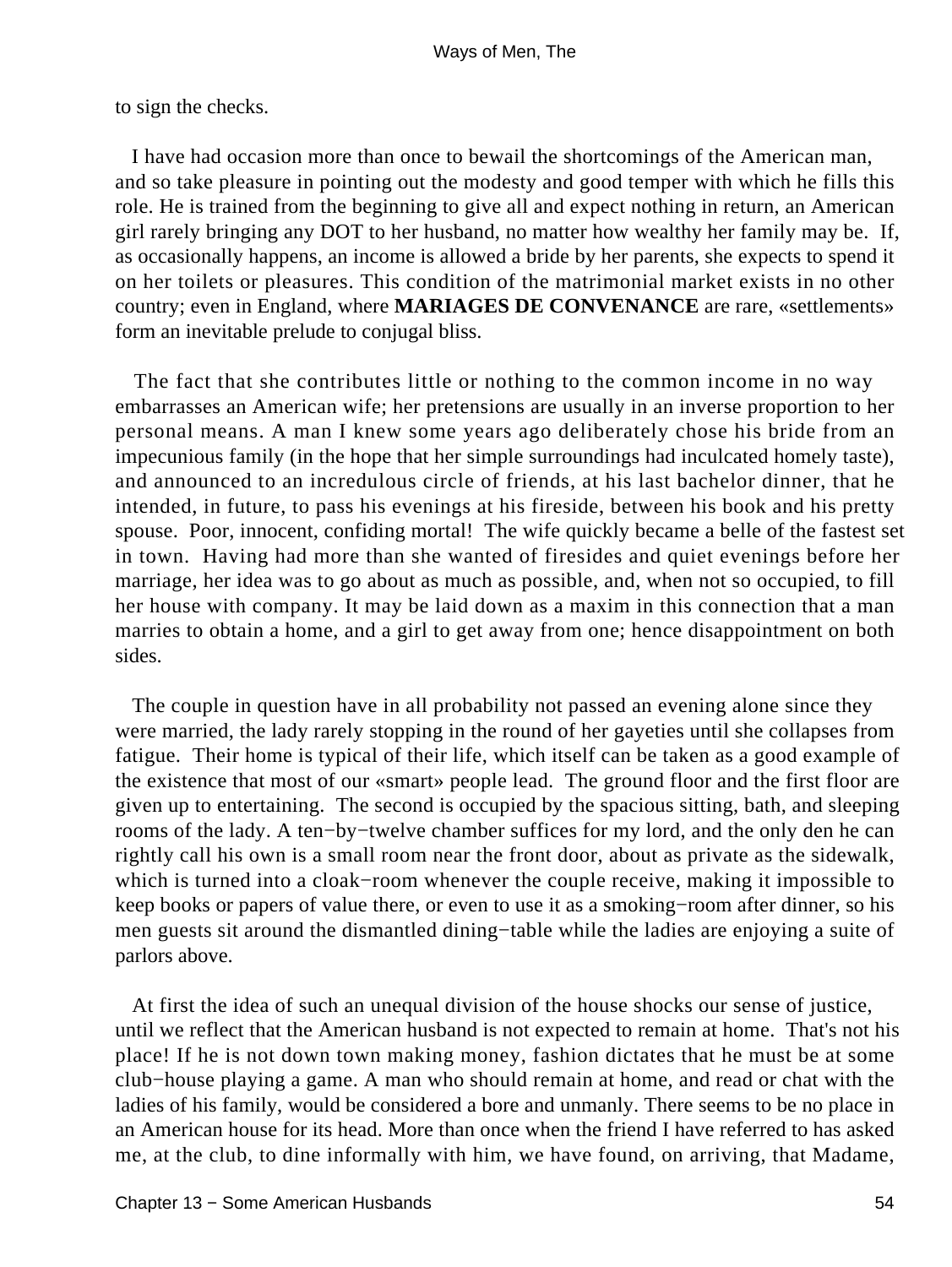having an evening off, had gone to bed and forgotten to order any dinner, so we were obliged to return to the club for our meal. When, however, his wife is in good health, she expects her weary husband to accompany her to dinner, opera, or ball, night after night, oblivious of the work the morrow holds in store for him.

 In one family I know, paterfamilias goes by the name of the «purse.» The more one sees of American households the more appropriate that name appears. Everything is expected of the husband, and he is accorded no definite place in return. He leaves the house at 8.30. When he returns, at five, if his wife is entertaining a man at tea, it would be considered the height of indelicacy for him to intrude upon them, for his arrival would cast a chill on the conversation. When a couple dine out, the husband is always **LA BETE NOIRE** of the hostess, no woman wanting to sit next to a married man, if she can help it.

 The few Benedicts who have had the courage to break away from these conditions and amuse themselves with yachts, salmon rivers, or «grass−bachelor» trips to Europe, while secretly admired by the women, are frowned upon in society as dangerous examples, likely to sow the seeds of discontent among their comrades; although it is the commonest thing in the world for an American wife to take the children and go abroad on a tour.

 Imagine a German or Italian wife announcing to her spouse that she had decided to run over to England for a year with her children, that they might learn English. The mind recoils in horror from the idea of the catastrophe that would ensue.

 Glance around a ball−room, a dinner party, or the opera, if you have any doubts as to the unselfishness of our married men. How many of them do you suppose are present for their own pleasure? The owner of an opera box rarely retains a seat in his expensive quarters. You generally find him idling in the lobbies looking at his watch, or repairing to a neighboring concert hall to pass the weary hours. At a ball it is even worse. One wonders why card−rooms are not provided at large balls (as is the custom abroad), where the bored husbands might find a little solace over «bridge,» instead of yawning in the coat−room or making desperate signs to their wives from the doorway, – signals of distress, by the bye, that rarely produce any effect.

 It is the rebellious husband who is admired and courted, however. A curious trait of human nature compels admiration for whatever is harmful, and forces us, in spite of our better judgment, to depreciate the useful and beneficent. The coats− of−arms of all countries are crowded with eagles and lions, that never yet did any good, living or dead; orators enlarge on the fine qualities of these birds and beasts, and hold them up as models, while using as terms of reproach the name of the goose or the cow, creatures that minister in a hundred ways to our wants. Such a spirit has brought helpful, productive «better halves» to the humble place they now occupy in the eyes of our people.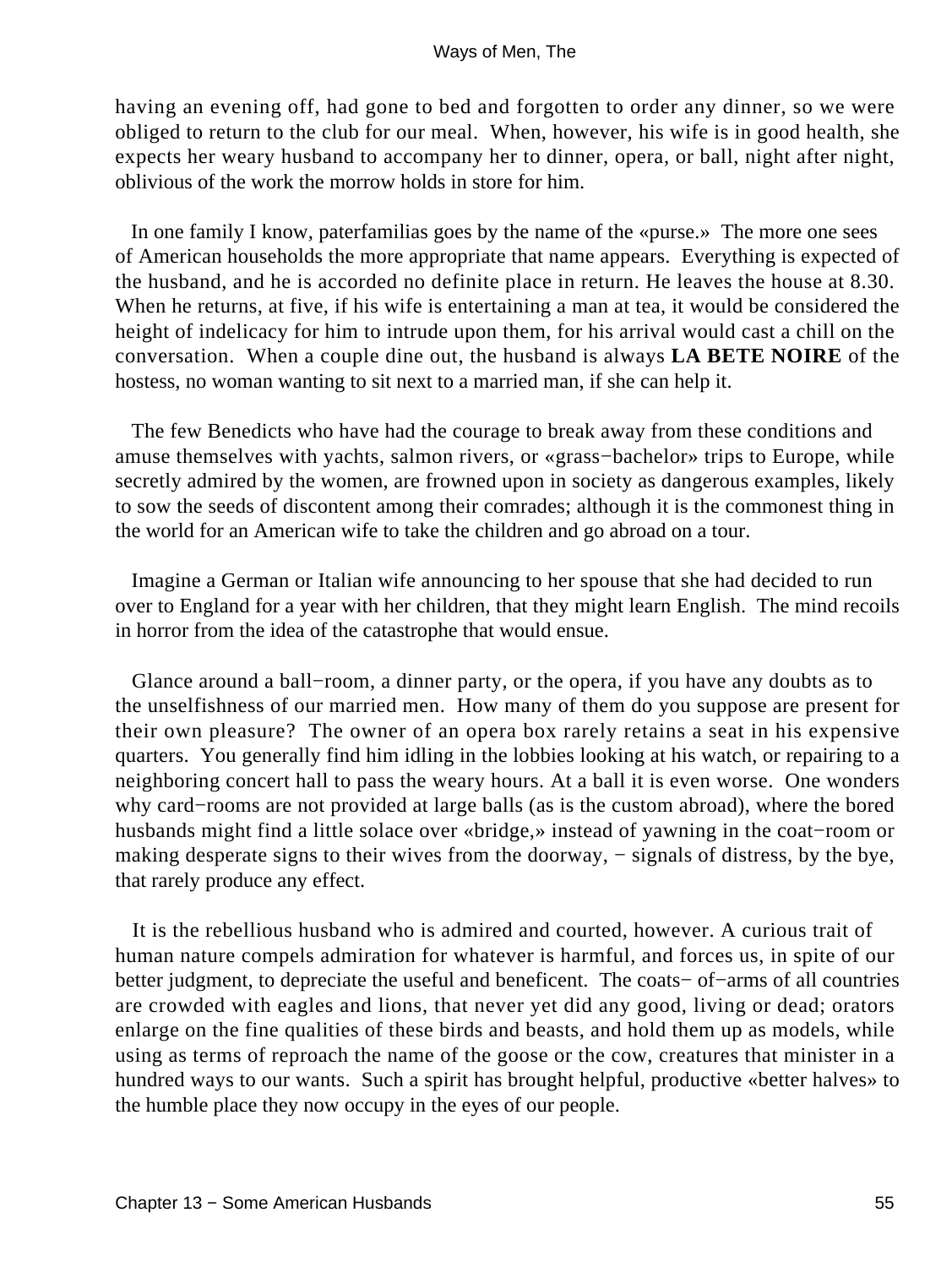As long as men passed their time in fighting and carousing they were heroes; as soon as they became patient bread−winners all the romance evaporated from their atmosphere. The Jewish Hercules had his revenge in the end and made things disagreeable for his tormentors. So far, however, there are no signs of a revolt among the shorn lambs in this country. They patiently bend their necks to the collar – the kindest, most loving and devoted helpmates that ever plodded under the matrimonial yoke.

 When in the East, one watches with admiration the part a donkey plays in the economy of those primitive lands. All the work is reserved for that industrious animal, and little play falls to his share. The camel is always bad−tempered, and when overladen lies down, refusing to move until relieved of its burden. The Turk is lazy and selfish, the native women pass their time in chattering and giggling, the children play and squabble, the ubiquitous dog sleeps in the sun; but from daybreak to midnight the little mouse−colored donkeys toil unceasingly. All burdens too bulky or too cumbersome for man are put on his back; the provender which horses and camels have refused becomes his portion; he is the first to begin the day's labor, and the last to turn in. It is impossible to live long in the Orient or the south of France without becoming attached to those gentle, willing animals. The role which honest «Bourico» fills so well abroad is played on this side of the Atlantic by the American husband.

 I mean no disrespect to my married compatriots; on the contrary, I admire them as I do all docile, unselfish beings. It is well for our women, however, that their lords, like the little Oriental donkeys, ignore their strength, and are content to toil on to the end of their days, expecting neither praise nor thanks in return.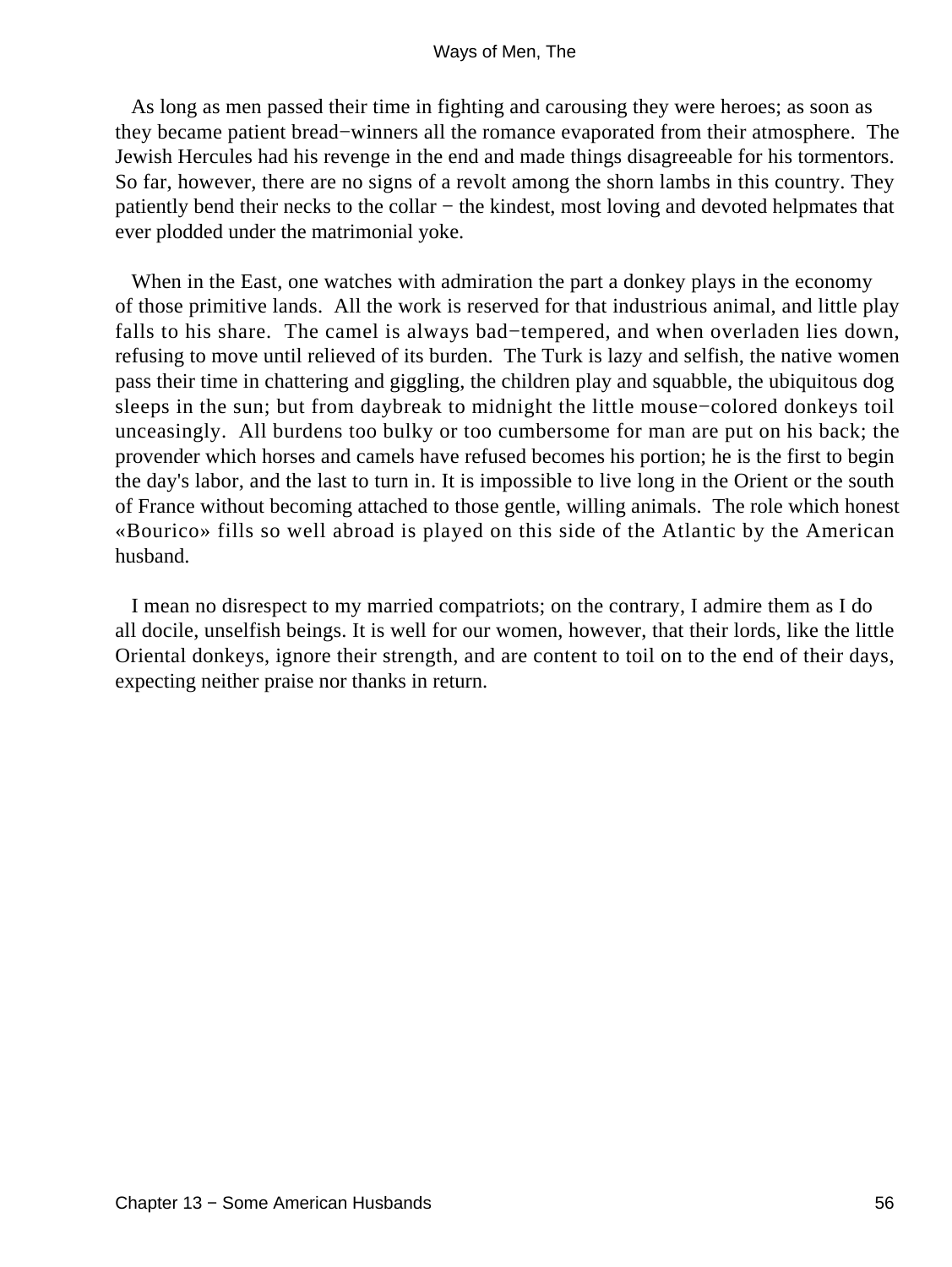## **[Chapter 14 − «CAROLUS»](#page-148-0)**

*I*N the early seventies a group of students – dissatisfied with the cut–and–dried instruction of the Paris art school and attracted by certain qualities of color and technique in the work of a young Frenchman from the city of Lille, who was just beginning to attract the attention of connoisseurs − went in a body to his studio with the request that he would oversee their work and direct their studies. The artist thus chosen was Carolus−Duran. Oddly enough, a majority of the youths who sought him out and made him their master were Americans.

 The first modest workroom on the Boulevard Montparnasse was soon too small to hold the pupils who crowded under this newly raised banner, and a move was made to more commodious quarters near the master's private studio. Sargent, Dannat, Harrison, Beckwith, Hinckley, and many others whom it is needless to mention here, will − if these lines come under their notice − doubtless recall with a thrill of pleasure the roomy one− storied structure in the rue Notre−Dame des Champs where we established our **ATELIER** D'ELEVES, a self−supporting cooperative concern, each student contributing ten francs a month toward rent, fire, and models, «Carolus» − the name by which this master is universally known abroad − not only refusing all compensation, according to the immutable custom of French painters of distinction, but, as we discovered later, contributing too often from his own pocket to help out the **MASSIER** at the end of a difficult season, or smooth the path of some improvident pupil.

 Those were cloudless, enchanted days we passed in the tumbled down old atelier: an ardent springtime of life when the future beckons gayly and no doubts of success obscure the horizon. Our young master's enthusiasm fired his circle of pupils, who, as each succeeding year brought him increasing fame, revelled in a reflected glory with the generous admiration of youth, in which there is neither calculation nor shadow of envy.

 A portrait of Madame de Portalais, exhibited about this time, drew all art−loving Paris around the new celebrity's canvas. Shortly after, the government purchased a painting (of our master's beautiful wife), now known as **LA FEMME AU GANT,** for the Luxembourg Gallery.

 It is difficult to overestimate the impetus that a master's successes impart to the progress of his pupils. My first studious year in Paris had been passed in the shadow of an elderly painter, who was comfortably dozing on the laurels of thirty years before. The change from that sleepy environment to the vivid enthusiasm and dash of Carolus−Duran's studio was like stepping out of a musty cloister into the warmth and movement of a market−place.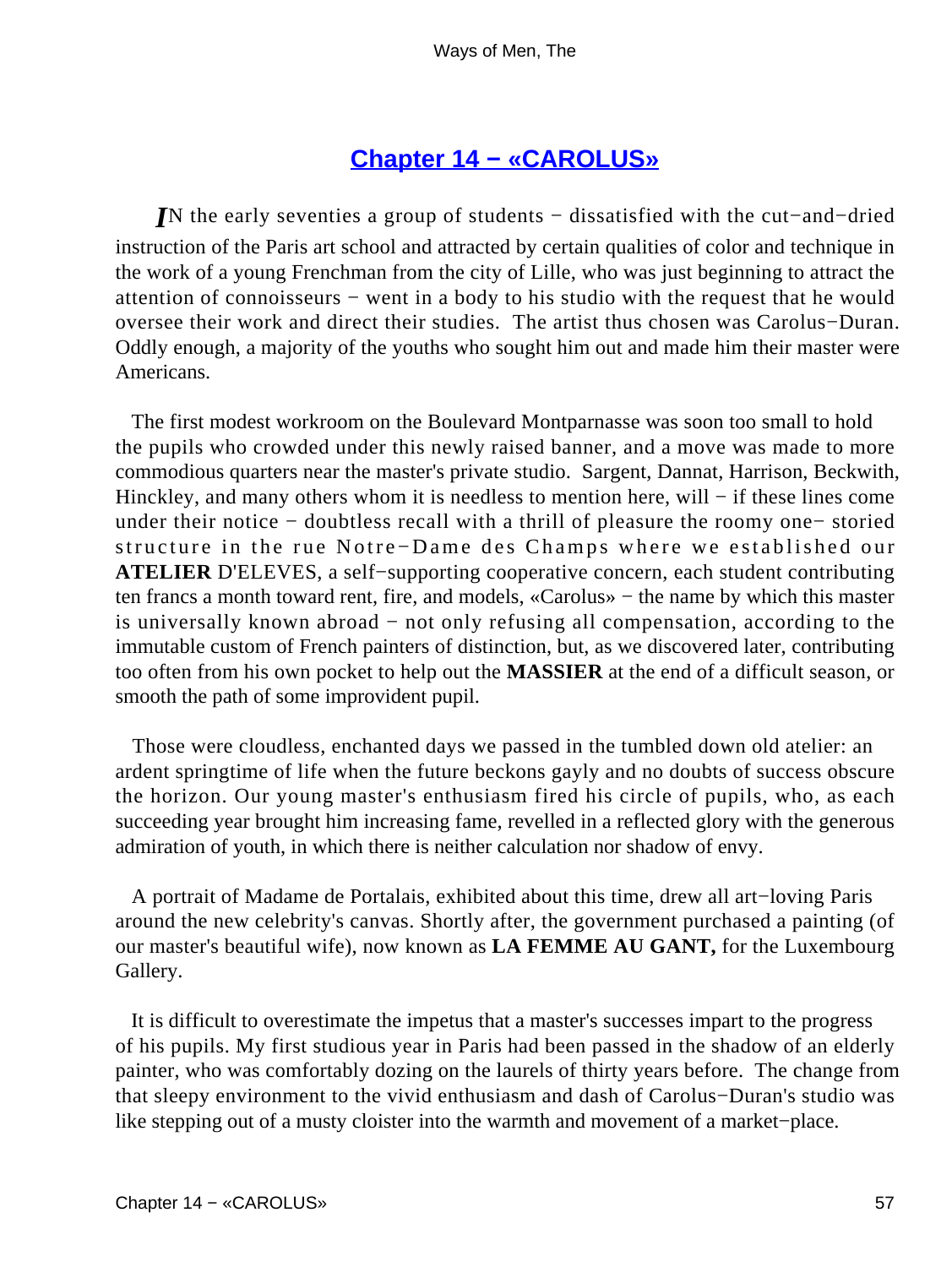Here, be it said in passing, lies perhaps the secret of the dry rot that too often settles on our American art schools. We, for some unknown reason, do not take the work of native painters seriously, nor encourage them in proportion to their merit. In consequence they retain but a feeble hold upon their pupils.

 Carolus, handsome, young, successful, courted, was an ideal leader for a band of ambitious, high−strung youths, repaying their devotion with an untiring interest and lifting clever and dull alike on the strong wings of his genius. His visits to the studio, on which his friend Henner often accompanied him, were frequent and prolonged; certain Tuesdays being especially appreciated by us, as they were set apart for his criticism of original compositions.

 When our sketches (the subject for which had been given out in advance) were arranged, and we had seated ourselves in a big half−circle on the floor, Carolus would install himself on a tall stool, the one seat the studio boasted, and chat **A PROPOS** of the works before him on composition, on classic art, on the theories of color and clair−obscur. Brilliant talks, inlaid with much wit and incisive criticism, the memory of which must linger in the minds of all who were fortunate enough to hear them. Nor was it to the studio alone that our master's interest followed us. He would drop in at the Louvre, when we were copying there, and after some pleasant words of advice and encouragement, lead us off for a stroll through the galleries, interrupted by stations before his favorite masterpieces.

 So important has he always considered a constant study of Renaissance art that recently, when about to commence his **TRIUMPH OF BACCHUS,** Carolus copied one of Rubens's larger canvases with all the naivete of a beginner.

 An occasion soon presented itself for us to learn another side of our trade by working with our master on a ceiling ordered of him by the state for the Palace of the Luxembourg. The vast studios which the city of Paris provides on occasions of this kind, with a liberality that should make our home corporations reflect, are situated out beyond the Exhibition buildings, in a curious, unfrequented quarter, ignored alike by Parisians and tourists, where the city stores compromising statues and the valuable debris of her many revolutions. There, among throneless Napoleons and riderless bronze steeds, we toiled for over six months side by side with our master, on gigantic **APOTHEOSIS OF MARIE DE MEDICIS,** serving in turn as painter and painted, and leaving the imprint of our hands and the reflection of our faces scattered about the composition. Day after day, when work was over, we would hoist the big canvas by means of a system of ropes and pulleys, from a perpendicular to the horizontal position it was to occupy permanently, and then sit straining our necks and discussing the progress of the work until the tardy spring twilight warned us to depart.

 The year 1877 brought Carolus−Duran the **MEDAILLE** D'HONNEUR, a crowning recompense that set the atelier mad with delight. We immediately organized a great (but economical) banquet to commemorate the event, over which our master presided, with much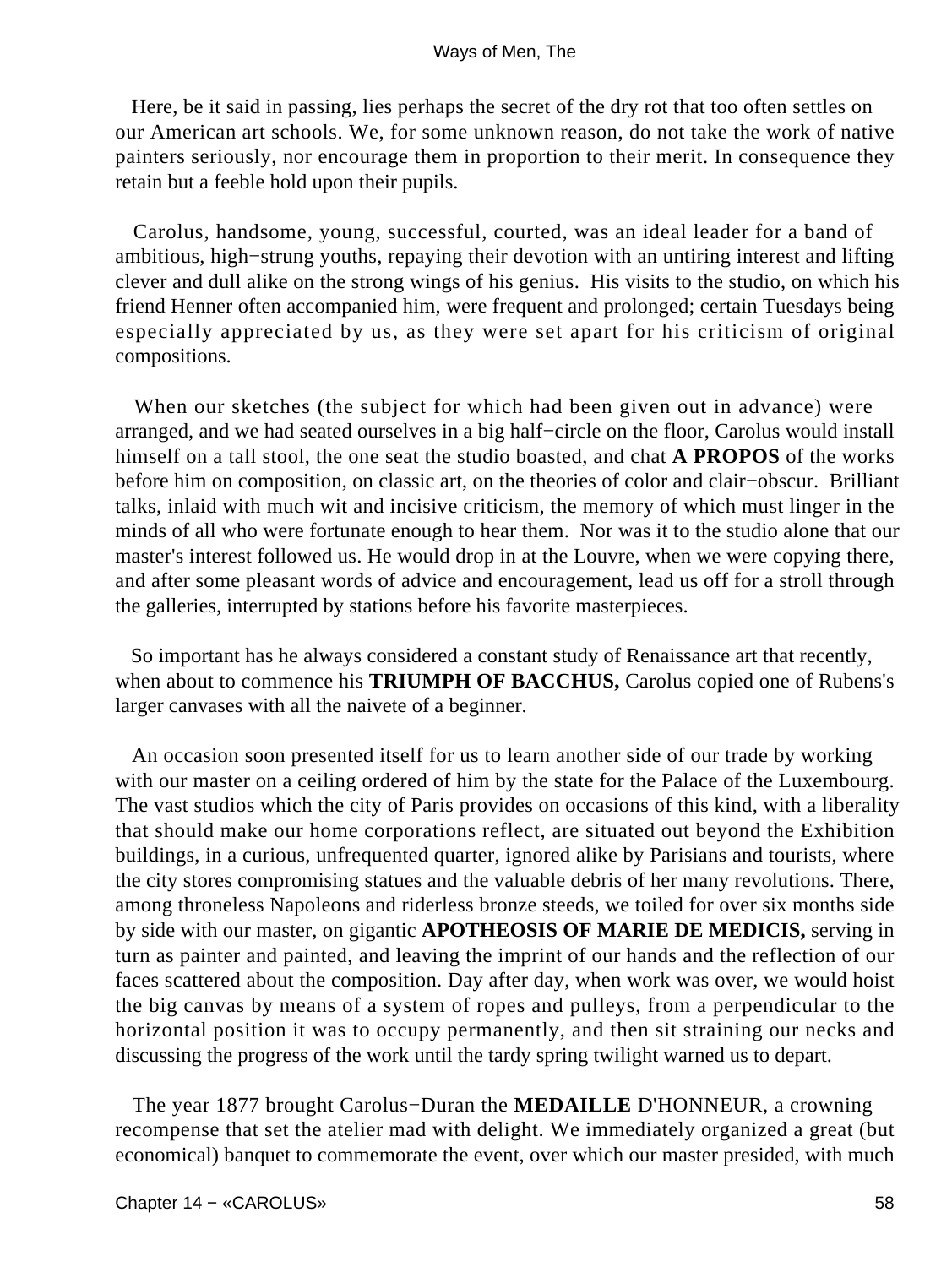modesty, considering the amount of incense we burned before him, and the speeches we made. One of our number even burst into some very bad French verses, asserting that the painters of the world in general fell back before him −

## . . . **EPOUVANTES − CRAIGNANT EGALEMENT SA BROSSE ET SON EPEE.**

 This allusion to his proficiency in fencing was considered particularly neat, and became the favorite song of the studio, to be howled in and out of season.

 Curiously enough, there is always something in Carolus−Duran's attitude when at work which recalls the swordsman. With an enormous palette in one hand and a brush in the other, he has a way of planting himself in front of his sitter that is amusingly suggestive of a duel. His lithe body sways to and fro, his fine leonine face quivers with the intense study of his model; then with a sudden spring forward, a few rapid touches are dashed on the canvas (like home strokes in the enemy's weakest spot) with a precision of hand acquired only by long years of fencing.

 An order to paint the king and queen of Portugal was the next step on the road to fame, another rung on the pleasant ladder of success. When this work was done the delighted sovereign presented the painter with the order of «Christ of Portugal,» together with many other gifts, among which a caricature of the master at work, signed by his sitter, is not the least valued.

 When the great schism occurred several years ago which rent the art world of France, Carolus−Duran was elected vice− president of the new school under Meissonier, to whose office he succeeded on that master's death; and now directs and presides over the yearly exhibition known as the **SALON DU CHAMP DE MARS.**

 At his chateau near Paris or at Saint Raphael, on the Mediterranean, the master lives, like Leonardo of old, the existence of a grand seigneur, surrounded by his family, innumerable guests, and the horses and dogs he loves, − a group of which his ornate figure and expressive face form the natural centre. Each year he lives more away from the world, but no more inspiriting sight can be imagined than the welcome the president receives of a «varnishing» day, when he makes his entry surrounded by his pupils. The students cheer themselves hoarse, and the public climbs on everything that comes to hand to see him pass. It is hard to realize then that this is the same man who, not content with his youthful progress, retired into an Italian monastery that he might commune face to face with nature undisturbed.

 The works of no other painter give me the same sensation of quivering vitality, except the Velasquez in the Madrid Gallery and, perhaps, Sargent at his best; and one feels all through the American painter's work the influence of his first and only master.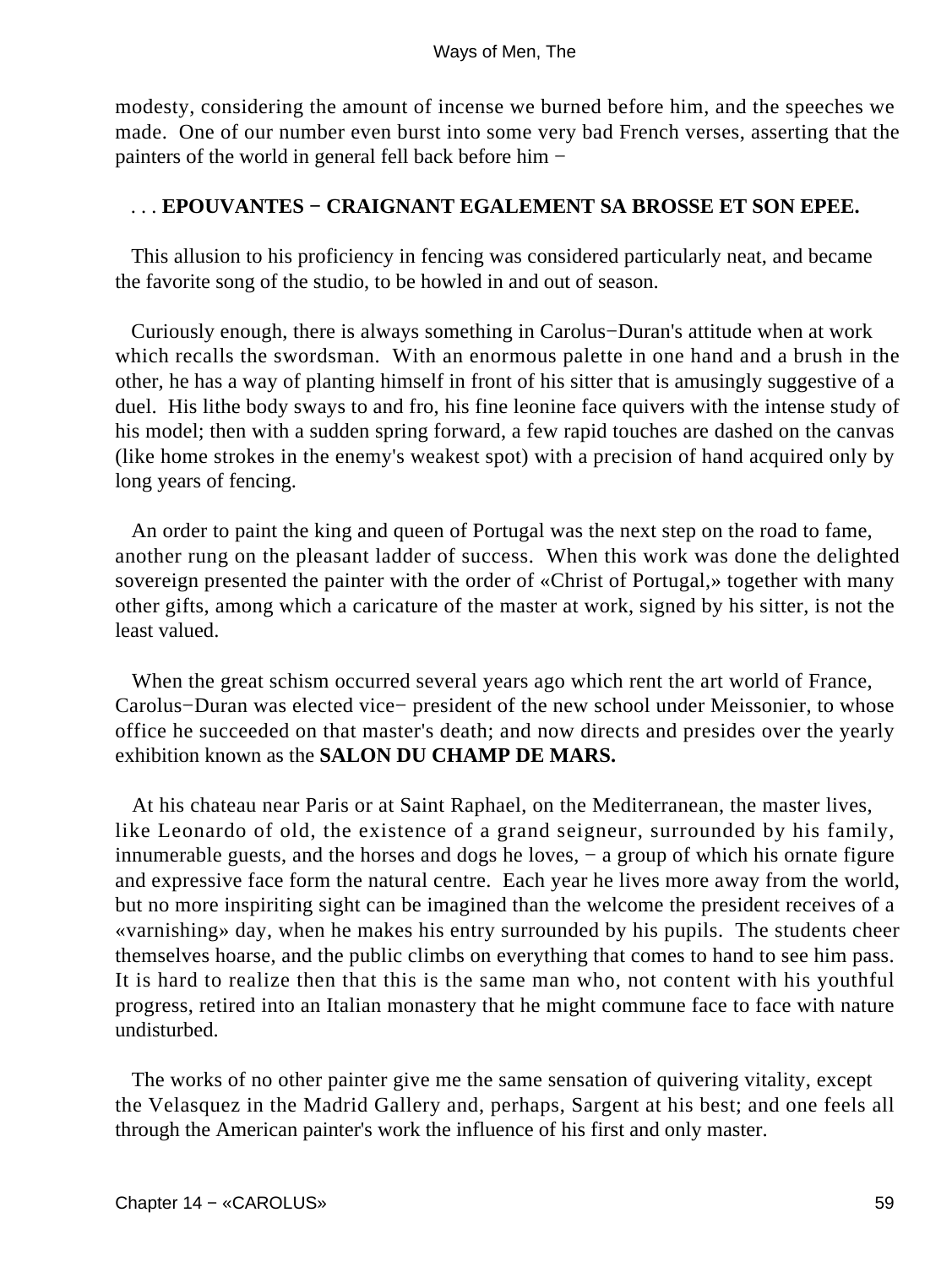«TOUT **CE QUI** N'EST **PAS INDISPENSABLE EST** NUISIBLE,» a phrase which is often on Carolus−Duran's lips, may be taken as the keynote of his work, where one finds a noble simplicity of line and color scheme, an elimination of useless detail, a contempt for tricks to enforce an effect, and above all a comprehension and mastery of light, vitality, and texture − those three unities of the painter's art − that bring his canvases very near to those of his self−imposed Spanish master.

 Those who know the French painter's more important works and his many splendid studies from the nude, feel it a pity that such masterpieces as the equestrian portrait of Mlle. Croisette, of the Comedie Francaise, the **REVEIL,** the superb full length of Mme. Pelouse on the Terrace of Chenonceau, and the head of Gounod in the Luxembourg, could not be collected into one exhibition, that lovers of art here in America might realize for themselves how this master's works are of the class that typify a school and an epoch, and engrave their author's name among those destined to become household words in the mouths of future generations.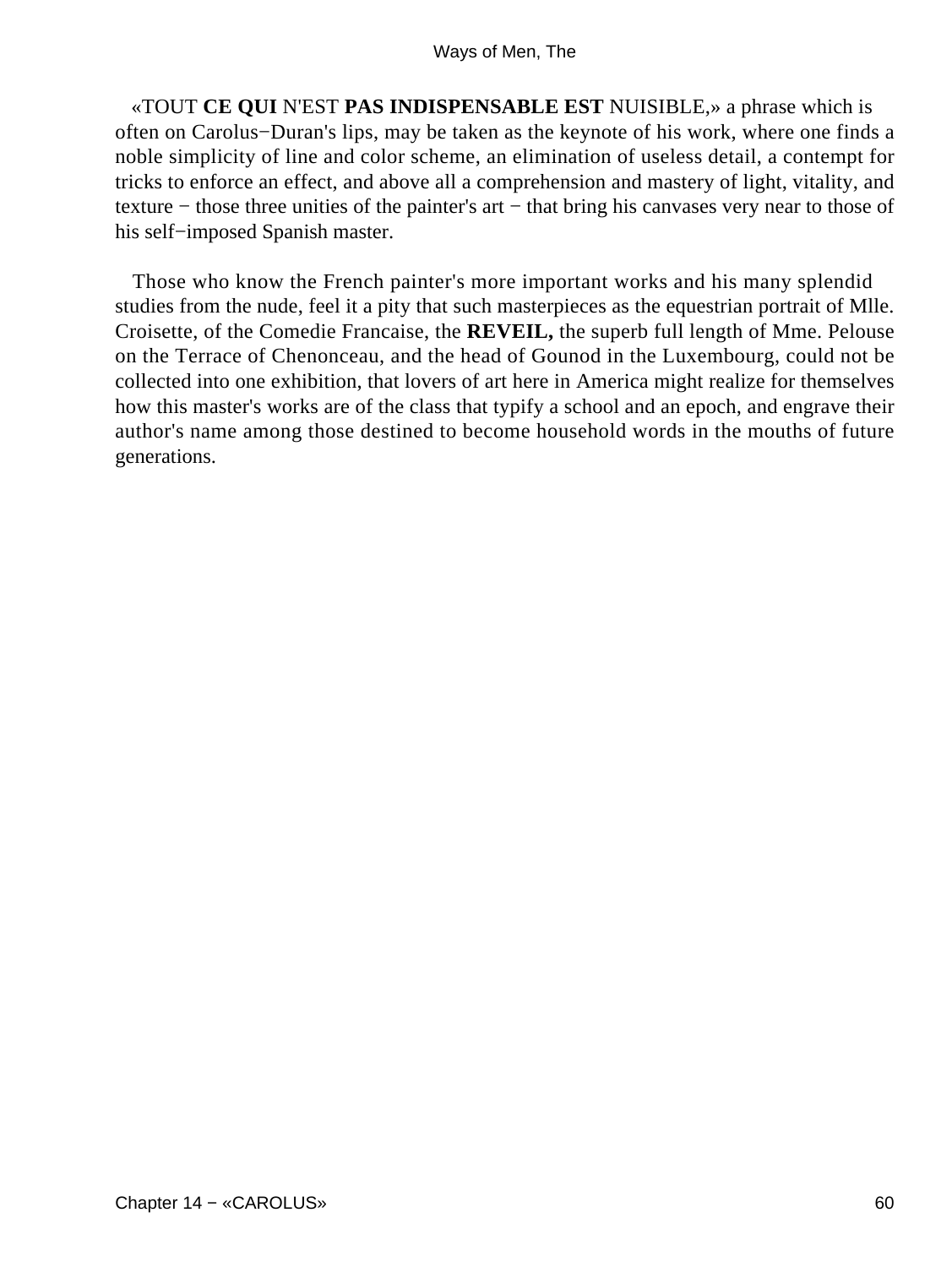# **[Chapter 15 − The Grand Opera Fad](#page-148-0)**

*W*ITHOUT being more curious than my neighbors, there are several social mysteries that I should like to fathom, among others, the real reasons that induce the different classes of people one sees at the opera to attend that form of entertainment.

 A taste for the theatre is natural enough. It is also easy to understand why people who are fond of sport and animals enjoy races and dog shows. But the continued vogue of grand opera, and more especially of Wagner's long−drawn−out compositions, among our restless, unmusical compatriots, remains unexplained.

 The sheeplike docility of our public is apparent in numberless ways; in none, however, more strikingly than in their choice of amusements. In business and religion, people occasionally think for themselves; in the selection of entertainments, never! but are apparently content to receive their opinions and prejudices ready−made from some unseen and omnipotent Areopagus.

 The careful study of an opera audience from different parts of our auditorium has brought me to the conclusion that the public there may be loosely divided into three classes − leaving out reporters of fashionable intelligence, dressmakers in search of ideas, and the lady inhabitants of «Crank Alley» (as a certain corner of the orchestra is called), who sit in perpetual adoration before the elderly tenor.

 First − but before venturing further on dangerously thin ice, it may be as well to suggest that this subject is not treated in absolute seriousness, and that all assertions must not be taken **AU PIED DE LA LETTRE.** First, then, and most important, come the stockholders, for without them the Metropolitan would close. The majority of these fortunate people and their guests look upon the opera as a social function, where one can meet one's friends and be seen, an entertaining antechamber in which to linger until it's time to «go on,» her Box being to− day as necessary a part of a great lady's outfit as a country house or a ball−room.

 Second are those who attend because it has become the correct thing to be seen at the opera. There is so much wealth in this city and so little opportunity for its display, so many people long to go about who are asked nowhere, that the opera has been seized upon as a centre in which to air rich apparel and elbow the «world.» This list fills a large part of the closely packed parquet and first balcony.

Third, and last, come the lovers of music, who mostly inhabit greater altitudes.

The motive of the typical box−owner is simple. Her night at the opera is the excuse for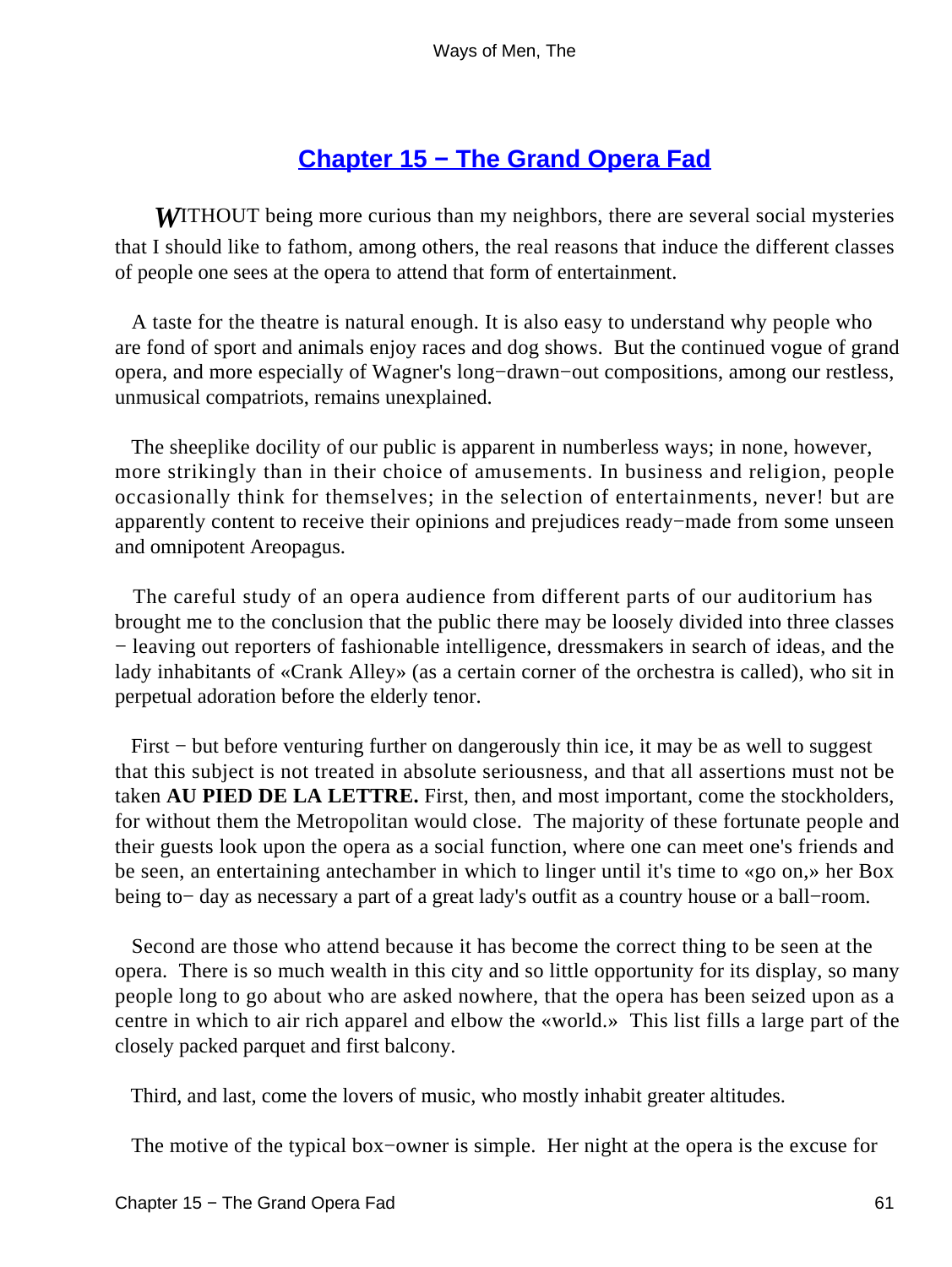a cosy little dinner, one woman friend (two would spoil the effect of the box) and four men, without counting the husband, who appears at dinner, but rarely goes further. The pleasant meal and the subsequent smoke are prolonged until 9 or 9.30, when the men are finally dragged murmuring from their cigars. If she has been fortunate and timed her arrival to correspond with an ENTR'ACTE, my lady is radiant. The lights are up, she can see who are present, and the public can inspect her toilet and jewels as she settles herself under the combine d gaze of the house, and proceeds to hold an informal reception for the rest of the evening. The men she has brought with her quickly cede their places to callers, and wander yawning in the lobby or invade the neighboring boxes and add their voices to the general murmur.

 Although there is much less talking than formerly, it is the toleration of this custom at all by the public that indicates (along with many other straws) that we are not a music−loving people. Audible conversation during a performance would not be allowed for a moment by a Continental audience. The little visiting that takes place in boxes abroad is done during the ENTR'ACTES, when people retire to the salons back of their **LOGES** to eat ices and chat. Here those little parlors are turned into cloak−rooms, and small talk goes on in many boxes during the entire performance. The joke or scandal of the day is discussed; strangers in town, or literary and artistic lights – «freaks,» they are discriminatingly called – are pointed out, toilets passed in review, and those dreadful two hours passed which, for some undiscovered reason, must elapse between a dinner and a dance. If a favorite tenor is singing, and no one happens to be whispering nonsense over her shoulder, my lady may listen in a distrait way. It is not safe, however, to count on prolonged attention or ask her questions about the performance. She is apt to be a bit hazy as to who is singing, and with the exception of **FAUST** and **CARMEN,** has rudimentary ideas about plots. Singers come and go, weep, swoon, or are killed, without interfering with her equanimity. She has, for instance, seen the **HUGUENOTS** and the **RHEINGOLD** dozens of times, but knows no more why Raoul is brought blindfolded to Chenonceaux, or what Wotan and Erda say to each other in their interminable scenes, than she does of the contents of the Vedas. For the matter of that, if three or four principal airs were suppressed from an opera and the scenery and costumes changed, many in that chattering circle would, I fear, not know what they were listening to.

 Last winter, when Melba sang in **AIDA,** disguised by dark hair and a brown skin, a lady near me vouchsafed the opinion that the «little black woman hadn't a bad voice;» a gentleman (to whom I remarked last week «that as Sembrich had sung Rosina in the **BARBER,** it was rather a shock to see her appear as that lady's servant in the **MARIAGE DE** FIGARO») looked his blank amazement until it was explained to him that one of those operas was a continuation of the other. After a pause he remarked, «They are not by the same composer, anyway! Because the first's by Rossini, and the **MARIAGE** is by Bon Marche. I've been at his shop in Paris.»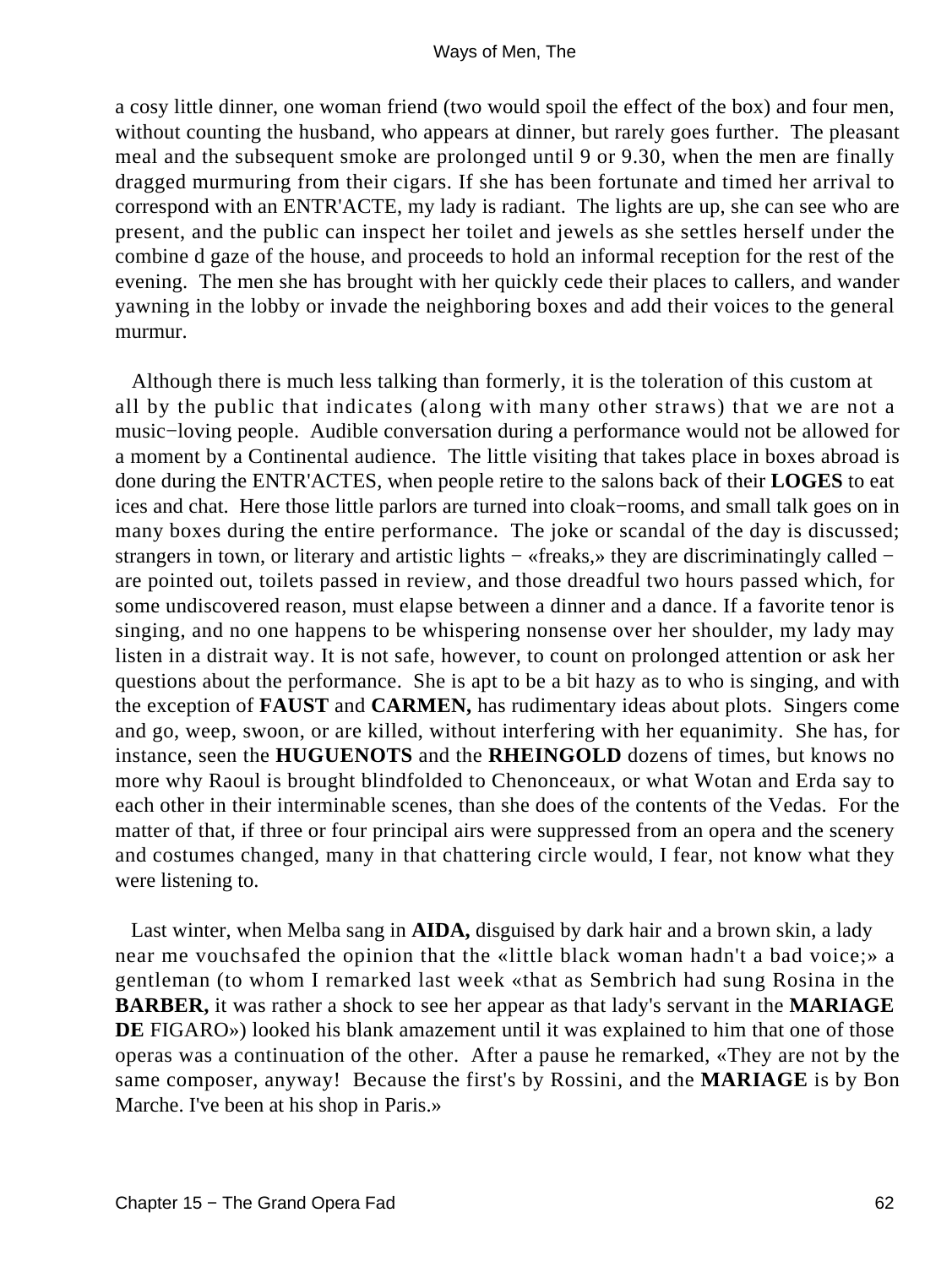The presence of the second category – the would–be fashionable people – is not so easily accounted for. Their attendance can hardly be attributed to love of melody, as they are, if anything, a shade less musical than the box−dwellers, who, by the bye, seem to exercise an irresistible fascination, to judge by the trend of conversation and direction of glasses. Although an imposing and sufficiently attentive throng, it would be difficult to find a less discriminating public than that which gathers nightly in the Metropolitan parterre. One wonders how many of those people care for music and how many attend because it is expensive and «swell.»

 They will listen with the same bland contentment to either bad or good performances so long as a world−renowned artist (some one who is being paid a comfortable little fortune for the evening) is on the stage. The orchestra may be badly led (it often is); the singers may flat − or be out of voice; the performance may go all at sixes and sevens − there is never a murmur of dissent. Faults that would set an entire audience at Naples or Milan hissing are accepted herewith ignorant approval.

 The unfortunate part of it is that this weakness of ours has become known. The singers feel they can give an American audience any slipshod performance. I have seen a favorite soprano shrug her shoulders as she entered her dressing−room and exclaim: «MON **DIEU!** How I shuffled through that act! They'd have hooted me off the stage in Berlin, but here no one seems to care. Did you notice the baritone to−night? He wasn't on the key once during our duo. I cannot sing my best, try as I will, when I hear the public applauding good and bad alike!»

 It is strange that our pleasure−loving rich people should have hit on the opera as a favorite haunt. We and the English are the only race who will attend performances in a foreign language which we don't understand. How can intelligent people who don't care for music go on, season after season, listening to operas, the plots of which they ignore, and which in their hearts they find dull?

 Is it so very amusing to watch two middle−aged ladies nagging each other, at two o'clock in the morning, on a public square, as they do in **LOHENGRIN?** Do people find the lecture that Isolde's husband delivers to the guilty lovers entertaining? Does an opera produce any illusion on my neighbors? I wish it did on me! I see too plainly the paint on the singers' hot faces and the cords straining in their tired throats! I sit on certain nights in agony, fearing to see stout Romeo roll on the stage in apoplexy! The sopranos, too, have a way, when about to emit a roulade, that is more suggestive of a dentist's chair, and the attendant gargle, than of a love phrase.

When two celebrities combine in a final duo, facing the public and not each other, they give the impression of victims whom an unseen inquisitor is torturing. Each turn of his screw draws out a wilder cry. The orchestra (in the pay of the demon) does all it can to prevent their shrieks from reaching the public. The lovers in turn redouble their efforts; they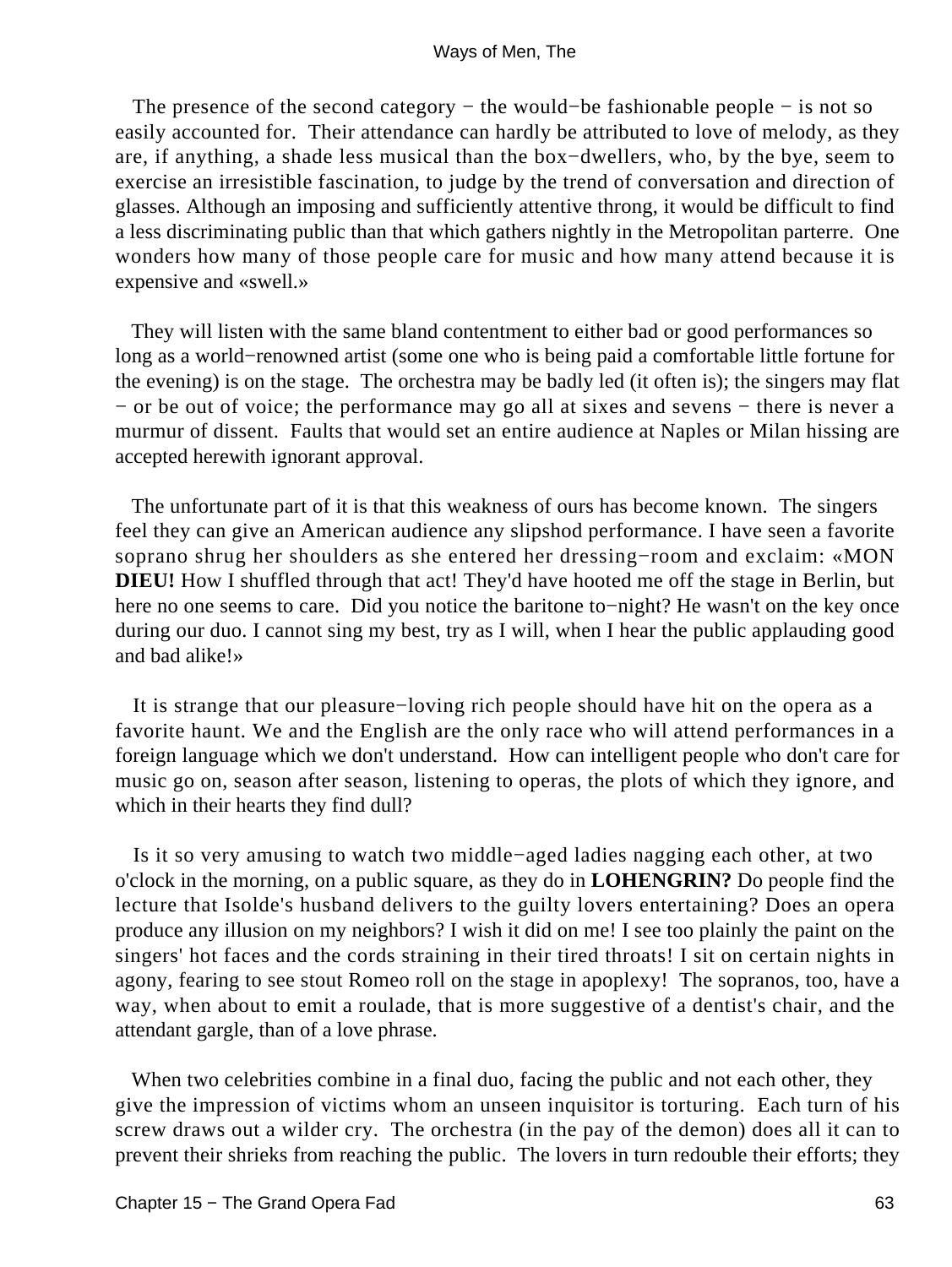are purple in the face and glistening with perspiration. Defeat, they know, is before them, for the orchestra has the greater staying power! The flutes bleat; the trombones grunt; the fiddles squeal; an epileptic leader cuts wildly into the air about him. When, finally, their strength exhausted, the breathless human beings, with one last ear−piercing note, give up the struggle and retire, the public, excited by the unequal contest, bursts into thunders of applause.

Why wouldn't it be a good idea, in order to avoid these painful exhibitions, to have an arrangement of screens, with the singing people behind and a company of young and attractive pantomimists going through the gestures and movements in front? Otherwise, how can the most imaginative natures lose themselves at an opera? Even when the singers are comely, there is always that eternal double row of stony− faced witnesses in full view, whom no crimes astonish and no misfortunes melt. It takes most of the poetry out of Faust's first words with Marguerite, to have that short interview interrupted by a line of old, weary women shouting, «Let us whirl in the waltz o'er the mount and the plain!» Or when Scotch Lucy appears in a smart tea−gown and is good enough to perform difficult exercises before a half−circle of Italian gentlemen in pantalets and ladies in court costumes, does she give any one the illusion of an abandoned wife dying of a broken heart alone in the Highlands? Broken heart, indeed! It's much more likely she'll die of a ruptured blood−vessel!

 Philistines in matters musical, like myself, unfortunate mortals whom the sweetest sounds fail to enthrall when connected with no memory or idea, or when prolonged beyond a limited period, must approach the third group with hesitation and awe. That they are sincere, is evident. The rapt expressions of their faces, and their patience, bear testimony to this fact. For a long time I asked myself, «Where have I seen that intense, absorbed attitude before?» Suddenly one evening another scene rose in my memory.

 Have you ever visited Tangiers? In the market−place of that city you will find the inhabitants crouched by hundreds around their native musicians. When we were there, one old duffer − the Wagner, doubtless, of the place − was having an immense success. No matter at what hour of the day we passed through that square, there was always the same spellbound circle of half−clad Turks and Arabs squatting silent while «Wagner» tinkled to them on a three−stringed lute and chanted in a high−pitched, dismal whine − like the squeaking of an unfastened door in the wind. At times, for no apparent reason, the never−varying, never−ending measure would be interrupted by a flutter of applause, but his audience remained mostly sunk in a hypnotic apathy. I never see a «Ring» audience now without thinking of that scene outside the Bab−el−Marsa gate, which has led me to ask different people just what sensations serious music produced upon them. The answers have been varied and interesting. One good lady who rarely misses a German opera confessed that sweet sounds acted upon her like opium. Neither scenery nor acting nor plot were of any importance. From the first notes of the overture to the end, she floated in an ecstatic dream, oblivious of time and place. When it was over she came back to herself faint with fatigue. Another professed lover of Wagner said that his greatest pleasure was in following the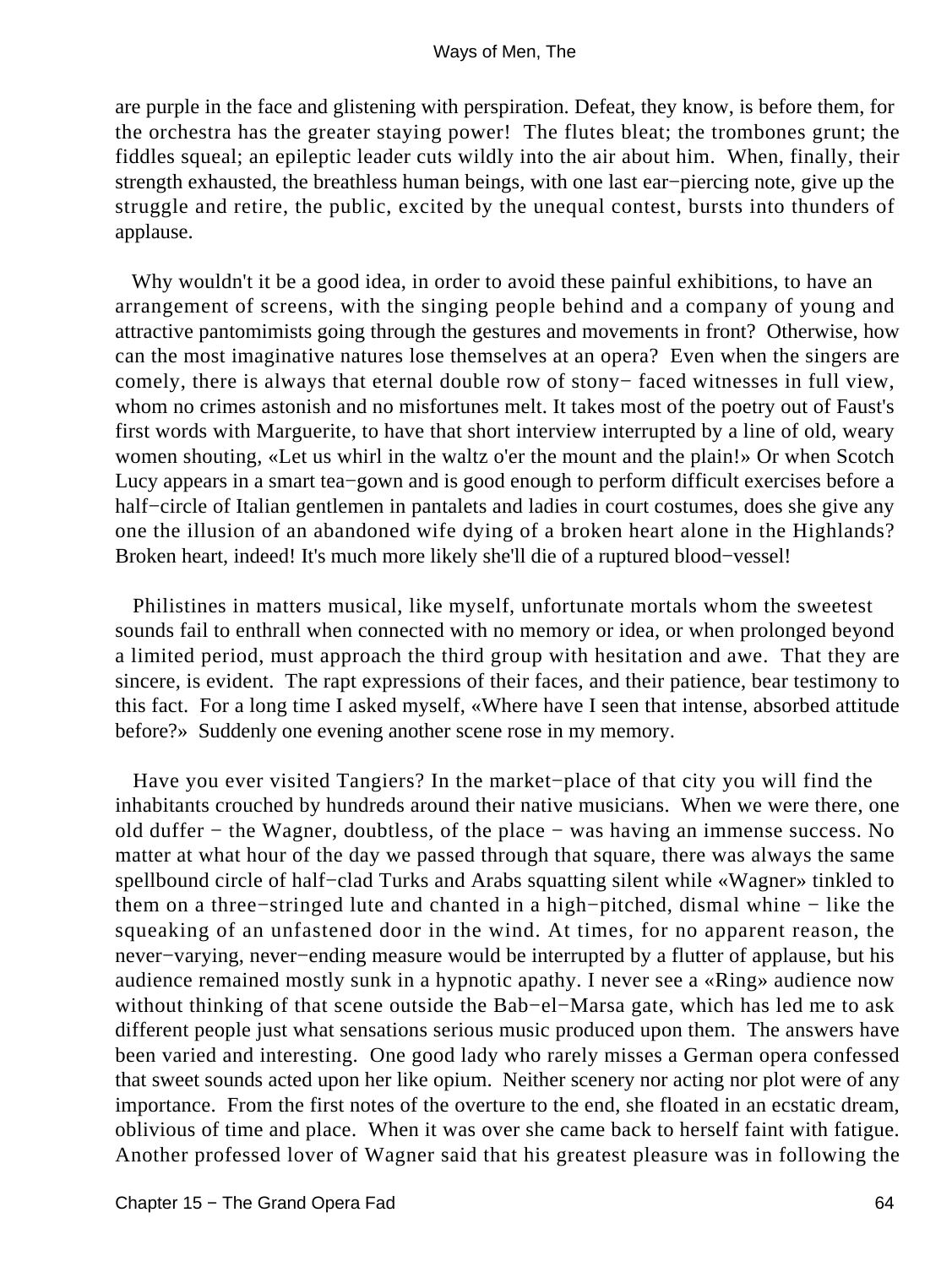different «motives» as they recurred in the music. My faith in that gentleman was shaken, however, when I found the other evening that he had mistaken Van Dyck for Jean de Reszke through an entire performance. He may be a dab at recognizing his friends the «motives,» but his discoveries don't apparently go as far as tenors!

 No one doubts that hundreds of people unaffectedly love German opera, but that as many affect to appreciate it in order to appear intellectual is certain.

 Once upon a time the unworthy member of an ultra−serious «Browning» class in this city, doubting the sincerity of her companions, asked permission to read them a poem of the master's which she found beyond her comprehension. When the reading was over the opinion of her friends was unanimous. «Nothing could be simpler! The lines were lucidity itself! Such close reasoning etc.» But dismay fell upon them when the naughty lady announced, with a peal of laughter, that she had been reading alternate lines from opposite pages. She no longer disturbs the harmony of that circle!

 Bearing this tale in mind, I once asked a musician what proportion of the audience at a «Ring» performance he thought would know if alternate scenes were given from two of Wagner's operas, unless the scenery enlightened them. His estimate was that perhaps fifty per cent might find out the fraud. He put the number of people who could give an intelligent account of those plots at about thirty per hundred.

 The popularity of music, he added, is largely due to the fact that it saves people the trouble of thinking. Pleasant sounds soothe the nerves, and, if prolonged long enough in a darkened room will, like the Eastern tom−toms, lull the senses into a mild form of trance. This must be what the gentleman meant who said he wished he could sleep as well in a «Wagner» car as he did at one of his operas!

 Being a tailless old fox, I look with ever−increasing suspicion on the too−luxuriant caudal appendages of my neighbors, and think with amusement of the multitudes who during the last ten years have sacrificed themselves upon the altar of grand opera − simple, kindly souls, with little or no taste for classical music, who have sat in the dark (mentally and physically), applauding what they didn't understand, and listening to vague German mythology set to sounds that appear to us outsiders like music sunk into a verbose dotage. I am convinced the greater number would have preferred a jolly performance of MME. ANGOT or the **CLOCHES DE CORNEVILLE,** cut in two by a good ballet.

 It is, however, so easy to be mistaken on subjects of this kind that generalizing is dangerous. Many great authorities have liked tuneless music. One of the most telling arguments in its favor was recently advanced by a foreigner. The Chinese ambassador told us last winter in a club at Washington that Wagner's was the only European music that he appreciated and enjoyed. «You see,» he added, «music is a much older art with us than in Europe, and has naturally reached a far greater perfection. The German school has made a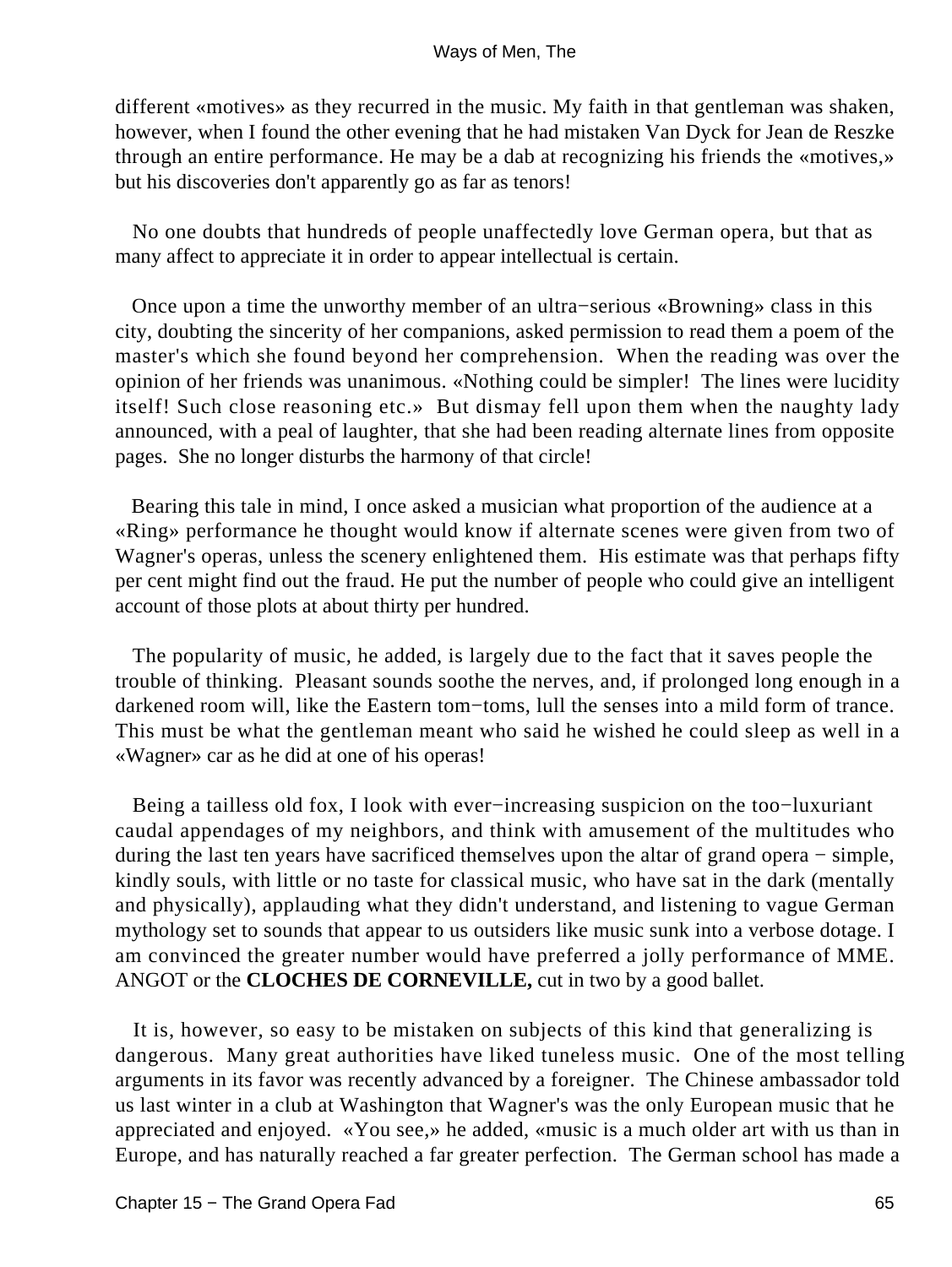long step in advance, and I can now foresee a day not far distant when, under its influence, your music will closely resemble our own.»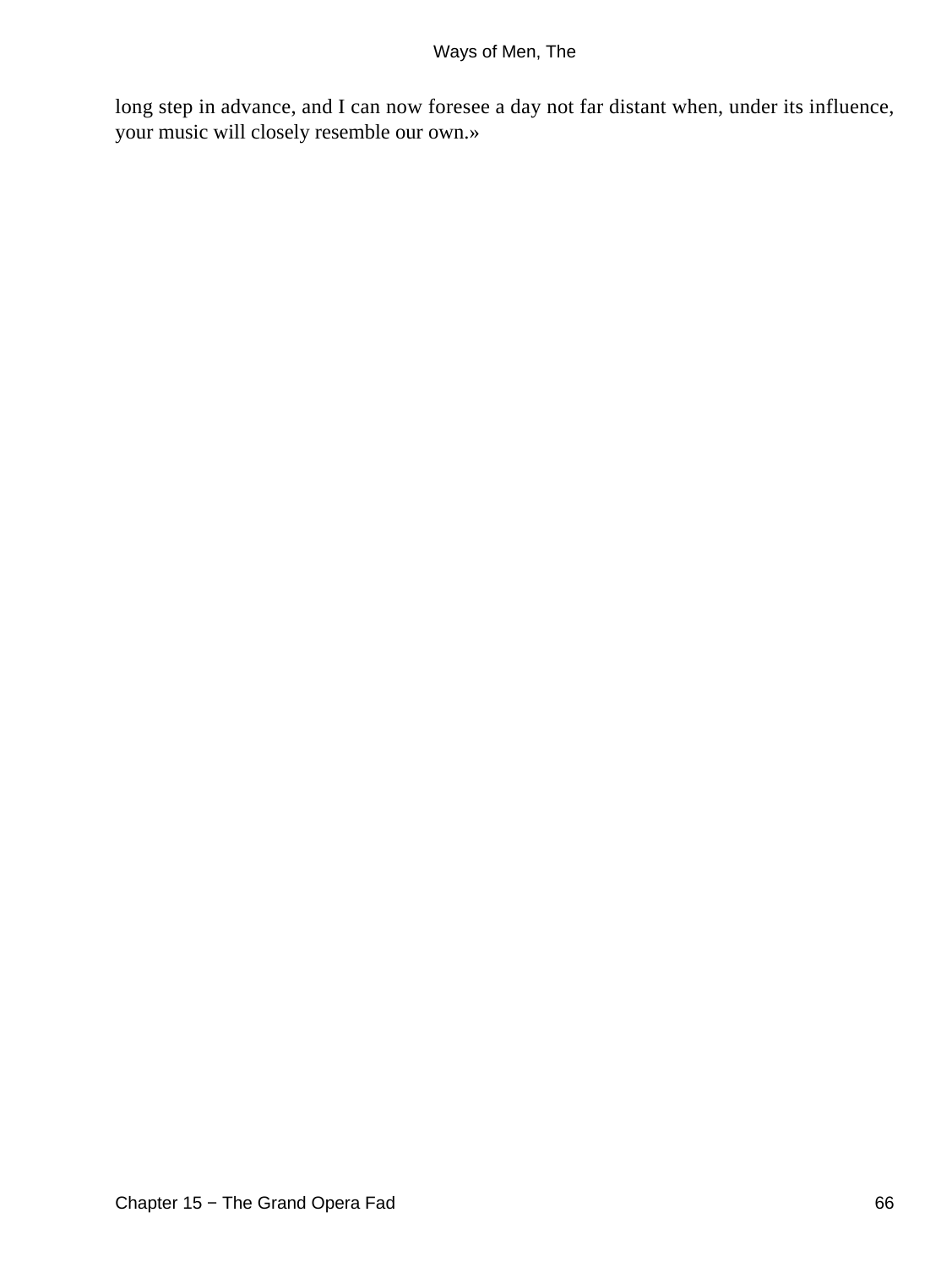# **[Chapter 16 − The Poetic CABARETS of Paris](#page-148-0)**

**THOSE** who have not lived in France can form little idea of the important place the **CAFE** occupies in the life of an average Frenchman, clubs as we know them or as they exist in England being rare, and when found being, with few exceptions, but gambling−houses in disguise. As a Frenchman rarely asks an acquaintance, or even a friend, to his apartment, the **CAFE** has become the common ground where all meet, for business or pleasure. Not in Paris only, but all over France, in every garrison town, provincial city, or tiny village, the **CAFE** is the chief attraction, the centre of thought, the focus toward which all the rays of masculine existence converge.

 For the student, newly arrived from the provinces, to whose modest purse the theatres and other places of amusement are practically closed, the **CAFE** is a supreme resource. His mind is moulded, his ideas and opinions formed, more by what he hears and sees there than by any other influence. A restaurant is of little importance. One may eat anywhere. But the choice of his **CAFE** will often give the bent to a young man's career, and indicate his exact shade of politics and his opinions on literature, music, or art. In Paris, to know a man at all is to know where you can find him at the hour of the **APERITIF −** what Baudelaire called

## L'HEURE **SAINTE DE** L'ABSINTHE.

 When young men form a society among themselves, a CAFE is chosen as their meeting−place. Thousands of establishments exist only by such patronage, as, for example, the Cafe de la Regence, Place du Theatre Francais, which is frequented entirely by men who play chess.

 Business men transact their affairs as much over their coffee as in their offices. The reading man finds at his **CAFE** the daily and weekly papers; a writer is sure of the undisturbed possession of pen, ink, and paper. Henri Murger, the author, when asked once why he continued to patronize a certain establishment notorious for the inferior quality of its beer, answered, «Yes, the beer is poor, but they keep such good INK!»

 The use of a CAFE does not imply any great expenditure, a CONSUMMATION costing but little. With it is acquired the right to use the establishment for an indefinite number of hours, the client being warmed, lighted, and served. From five to seven, and again after dinner, the **HABITUES** stroll in, grouping themselves about the small tables, each new−comer joining a congenial circle, ordering his drink, and settling himself for a long sitting. The last editorial, the newest picture, or the fall of a ministry is discussed with a vehemence and an interest unknown to Anglo−Saxon natures. Suddenly, in the excitement of the discussion, some one will rise in his place and begin speaking. If you happen to drop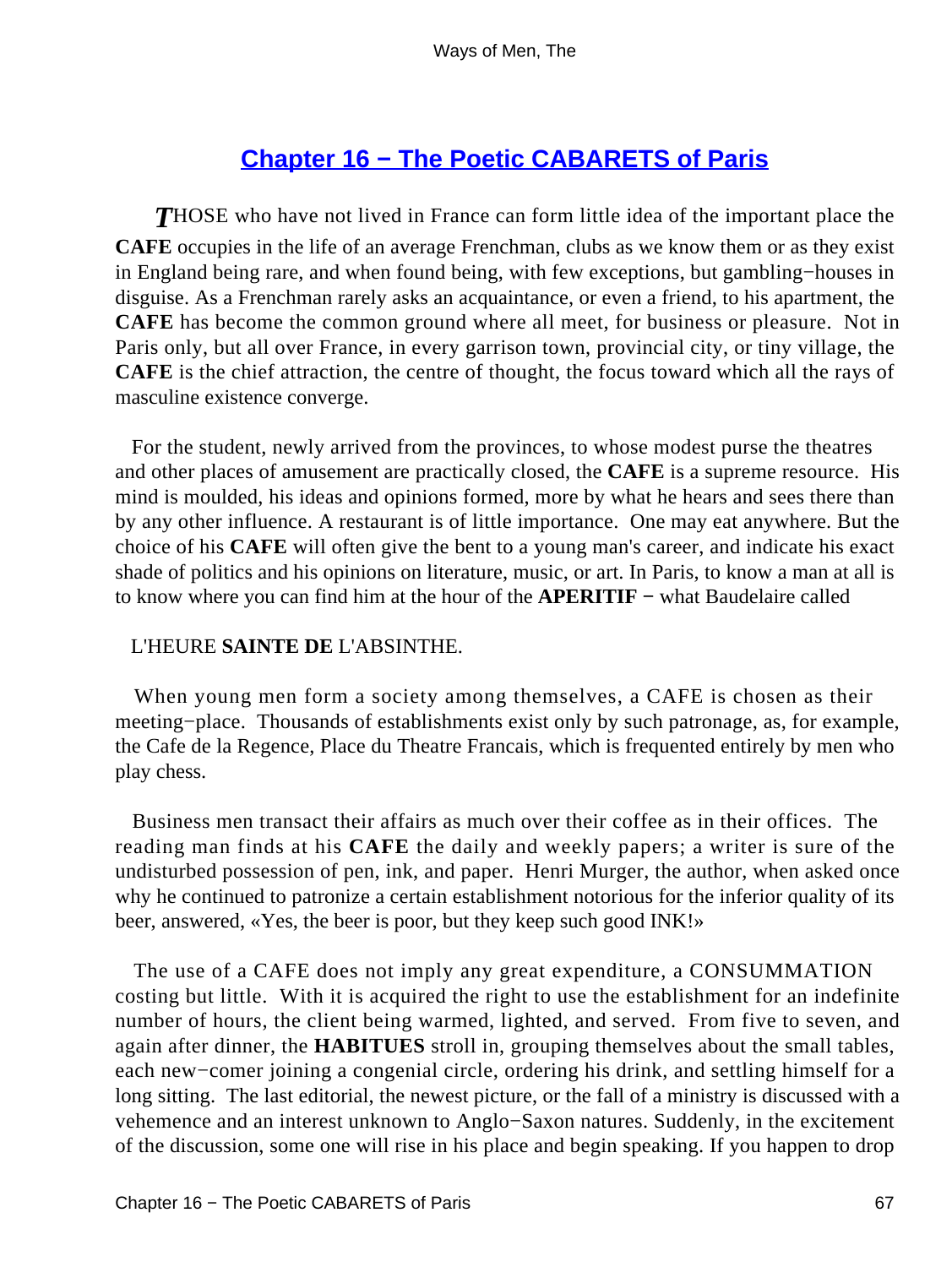in at that moment, the lady at the desk will welcome you with, «You are just in time! Monsieur So−and−So is speaking; the evening promises to be interesting.» She is charmed; her establishment will shine with a reflected light, and new patrons be drawn there, if the debates are brilliant. So universal is this custom that there is hardly an orator to−day at the French bar or in the Senate, who has not broken his first lance in some such obscure tournament, under the smiling glances of the **DAME DU COMPTOIR.**

 Opposite the Palace of the Luxembourg, in the heart of the old Latin Quarter, stands a quaint building, half hotel, half **CAFE,** where many years ago Joseph II. resided while visiting his sister, Marie Antoinette. It is known now as Foyot's; this name must awaken many happy memories in the hearts of American students, for it was long their favorite meeting− place. In the early seventies a club, formed among the literary and poetic youth of Paris, selected Foyot's as their «home» during the winter months. Their summer vacations were spent in visiting the university towns of France, reciting verses, or acting in original plays at Nancy, Bordeaux, Lyons, or Caen. The enthusiasm these youthful performances created inspired one of their number with the idea of creating in Paris, on a permanent footing, a centre where a limited public could meet the young poets of the day and hear them recite their verses and monologues in an informal way.

 The success of the original «Chat Noir,» the first **CABARET** of this kind, was largely owing to the sympathetic and attractive nature of its founder, young Salis, who drew around him, by his sunny disposition, shy personalities who, but for him, would still be «mute, inglorious Miltons.» Under his kindly and discriminating rule many a successful literary career has started. Salis's gifted nature combined a delicate taste and critical acumen with a rare business ability. His first venture, an obscure little **CAFE** on the Boulevard Rochechouart, in the outlying quarter beyond the Place Pigalle, quickly became famous, its ever−increasing vogue forcing its happy proprietor to seek more commodious quarters in the rue Victor Masse, where the world−famous «Chat Noir» was installed with much pomp and many joyous ceremonies.

 The old word **CABARET,** corresponding closely to our English «inn,» was chosen, and the establishment decorated in imitation of a Louis **XIII. HOTELLERIE.** Oaken beams supported the low−studded ceilings: The plaster walls disappeared behind tapestries, armor, old **FAIENCE.** Beer and other liquids were served in quaint porcelain or pewter mugs, and the waiters were dressed (merry anachronism) in the costume of members of the Institute (the Immortal Forty), who had so long led poetry in chains. The success of the «Black Cat» in her new quarters was immense, all Paris crowding through her modest doors. Salis had founded Montmartre! – the rugged old hill giving birth to a generation of writers and poets, and nourishing this new school at her granite breasts.

 It would be difficult to imagine a form of entertainment more tempting than was offered in this picturesque inn. In addition to the first, the entire second floor of the building had been thrown into one large room, the walls covered with a thousand sketches, caricatures,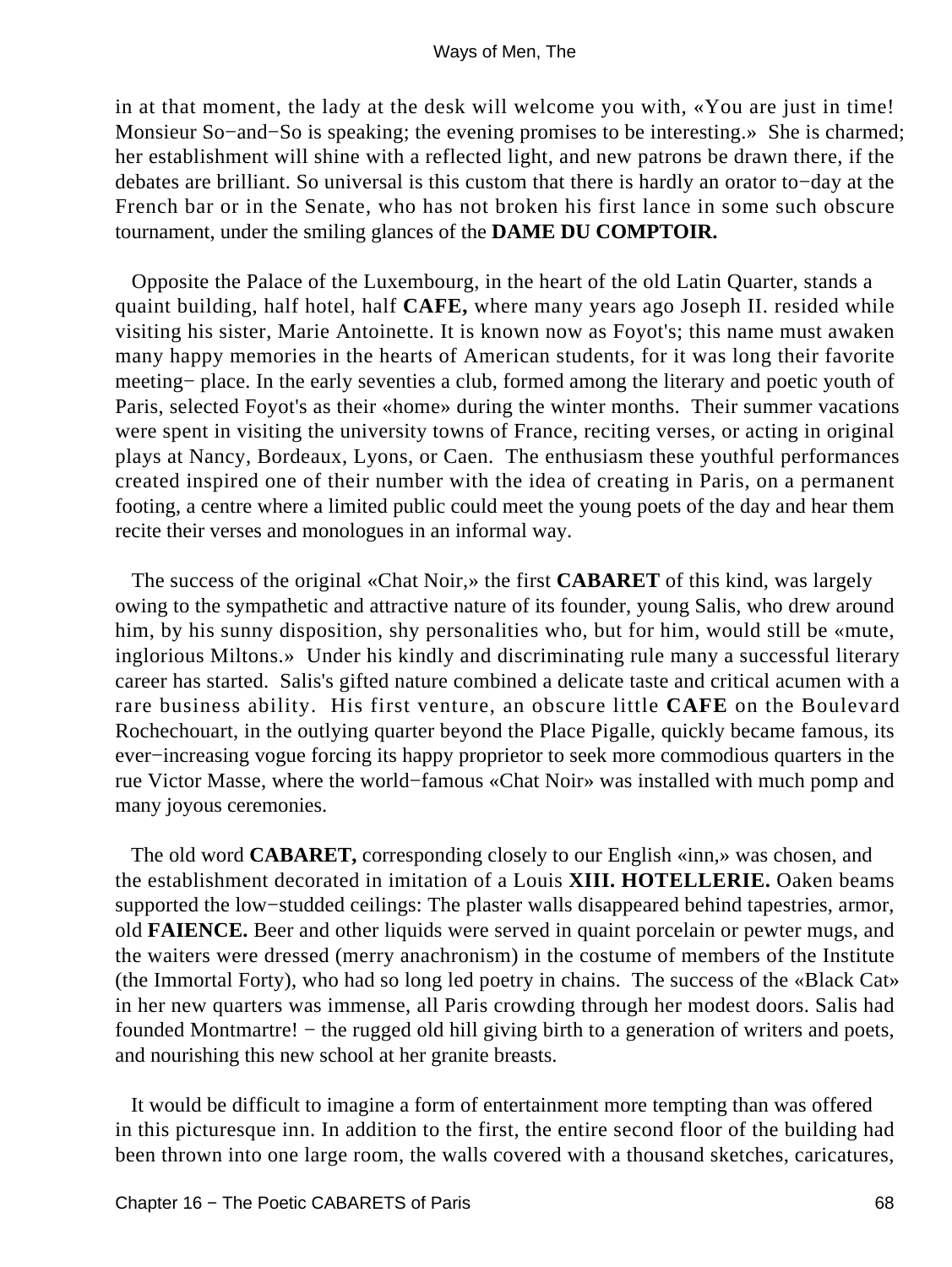and crayon drawings by hands since celebrated the world over. A piano, with many chairs and tables, completed the unpretending installation. Here, during a couple of hours each evening, either by the piano or simply standing in their places, the young poets gave utterance to the creations of their imagination, the musicians played their latest inspirations, the **RACONTEUR** told his newest story. They called each other and the better known among the guests by their names, and joked mutual weaknesses, eliminating from these gatherings every shade of a perfunctory performance.

 It is impossible to give an idea of the delicate flavor of such informal evenings − the sensation of being at home that the picturesque surroundings produced, the low murmur of conversation, the clink of glasses, the swing of the waltz movement played by a master hand, interrupted only when some slender form would lean against the piano and pour forth burning words of infinite pathos, – the inspired young face lighted up by the passion and power of the lines. The burst of applause that his talent called forth would hardly have died away before another figure would take the poet's place, a wave of laughter welcoming the new−comer, whose twinkling eyes and demure smile promised a treat of fun and humor. So the evening would wear gayly to its end, the younger element in the audience, full of the future, drinking in long draughts of poetry and art, the elders charmed to live over again the days of their youth and feel in touch once more with the present.

 In this world of routine and conventions an innovation as brilliantly successful as this could hardly be inaugurated without raising a whirlwind of jealousy and opposition. The struggle was long and arduous. Directors of theatres and concert halls, furious to see a part of their public tempted away, raised the cry of immorality against the new−comers, and called to their aid every resource of law and chicanery. At the end of the first year Salis found himself with over eight hundred summonses and lawsuits on his hands. After having made every effort, knocked at every door, in his struggle for existence, he finally conceived the happy thought of appealing directly to Grevy, then President of the Republic, and in his audience with the latter succeeded in charming and interesting him, as he had so many others. The influence of the head of the state once brought to bear on the affair, Salis had the joy of seeing opposition crushed and the storm blow itself out.

 From this moment, the poets, feeling themselves appreciated and their rights acknowledged and defended, flocked to the «Sacred Mountain,» as Montmartre began to be called; other establishments of the same character sprang up in the neighborhood. Most important among these were the «4 z'Arts,» Boulevard de Clichy, the «Tambourin,» and La Butte.

 Trombert, who, together with Fragerolle, Goudezki, and Marcel Lefevre, had just ended an artistic voyage in the south of France, opened the «4 z'Arts,» to which the novelty−loving public quickly found its way, crowding to applaud Coquelin **CADET,** Fragson, and other budding celebrities. It was here that the poets first had the idea of producing a piece in which rival **CABARETS** were reviewed and laughingly criticised. The success was beyond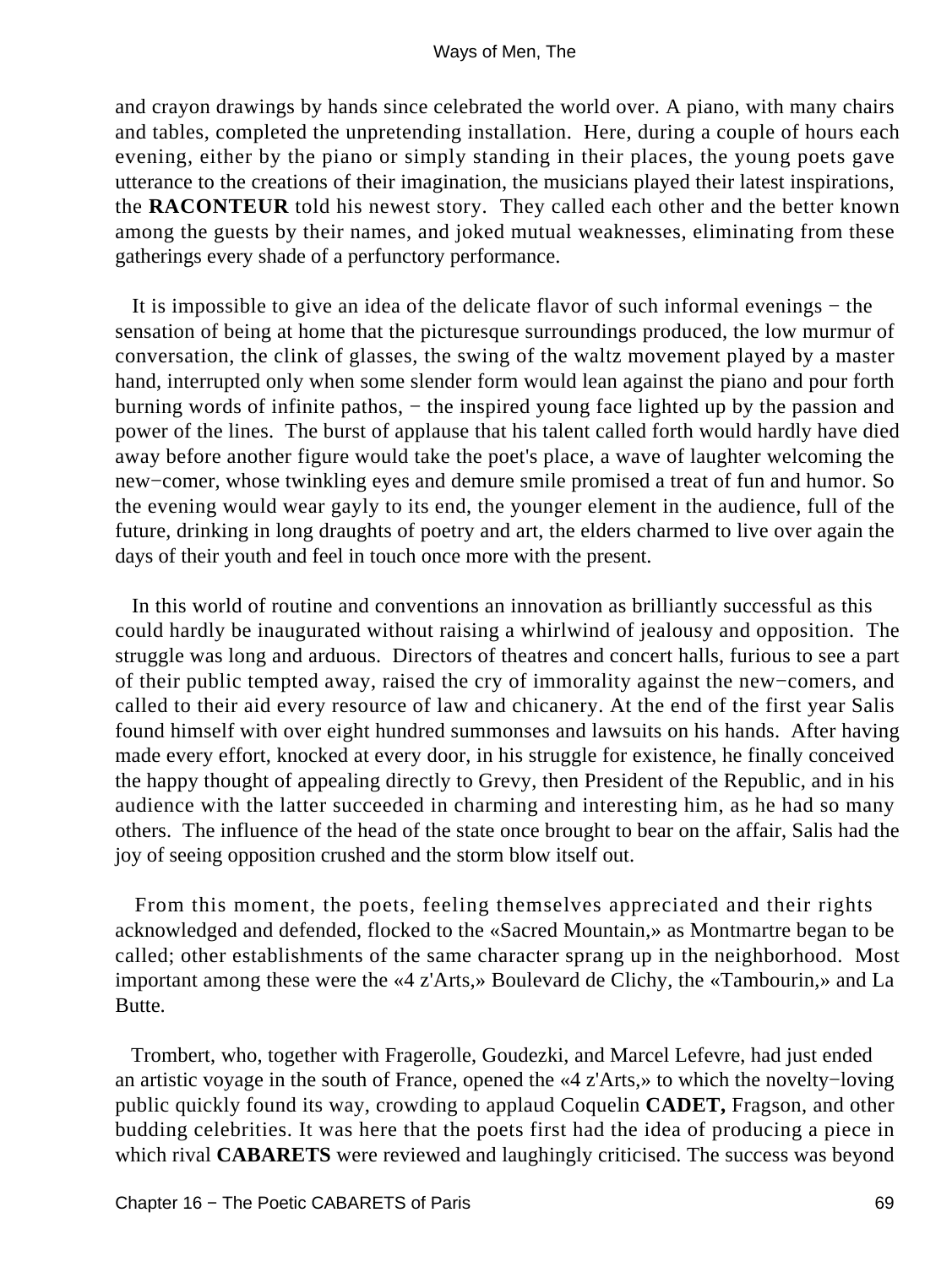all precedent, in spite of the difficulty of giving a play without a stage, without scenery or accessories of any kind, the interest centring in the talent with which the lines were declaimed by their authors, who next had the pleasant thought of passing in review the different classes of popular songs, Clovis Hugues, at the same time poet and statesman, discoursing on each subject, and introducing the singer; Brittany local songs, Provencal ballads, ant the half Spanish, half French **CHANSONS** of the Pyrenees were sung or recited by local poets with the charm and abandon of their distinctive races.

 The great critics did not disdain to attend these informal gatherings, nor to write columns of serious criticism on the subject in their papers.

 At the hour when all Paris takes its **APERITIF** the «4 z'Arts» became the meeting−place of the painters, poets, and writers of the day. Montmartre gradually replaced the old Latin Quarter; it is there to−day that one must seek for the gayety and humor, the pathos and the makeshifts of Bohemia.

 The «4 z'Arts,» next to the «Chat Noir,» has had the greatest influence on the taste of our time, − the pleiad of poets that grouped themselves around it in the beginning, dispersing later to form other centres, which, in their turn, were to influence the minds and moods of thousands.

 Another charming form of entertainment inaugurated by this group of men is that of «shadow pictures,» conceived originally by Caran d'Ache, and carried by him to a marvellous perfection. A medium−sized frame filled with ground glass is suspended at one end of a room and surrounded by sombre draperies. The room is darkened; against the luminous background of the glass appear small black groups (shadows cast by figures cut out of cardboard). These figures move, advancing and retreating, grouping or separating themselves to the cadence of the poet's verses, for which they form the most original and striking illustrations. Entire poems are given accompanied by these shadow pictures.

 One of Caran d'Ache's greatest successes in this line was an **EPOPEE DE** NAPOLEON, – the great Emperor appearing on foot and on horseback, the long lines of his army passing before him in the foreground or small in the distance. They stormed heights, cheered on by his presence, or formed hollow squares to repulse the enemy. During their evolutions, the clear voice of the poet rang out from the darkness with thrilling effect.

 The nicest art is necessary to cut these little figures to the required perfection. So great was the talent of their inventor that, when he gave burlesques of the topics of the day, or presented the celebrities of the hour to his public, each figure would be recognized with a burst of delighted applause. The great Sarah was represented in poses of infinite humor, surrounded by her menagerie or receiving the homage of the universe. Political leaders, foreign sovereigns, social and operatic stars, were made to pass before a laughing public. None were spared. Paris went mad with delight at this new «art,» and for months it was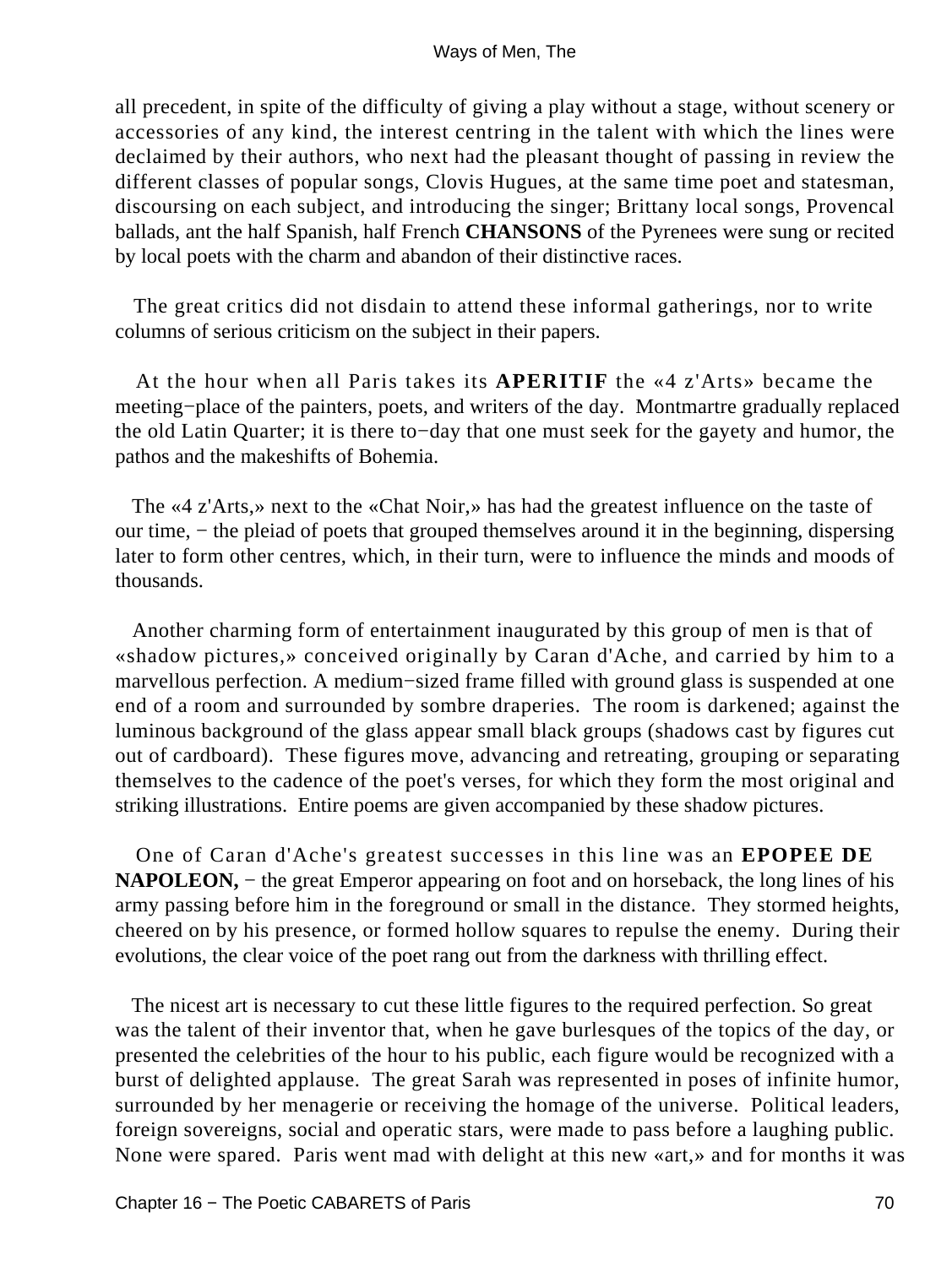impossible to find a seat vacant in the hall.

 At the Boite a Musique, the idea was further developed. By an ingenious arrangement of lights, of which the secret has been carefully kept, landscapes are represented in color; all the gradations of light are given, from the varied twilight hues to purple night, until the moon, rising, lights anew the picture. During all these variations of color little groups continue to come and go, acting out the story of a poem, which the poet delivers from the surrounding obscurity as only an author can render his own lines.

 One of the pillars of this attractive centre was Jules Jouy, who made a large place for himself in the hearts of his contemporaries – a true poet, whom neither privations nor the difficult beginnings of an unknown writer could turn from his vocation. His songs are alternately tender, gay, and bitingly sarcastic. Some of his better−known ballads were written for and marvellously interpreted by Yvette Guilbert. The difficult critics, Sarcey and Jules Lemaitre, have sounded his praise again and again.

 A **CABARET** of another kind which enjoyed much celebrity, more on account of the personality of the poet who founded it than from any originality or picturesqueness in its intallation, was the «Mirliton,» opened by Aristide Bruant in the little rooms that had sheltered the original «Chat Noir.»

 To give an account of the «Mirliton» is to tell the story of Bruant, the most popular ballad−writer in France to−day. This original and eccentric poet is as well−known to a Parisian as the boulevards or the Arc de Triomphe. His costume of shabby black velvet, Brittany waistcoat, red shirt, top−boots, and enormous hat is a familiar feature in the caricatures and prints of the day. His little **CABARET** remains closed during the day, opening its doors toward evening. The personality of the ballad−writer pervades the atmosphere. He walks about the tiny place hailing his acquaintances with some gay epigram, receiving strangers with easy familiarity or chilling disdain, as the humor takes him; then in a moment, with a rapid change of expression, pouring out the ringing lines of one of his ballads − always the story of the poor and humble, for he has identified himself with the outcast and the disinherited. His volumes **DANS LA RUE** and **SUR LA ROUTE** have had an enormous popularity, their contents being known and sung all over France.

 In 1892 Bruant was received as a member of the society of **GENS DE LETTRES.** It may be of interest to recall a part of the speech made by Francois Coppee on the occasion: «It is with the greatest pleasure that I present to my confreres my good friend, the ballad−writer, Aristide Bruant. I value highly the author of **DANS LA RUE.** When I close his volume of sad and caustic verses it is with the consoling thought that even vice and crime have their conscience: that if there is suffering there is a possible redemption. He has sought his inspiration in the gutter, it is true, but he has seen there a reflection of the stars.»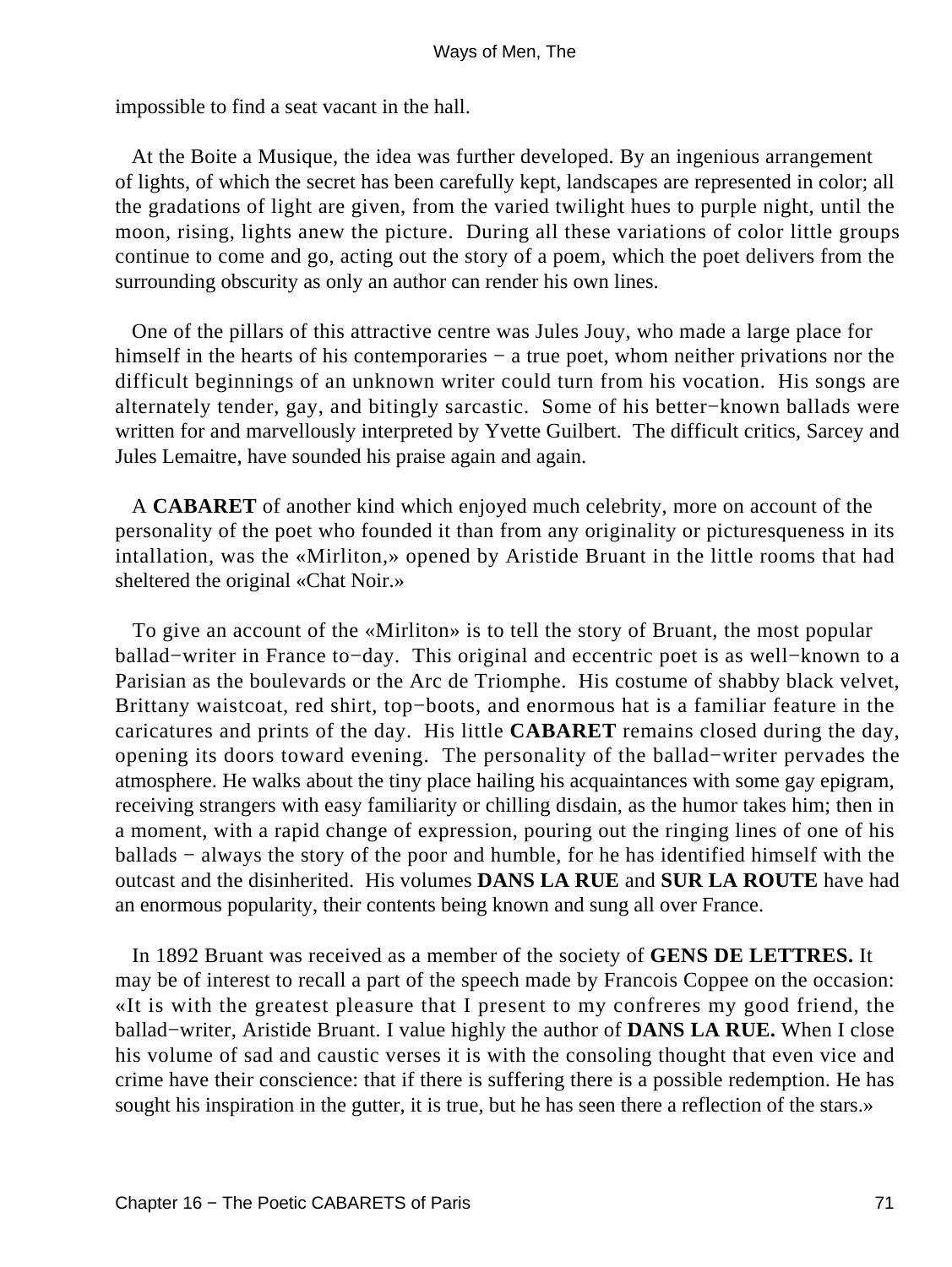In the Avenue Trudaine, not far from the other **CABARETS,** the «Ane Rouge» was next opened, in a quiet corner of the immense suburb, its shady−little garden, on which the rooms open, making it a favorite meeting−place during the warm months. Of a summer evening no more congenial spot can be found in all Paris. The quaint chambers have been covered with mural paintings or charcoal caricatures of the poets themselves, or of familiar faces among the clients and patrons of the place.

 One of the many talents that clustered around this quiet little garden was the brilliant Paul Verlaine, the most Bohemian of all inhabitants of modern Prague, whose death has left a void, difficult to fill. Fame and honors came too late. He died in destitution, if not absolutely of hunger; to−day his admirers are erecting a bronze bust of him in the Garden of the Luxembourg, with money that would have gone far toward making his life happy.

 In the old hotel of the Lesdiguieres family, rue de la Tour d'Auvergne, the «Carillon» opened its doors in 1893, and quickly conquered a place in the public favor, the inimitable fun and spirits of Tiercy drawing crowds to the place.

 The famous «Treteau de Tabarin,» which today holds undisputed precedence over all the **CABARETS** of Paris, was among the last to appear. It was founded by the brilliant Fursy and a group of his friends. Here no pains have been spared to form a setting worthy of the poets and their public.

 Many years ago, in the days of the good king Louis XIII., a strolling poet−actor, Tabarin, erected his little canvas– covered stage before the statue of Henry IV., on the Pont− Neuf, and drew the court and the town by his fun and pathos. The founders of the latest and most complete of Parisian **CABARETS** have reconstructed, as far as possible, this historic scene. On the wall of the room where the performances are given, is painted a view of old Paris, the Seine and its bridges, the towers of Notre Dame in the distance, and the statue of Louis XIII.'s warlike father in the foreground. In front of this painting stands a staging of rough planks, reproducing the little theatre of Tabarin. Here, every evening, the authors and poets play in their own pieces, recite their verses, and tell their stories. Not long ago a young musician, who has already given an opera to the world, sang an entire one−act operetta of his composition, changing his voice for the different parts, imitating choruses by clever effects on the piano.

 Montmartre is now sprinkled with attractive **CABARETS,** the taste of the public for such informal entertainments having grown each year; with reason, for the careless grace of the surroundings, the absence of any useless restraint or obligation as to hour or duration, has a charm for thousands whom a long concert or the inevitable five acts at the Francais could not tempt. It would be difficult to overrate the influence such an atmosphere, breathed in youth, must have on the taste and character. The absence of a sordid spirit, the curse of our material day and generation, the contact with intellects trained to incase their thoughts in serried verse or crisp and lucid prose, cannot but form the hearer's mind into a higher and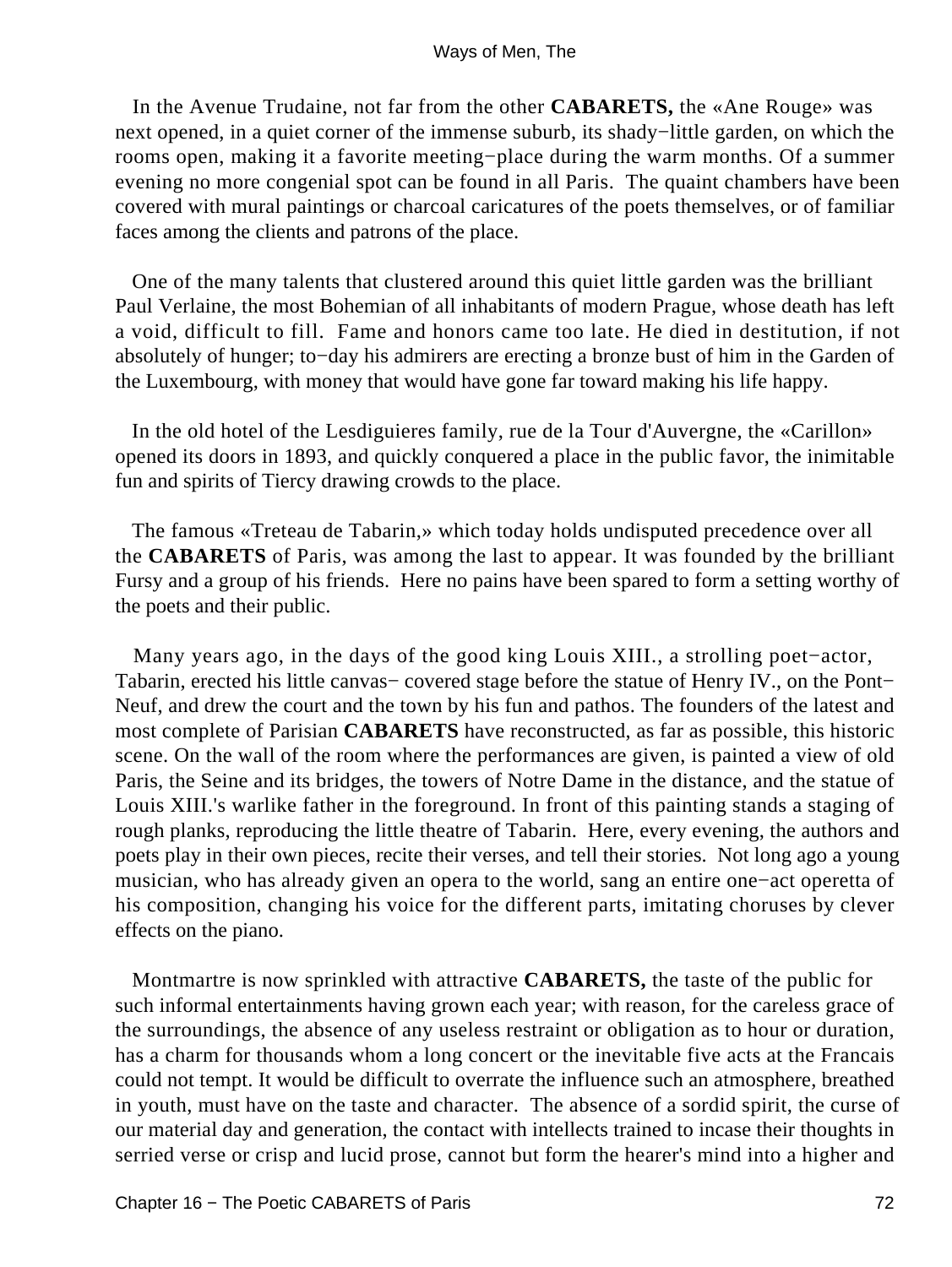better mould. It is both a satisfaction and a hope for the future to know that these influences are being felt all over the capital and throughout the length and breadth of France. There are at this moment in Paris alone three or four hundred poets, ballad writers, and **RACONTEURS** who recite their works in public.

 It must be hard for the untravelled Anglo−Saxon to grasp the idea that a poet can, without loss of prestige, recite his lines in a public **CAFE** before a mixed audience. If such doubting souls could, however, be present at one of these **NOCTES AMBROSIANAE,** they would acknowledge that the Latin temperament can throw a grace and child−like abandon around an act that would cause an Englishman or an American to appear supremely ridiculous. One's taste and sense of fitness are never shocked. It seems the most natural thing in the world to be sitting with your glass of beer before you, while some rising poet, whose name ten years later may figure among the «Immortal Forty,» tells to you his loves and his ambition, or brings tears into your eyes with a description of some humble hero or martyr.

 From the days of Homer poetry has been the instructor of nations. In the Orient to−day the poet story−teller holds his audience spellbound for hours, teaching the people their history and supplying their minds with food for thought, raising them above the dull level of the brutes by the charm of his verse and the elevation of his ideas. The power of poetry is the same now as three thousand years ago. Modern skeptical Paris, that scoffs at all creeds and chafes impatiently under any rule, will sit to−day docile and complaisant, charmed by the melody of a poet's voice; its passions lulled or quickened, like Alexander's of old, at the will of a modern Timotheus.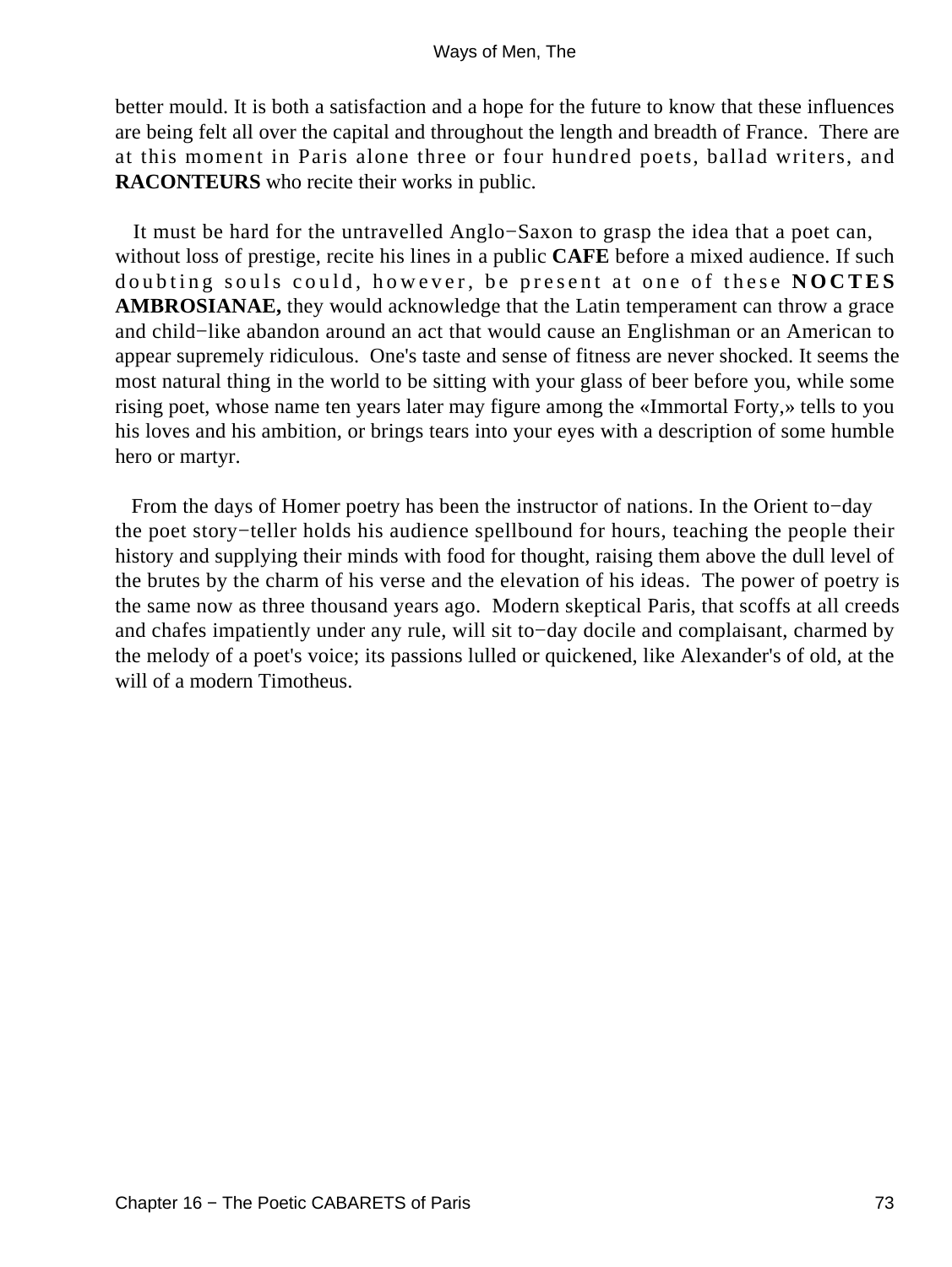# **[Chapter 17 − Etiquette At Home and Abroad](#page-148-0)**

*READING* that a sentinel had been punished the other day at St. Petersburg for having omitted to present arms, as her Imperial Highness, the Grand Duchess Olga, was leaving the winter palace – in her nurse's arms – I smiled at what appeared to be needless punctilio; then, as is my habit, began turning the subject over, and gradually came to the conclusion that while it could doubtless be well to suppress much of the ceremonial encumbering court life, it might not be amiss if we engrafted a little more etiquette into our intercourse with strangers and the home relations. In our dear free and easy−going country there is a constant tendency to loosen the ties of fireside etiquette until any manners are thought good enough, as any toilet is considered sufficiently attractive for home use. A singular impression has grown up that formal politeness and the saying of gracious and complimentary things betray the toady and the hypocrite, both if whom are abhorrent to Americans.

 By the force of circumstances most people are civil enough in general society; while many fail to keep to their high standard in the intimacy of home life and in their intercourse with inferiors, which is a pity, as these are the two cases where self−restraint and amenity are most required. Politeness is, after all, but the dictate of a kind heart, and supplies the oil necessary to make the social machinery run smoothly. In home life, which is the association during many hours each day of people of varying dispositions, views, and occupations, friction is inevitable; and there is especial need of lubrication to lessen the wear and tear and eliminate jarring.

 Americans are always much shocked to learn that we are not popular on the Continent. Such a discovery comes to either a nation or an individual like a douche of cold water on nice, warm conceit, and brings with it a feeling of discouragement, of being unjustly treated, that is painful, for we are very «touchy» in America, and cry out when a foreigner expresses anything but admiration for our ways, yet we are the last to lend ourselves to foreign customs.

 It has been a home thrust for many of us to find that our dear friends the French sympathized warmly with Spain in the recent struggle, and had little but sneers for us. One of the reasons for this partiality is not hard to discover.

 The Spanish who travel are mostly members of an aristocracy celebrated for its grave courtesy, which has gone a long way toward making them popular on the Continent, while we have for years been riding rough−shod over the feelings and prejudices of the European peoples, under the pleasing but fallacious illusion that the money we spent so lavishly in foreign lands would atone for all our sins. The large majority of our travelling compatriots forget that an elaborate etiquette exists abroad regulating the intercourse between one class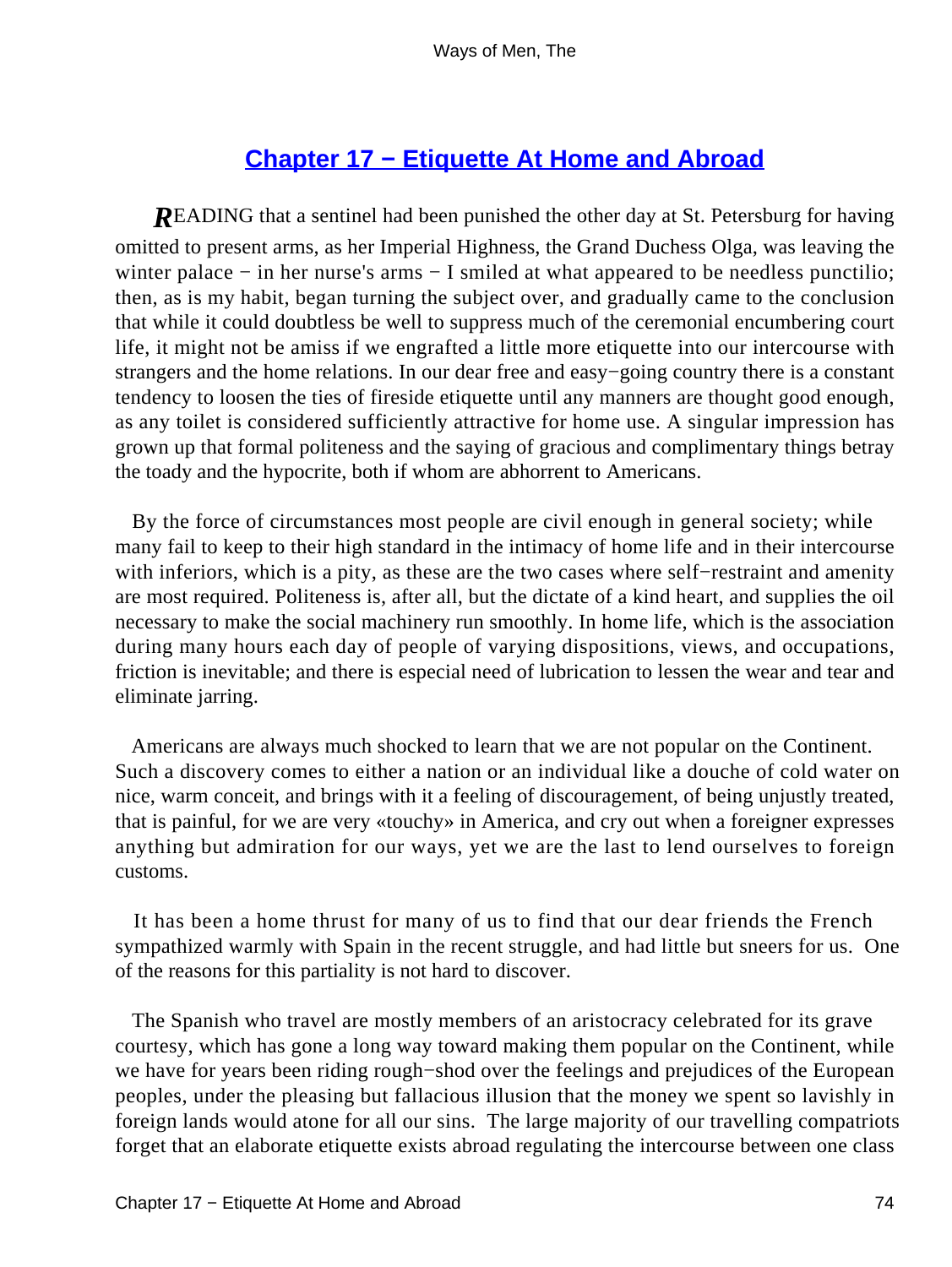and another, the result of centuries of civilization, and as the Medic and Persian laws for durability. In our ignorance we break many of these social laws and give offence where none was intended.

 A single illustration will explain my meaning. A young American girl once went to the mistress of a PENSION where she was staying and complained that the **CONCIERGE** of the house had been impertinent. When the proprietress asked the **CONCIERGE** what this meant, the latter burst out with her wrongs. «Since Miss B. has been in this house, she has never once bowed to me, or addressed a word to either my husband or myself that was not a question or an order; she walks in and out of my **LOGE** to look for letters or take her key as though my room were the street; I won't stand such treatment from any one, much less from a girl. The duchess who lives **AU QUATRIEME** never passes without a kind word or an inquiry after the children or my health.»

 Now this American girl had erred through ignorance of the fact that in France servants are treated as humble friends. The man who brings your matutinal coffee says «Good morning» on entering the room, and inquires if «Monsieur has slept well,» expecting to be treated with the same politeness he shows to you.

 The lady who sits at the **CAISSE** of the restaurant you frequent is as sure of her position as her customers are of theirs, and exacts a courteous salutation from every one entering or leaving her presence; logically, for no gentleman would enter a ladies' drawing−room without removing his hat. The fact that a woman is obliged to keep a shop in no way relieves him of this obligation.

 People on the Continent know their friends' servants by name, and speak to them on arriving at a house, and thank them for an opened door or offered coat; if a tip is given it is accompanied by a gracious word. So rare is this form of civility in America and England (for Britons err as gravely in this matter as ourselves) that our servants are surprised and inclined to resent politeness, as in the case of an English butler who recently came to his master and said he should be «obliged to leave.» On being questioned it came out that one of the guests was in the habit of chatting with him, «and,» added the Briton, «I won't stand being took liberties with by no one.»

 Some years ago I happened to be standing in the vestibule of the Hotel Bristol as the Princess of Wales and her daughters were leaving. Mr. Morlock, the proprietor, was at the foot of the stairs to take leave of those ladies, who shook hands with and thanked him for his attention during their stay, and for the flowers he had sent. Nothing could have been more gracious and freer from condescension than their manner, and it undoubtedly produced the best impression. The waiter who served me at that time was also under their charm, and remarked several times that «there had never been ladies so easy to please or so considerate of the servants.»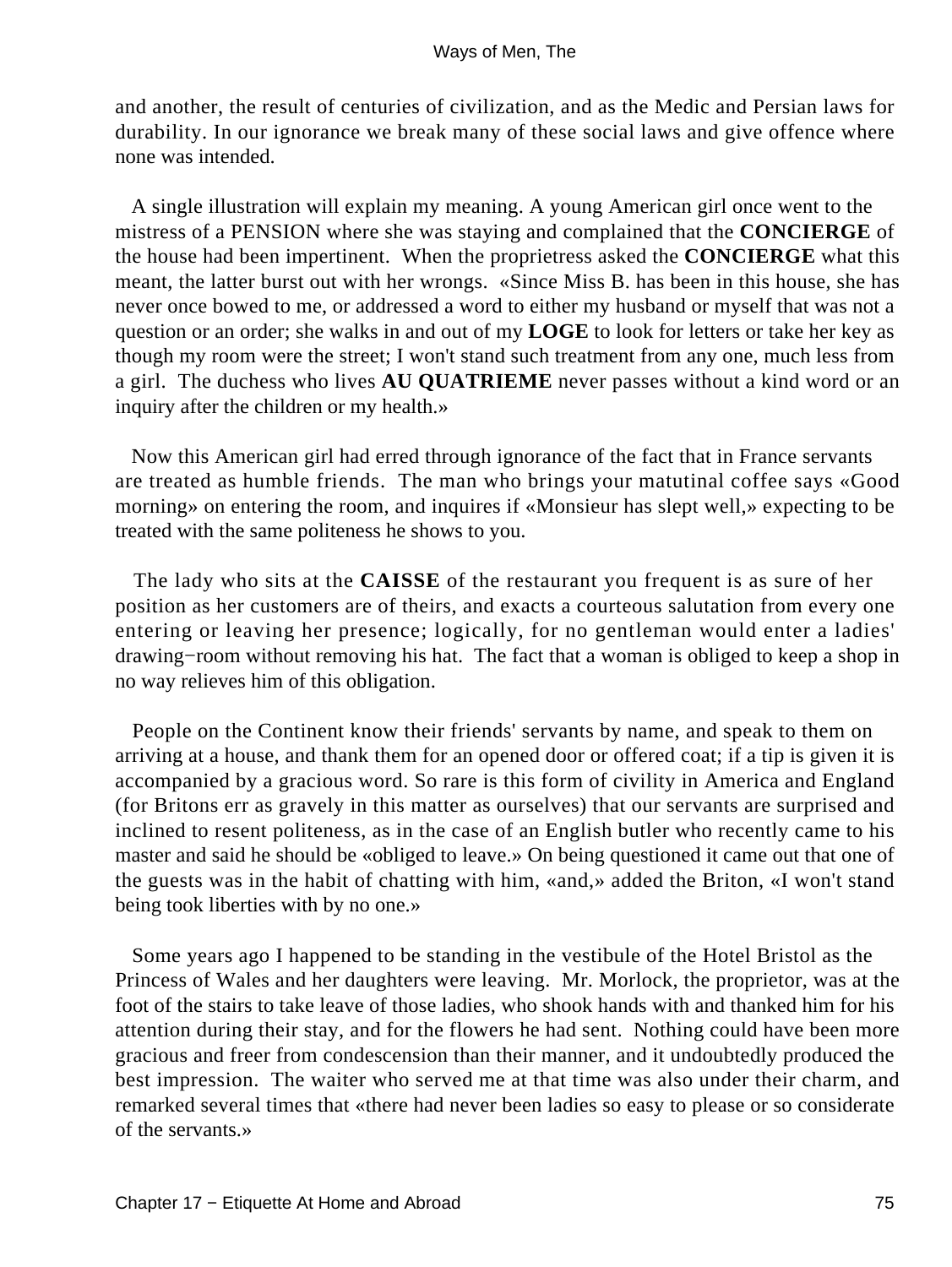My neighbor at dinner the other evening confided to me that she was «worn out being fitted.» «I had such an unpleasant experience this morning,» she added. «The **JUPIERE** could not get one of my skirts to hang properly. After a dozen attempts I told her to send for the forewoman, when, to my horror, the girl burst out crying, and said she should lose her place if I did. I was very sorry for her, but what else could I do?» It does not seem as if that lady could be very popular with inferiors, does it?

 That it needs a lighter hand and more tact to deal with tradespeople than with equals is certain, and we are sure to be the losers when we fail. The last time I was in the East a friend took me into the bazaars to see a carpet he was anxious to buy. The price asked was out of all proportion to its value, but we were gravely invited by the merchant to be seated and coffee was served, that bargaining (which is the backbone of Oriental trade) might be carried on at leisure. My friend, nervous and impatient, like all our race, turned to me and said, «What's all this tomfoolery? Tell him I'll give so much for his carpet; he can take it or leave it.» When this was interpreted to the bearded tradesman, he smiled and came down a few dollars in his price, and ordered more coffee. By this time we were outside his shop, and left without the carpet simply because my friend could not conform to the customs of the country he was visiting. The sale of his carpet was a big affair for the Oriental; he intended to carry it through with all the ceremony the occasion required, and would sooner not make a sale than be hustled out of his stately routine.

 It is not only in intercourse with inferiors that tact is required. The treatment of children and young people in a family calls for delicate handling. The habit of taking liberties with young relations is a common form of a relaxed social code and the besetting sin of elderly people, who, having little to interest them in their own lives, imagine that their mission is to reform the ways and manners of their family. Ensconced behind the respect which the young are supposed to pay them, they give free vent to inclination, and carp, cavil, and correct. The victims may have reached maturity or even middle age, but remain always children to these social policemen, to be reproved and instructed in and out of season. «I am doing this for your own good,» is an excuse that apparently frees the veterans from the necessity of respecting the prejudices and feelings of their pupils, and lends a gloss of unselfishness to actions which are simply impertinent. Oddly enough, amateur «schoolmarms» who fall into this unpleasant habit are generally oversensitive, and resent as a personal affront any restlessness under criticism on the part of their victims. It is easy, once the habit is acquired, to carry the suavity and consideration of general society into the home circle, yet how often is it done? I should like to see the principle that ordered presentation of arms to the infant princess applied to our intimate relations, and the rights of the young and dependent scrupulously respected.

 In the third act of **CASTE,** when old Eccles steals the «coral» from his grandson's neck, he excuses the theft by a grandiloquent soliloquy, and persuades himself that he is protecting «the weak and the humble» (pointing to himself) «against the powerful and the strong» (pointing to the baby). Alas, too many of us take liberties with those whom we do not fear,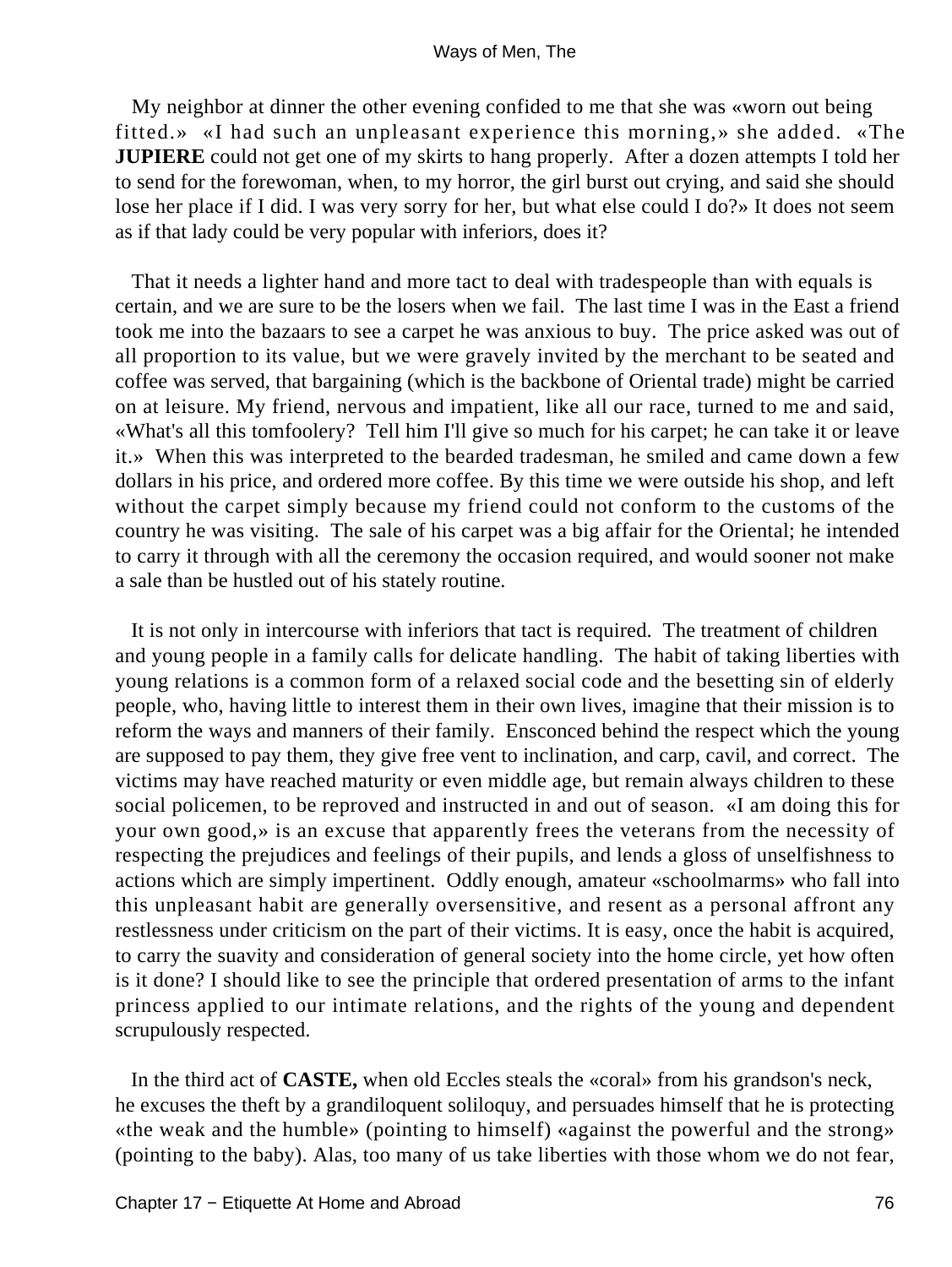and excuse our little acts of cowardice with arguments as fallacious as those of drunken old Eccles.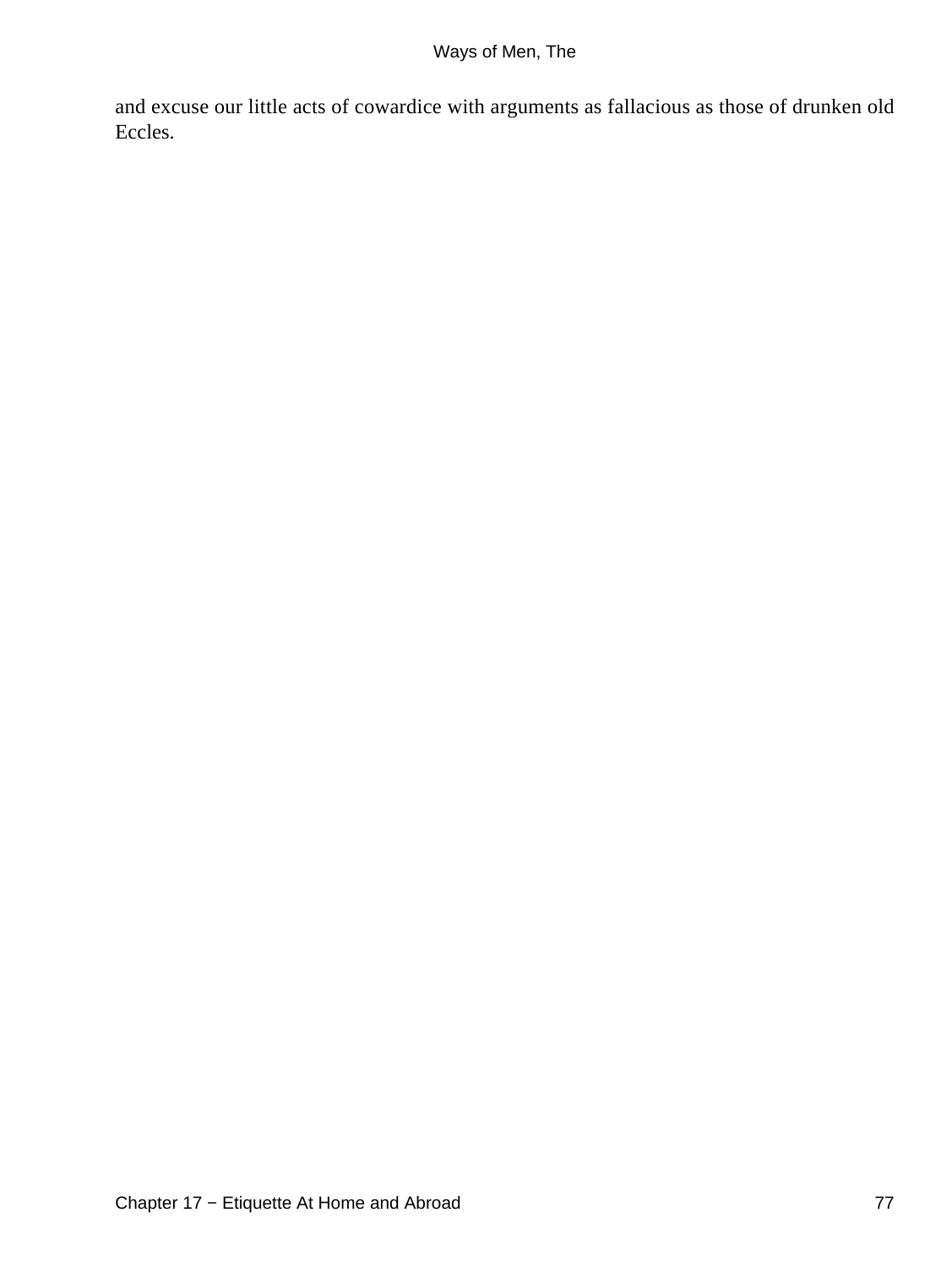# **[Chapter 18 − What is «Art»?](#page-148-0)**

*I*N former years, we inquiring youngsters in foreign studios were much bewildered by the repetition of a certain phrase. Discussion of almost any picture or statue was (after other forms of criticism had been exhausted) pretty sure to conclude with, «It's all very well in its way, but it's not Art.» Not only foolish youths but the «masters» themselves constantly advanced this opinion to crush a rival or belittle a friend. To ardent minds seeking for the light and catching at every thread that might serve as a guide out of perplexity, this vague assertion was confusing. According to one master, the eighteenth−century «school» did not exist. What had been produced at that time was pleasing enough to the eye, but «was not Art!» In the opinion of another, Italian music might amuse or cheer the ignorant, but could not be recognized by serious musicians.

 As most of us were living far from home and friends for the purpose of acquiring the rudiments of art, this continual sweeping away of our foundations was discouraging. What was the use, we sometimes asked ourselves, of toiling, if our work was to be cast contemptuously aside by the next «school» as a pleasing trifle, not for a moment to be taken seriously? How was one to find out the truth? Who was to decide when doctors disagreed? Where was the rock on which an earnest student might lay his cornerstone without the misgiving that the next wave in public opinion would sap its base and cast him and his ideals out again at sea?

 The eighteenth−century artists and the Italian composers had been sincere and convinced that they were producing works of art. In our own day the idol of one moment becomes the jest of the next. Was there, then, no fixed law?

 The short period, for instance, between 1875 and the present time has been long enough for the talent of one painter (Bastien−Lepage) to be discovered, discussed, lauded, acclaimed, then gradually forgotten and decried. During the years when we were studying in Paris, that young painter's works were pronounced by the critics and their following to be the last development of Art. Museums and amateurs vied with each other in acquiring his canvases. Yet, only this spring, while dining with two or three art critics in the French capital, I heard Lepage's name mentioned and his works recalled with the smile that is accorded to those who have hoodwinked the public and passed off spurious material as the real thing.

 If any one doubts the fleeting nature of a reputation, let him go to a sale of modern pictures and note the prices brought by the favorites of twenty years ago. The paintings of that arch−priest, Meissonier, no longer command the sums that eager collectors paid for them a score of years back. When a great European critic dares assert, as one has recently, of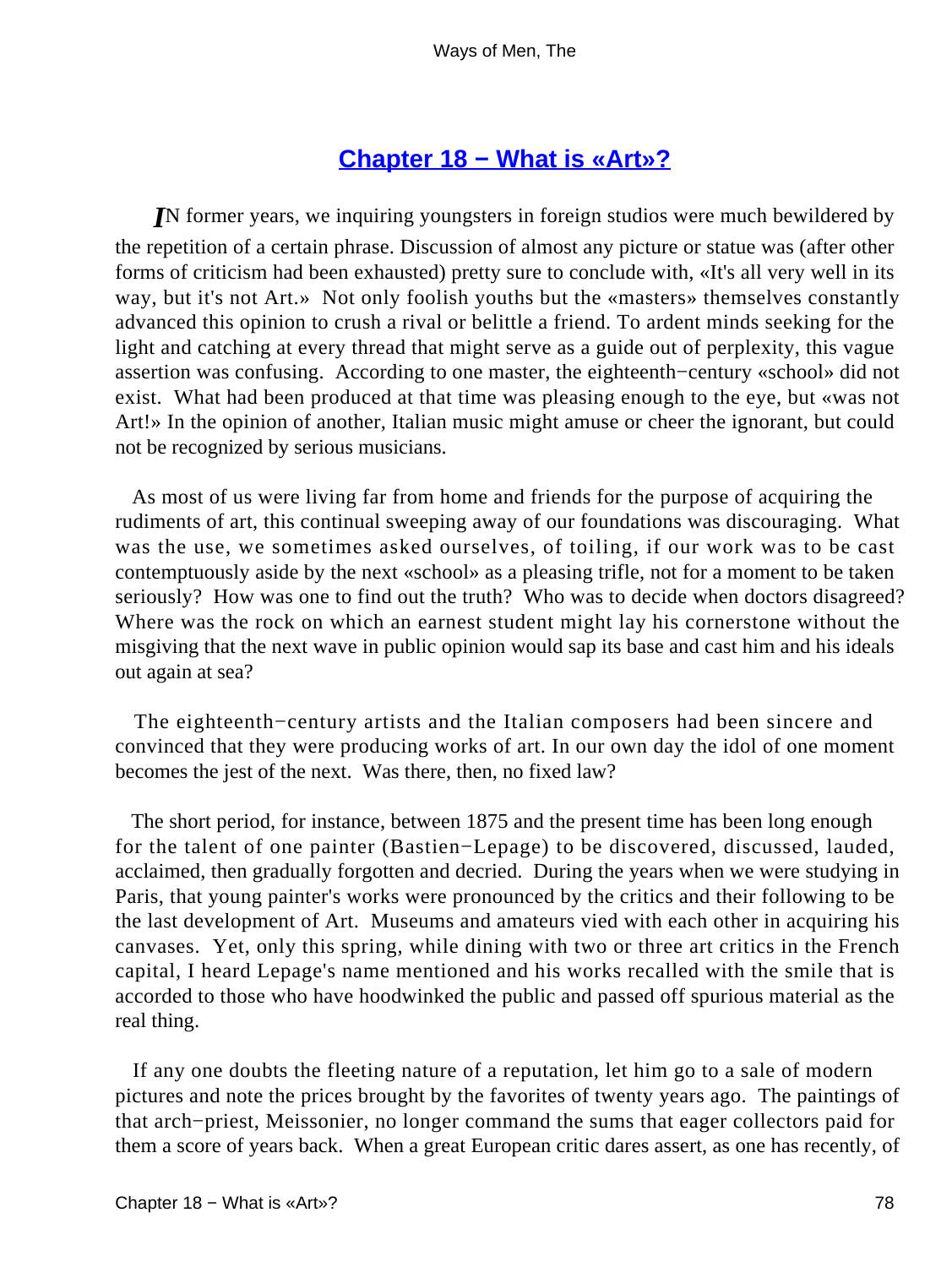the master's «1815,» that «everything in the picture appears metallic, except the cannon and the men's helmets,» the mighty are indeed fallen! It is much the same thing with the old masters. There have been fashions in them as in other forms of art. Fifty years ago Rembrandt's work brought but small prices, and until Henri Rochefort (during his exile) began to write up the English school, Romneys, Lawrences, and Gainsboroughs had little market value.

 The result is that most of us are as far away from the solution of that vexed question «What is Art?» at forty as we were when boys. The majority have arranged a compromise with their consciences. We have found out what we like (in itself no mean achievement), and beyond such personal preference, are shy of asserting (as we were fond of doing formerly) that such and such works are «Art,» and such others, while pleasing and popular, lack the requisite qualities.

 To enquiring minds, sure that an answer to this question exists, but uncertain where to look for it, the fact that one of the thinkers of the century has, in a recent «Evangel,» given to the world a definition of «Art,» the result of many years' meditation, will be received with joy. «Art,» says Tolstoi, «is simply a condition of life. It is any form of expression that a human being employs to communicate an emotion he has experienced to a fellow−mortal.»

 An author who, in telling his hopes and sorrows, amuses or saddens a reader, has in just so much produced a work of art. A lover who, by the sincerity of his accent, communicates the flame that is consuming him to the object of his adoration; the shopkeeper who inspires a purchaser with his own admiration for an object on sale; the baby that makes its joy known to a parent − artists! artists! Brown, Jones, or Robinson, the moment he has consciously produced on a neighbor's ear or eye the sensation that a sound or a combination of colors has effected on his own organs, is an artist!

 Of course much of this has been recognized through all time. The formula in which Tolstoi has presented his meditations to the world is, however, so fresh that it comes like a revelation, with the additional merit of being understood, with little or no mental effort, by either the casual reader, who, with half−attention attracted by a headline, says to himself, «`What is art?' That looks interesting!» and skims lightly down the lines, or the thinker who, after perusing Tolstoi's lucid words, lays down the volume with a sigh, and murmurs in his humiliation, «Why have I been all these years seeking in the clouds for what was lying ready at my hand?»

 The wide−reaching definition of the Russian writer has the effect of a vigorous blow from a pickaxe at the foundations of a shaky and too elaborate edifice. The wordy superstructure of aphorisms and paradox falls to the ground, disclosing fair «Truth,» so long a captive within the temple erected in her honor. As, however, the newly freed goddess smiles on the ignorant and the pedants alike, the result is that with one accord the aesthetes raise a howl! «And the `beautiful,'» they say, «the beautiful? Can there be any `Art' without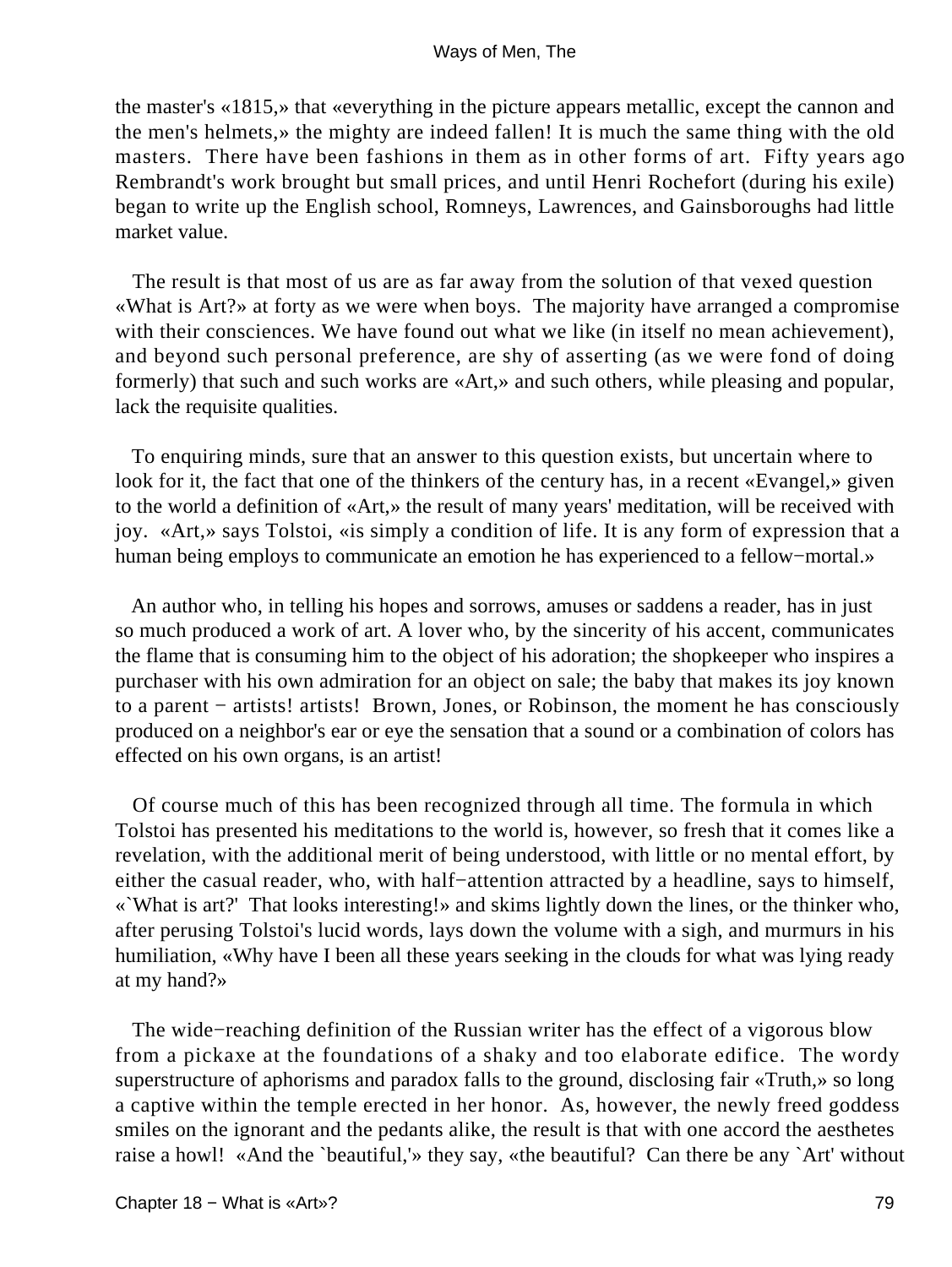the `Beautiful'? What! the little greengrocer at the corner is an artist because, forsooth, he has arranged some lettuce and tomatoes into a tempting pile! Anathema! Art is a secret known only to the initiated few; the vulgar can neither understand nor appreciate it! We are the elect! Our mission is to explain what Art is and point out her beauty to a coarse and heedless world. Only those with a sense of the `beautiful' should be allowed to enter into her sacred presence.»

 Here the expounders of «Art» plunge into a sea of words, offering a dozen definitions each more obscure than its predecessor, all of which have served in turn as watchwords of different «schools.» Tolstoi's sweeping truth is too far− reaching to please these gentry. Like the priests of past religions, they would have preferred to keep such knowledge as they had to themselves and expound it, little at a time, to the ignorant. The great Russian has kicked away their altar and routed the false gods, whose acolytes will never forgive him.

 Those of my readers who have been intimate with painters, actors, or musicians, will recall with amusement how lightly the performances of an associate are condemned by the brotherhood as falling short of the high standard which according to these wiseacres, «Art» exacts, and how sure each speaker is of understanding just where a brother carries his «mote.»

 Voltaire once avoided giving a definition of the beautiful by saying, «Ask a toad what his ideas of beauty are. He will indicate the particular female toad he happens to admire and praise her goggle−eyes and yellow belly as the perfection of beauty!» A negro from Guiana will make much the same unsatisfactory answer, so the old philosopher recommends us not to be didactic on subjects where judgments are relative, and at the same time without appeal.

 Tolstoi denies that an idea as subtle as a definition of Art can be classified by pedants, and proceeds to formulate the following delightful axiom: «A principle upon which no two people can agree does not exist.» A truth is proved by its evidence to all. Discussion outside of that is simply beating the air. Each succeeding «school» has sounded its death−knell by asserting that certain combinations alone produced beauty − the weakness of to−day being an inclination to see art only in the obscure and the recondite. As a result we drift each hour further from the truth. Modern intellectuality has formed itself into a scornful aristocracy whose members, esteeming themselves the elite, withdraw from the vulgar public, and live in a world of their own, looking (like the Lady of Shalott) into a mirror at distorted images of nature and declaring that what they see is art!

 In literature that which is difficult to understand is much admired by the simple−minded, who also decry pictures that tell their own story! A certain class of minds enjoy being mystified, and in consequence writers, painters, and musicians have appeared who are willing to juggle for their amusement. The simple definition given to us by the Russian writer comes like a breath of wholesome air to those suffocating in an atmosphere of perfumes and artificial heat. Art is our common inheritance, not the property of a favored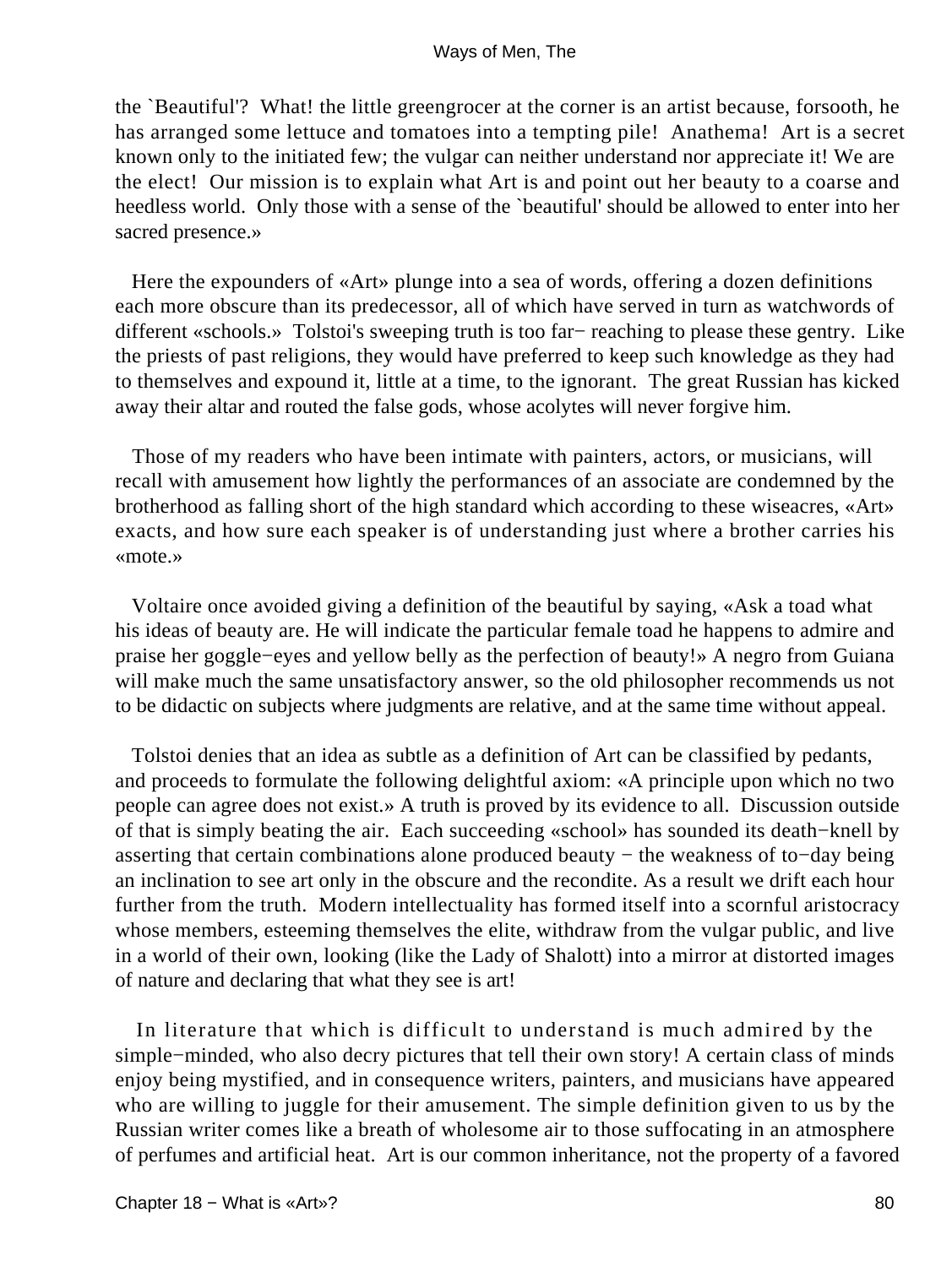few. The wide world we love is full of it, and each of us in his humble way is an artist when with a full heart he communicates his delight and his joy to another. Tolstoi has given us back our birthright, so long withheld, and crowned with his aged hands the true artist.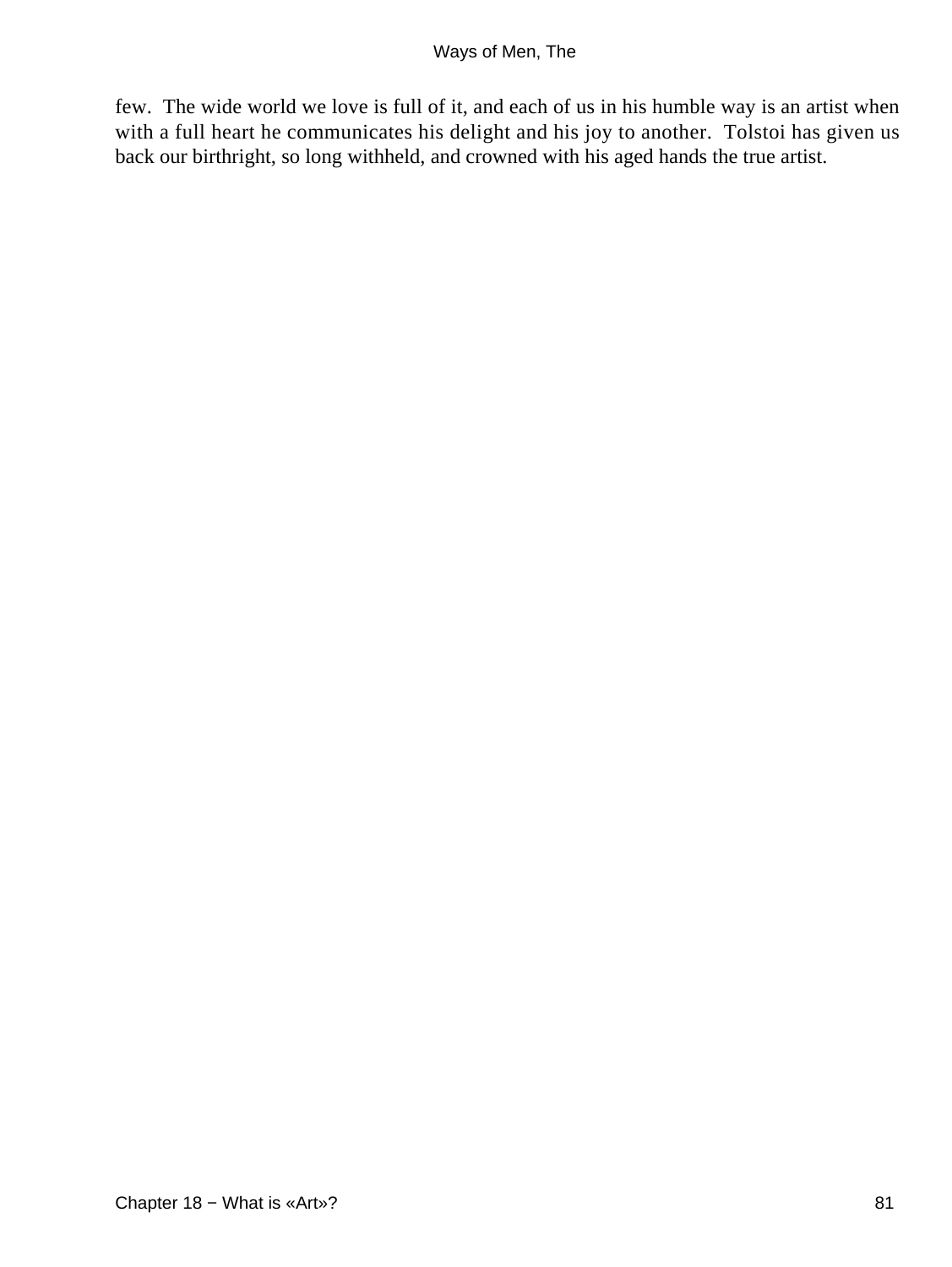# **[Chapter 19 − The Genealogical Craze](#page-148-0)**

*T*HERE undoubtedly is something in the American temperament that prevents our doing anything in moderation. If we take up an idea, it is immediately run to exaggeration and then abandoned, that the nation may fly at a tangent after some new fad. Does this come from our climate, or (as I am inclined to think) from the curiously unclassified state of society in our country, where so few established standards exist and so few are sure of their own or their neighbors' standing? In consequence, if Mrs. Brown starts anything, Mrs. Jones, for fear of being left behind, immediately «goes her one better» to be in turn «raised» by Mrs. Robinson.

 In other lands a reasonable pride of birth has always been one of the bonds holding communities together, and is estimated at its just value. We, after having practically ignored the subject for half a century, suddenly rush to the other extreme, and develop an entire forest of genealogical trees at a growth.

 Chagrined, probably, at the small amount of consideration that their superior birth commanded, a number of aristocratically minded matrons united a few years ago as «Daughters of the Revolution,» restricting membership to women descended from officers of Washington's army. There may have been a reason for the formation of this society. I say «may» because it does not seem quite clear what its aim was. The originators doubtless imagined they were founding an exclusive circle, but the numbers who clamored for admittance quickly dispelled this illusion. So a small group of the elect withdrew in disgust and banded together under the cognomen of «Colonial Dames.»

 The only result of these two movements was to awaken envy, hatred, and malice in the hearts of those excluded from the mysterious rites, which to outsiders seemed to consist in blackballing as many aspirants as possible. Some victims of this bad treatment, thirsting for revenge, struck on the happy thought of inaugurating an «Aztec» society. As that title conveyed absolutely no idea to any one, its members were forced to explain that only descendants of officers who fought in the Mexican War were eligible. What the elect did when they got into the circle was not specified.

 The «Social Order of Foreign Wars» was the next creation, its authors evidently considering the Mexican campaign as a domestic article, a sort of family squabble. Then the «Children of 1812» attracted attention, both groups having immediate success. Indeed, the vogue of these enterprises has been in inverse ratio to their usefulness or **RAISON** D'ETRE, people apparently being ready to join anything rather than get left out in the cold.

Jealous probably of seeing women enjoying all the fun, their husbands and brothers next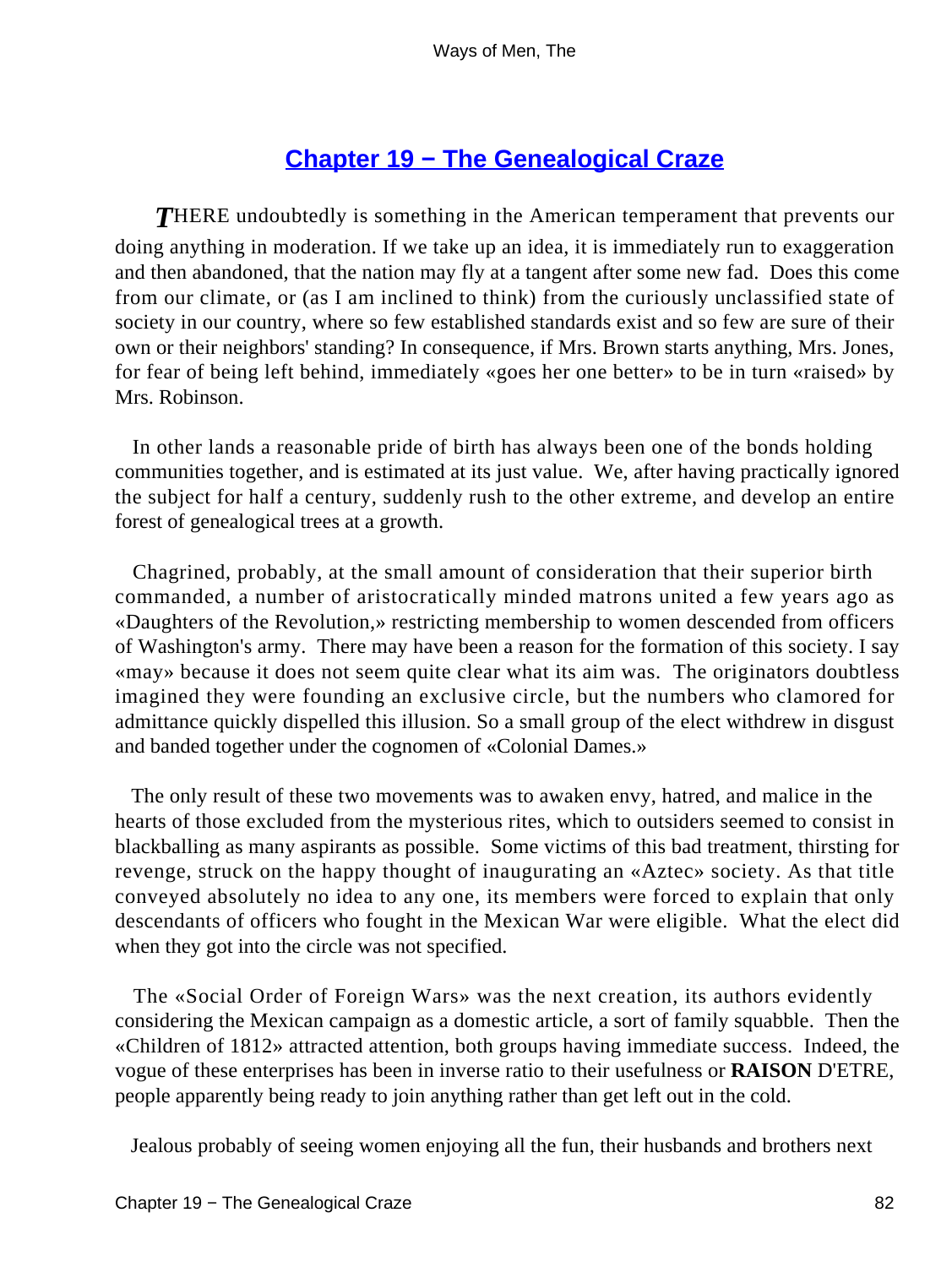banded together as «Sons of the Revolution.» The wives retaliated by instituting the «Granddaughters of the Revolution» and «The Mayflower Order,» the «price of admission» to the latter being descent from some one who crossed in that celebrated ship − whether as one of the crew or as passenger is not clear.

 It was not, however, in the American temperament to rest content with modest beginnings, the national motto being, «The best is good enough for me.» So wind was quickly taken out of the Mayflower's sails by «The Royal Order of the Crown,» to which none need apply who were not prepared to prove descent from one or more royal ancestors. It was not stated in the prospectus whether Irish sovereigns and Fiji Island kings counted, but I have been told that bar sinisters form a class apart, and are deprived of the right to vote or hold office.

 Descent from any old king was, however, not sufficient for the high−toned people of our republic. When you come to think of it, such a circle might be «mixed.» One really must draw the line somewhere (as the Boston parvenu replied when asked why he had not invited his brother to a ball). So the founders of the «Circle of Holland Dames of the New Netherlands» drew the line at descent from a sovereign of the Low Countries. It does not seem as if this could be a large society, although those old Dutch pashas had an unconscionable number of children.

 The promoters of this enterprise seem nevertheless to have been fairly successful, for they gave a fete recently and crowned a queen. To be acclaimed their sovereign by a group of people all of royal birth is indeed an honor. Rumors of this ceremony have come to us outsiders. It is said that they employed only lineal descendants of Vatel to prepare their banquet, and I am assured that an offspring of Gambrinus acted as butler.

 But it is wrong to joke on this subject. The state of affairs is becoming too serious. When sane human beings form a «Baronial Order of Runnymede,» and announce in their prospectus that only descendants through the male line from one (or more) of the forty noblemen who forced King John to sign the Magna Charta are what our Washington Mrs. Malaprop would call «legible,» the action attests a diseased condition of the community. Any one taking the trouble to remember that eight of the original barons died childless, and that the Wars of the Roses swept away nine tenths of what families the others may have had, that only one man in England (Lord de Ros) can at the present day **PROVE** male descent further back than the eleventh century, must appreciate the absurdity of our compatriots' pretensions. Burke's Peerage is acknowledged to be the most «faked» volume in the English language, but the descents it attributes are like mathematical demonstrations compared to the «trees» that members of these new American orders climb.

 When my class was graduated from Mr. McMullen's school, we little boys had the brilliant idea of uniting in a society, but were greatly put about for an effective name, hitting finally upon that of Ancient Seniors' Society. For a group of infants, this must be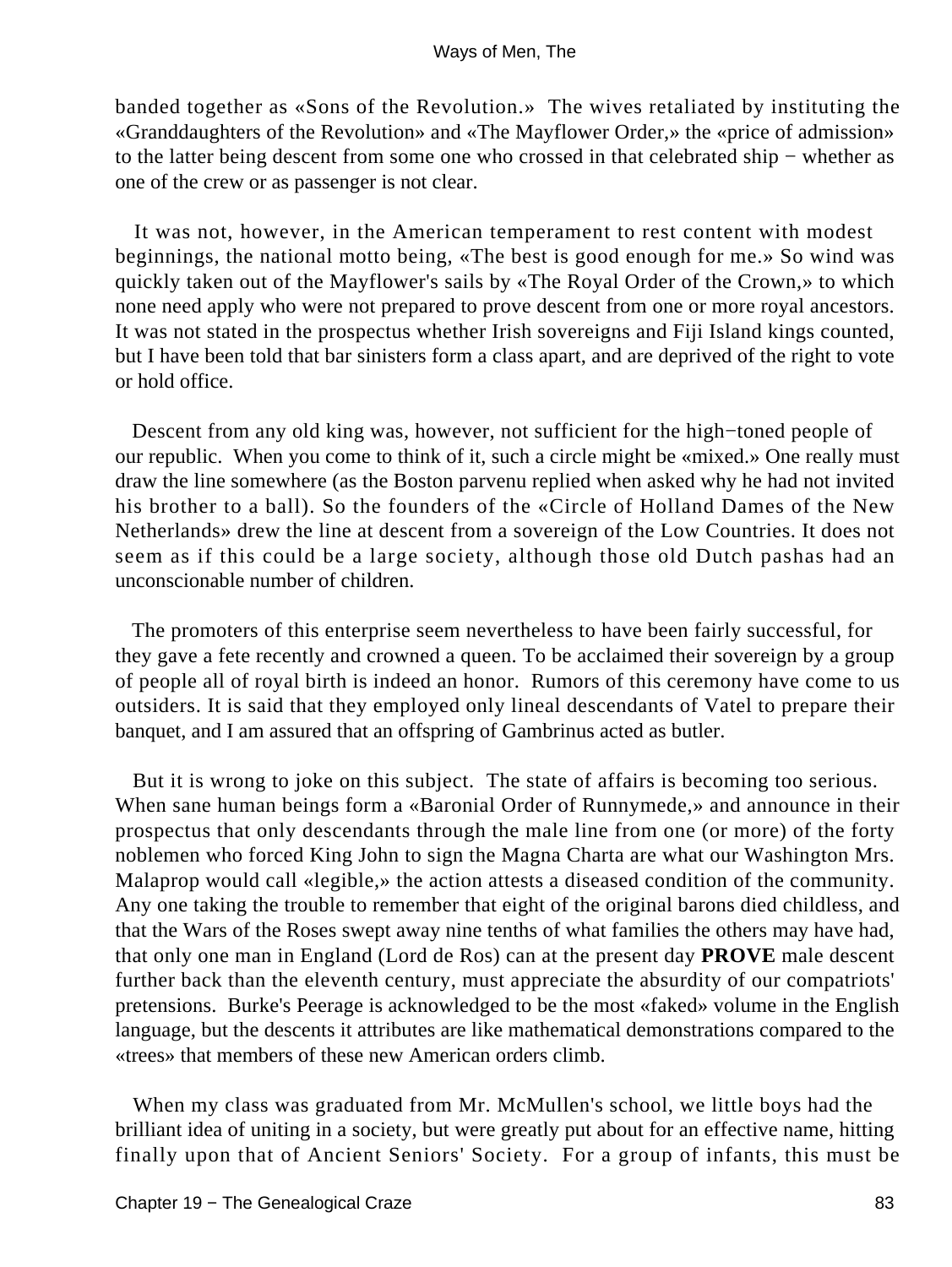acknowledged to have been a luminous inspiration. We had no valid reason for forming that society, not being particularly fond of each other. Living in several cities, we rarely met after leaving school and had little to say to each other when we did. But it sounded so fine to be an «Ancient Senior,» and we hoped in our next school to impress new companions with that title and make them feel proper respect for us in consequence. Pride, however, sustained a fall when it was pointed out that the initials formed the ominous word «Ass.»

 I have a shrewd suspicion that the motives which prompted our youthful actions are not very different from those now inciting children of a larger growth to band together, blackball their friends, crown queens, and perform other senseless mummeries, such as having the weathercock of a departed meeting−house brought in during a banquet, and dressing restaurant waiters in knickerbockers for «one night only.»

 This malarial condition of our social atmosphere accounts for the quantity of genealogical quacks that have taken to sending typewritten letters, stating that the interest they take in your private affairs compels them to offer proof of your descent from any crowned head to whom you may have taken a fancy. One correspondent assured me only this month that he had papers in his possession showing beyond a doubt that I might claim a certain King McDougal of Scotland for an ancestor. I have misgivings, however, as to the quality of the royal blood in my veins, for the same correspondent was equally confident six months ago that my people came in direct line from Charlemagne. As I have no desire to «corner» the market in kings, these letters have remained unanswered.

 Considering the mania to trace descent from illustrious men, it astonishes me that a Mystic Band, consisting of lineal descendants from the Seven Sages of Greece, has not before now burst upon an astonished world. It has been suggested that if some one wanted to organize a truly restricted circle, «The Grandchildren of our Tripoli War» would be an excellent title. So few Americans took part in that conflict − and still fewer know anything about it − that the satisfaction of joining the society would be immense to exclusively−minded people.

 There is only one explanation that seems in any way to account for this vast tomfoolery. A little sentence, printed at the bottom of a prospectus recently sent to me, lets the ambitious cat out of the genealogical bag. It states that «social position is assured to people joining our order.» Thanks to the idiotic habit some newspapers have inaugurated of advertising, gratis, a number of self−elected society «leaders,» many feeble−minded people, with more ambition than cash, and a larger supply of family papers than brains, have been bitten with a social madness, and enter these traps, thinking they are the road to position and honors. The number of fools is larger than one would have believed possible, if the success of so many «orders,» «circles,» «commanderies,» and «regencies» were not there to testify to the unending folly of the would−be «smart.»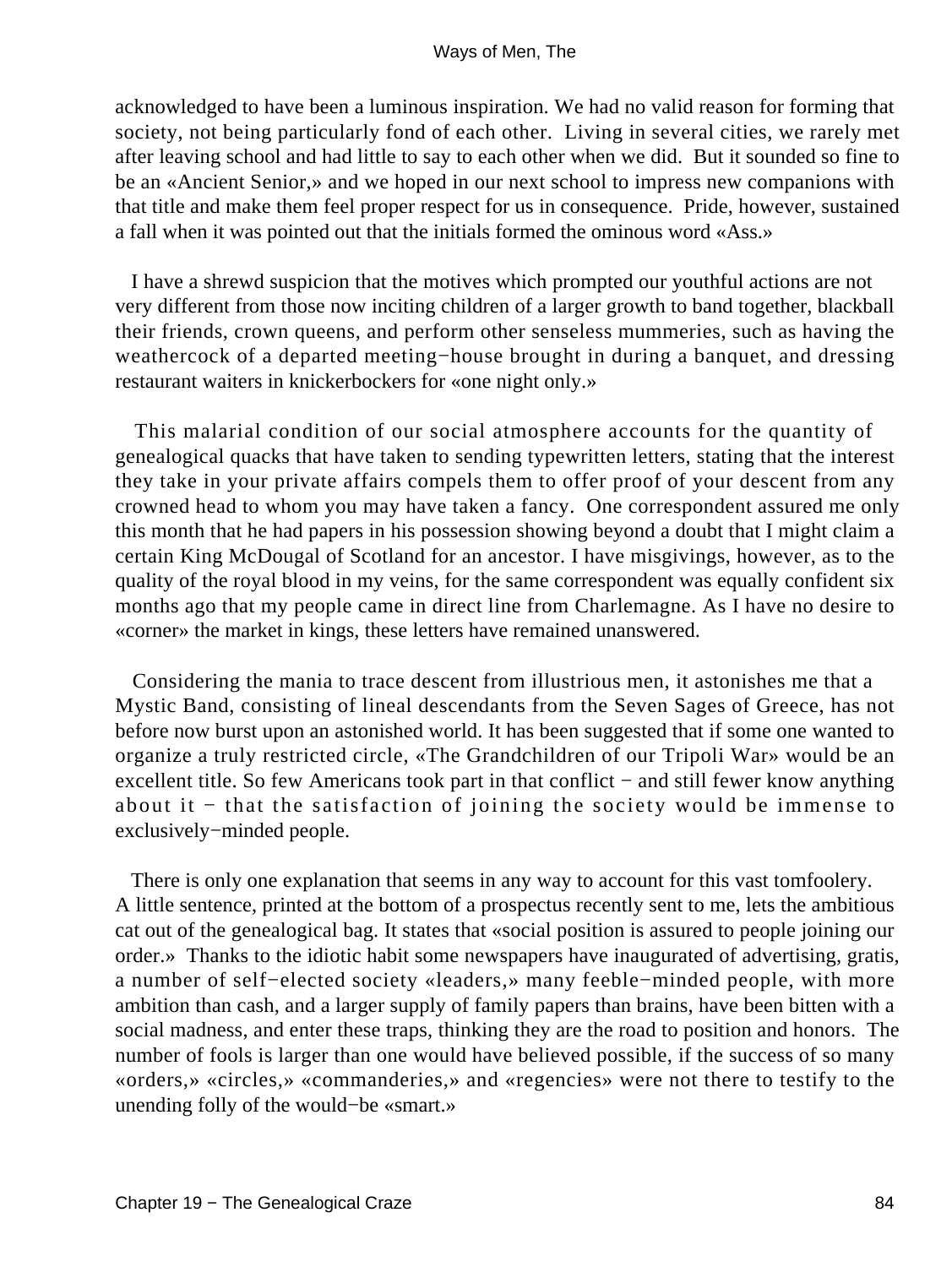This last decade of the century has brought to light many strange fads and senseless manias. This «descent» craze, however, surpasses them all in inanity. The keepers of insane asylums will tell you that one of the hopeless forms of madness is **LA FOLIE DES GRANDEURS.** A breath of this delirium seems to be blowing over our country. Crowns and sceptres haunt the dreams of simple republican men and women, troubling their slumbers and leading them a will−o'−the−wisp dance back across the centuries.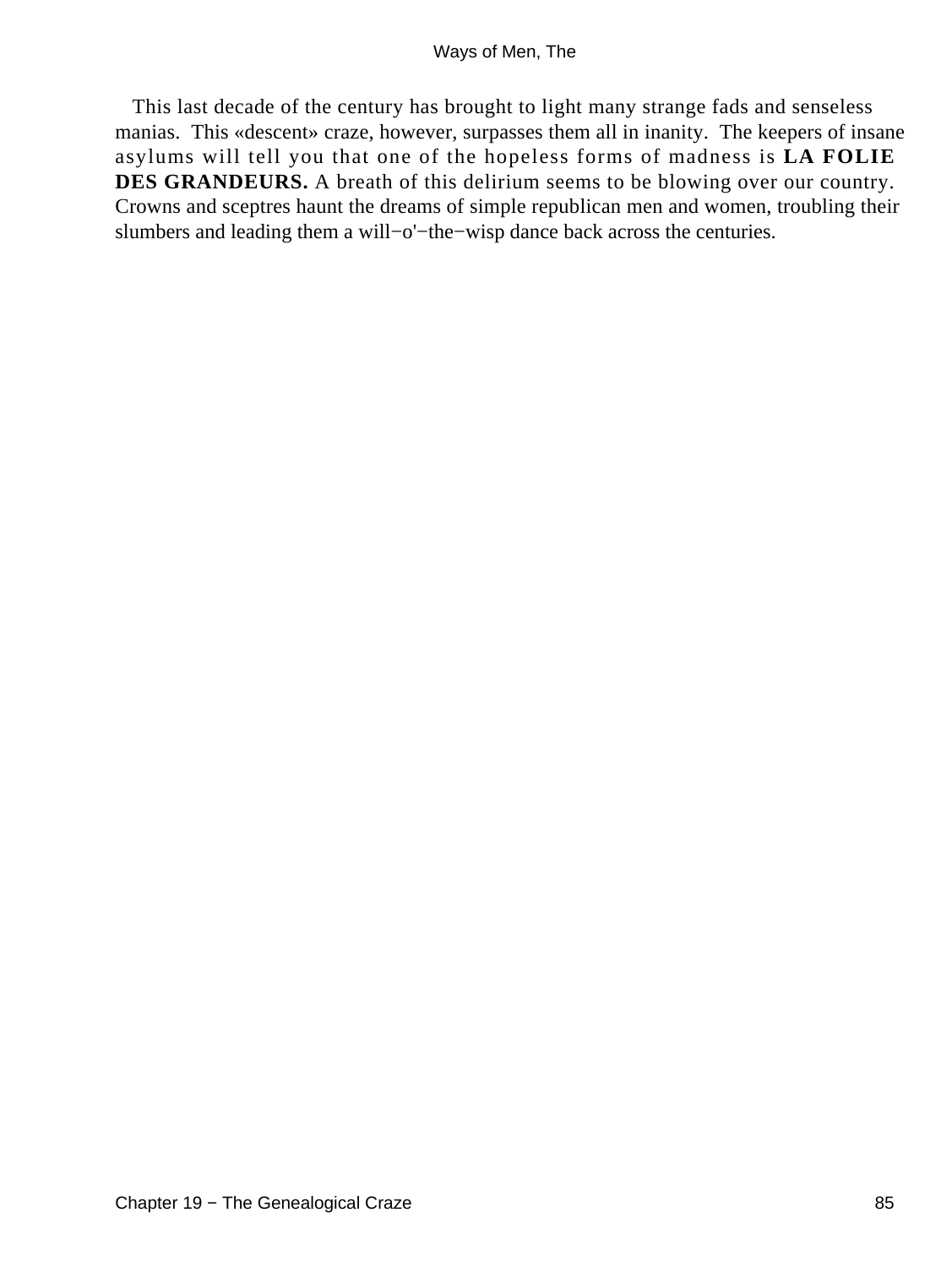# **[Chapter 20 − As the Twig is Bent](#page-148-0)**

*J* KNEW, in my youth, a French village far up among the Cevennes Mountains, where the one cultivated man of the place, saddened by the unlovely lives of the peasants around him and by the bare walls of the village school, organized evening classes for the boys. During these informal hours, he talked to them of literature and art and showed them his prints and paintings. When the youths' interest was aroused he lent them books, that they might read about the statues and buildings that had attracted their attention. At first it appeared a hopeless task to arouse any interest among these peasants in subjects not bearing on their abject lives. To talk with boys of the ideal, when their poor bodies were in need of food and raiment, seemed superfluous; but in time the charm worked, as it always will. The beautiful appealed to their simple natures, elevating and refining them, and opening before their eager eyes perspectives of undreamed−of interest. The self− imposed task became a delight as his pupils' minds responded to his efforts. Although death soon ended his useful life, the seed planted grew and bore fruit in many humble homes.

 At this moment I know men in several walks of life who revere with touching devotion the memory of the one human being who had brought to them, at the moment when they were most impressionable, the gracious message that existence was not merely a struggle for bread. The boys he had gathered around him realize now that the encouragement and incentive received from those evening glimpses of noble works existing in the world was the mainspring of their subsequent development and a source of infinite pleasure through all succeeding years.

 This reference to an individual effort toward cultivating the poor has been made because other delicate spirits are attempting some such task in our city, where quite as much as in the French village schoolchildren stand in need of some message of beauty in addition to the instruction they receive, − some window opened for them, as it were, upon the fields of art, that their eyes when raised from study or play may rest on objects more inspiring than blank walls and the graceless surroundings of street or schoolroom.

We are far too quick in assuming that love of the beautiful is confined to the highly educated; that the poor have no desire to surround themselves with graceful forms and harmonious colors. We wonder at and deplore their crude standards, bewailing the general lack of taste and the gradual reducing of everything to a commonplace money basis. We smile at the efforts toward adornment attempted by the poor, taking it too readily for granted that on this point they are beyond redemption. This error is the less excusable as so little has been done by way of experiment before forming an opinion, – whole classes being put down as inferior beings, incapable of appreciation, before they have been allowed even a glimpse of the works of art that form the daily mental food of their judges.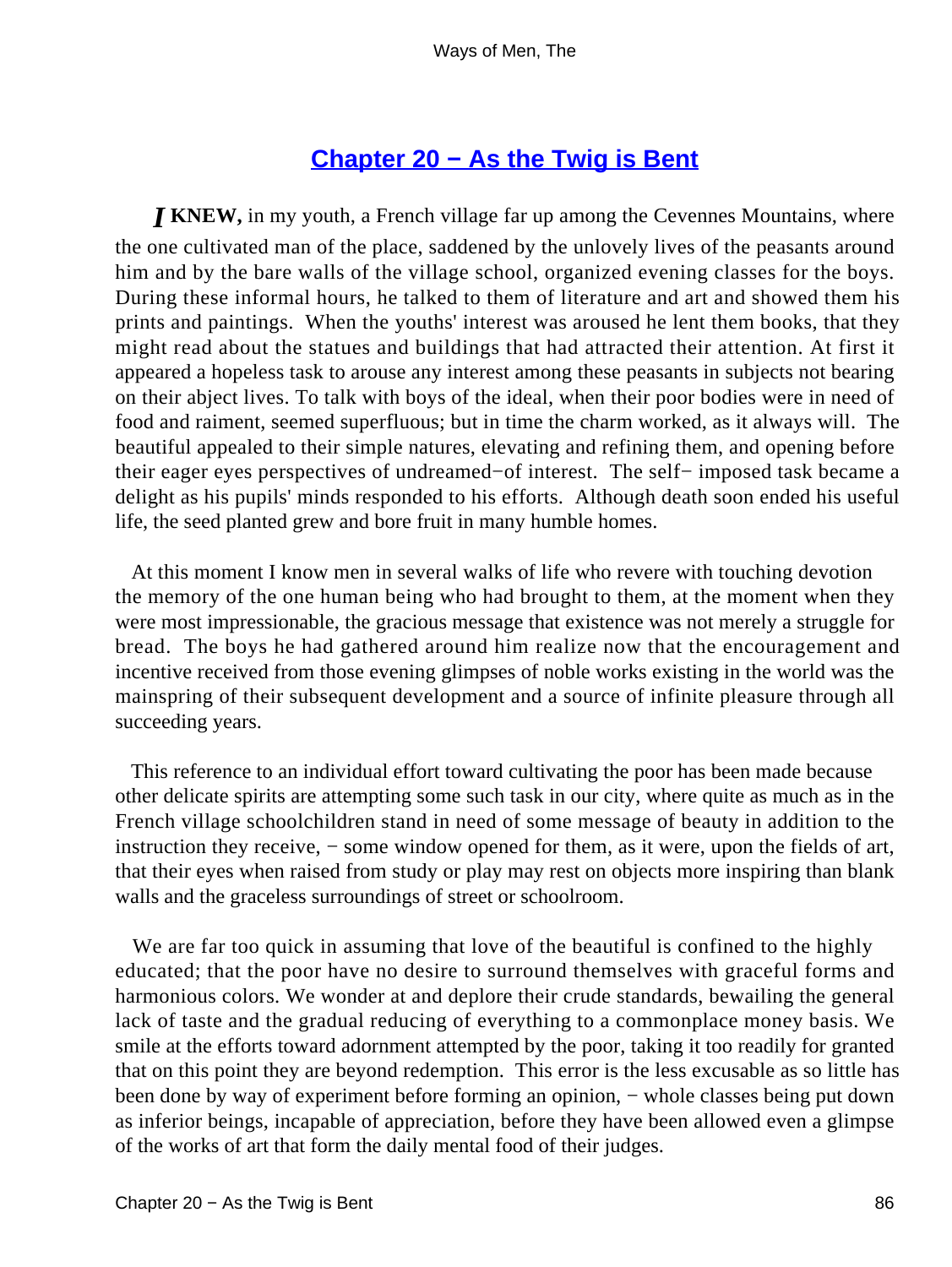The portly charlady who rules despotically in my chambers is an example. It has been a curious study to watch her growing interest in the objects that have here for the first time come under her notice; the delight she has come to take in dusting and arranging my belongings, and her enthusiasm at any new acquisition. Knowing how bare her own home was, I felt at first only astonishment at her vivid interest in what seemed beyond her comprehension, but now realize that in some blind way she appreciates the rare and the delicate quite as much as my more cultivated visitors. At the end of one laborious morning, when everything was arranged to her satisfaction, she turned to me her poor, plain face, lighted up with an expression of delight, and exclaimed, «Oh, sir, I do love to work in these rooms! I'm never so happy as when I'm arranging them elegant things!» And, although my pleasure in her pleasure was modified by the discovery that she had taken an eighteenth−century comb to disentangle the fringes of a rug, and broken several of its teeth in her ardor, that she invariably placed a certain Whister etching upside down, and then stood in rapt admiration before it, still, in watching her enthusiasm, I felt a thrill of satisfaction at seeing how her untaught taste responded to a contact with good things.

 Here in America, and especially in our city, which we have been at such pains to make as hideous as possible, the schoolrooms, where hundreds of thousands of children pass many hours daily, are one degree more graceless than the town itself; the most artistically inclined child can hardly receive any but unfortunate impressions. The other day a friend took me severely to task for rating our American women on their love of the big shops, and gave me, I confess, an entirely new idea on the subject. «Can't you see,» she said, «that the shops here are what the museums abroad are to the poor? It is in them only that certain people may catch glimpses of the dainty and exquisite manufactures of other countries. The little education their eyes receive is obtained during visits to these emporiums.»

 If this proves so, and it seems probable, it only proves how the humble long for something more graceful than their meagre homes afford.

 In the hope of training the younger generations to better standards and less vulgar ideals, a group of ladies are making an attempt to surround our schoolchildren during their impressionable youth with reproductions of historic masterpieces, and have already decorated many schoolrooms in this way. For a modest sum it is possible to tint the bare walls an attractive color – a delight in itself – and adorn them with plaster casts of statues and solar prints of pictures and buildings. The transformation that fifty or sixty dollars judiciously expended in this way produces in a school−room is beyond belief, and, as the advertisements say, «must be seen to be appreciated,» giving an air of cheerfulness and refinement to the dreariest apartment.

 It is hard to make people understand the enthusiasm these decorations have excited in both teachers and pupils. The directress of one of our large schools was telling me of the help and pleasure the prints and casts had been to her; she had given them as subjects for the class compositions, and used them in a hundred different ways as object−lessons. As the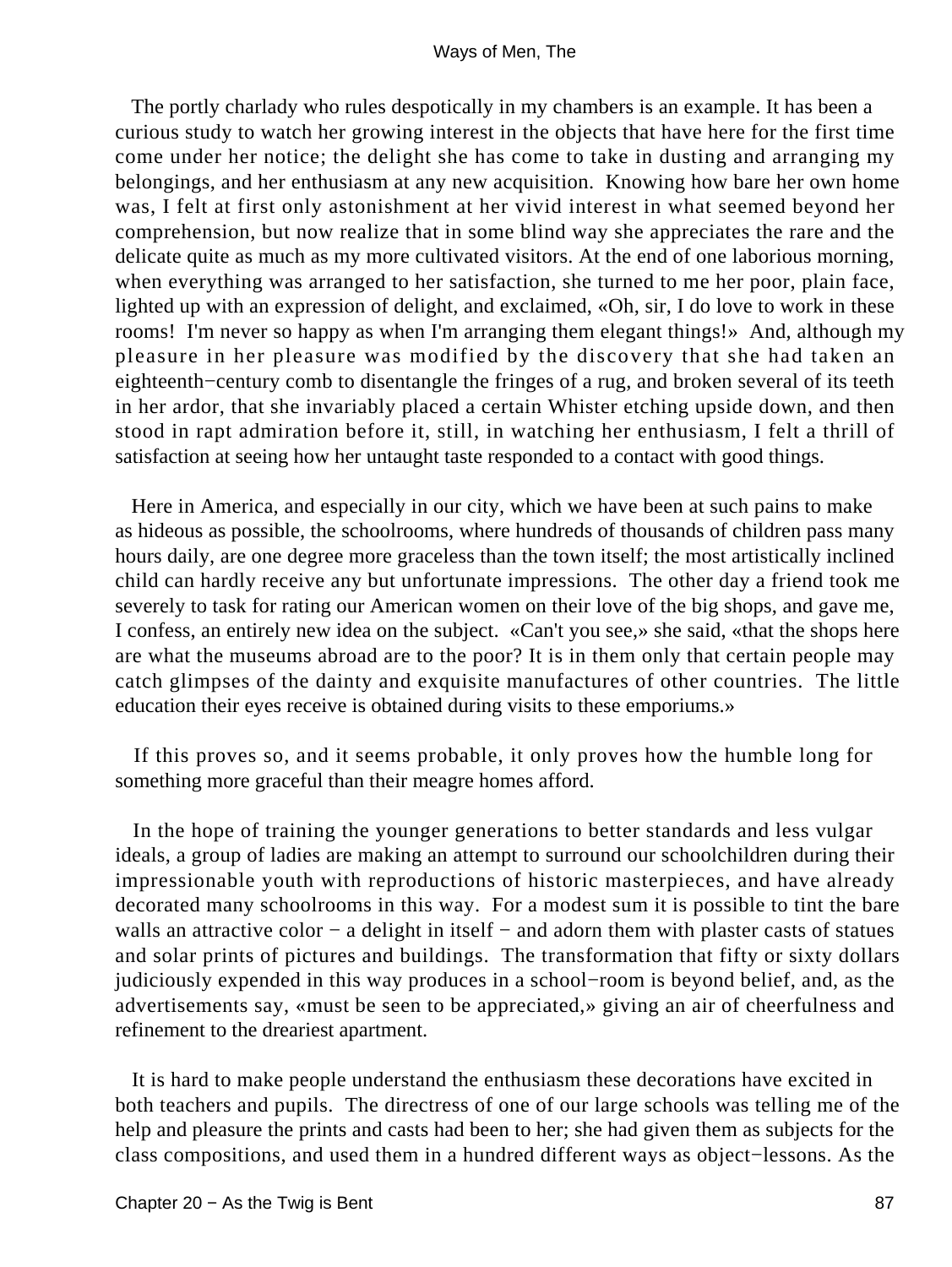children are graduated from room to room, a great variety of high−class subjects can be brought to their notice by varying the decorations.

 It is by the eye principally that taste is educated. "We speak with admiration of the eighth sense common among Parisians, and envy them their magic power of combining simple materials into an artistic whole. The reason is that for generations the eyes of those people have been unconsciously educated by the harmonious lines of well−proportioned buildings, finely finished detail of stately colonnade, and shady perspective of quay and boulevard. After years of this subtle training the eye instinctively revolts from the vulgar and the crude. There is little in the poorer quarters of our city to rejoice or refine the senses; squalor and all− pervading ugliness are not least among the curses that poverty entails.

 If you have a subject of interest in your mind, it often happens that every book you open, every person you speak with, refers to that topic. I never remember having seen an explanation offered of this phenomenon.

 The other morning, while this article was lying half finished on my desk, I opened the last number of a Paris paper and began reading an account of the drama, **LES MAUVAIS BERGERS** (treating of that perilous subject, the «strikes»), which Sarah Bernhardt had just had the courage to produce before the Paris public. In the third act, when the owner of the factory receives the disaffected hands, and listens to their complaints, the leader of the strike (an intelligent young workman), besides shorter hours and increased pay, demands that recreation rooms be built where the toilers, their wives, and their children may pass unoccupied hours in the enjoyment of attractive surroundings, and cries in conclusion: «We, the poor, need some poetry and some art in our lives, man does not live by bread alone. He has a right, like the rich, to things of beauty!»

 In commending the use of decoration as a means of bringing pleasure into dull, cramped lives, one is too often met by the curious argument that taste is innate. «Either people have it or they haven't,» like a long nose or a short one, and it is useless to waste good money in trying to improve either. «It would be much more to the point to spend your money in giving the poor children a good roast−beef dinner at Christmas than in placing the bust of Clytie before them.» That argument has crushed more attempts to elevate the poor than any other ever advanced. If it were listened to, there would never be any progress made, because there are always thousands of people who are hungry.

 When we reflect how painfully ill−arranged rooms or ugly colors affect our senses, and remember that less fortunate neighbors suffer as much as we do from hideous environments, it seems like keeping sunlight from a plant, or fresh air out of a sick−room, to refuse glimpses of the beautiful to the poor when it is in our power to give them this satisfaction with a slight effort. Nothing can be more encouraging to those who occasionally despair of human nature than the good results already obtained by this small attempt in the schools.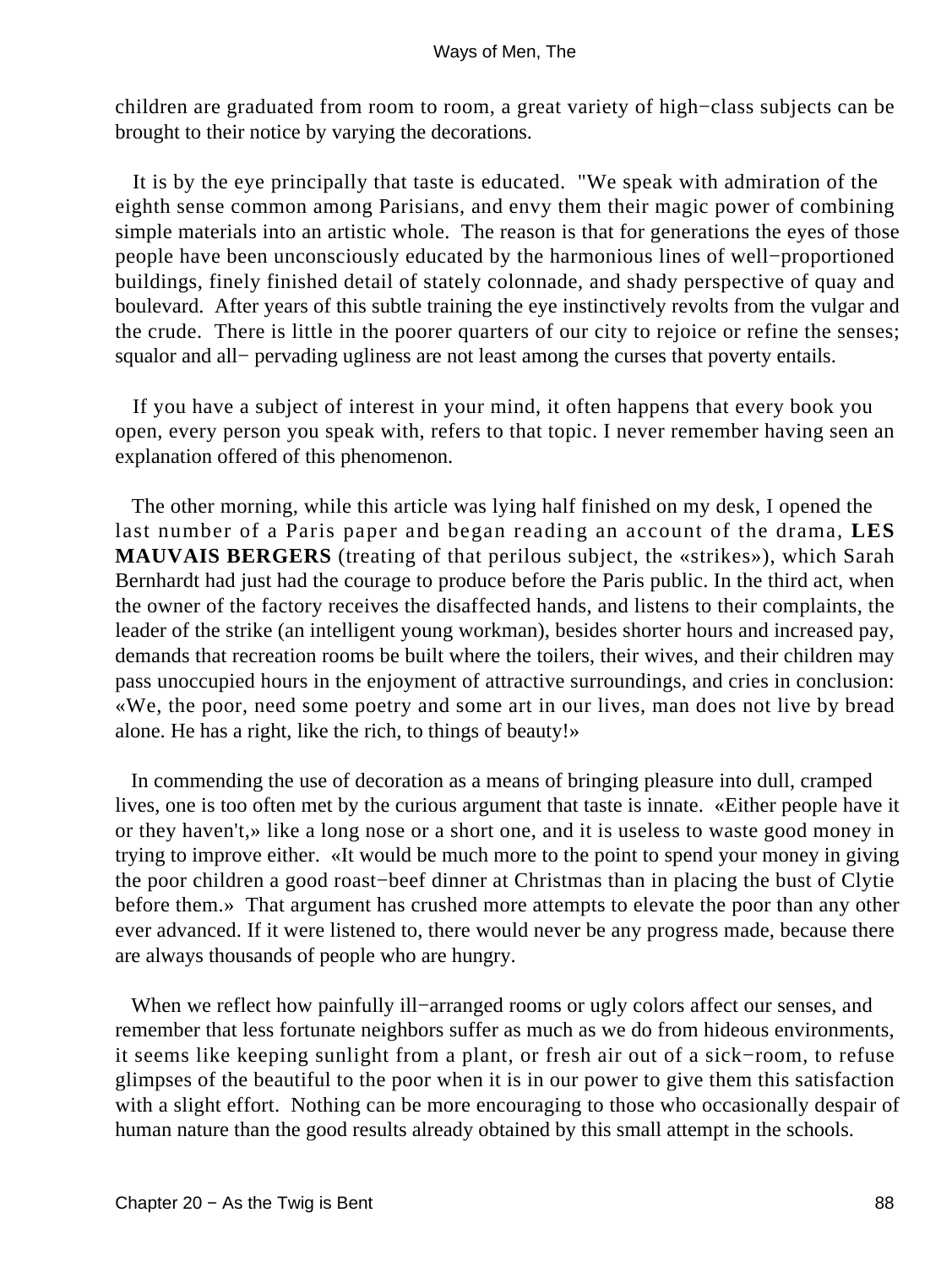We fall into the error of imagining that because the Apollo Belvedere and the Square of St. Mark's have become stale to us by reproduction they are necessarily so to others. The great and the wealthy of the world form no idea of the longing the poor feel for a little variety in their lives. They do not know what they want. They have no standards to guide them, but the desire is there. Let us offer ourselves the satisfaction, as we start off for pleasure trips abroad or to the mountains, of knowing that at home the routine of study is lightened for thousands of children by the counterfeit presentment of the scenes we are enjoying; that, as we float up the Golden Horn or sit in the moonlight by the Parthenon, far away at home some child is dreaming of those fair scenes as she raises her eyes from her task, and is unconsciously imbibing a love of the beautiful, which will add a charm to her humble life, and make the present labors lighter. If the child never lives to see the originals, she will be happier for knowing that somewhere in the world domed mosques mirror themselves in still waters, and marble gods, the handiwork of long−dead nations, stand in the golden sunlight and silently preach the gospel of the beautiful.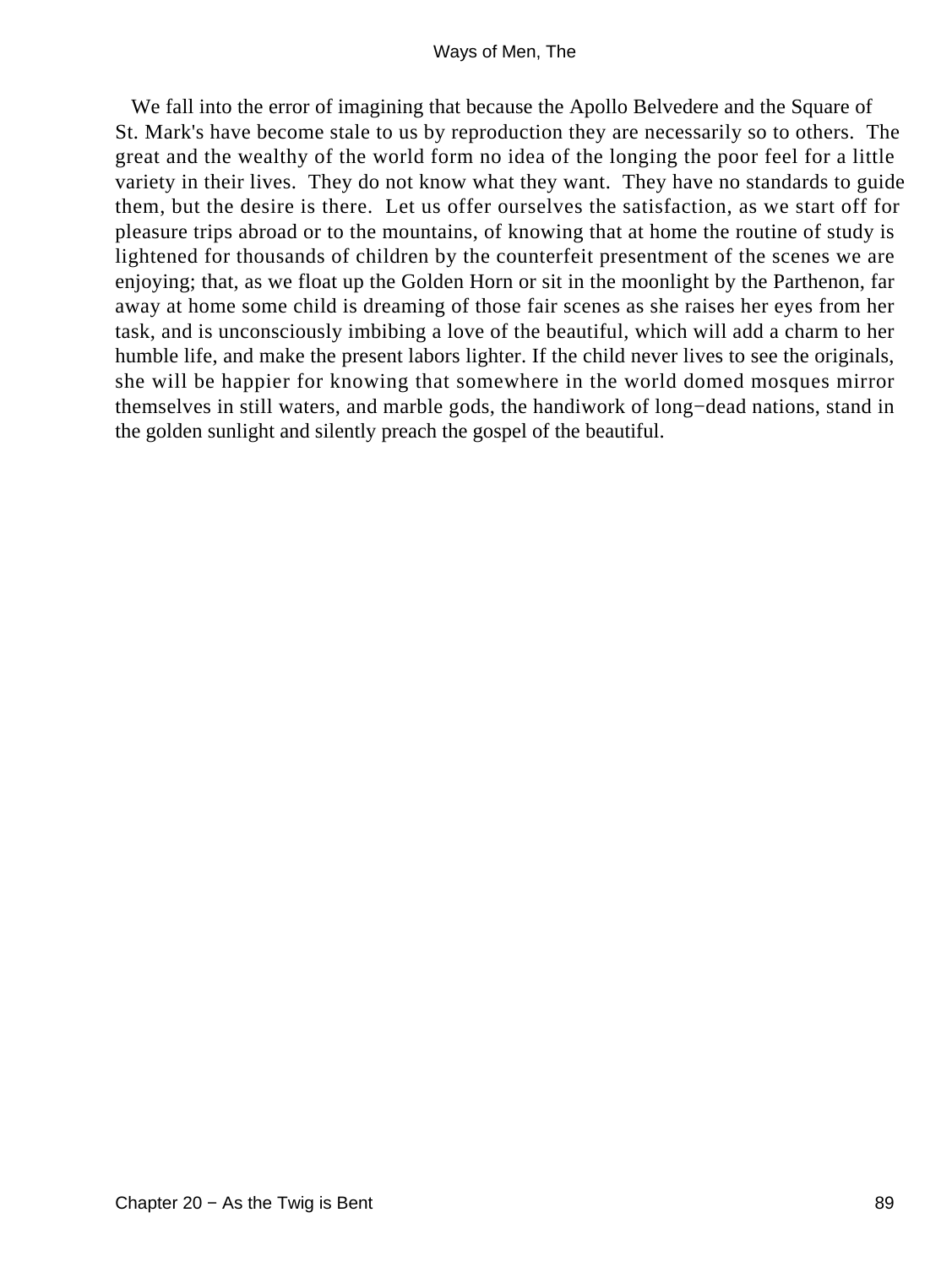# **[Chapter 21 − Seven Small Duchesses](#page-149-0)**

*S*INCE those «precious» days when the habitues of the Hotel Rambouillet first raised social intercourse to the level of a fine art, the morals and manners, the amusements and intrigues of great French ladies have interested the world and influenced the ways of civilized nations. Thanks to Memoirs and Maxims, we are able to reconstruct the life of a seventeenth or eighteenth century noblewoman as completely as German archeologists have rebuilt the temple of the Wingless Victory on the Acropolis from surrounding debris.

 Interest in French society has, however, diminished during this century, ceasing almost entirely with the Second Empire, when foreign women gave the tone to a parvenu court from which the older aristocracy held aloof in disgust behind the closed gates of their «hotels» and historic chateaux.

 With the exception of Balzac, few writers have drawn authentic pictures of nineteenth−century noblewomen in France; and his vivid portrayals are more the creations of genius than correct descriptions of a caste.

 During the last fifty years French aristocrats have ceased to be factors even in matters social, the sceptre they once held having passed into alien hands, the daughters of Albion to a great extent replacing their French rivals in influencing the ways of the «world,» − a change, be it remarked in passing, that has not improved the tone of society or contributed to the spread of good manners.

 People like the French nobles, engaged in sulking and attempting to overthrow or boycott each succeeding regime, must naturally lose their influence. They have held aloof so long − fearing to compromise themselves by any advances to the powers that be, and restrained by countless traditions from taking an active part in either the social or political strife − that little by little they have been passed by and ignored; which is a pity, for amid the ruin of many hopes and ambitions they have remained true to their caste and handed down from generation to generation the secret of that gracious urbanity and tact which distinguished the Gallic noblewoman in the last century from the rest of her kind and made her so deft in the difficult art of pleasing – and being pleased.

 Within the last few years there have, however, been signs of a change. Young members of historic houses show an amusing inclination to escape from their austere surroundings and resume the place their grandparents abdicated. If it is impossible to rule as formerly, they at any rate intend to get some fun out of existence.

This joyous movement to the front is being made by the young matrons enlisted under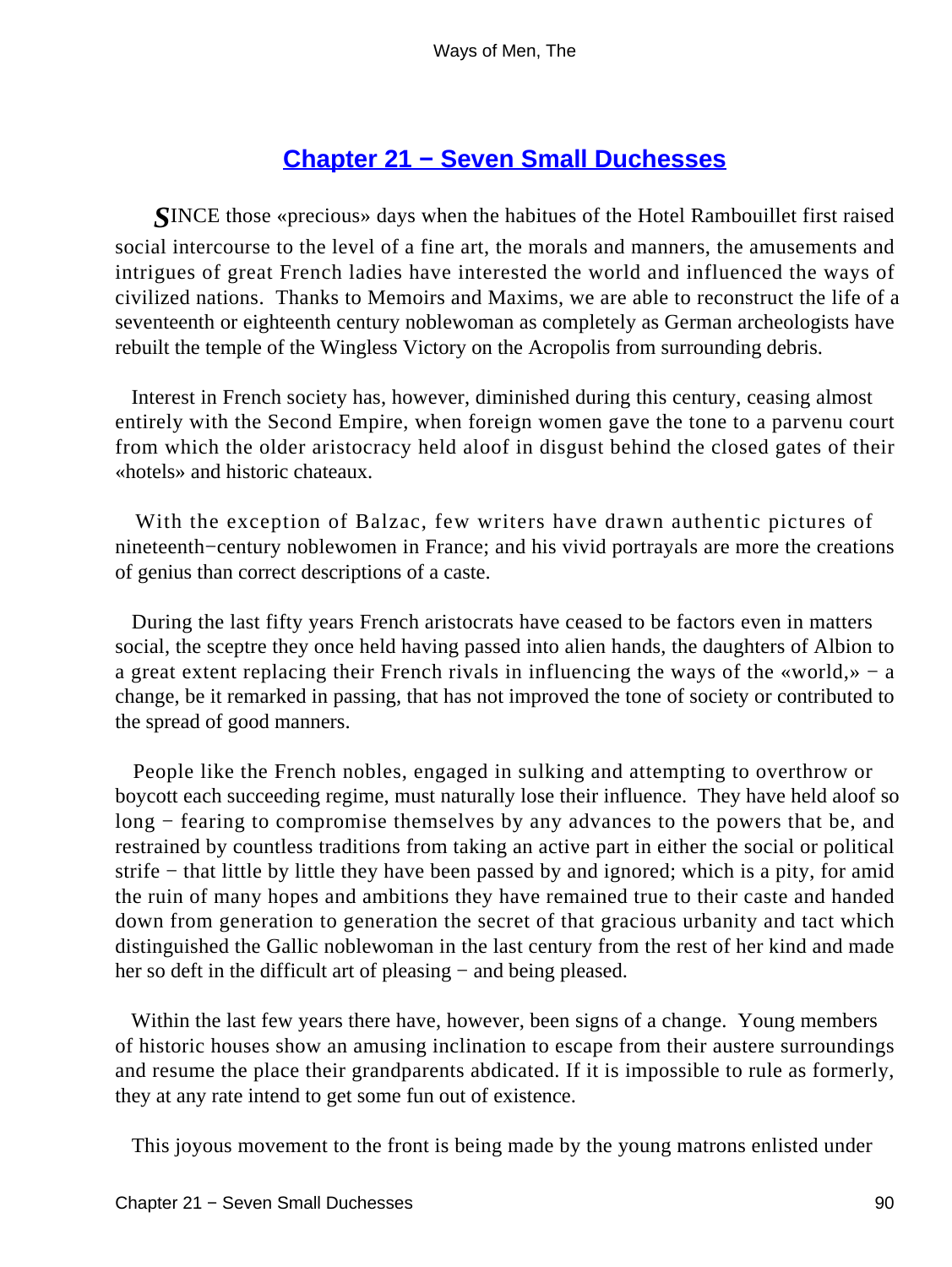the «Seven little duchesses'» banner. Oddly enough, a baker's half−dozen of ducal coronets are worn at this moment, in France, by small and sprightly women, who have shaken the dust of centuries from those ornaments and sport them with a decidedly modern air!

 It is the members of this clique who, in Paris during the spring, at their chateaux in the summer and autumn, and on the Riviera after Christmas, lead the amusements and strike the key for the modern French world.

 No one of these light−hearted ladies takes any particular precedence over the others. All are young, and some are wonderfully nice to look at. The Duchesse d'Uzes is, perhaps, the handsomest, good looks being an inheritance from her mother, the beautiful and wayward Duchesse de Chaulme.

 There is a vivid grace about the daughter, an intense vitality that suggests some beautiful being of the forest. As she moves and speaks one almost expects to hear the quick breath coming and going through her quivering nostrils, and see foam on her full lips. Her mother's tragic death has thrown a glamor of romance around the daughter's life that heightens the witchery of her beauty.

 Next in good looks comes an American, the Duchesse de la Rochefoucauld, although marriage (which, as de Maupassant remarked, is rarely becoming) has not been propitious to that gentle lady. By rights she should have been mentioned first, as her husband outranks, not only all the men of his age, but also his cousin, the old Duc de la Rochefoucauld−Doudeauville, to whom, however, a sort of brevet rank is accorded on account of his years, his wealth, and the high rank of his two wives. It might almost be asserted that our fair compatriot wears the oldest coronet in France. She certainly is mistress of three of the finest chateaux in that country, among which is Miromail, where the family live, and Liancourt, a superb Renaissance structure, a delight to the artist's soul.

 The young Duchesse de Brissac runs her two comrades close as regards looks. Brissac is the son of Mme. de Tredern, whom Newporters will remember two years ago, when she enjoyed some weeks of our summer season. Their chateau was built by the Brissac of Henri IV.'s time and is one of the few that escaped uninjured through the Revolution, its vast stone corridors and massive oak ceilings, its moat and battlements, standing to− day unimpaired amid a group of chateaux including Chaumont, Rochecotte, Azay−le−Rideau, Usse, Chenonceau, within «dining» distance of each other, that form a centre of gayety next in importance to Paris and Cannes. In the autumn these spacious castles are filled with joyous bands and their ample stables with horses. A couple of years ago, when the king of Portugal and his suite were entertained at Chaumont for a week of stag− hunting, over three hundred people, servants, and guests, slept under its roof, and two hundred horses were housed in its stables.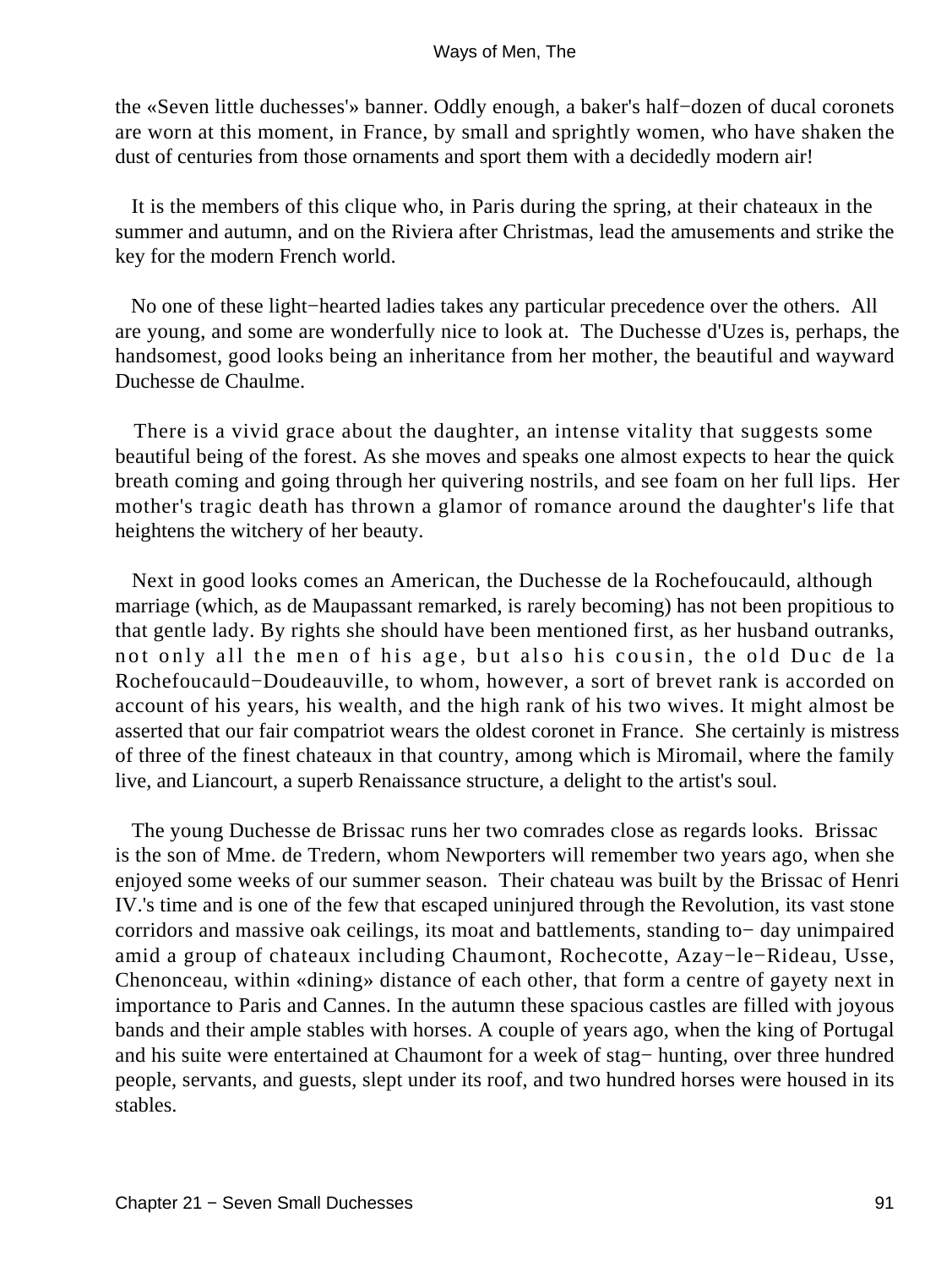The Duc de Luynes and his wife, who was Mlle. de Crussol (daughter of the brilliant Duchesse d'Uzes of Boulanger fame), live at Dampierre, another interesting pile filled with rare pictures, bric−a−brac, and statuary, first among which is Jean Goujon's life−sized statue (in silver) of Louis XIII., presented by that monarch to his favorite, the founder of the house. This gem of the Renaissance stands in an octagonal chamber hung in dark velvet, unique among statues. It has been shown but once in public, at the Loan Exhibition in 1872, when the patriotic nobility lent their treasures to collect a fund for the Alsace−Lorraine exiles.

 The Duchesse de Noailles, NEE Mlle. de Luynes, is another of this coterie and one of the few French noblewomen who has travelled. Many Americans will remember the visit she made here with her mother some years ago, and the effect her girlish grace produced at that time. The de Noailles' chateau of Maintenon is an inheritance from Louis XIV.'s prudish favorite, who founded and enriched the de Noailles family. The Duc and Duchesse d'Uzes live near by at Bonnelle with the old Duc de Doudeauville, her grandfather, who is also the grandfather of Mme. de Noailles, these two ladies being descended each from a wife of the old duke, the former from the Princesse de Polignac and the latter from the Princesse de Ligne.

 The Duchesse de Bisaccia, NEE Princesse Radziwill, and the Duchesse d'Harcourt, who complete the circle of seven, also live in this vicinity, where another group of historic residences, including Eclimont and Rambouillet, the summer home of the president, rivals in gayety and hospitality the chateaux of the Loire.

 No coterie in England or in this country corresponds at all to this French community. Much as they love to amuse themselves, the idea of meeting any but their own set has never passed through their well−dressed heads. They differ from their parents in that they have broken away from many antiquated habits. Their houses are no longer lay hermitages, and their opera boxes are regularly filled, but no foreigner is ever received, no ambitious parvenu accepted among them. Ostracism here means not a ten years' exile, but lifelong banishment.

 The contrast is strong between this rigor and the enthusiasm with which wealthy new−comers are welcomed into London society or by our own upper crust, so full of unpalatable pieces of dough. This exclusiveness of the titled French reminds me − incongruously enough − of a certain arrangement of graves in a Lenox cemetery, where the members of an old New England family lie buried in a circle with their feet toward its centre. When I asked, many years ago, the reason for this arrangement, a wit of that day − a daughter, by the bye, of Mrs. Stowe − replied, «So that when they rise at the Last Day only members of their own family may face them!»

 One is struck by another peculiarity of these French men and women − their astonishing proficiency in **LES ARTS** D'AGREMENT. Every Frenchwoman of any pretensions to fashion backs her beauty and grace with some art in which she is sure to be proficient. The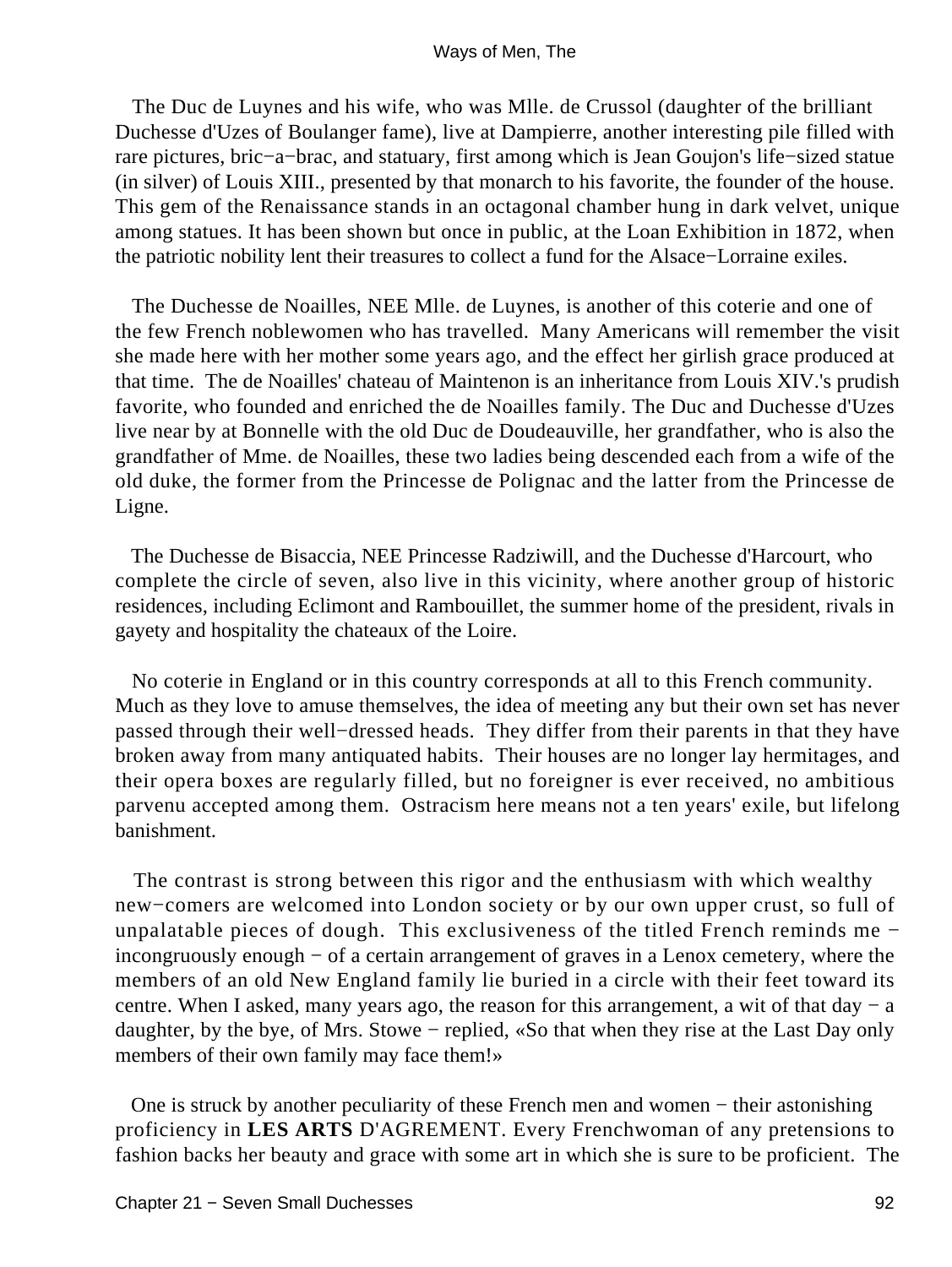dowager Duchesse d'Uzes is a sculptor of mark, and when during the autumn Mme. de Tredern gives opera at Brissac, she finds little difficulty in recruiting her troupe from among the youths and maidens under her roof whose musical education has been thorough enough to enable them to sing difficult music in public.

 Love of the fine arts is felt in their conversation, in the arrangement and decoration of their homes, and in the interest that an exhibition of pictures or old furniture will excite. Few of these people but are **HABITUES** of the Hotel Drouot and conversant with the value and authenticity of the works of art daily sold there. Such elements combine to form an atmosphere that does not exist in any other country, and lends an interest to society in France which it is far from possessing elsewhere.

 There is but one way that an outsider can enter this Gallic paradise. By marrying into it! Two of the seven ladies in question lack the quarterings of the rest. Miss Mitchell was only a charming American girl, and the mother of the Princesse Radziwill was Mlle. Blanc of Monte Carlo. However, as in most religions there are ceremonies that purify, so in this case the sacrament of marriage is supposed to have reconstructed these wives and made them genealogically whole.

 There is something incongruous to most people in the idea of a young girl hardly out of the schoolroom bearing a ponderous title. The pomp and circumstance that surround historic names connect them (through our reading) with stately matrons playing the «heavy female» roles in life's drama, much as Lady Macbeth's name evokes the idea of a raw−boned mother−in−law sort of person, the reverse of attractive, and quite the last woman in the world to egg her husband on to a crime − unless it were wife murder!

 Names like de Chevreuse, or de la Rochefoucauld, seem appropriate only to the warlike amazons of the Fronde, or corpulent kill−joys in powder and court trains of the Mme. Etiquette school; it comes as a shock, on being presented to a group of girlish figures in the latest cut of golfing skirts, who are chattering odds on the Grand Prix in faultless English, to realize that these light−hearted **GAMINES** are the present owners of sonorous titles. One shudders to think what would have been the effect on poor Marie Antoinette's priggish mentor could she have foreseen her granddaughter, clad in knickerbockers, running a petroleum tricycle in the streets of Paris, or pedalling «tandem» across country behind some young cavalry officer of her connection.

 Let no simple−minded American imagine, however, that these up− to−date women are waiting to welcome him and his family to their intimacy. The world outside of France does not exist for a properly brought up French aristocrat. Few have travelled; from their point of view, any man with money, born outside of France, is a «Rasta,» unless he come with diplomatic rank, in which case his position at home is carefully ferreted out before he is entertained. Wealthy foreigners may live for years in Paris, without meeting a single member of this coterie, who will, however, join any new club that promises to be amusing;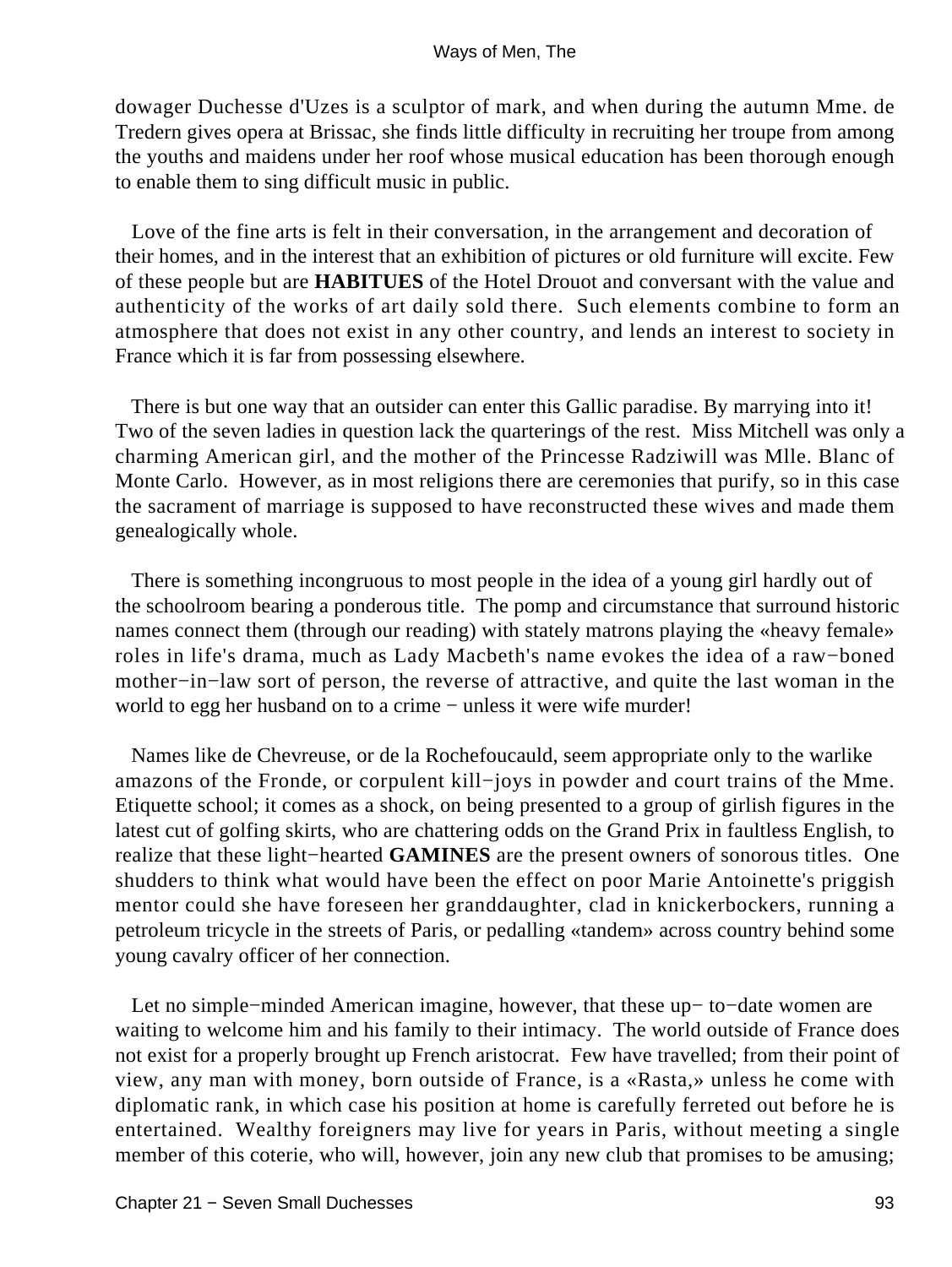but as soon as the «Rastas» get a footing, «the seven» and their following withdraw. Puteaux had its day, then the «Polo Club» in the Bois became their rendezvous. But as every wealthy American and «smart» Englishwoman passing the spring in Paris rushed for that too open circle, like tacks toward a magnet, it was finally cut by the «Duchesses,» who, together with such attractive aides−de− camp as the Princesse de Poix, Mmes. de Murat, de Morny, and de Broglie, inaugurated last spring «The Ladies' Club of the Acacias,» on a tiny island belonging to the «Tir aux Pigeons,» which, for the moment, is the fad of its founders.

 It must be a surprise to those who do not know French family pride to learn that exclusive as these women are there are cliques in France today whose members consider the ladies we have been speaking of as lacking in reserve. Men like Guy de Durfort, Duc de Lorges, or the Duc de Massa, and their womenkind, hold themselves aloof on an infinitely higher plane, associating with very few and scorning the vulgar herd of «smart» people!

 It would seem as if such a vigorous weeding out of the unworthy would result in a rather restricted comradeship. Who the «elect» are must become each year more difficult to discern.

 Their point of view in this case cannot differ materially from that of the old Methodist lady, who, while she was quite sure no one outside of her own sect could possibly be saved, had grave fears concerning the future of most of the congregation. She felt hopeful only of the clergyman and herself, adding: «There are days when I have me doubts about the minister!»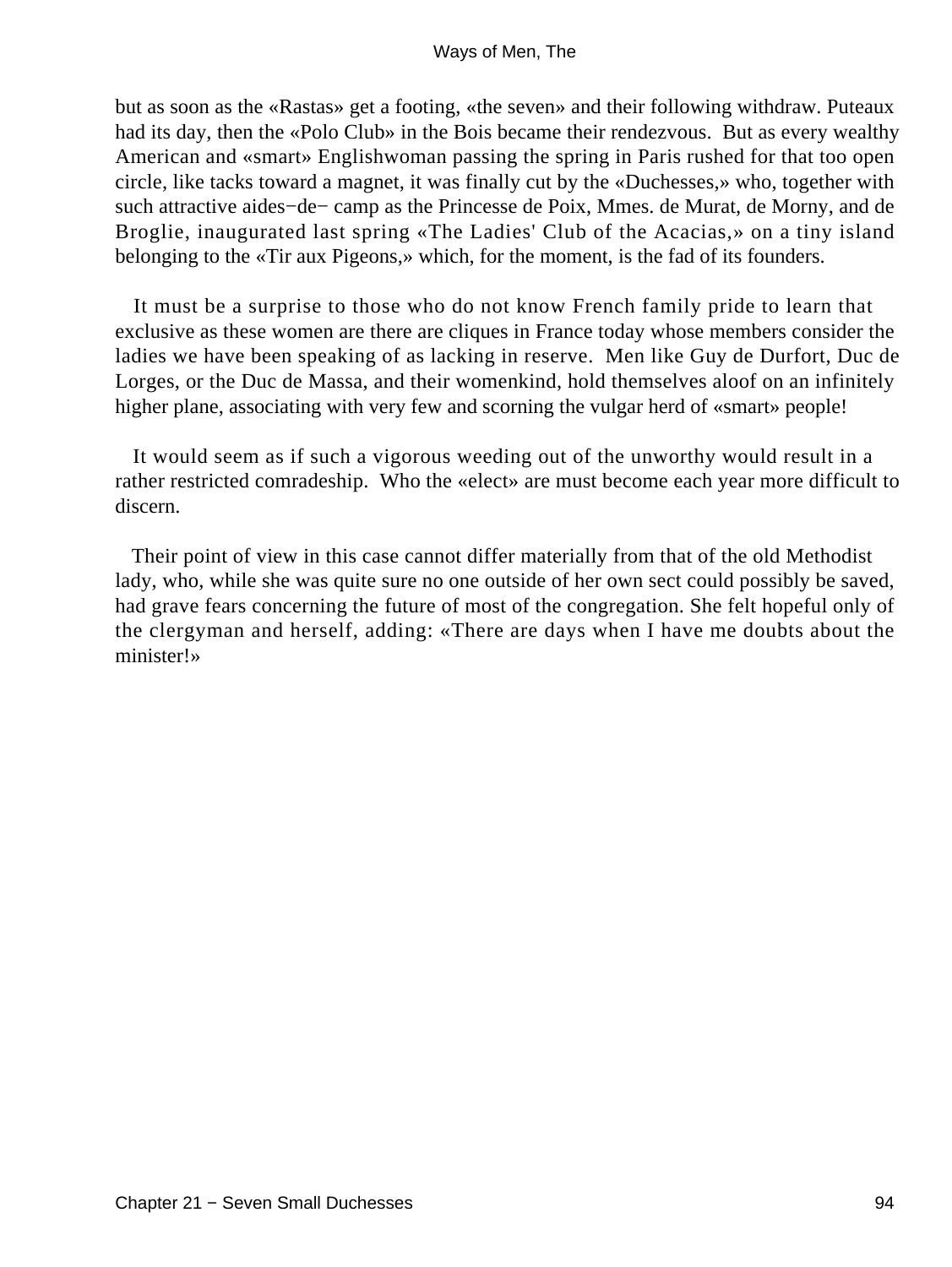# **[Chapter 22 − Growing Old Ungracefully](#page-149-0)**

**THERE** comes, we are told, a crucial moment, «a tide» in all lives, that taken at the flood, leads on to fortune. An assertion, by the bye, which is open to doubt. What does come to every one is an hour fraught with warning, which, if unheeded, leads on to folly. This fateful date coincides for most of us with the discovery that we are turning gray, or that the «crow's feet» or our temples are becoming visible realities. The unpleasant question then presents itself: Are we to slip meekly into middle age, or are arms be taken up against our insidious enemy, and the rest of life become a losing battle, fought inch by inch?

 In other days it was the men who struggled the hardest against their fate. Up to this century, the male had always been the ornamental member of a family. Caesar, we read, coveted a laurel crown principally because it would help to conceal his baldness. The wigs of the Grand Monarque are historical. It is characteristic of the time that the latter's attempts at rejuvenation should have been taken as a matter of course, while a few years later poor Madame de Pompadour's artifices to retain her fleeting youth were laughed at and decried.

 To−day the situation is reversed. The battle, given up by the men − who now accept their fate with equanimity − is being waged by their better halves with a vigor heretofore unknown. So general has this mania become that if asked what one weakness was most characteristic of modern women, what peculiarity marked them as different from their sisters in other centuries, I should unhesitatingly answer, «The desire to look younger than their years.»

 That people should long to be handsomer or taller or better proportioned than a cruel Providence has made them, is natural enough; but that so much time and trouble should be spent simply in trying to look «young,» does seem unreasonable, especially when it is evident to everybody that such efforts must, in the nature of things, be failures. The men or women who do not look their age are rare. In each generation there are exceptions, people who, from one cause or another – generally an excellent constitution – succeed in producing the illusion of youth for a few years after youth itself has flown.

 A curious fatality that has the air of a nemesis pursues those who succeed in giving this false appearance. When pointing them out to strangers, their admirers (in order to make the contrast more effective) add a decade or so to the real age. Only last month I was sitting at dinner opposite a famous French beauty, who at fifty succeeds in looking barely thirty. During the meal both my neighbors directed attention to her appearance, and in each case said: «Isn't she a wonder! You know she's over sixty!» So all that poor lady gained by looking youthful was ten years added to her age!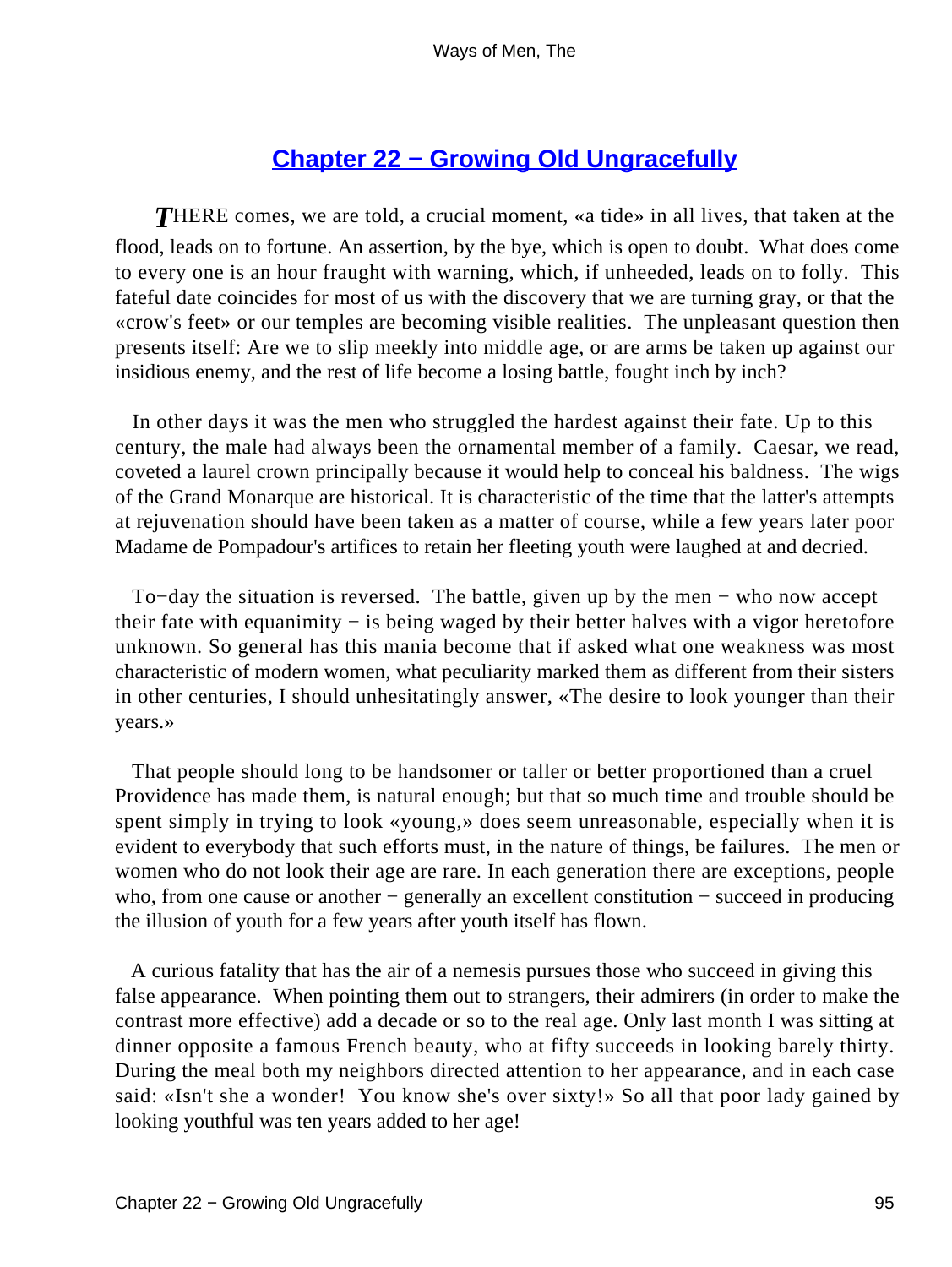The desire to remain attractive as long as possible is not only a reasonable but a commendable ambition. Unfortunately the stupid means most of our matrons adopt to accomplish this end produce exactly the opposite result.

 One sign of deficient taste in our day is this failure to perceive that every age has a charm of its own which can be enhanced by appropriate surroundings, but is lost when placed in an incongruous setting. It saddens a lover of the beautiful to see matrons going so far astray in their desire to please as to pose for young women when they no longer can look the part.

Holmes, in **MY MAIDEN AUNT**, asks plaintively: –

## WHY **WILL SHE TRAIN THAT WINTRY CURL IN SUCH A SPRINGLIKE WAY?**

 That this folly is in the air to−day, few will dispute. It seems to be perpetrated unconsciously by the greater number, with no particular object in view, simply because other people do it. An unanswerable argument when used by one of the fair sex!

 Few matrons stop to think for themselves, or they would realize that by appearing in the same attire as their daughters they challenge a comparison which can only be to their disadvantage, and should be if possible avoided. Is there any disillusion more painful than, on approaching what appeared from a distance to be a young girl, to find one's self face to face with sixty years of wrinkles? That is a modern version of the saying, «an old head on young shoulders,» with a vengeance! If mistaken sexagenarians could divine the effect that tired eyes smiling from under false hair, aged throats clasped with collars of pearls, and rheumatic old ribs braced into a semblance of girlish grace, produce on the men for whose benefit such adornments have been arranged, reform would quickly follow. There is something absolutely uncanny in the illusion. The more successful it is, the more weird the effect.

 No one wants to see Polonius in the finery of Mercutio. What a sense of fitness demands is, on the contrary, a «make up» in keeping with the role, which does not mean that a woman is to become a frump, but only that she is to make herself attractive in another way.

 During the **ANCIEN REGIME** in France, matters of taste were considered all−important; an entire court would consult on the shade of a brocade, and hail a new coiffure as an event. The great ladies who had left their youth behind never then committed the blunder, so common among our middle−aged ladies, of aping the maidens of the day. They were far too clever for that, and appreciated the advantages to be gained from sombre stuffs and flattering laces. Let those who doubt study Nattier's exquisite portrait of Maria Leczinska. Nothing in the pose or toilet suggests a desire on the painter's part to rejuvenate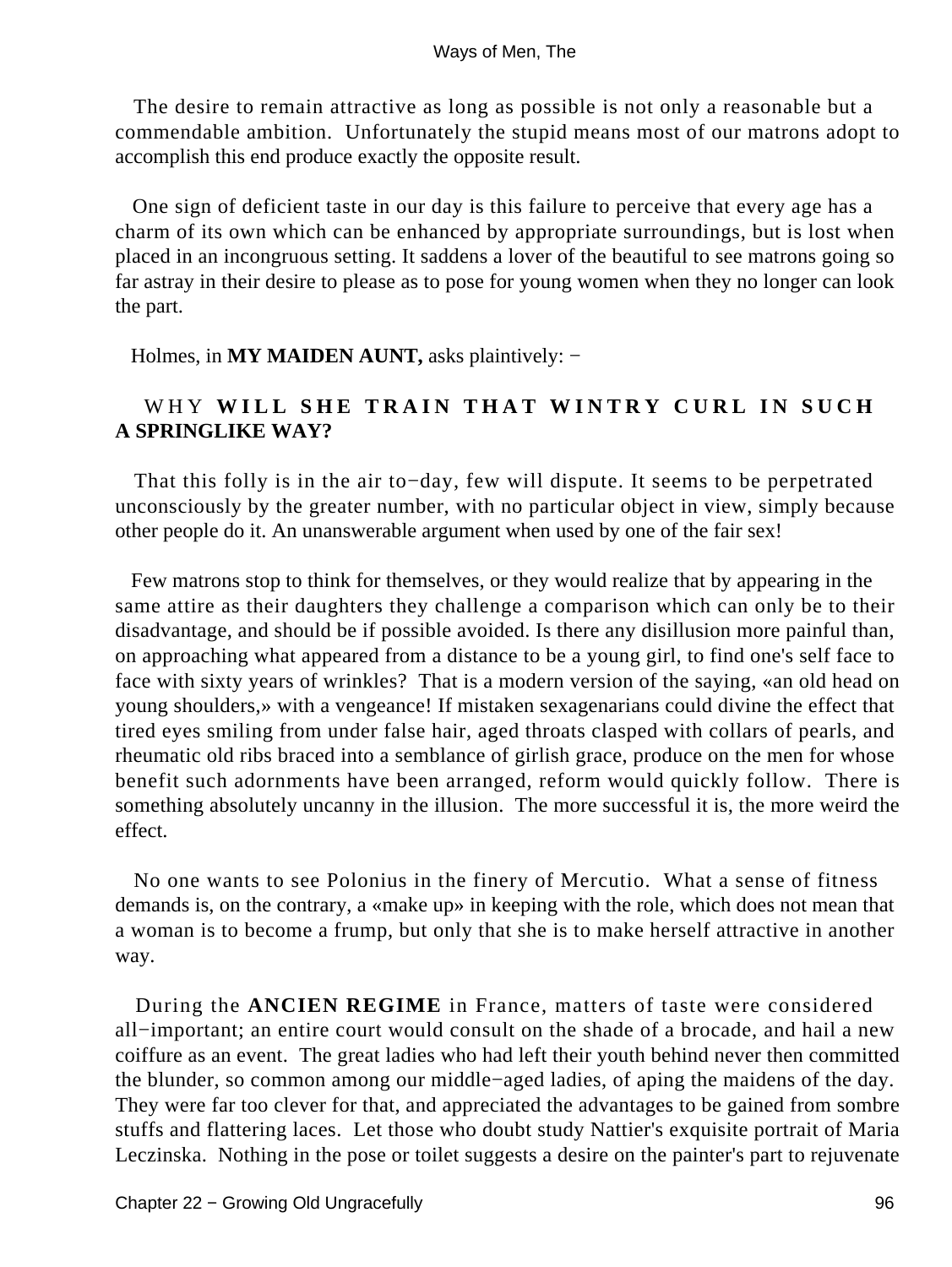his sitter. If anything, the queen's age is emphasized as something honorable. The gray hair is simply arranged and partly veiled with black lace, which sets off her delicate, faded face to perfection, but without flattery or fraud.

 We find the same view taken of age by the masters of the Renaissance, who appreciated its charm and loved to reproduce its grace.

 Queen Elizabeth stands out in history as a woman who struggled ungracefully against growing old. Her wigs and hoops and farthingales served only to make her ridiculous, and the fact that she wished to be painted without shadows in order to appear «young,» is recorded as an aberration of a great mind.

 Are there no painters to−day who will whisper to our wives and mothers the secret of looking really lovely, and persuade them to abandon their foolish efforts at rejuvenation?

 Let us see some real old ladies once more, as they look at us from miniature and portrait. Few of us, I imagine, but cherish the memory of some such being in the old home, a soft− voiced grandmother, with silvery hair brushed under a discreet and flattering cap, with soft, dark raiment and tulle−wrapped throat. There are still, it is to be hoped, many such lovable women in our land, but at times I look about me in dismay, and wonder who is to take their places when they are gone. Are there to be no more «old ladies»? Will the next generation have to look back when the word «grandmother» is mentioned, to a stylish vision in Parisian apparel, decollete and decked in jewels, or arrayed in cocky little bonnets, perched on tousled curls, knowing jackets, and golfing skirts?

 The present horror of anything elderly comes, probably, from the fact that the preceding generation went to the other extreme, young women retiring at forty into becapped old age. Knowing how easily our excitable race runs to exaggeration, one trembles to think what surprises the future may hold, or what will be the next decree of Dame Fashion. Having eliminated the «old lady» from off the face of the earth, how fast shall we continue down the fatal slope toward the ridiculous? Shall we be compelled by a current stronger than our wills to array ourselves each year (the bare thought makes one shudder) in more and more youthful apparel, until corpulent senators take to running about in «sailor suits,» and octogenarian business men go «down town» in «pinafores,» while belles of sixty or seventy summers appear in Kate Greenaway costumes, and dine out in short−sleeved bibs, which will allow coy glimpses of their cunning old ankles to appear over their socks?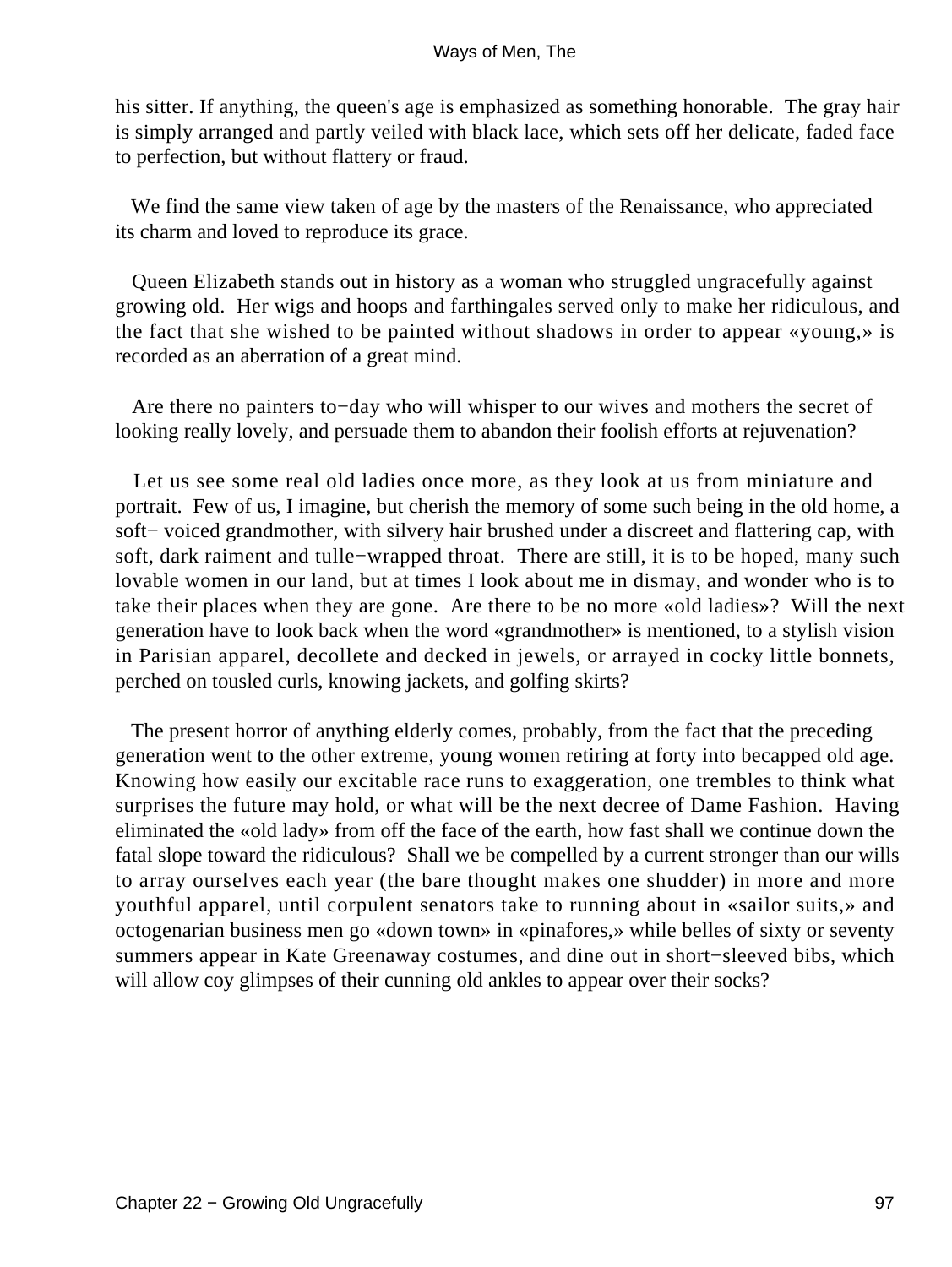# **[Chapter 23 − Around a Spring](#page-149-0)**

**THE** greatest piece of good luck that can befall a Continental village is the discovery, within its limits, of a spring supplying some kind of malodorous water. From that moment the entire community, abandoning all other plans, give themselves over to hatching their golden egg, experience having taught them that no other source of prosperity can compare with a SOURCE **THERMALE.** If the water of the newfound spring, besides having an unpleasant smell, is also hot, then Providence has indeed blessed the township.

 The first step is to have the fluid analyzed by a celebrity, and its medicinal qualities duly set forth in a certificate. The second is to get official recognition from the government and the authorization to erect a bath house. Once these preliminaries accomplished, the way lies plain before the fortunate village; every citizen, from the mayor down to the humblest laborer, devotes himself to solving the all−important problem how to attract strangers to the place and keep and amuse them when they have been secured.

 Multicolored pamphlets detailing the local attractions are mailed to the four corners of the earth, and brilliant chromos of the village, with groups of peasants in the foreground, wearing picturesque costumes, are posted in every available railway station and booking−office, regardless of the fact that no costumes have been known in the neighborhood for half a century, except those provided by the hotel proprietors for their housemaids. A national dress, however, has a fine effect in the advertisement, and gives a local color to the scene. What, for instance, would Athens be without that superb individual in national get−up whom one is sure to see before the hotel on alighting from the omnibus? I am convinced that he has given as much pleasure as the Acropolis to most travellers; the knowledge that the hotel proprietors share the expenses of his keep and toilet cannot dispel the charm of those scarlet embroideries and glittering arms.

 After preparing their trap, the wily inhabitants of a new watering−place have only to sit down and await events. The first people to appear on the scene are, naturally, the English, some hidden natural law compelling that race to wander forever in inexpensive by−ways and serve as pioneers for other nations. No matter how new or inaccessible the spring, you are sure to find a small colony of Britons installed in the half−finished hotels, reading week−old editions of the **TIMES,** and grumbling over the increase in prices since the year before.

 As soon as the first stray Britons have developed into an «English colony,» the municipality consider themselves authorized to construct a casino and open avenues, which are soon bordered by young trees and younger villas. In the wake of the English come invalids of other nationalities. If a wandering «crowned head» can be secured for a season, a great step is gained, as that will attract the real paying public and the Americans, who as a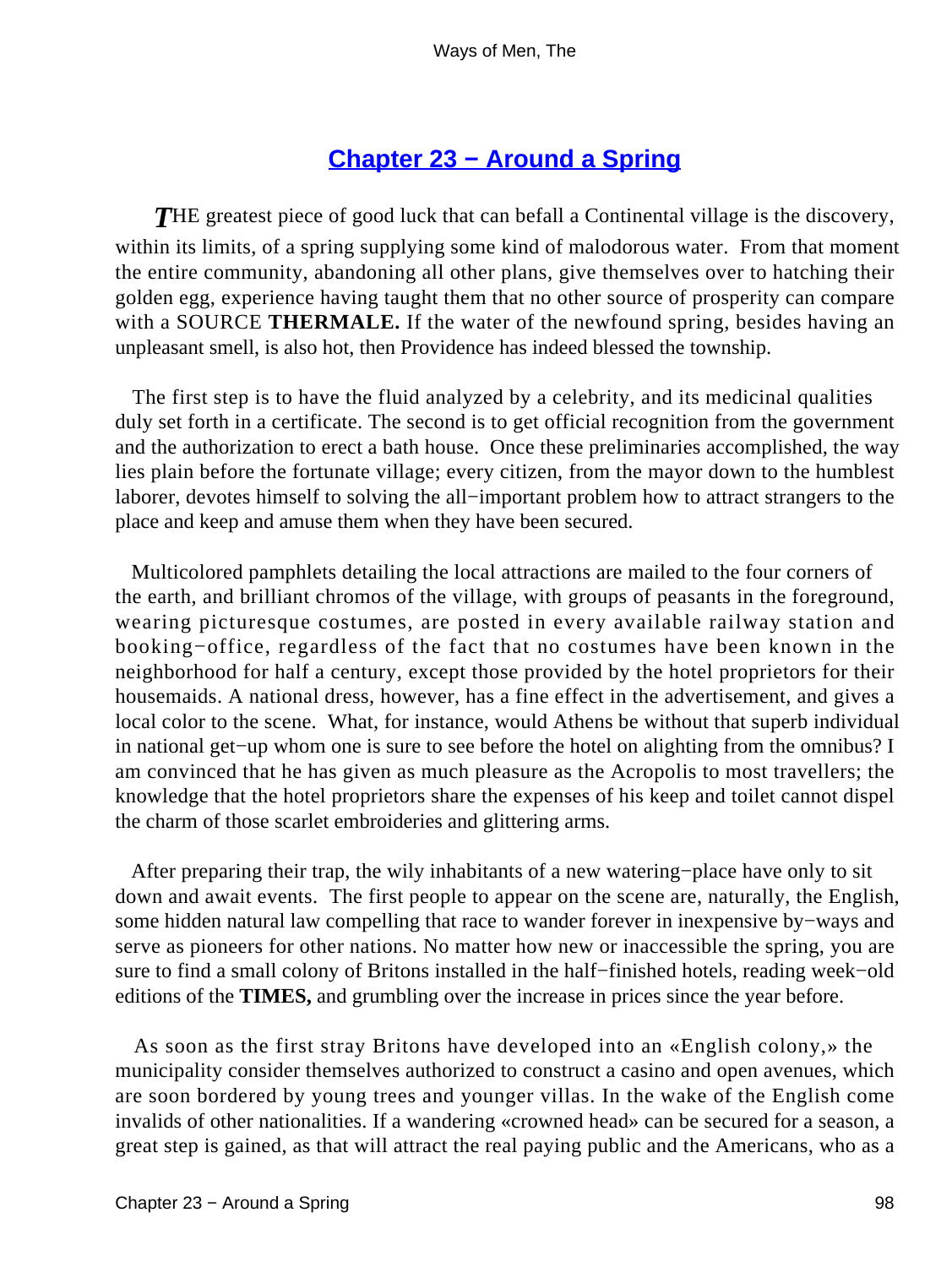general thing are the last to appear on the scene.

 At this stage of its evolution, the «city fathers» build a theatre in connection with their casino, and (persuading the government to wink at their evasion of the gambling laws) add games of chance to the other temptations of the place.

 There is no better example of the way a spring can be developed by clever handling, and satisfactory results obtained from advertising and judicious expenditure, than Aix− les−Bains, which twenty years ago was but a tiny mountain village, and to−day ranks among the wealthiest and most brilliant **EAUX** in Europe. In this case, it is true, they had tradition to fall back on, for Aquae Gratinae was already a favorite watering−place in the year 30 B.C., when Caesar took the cure.

 There is little doubt in my mind that when the Roman Emperor first arrived he found a colony of spinsters and retired army officers (from recently conquered Britain) living around this spring in **POPINAE** (which are supposed to have corresponded to our modern boarding−house), wearing waterproof togas and common−sense cothurni, with double cork soles.

 The wife of another Caesar fled hither in 1814. The little inn where she passed a summer in the company of her one–eyed lover − while the fate of her husband and son was being decided at Vienna and Waterloo − is still standing, and serves as the annex of a vast new hotel.

 The way in which a watering−place is «run» abroad, where tourists are regarded as godsends, to be cherished, spoiled, and despoiled, is amusingly different from the manner of our village populations when summer visitors (whom they look upon as natural enemies) appear on the scene. Abroad the entire town, together with the surrounding villages, hamlets, and farmhouses, rack their brains and devote their time to inventing new amusements for the visitor, and original ways of enticing the gold from his pocket − for, mind you, on both continents the object is the same. In Europe the rural Machiavellis have had time to learn that smiling faces and picturesque surroundings are half the battle.

 Another point which is perfectly understood abroad is that a cure must be largely mental; that in consequence boredom retards recovery. So during every hour of the day and evening a different amusement is provided for those who feel inclined to be amused. At Aix, for instance, Colonne's orchestra plays under the trees at the Villa des Fleurs while you are sipping your after−luncheon coffee. At three o'clock «Guignol» performs for the youngsters. At five o'clock there is another concert in the Casino. At eight o'clock an operetta is given at the villa, and a comedy in the Casino, both ending discreetly at eleven o'clock. Once a week, as a variety, the park is illuminated and fireworks help to pass the evening.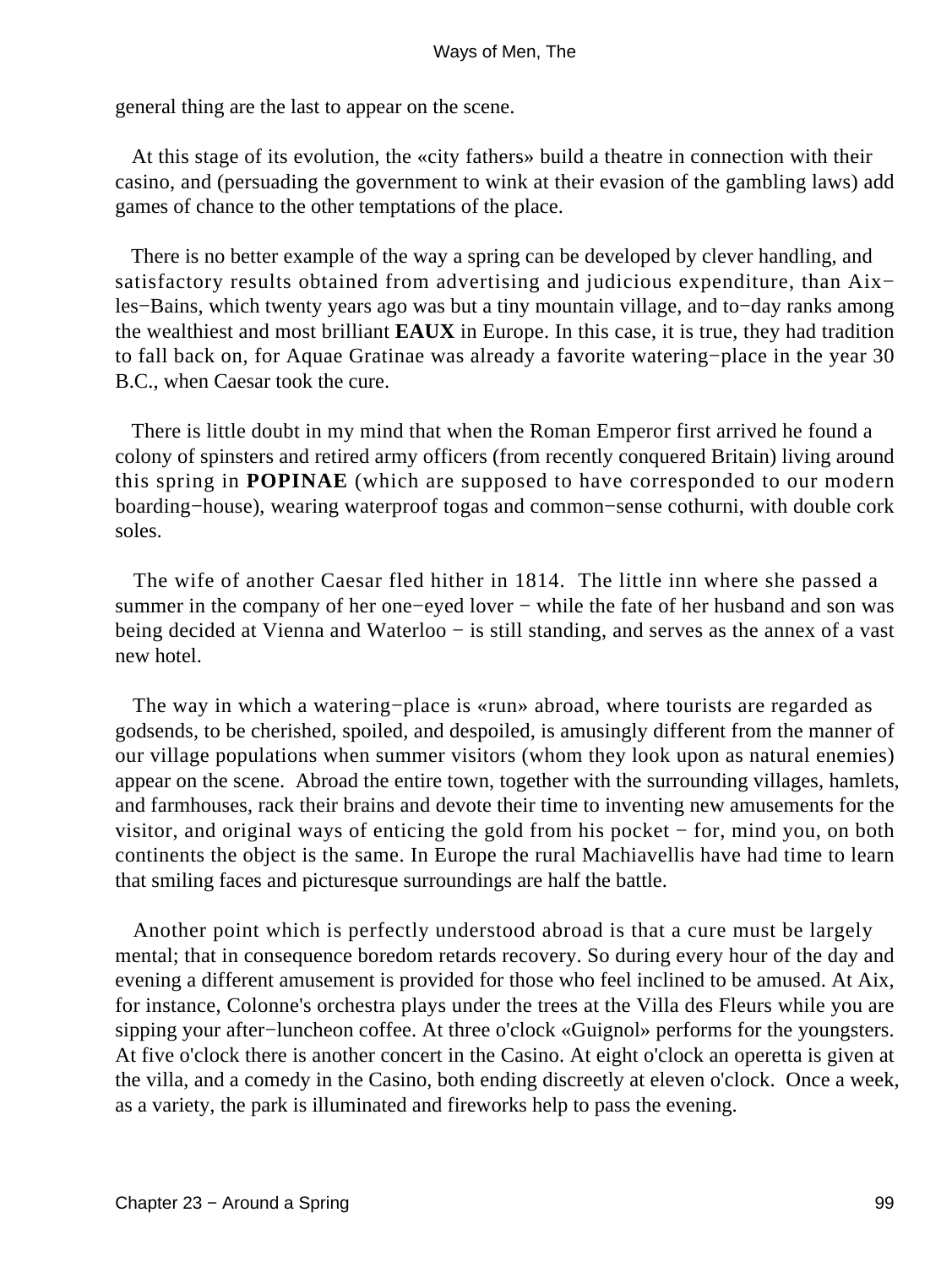If neither music nor Guignol tempts you, every form of trap from a four−horse break to a donkey−chair (the latter much in fashion since the English queen's visit) is standing ready in the little square. On the neighboring lake you have but to choose between a dozen kinds of boats. The hire of all these modes of conveyance being fixed by the municipality, and plainly printed in boat or carriage, extortions or discussions are impossible. If you prefer a ramble among the hills, the wily native is lying in wait for you there also. When you arrive breathless at your journey's end, a shady arbor offers shelter where you may cool off and enjoy the view. It is not by accident that a dish of freshly gathered strawberries and a bowl of milk happen to be standing near by.

 When bicycling around the lake you begin to feel how nice a half hour's rest would be. Presto! a terrace overhanging the water appears, and a farmer's wife who proposes brewing you a cup of tea, supplementing it with butter and bread of her own making. Weak human nature cannot withstand such blandishments. You find yourself becoming fond of the people and their smiling ways, returning again and again to shores where you are made so welcome. The fact that «business» is at the bottom of all this in no way interferes with one's enjoyment. On the contrary, to a practical mind it is refreshing to see how much can be made of a little, and what a fund of profit and pleasure can be extracted from small things, if one goes to work in the right way.

 The trick can doubtless be overdone: at moments one feels the little game is worked a bit too openly. The other evening, for instance, when we entered the dining−room of our hotel and found it decorated with flags and flowers, because, forsooth, it was the birthday of «Victoria R. and I.,» when champagne was offered at dessert and the band played «God Save the Queen,» while the English solemnly stood up in their places, it did seem as if the proprietor was poking fun at his guests in a sly way.

 I was apparently the only person, however, who felt this. The English were much flattered by the attention, so I snubbed myself with the reflection that if the date had been July 4, I doubtless should have considered the flags and music most **A PROPOS.**

 There are also moments when the vivid picturesqueness of this place comes near to palling on one. Its beauty is so suspiciously like a set scene that it gives the impression of having been arranged by some clever decorator with an eye to effect only.

 One is continually reminded of that inimitable chapter in Daudet's **TARTARIN SUR LES ALPES,** when the hero discovers that all Switzerland is one enormous humbug, run to attract tourists; that the cataracts are «faked,» and avalanches arranged beforehand to enliven a dull season. Can anything be more delicious than the disillusion of Tartarin and his friends, just back from a perilous chamois hunt, on discovering that the animal they had exhausted themselves in following all day across the mountains, was being refreshed with hot wine in the kitchen of the hotel by its peasant owner?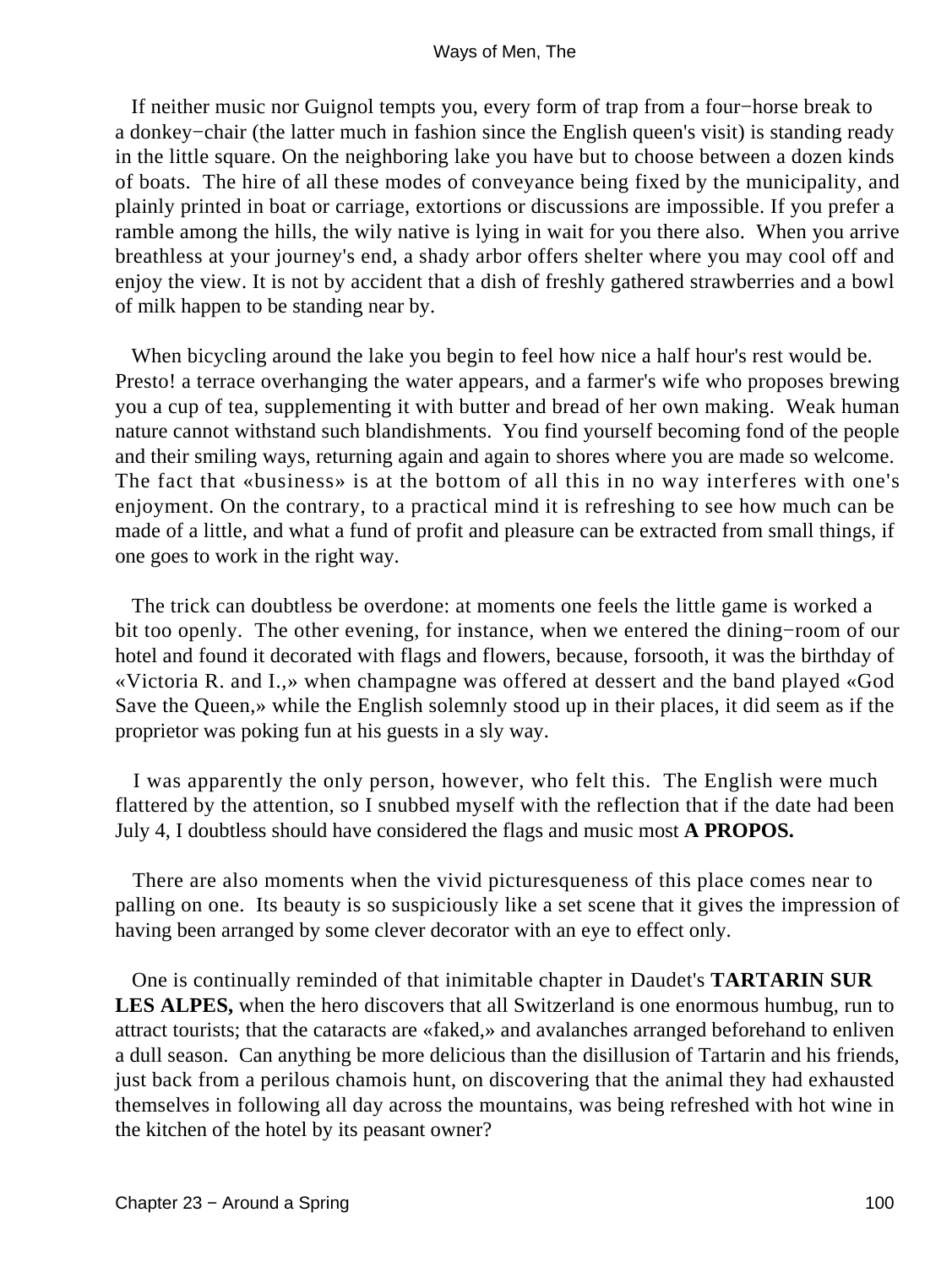When one visits the theatrical abbey across the lake and inspects the too picturesque tombs of Savoy's sovereigns, or walks in the wonderful old garden, with its intermittent spring, the suspicion occurs, in spite of one's self, that the whole scene will be folded up at sunset and the bare−footed «brother» who is showing us around with so much unction will, after our departure, hurry into another costume, and appear later as one of the happy peasants who are singing and drinking in front of that absurdly operatic little inn you pass on the drive home.

 There is a certain pink cottage, with a thatched roof and overhanging vines, about which I have serious doubts, and fully expect some day to see Columbine appear on that pistache−green balcony (where the magpie is hanging in a wicker cage), and, taking Arlequin's hand, disappear into the water−butt while Clown does a header over the half−door, and the cottage itself turns into a gilded coach, with Columbine kissing her hand from the window.

 A problem which our intelligent people have not yet set themselves to solve, is being worked out abroad. The little cities of Europe have discovered that prosperity comes with the tourist, that with increased facilities of communication the township which expends the most in money and brains in attracting rich travellers to its gates is the place that will grow and prosper. It is a simple lesson, and one that I would gladly see our American watering−places learn and apply.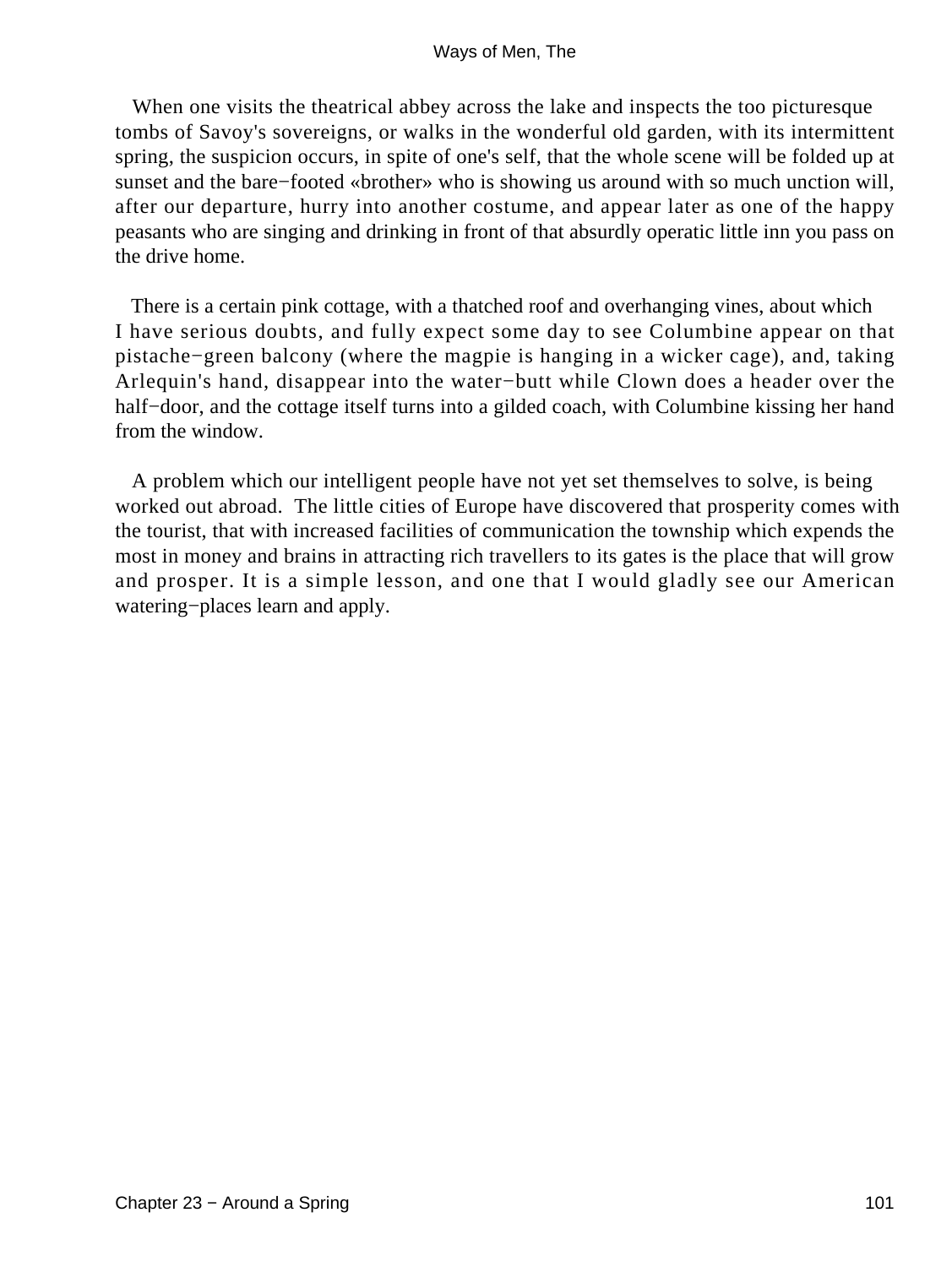# **[Chapter 24 − The Better Part](#page-149-0)**

AS I watch, year after year, the flowers of our aristocratic hothouses blooming behind the glass partitions of their conservatories, tended always by the same gardeners, admired by the same amateurs, and then, for the most part, withering unplucked on their virgin stems, I wonder if the wild flowers appreciate the good luck that allows them to taste the storm and the sunshine untrammelled and disperse perfume according to their own sweet will.

 To drop a cumbersome metaphor, there is not the shadow of a doubt that the tamest and most monotonous lives in this country are those led by the women in our «exclusive» sets, for the good reason that they are surrounded by all the trammels of European society without enjoying any of its benefits, and live in an atmosphere that takes the taste out of existence too soon.

 Girls abroad are kept away from the «world» because their social life only commences after marriage. In America, on the contrary, a woman is laid more or less on the shelf the day she becomes a wife, so that if she has not made hay while her maiden sunshine lasted, the chances are she will have but meagrely furnished lofts; and how, I ask, is a girl to harvest always in the same field?

 When in this country, a properly brought up young aristocrat is presented by her mamma to an admiring circle of friends, she is quite a BLASEE person. The dancing classes she has attended for a couple of years before her debut (that she might know the right set of youths and maidens) have taken the bloom off her entrance into the world. She and her friends have already talked over the «men» of their circle, and decided, with a sigh, that there were matches going about. A juvenile Newporter was recently overheard deploring (to a friend of fifteen summers), «By the time we come out there will only be two matches in the market,» meaning, of course, millionnaires who could provide their brides with country and city homes, yachts, and the other appurtenances of a brilliant position. Now, the unfortunate part of the affair is, that such a worldly−minded maiden will in good time be obliged to make her debut, dine, and dance through a dozen seasons without making a new acquaintance. Her migrations from town to seashore, or from one country house to another, will be but changes of scene: the actors will remain always the same. When she dines out, she can, if she cares to take the trouble, make a fair guess as to who the guests will be before she starts, for each entertainment is but a new shuffle of the too well−known pack. She is morally certain of being taken in to dinner by one of fifty men whom she has known since her childhood, and has met on an average twice a week since she was eighteen.

 Of foreigners such a girl sees little beyond a stray diplomatist or two, in search of a fortune, and her glimpses of Paris society are obtained from the windows of a hotel on the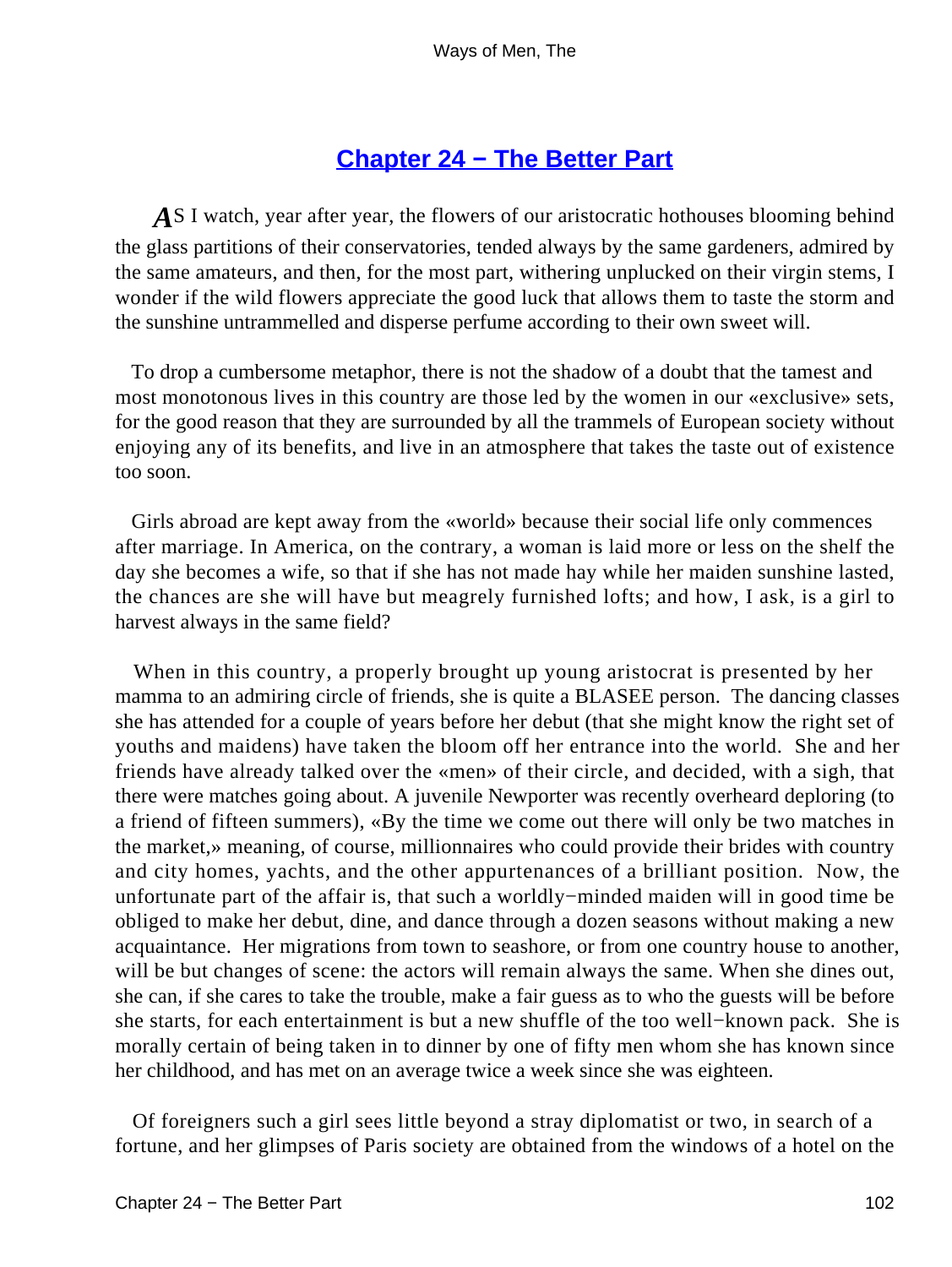Place Vendome. In London or Rome she may be presented in a few international salons, but as she finds it difficult to make her new acquaintances understand what an exalted position she occupies at home, the chances are that pique at seeing some Daisy Miller attract all the attention will drive my lady back to the city where she is known and appreciated, nothing being more difficult for an American «swell» than explaining to the uninitiated in what way her position differs from that of the rest of her compatriots.

When I see the bevies of highly educated and attractive girls who make their bows each season, I ask myself in wonder, «Who, in the name of goodness, are they to marry?»

 In the very circle where so much stress is laid on a girl's establishing herself brilliantly, the fewest possible husbands are to be found. Yet, limited as such a girl's choice is, she will sooner remain single than accept a husband out of her set. She has a perfectly distinct idea of what she wants, and has lived so long in the atmosphere of wealth that existence without footmen and male cooks, horses and French clothes, appears to her impossible. Such large proportions do these details assume in her mind that each year the husband himself becomes of less importance, and what he can provide the essential point.

 If an outsider is sufficiently rich, my lady may consent to unite her destinies to his, hoping to get him absorbed into her own world.

 It is pathetic, considering the restricted number of eligible men going about, to see the trouble and expense that parents take to keep their daughters **EN EVIDENCE.** When one reflects on the number of people who are disturbed when such a girl dines out, the horses and men and women who are kept up to convey her home, the time it has taken her to dress, the cost of the toilet itself, and then see the man to whom she will be consigned for the evening, – some bored man about town who has probably taken her mother in to dinner twenty years before, and will not trouble himself to talk with his neighbor, or a schoolboy, breaking in his first dress suit, – when one realizes that for many maidens this goes on night after night and season after season, it seems incredible that they should have the courage, or think it worth their while to keep up the game.

 The logical result of turning eternally in the same circle is that nine times out of ten the men who marry choose girls out of their own set, some pretty stranger who has burst on their jaded vision with all the charm of the unknown. A conventional society maiden who has not been fortunate enough to meet and marry a man she loves, or whose fortune tempts her, during the first season or two that she is «out,» will in all probability go on revolving in an ever−narrowing circle until she becomes stationary in its centre.

 In comparison with such an existence the life of the average «summer girl» is one long frolic, as varied as that of her aristocratic sister is monotonous. Each spring she has the excitement of selecting a new battle−ground for her manoeuvres, for in the circle in which she moves, parents leave such details to their children. Once installed in the hotel of her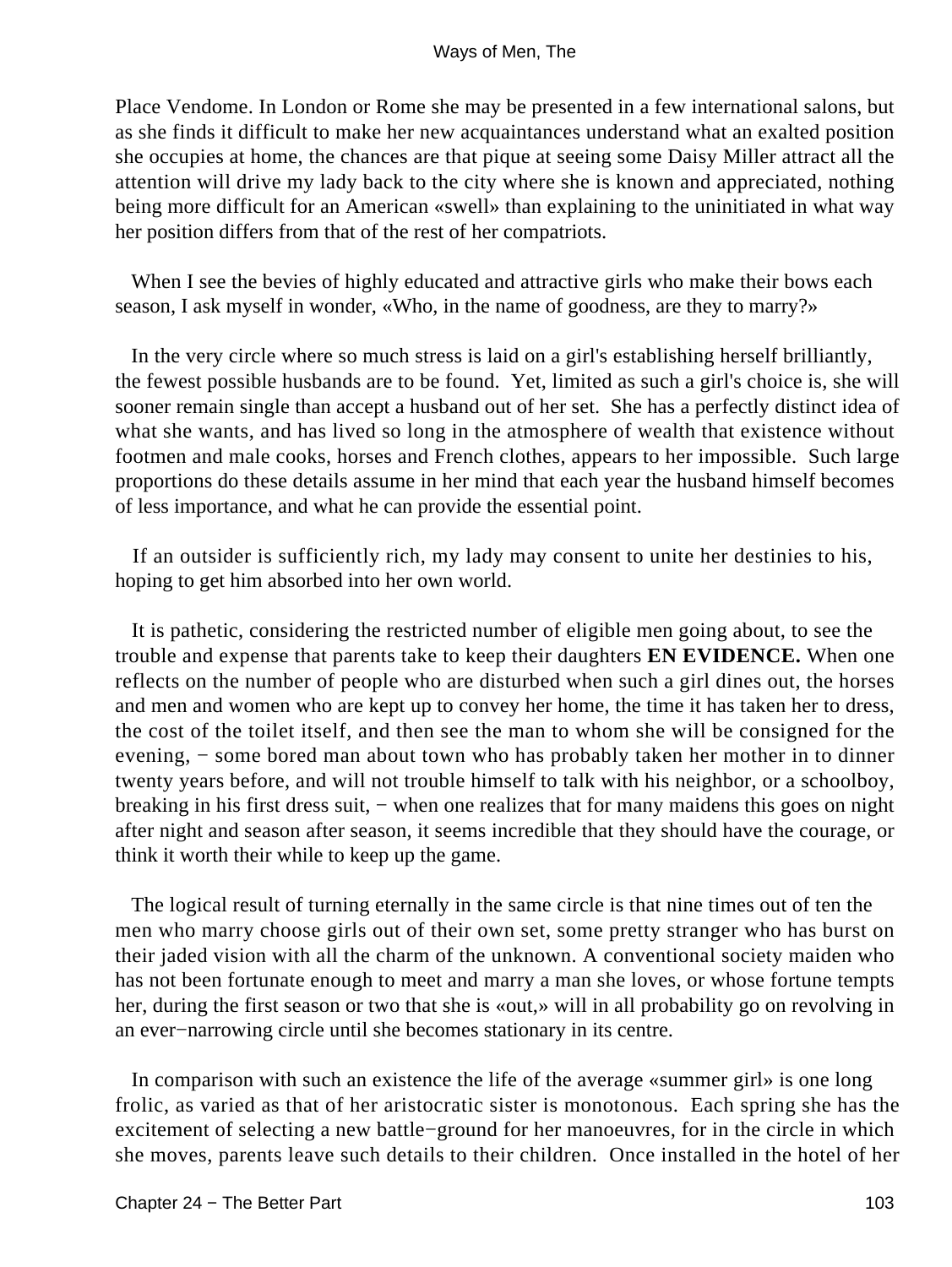choice, mademoiselle proceeds to make the acquaintance of an entirely new set of friends, delightful youths just arrived, and bent on making the most of their brief holidays, with whom her code of etiquette allows her to sail all day, and pass uncounted evening hours in remote corners of piazza or beach.

 As the words «position» and «set» have no meaning to her young ears, and no one has ever preached to her the importance of improving her social standing, the acquaintances that chance throws in her path are accepted without question if they happen to be good−looking and amusing. She has no prejudice as to standing, and if her supply of partners runs short, she will dance and flirt with the clerk from the desk in perfect good humor – in fact, she stands rather in awe of that functionary, and admires the «English» cut of his clothes and his Eastern swagger. A large hotel is her dream of luxury, and a couple of simultaneous flirtations her ideal of bliss. No long evenings of cruel boredom, in order to be seen at smart houses, will cloud the maiden's career, no agonized anticipation of retiring partnerless from cotillion or supper will disturb her pleasure.

 In the city she hails from, everybody she knows lives in about the same style. Some are said to be wealthier than others, but nothing in their way of life betrays the fact; the art of knowing how to enjoy wealth being but little understood outside of our one or two great cities. She has that tranquil sense of being the social equal of the people she meets, the absence of which makes the snob's life a burden.

 During her summers away from home our «young friend» will meet other girls of her age, and form friendships that result in mutual visiting during the ensuing winter, when she will continue to add more new names to the long list of her admirers, until one fine morning she writes home to her delighted parents that she has found the right man at last, and engaged herself to him.

 Never having penetrated to those sacred centres where birth and wealth are considered all−important, and ignoring the supreme importance of living in one set, the plan of life that such a woman lays out for herself is exceedingly simple. She will coquette and dance and dream her pleasant dream until Prince Charming, who is to awaken her to a new life, comes and kisses away the dew of girlhood and leads his bride out into the work−a−day world. The simple surroundings and ambitions of her youth will make it easy for this wife to follow the man of her choice, if necessary, to the remote village where he is directing a factory or to the mining camp where the foundations of a fortune lie. Life is full of delicious possibilities for her. Men who are forced to make their way in youth often turn out to be those who make «history» later, and a bride who has not become prematurely **BLASEE** to all the luxuries or pleasures of existence will know the greatest happiness that can come into a woman's life, that of rising at her husband's side, step by step, enjoying his triumphs as she shared his poverty.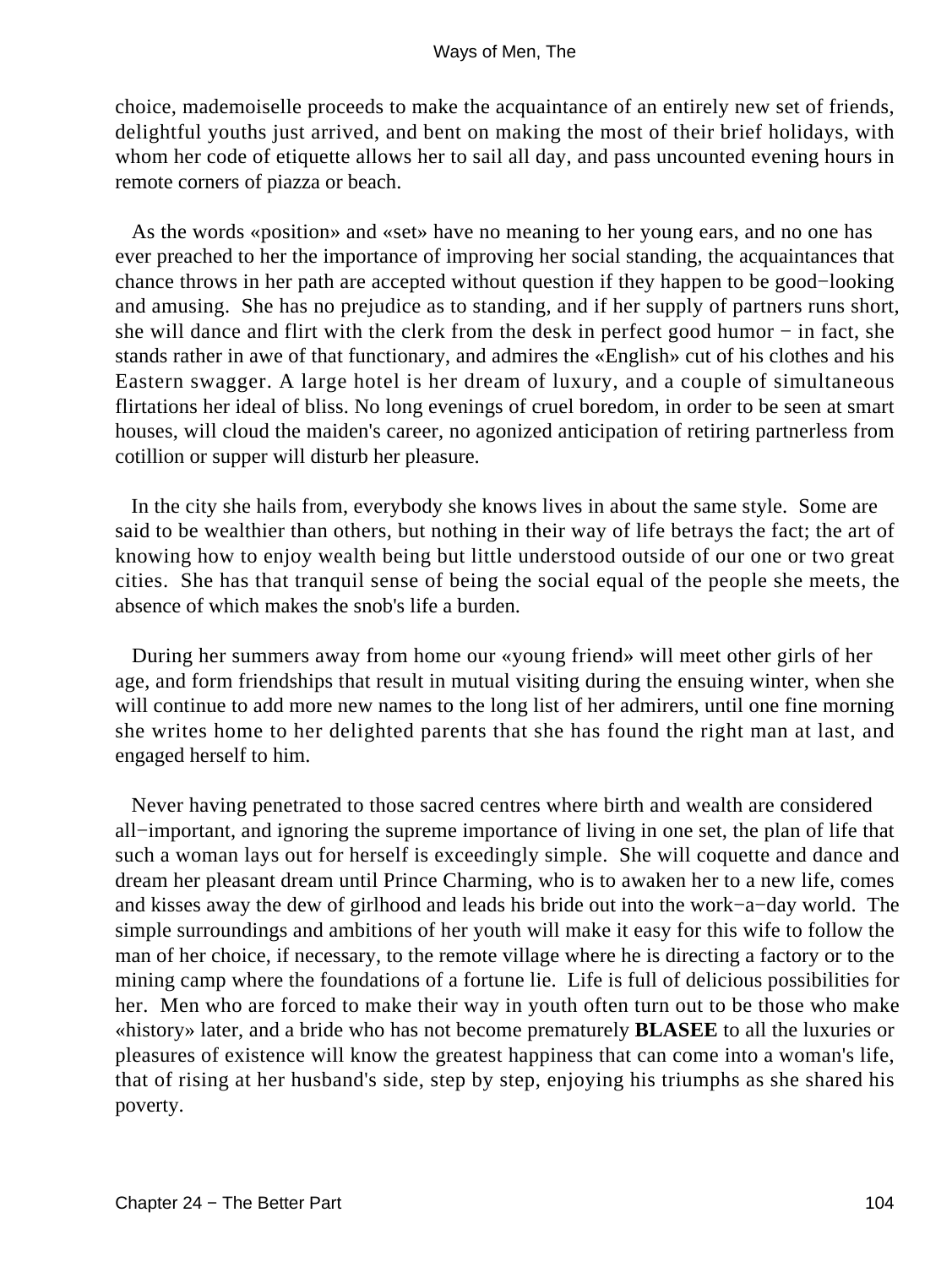# **[Chapter 25 − La Comedie Francaise a Orange](#page-149-0)**

*I*DLING up through the south of France, in company with a passionate lover of that fair land, we learned on arriving at Lyons, that the actors of the Comedie Francaise were to pass through there the next day, **EN ROUTE** for Orange, where a series of fetes had been arranged by «Les Felibres.» This society, composed of the writers and poets of Provence, have the preservation of the Roman theatre at Orange (perhaps the most perfect specimen of classical theatrical architecture in existence) profoundly at heart, their hope being to restore some of its pristine beauty to the ruin, and give from time to time performances of the Greek masterpieces on its disused stage.

 The money obtained by these representations will be spent in the restoration of the theatre, and it is expected in time to make Orange the centre of classic drama, as Beyreuth is that of Wagnerian music.

 At Lyons, the **CORTEGE** was to leave the Paris train and take boats down the Rhone, to their destination. Their programme was so tempting that the offer of places in one of the craft was enough to lure us away from our prearranged route.

 By eight o'clock the following morning, we were on foot, as was apparently the entire city. A cannon fired from Fort Lamothe gave the signal of our start. The river, covered with a thousand gayly decorated craft, glinted and glittered in the morning light. It world be difficult to forget that scene, – the banks of the Rhone were lined with the rural population, who had come miles in every direction to acclaim the passage of their poets.

 Everywhere along our route the houses were gayly decorated and arches of flowers had been erected. We float past Vienne, a city once governed by Pontius Pilate, and Tournon, with its feudal chateau, blue in the distance, then Saint Peray, on a verdant vine−clad slope. As we pass under the bridge at Montelimar, an avalanche of flowers descends on us from above.

 The rapid current of the river soon brings our flotilla opposite Vivier, whose Gothic cathedral bathes its feet in the Rhone. Saint Esprit and its antique bridge appear next on the horizon. Tradition asserts that the Holy Spirit, disguised as a stone mason, directed its construction; there were thirteen workmen each day, but at sunset, when the men gathered to be paid, but twelve could be counted.

 Here the mayor and the municipal council were to have received us and delivered an address, but were not on hand. We could see the tardy **CORTEGE** hastening towards the bridge as we shot away down stream.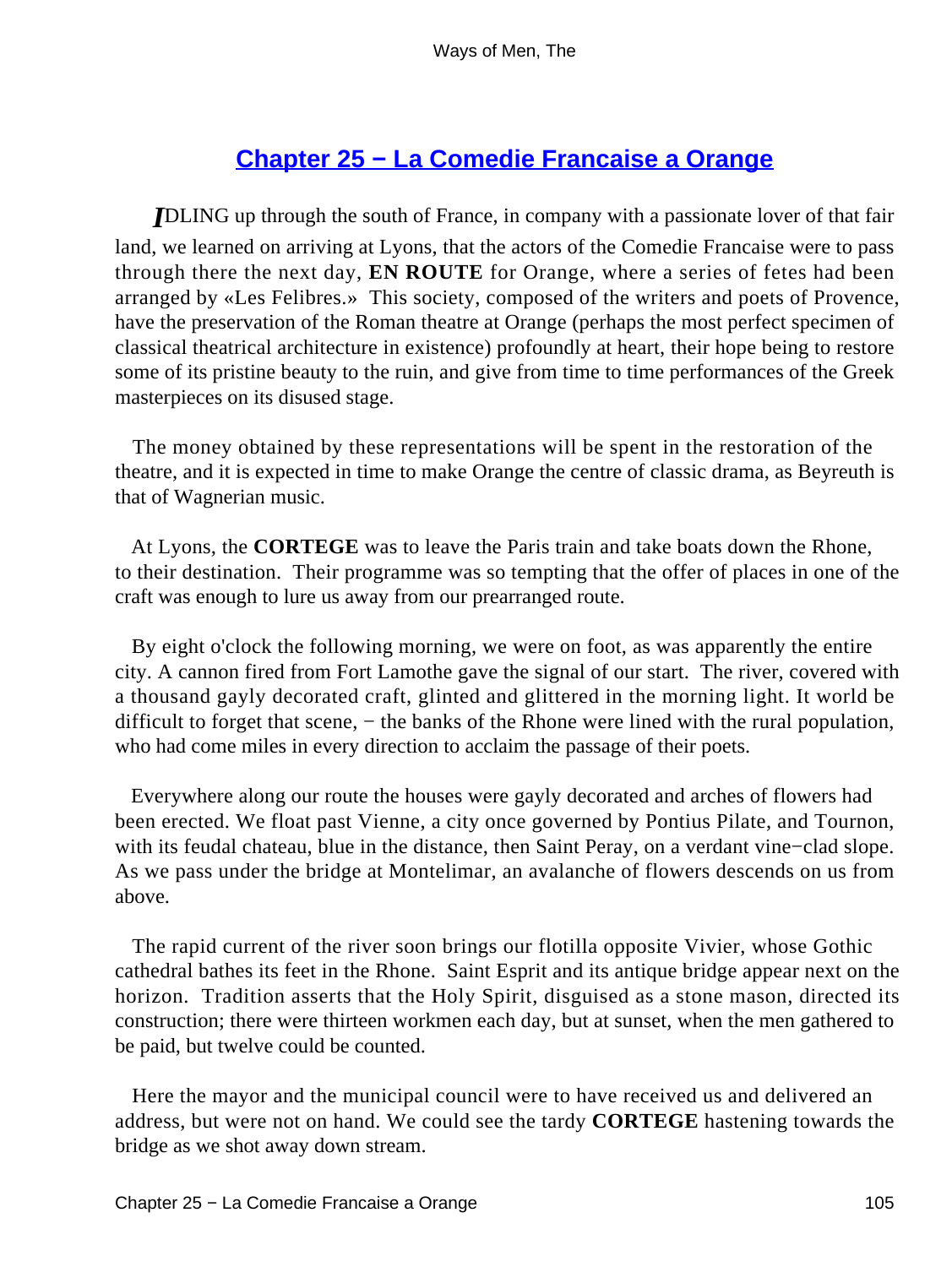On nearing Orange, the banks and quays of the river are alive with people. The high road, parallel with the stream, is alive with a many−colored throng. On all sides one hears the language of Mistral, and recognizes the music of Mireille sung by these pilgrims to an artistic Mecca, where a miracle is to be performed − and classic art called forth from its winding− sheet.

 The population of a whole region is astir under the ardent Provencal sun, to witness a resurrection of the Drama in the historic valley of the Rhone, through whose channel the civilization and art and culture of the old world floated up into Europe to the ceaseless cry of the **CIGALES.**

 Chateaurenard! our water journey is ended. Through the leafy avenues that lead to Orange, we see the arch of Marius and the gigantic proscenium of the theatre, rising above the roofs of the little city.

 So few of our compatriots linger in the south of France after the spring has set in, or wander in the by−ways of that inexhaustible country, that a word about the representations at Orange may be of interest, and perchance create a desire to see the masterpieces of classic drama (the common inheritance of all civilized races) revived with us, and our stage put to its legitimate use, cultivating and elevating the taste of the people.

 One would so gladly see a little of the money that is generously given for music used to revive in America a love for the classic drama.

 We are certainly not inferior to our neighbors in culture or appreciation, and yet such a performance as I witnessed at Orange (laying aside the enchantment lent by the surroundings) would not be possible here. Why? But to return to my narrative.

 The sun is setting as we toil, ticket in hand, up the Roman stairway to the upper rows of seats; far below the local **GENDARMERIE** who mostly understand their orders backwards are struggling with the throng, whose entrance they are apparently obstructing by every means in their power. Once seated, and having a wait of an hour before us, we amused ourselves watching the crowd filling in every corner of the vast building, like a rising tide of multi−colored water.

 We had purposely chosen places on the highest and most remote benches, to test the vaunted acoustic qualities of the auditorium, and to obtain a view of the half−circle of humanity, the gigantic wall back of the stage, and the surrounding country.

 As day softened into twilight, and twilight deepened into a luminous Southern night; the effect was incomparable. The belfries and roofs of mediaeval Orange rose in the clear air, overtopping the half ruined theatre in many places. The arch of Marius gleamed white against the surrounding hills, themselves violet and purple in the sunset, their shadow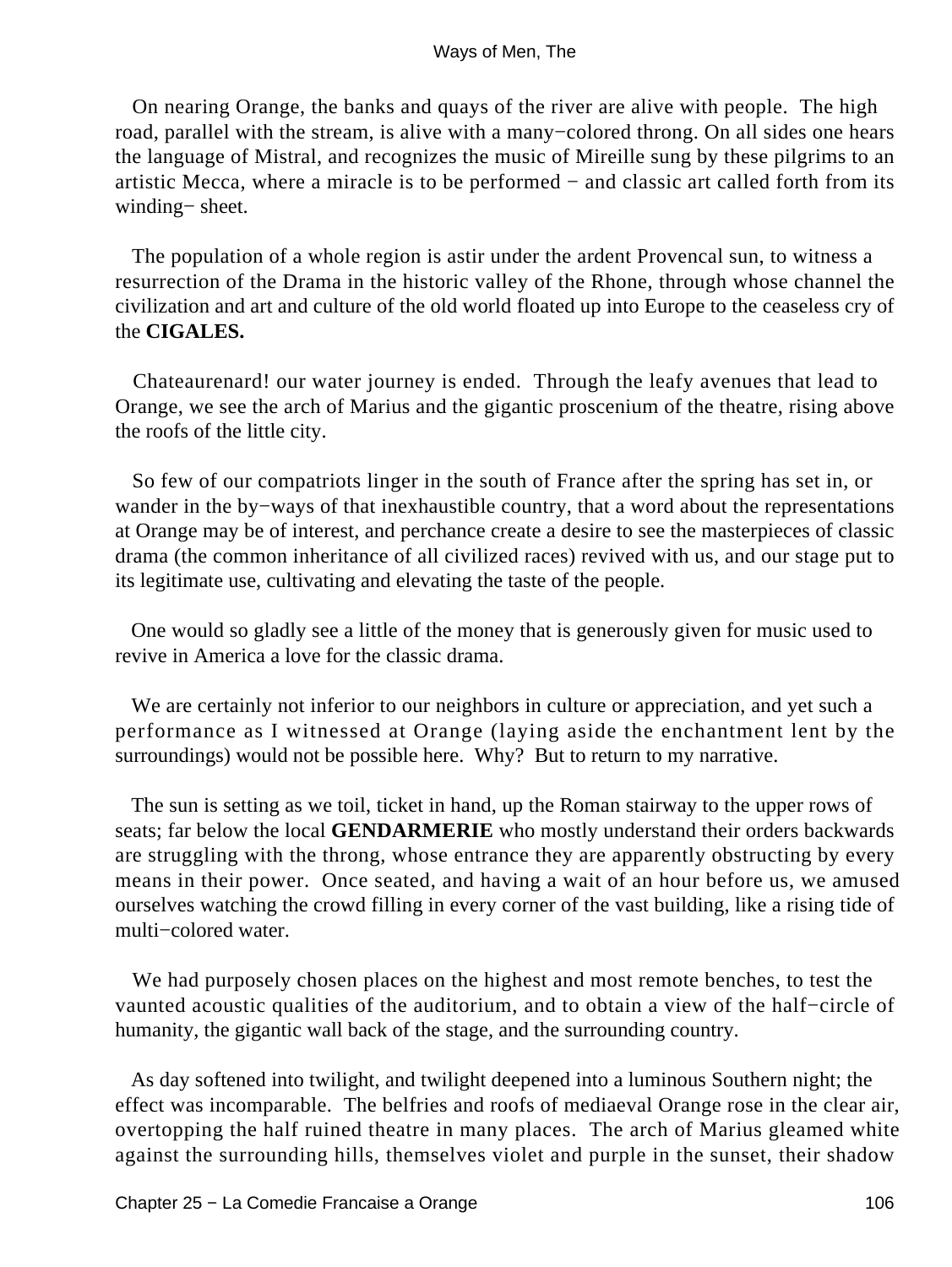broken here and there by the outline of a crumbling chateau or the lights of a village.

 Behind us the sentries paced along the wall, wrapped in their dark cloaks; and over all the scene, one snowtopped peak rose white on the horizon, like some classic virgin assisting at an Olympian solemnity.

 On the stage, partly cleared of the debris of fifteen hundred years, trees had been left where they had grown, among fallen columns, fragments of capital and statue; near the front a superb rose−laurel recalled the Attic shores. To the right, wild grasses and herbs alternated with thick shrubbery, among which Orestes hid later, during the lamentations of his sister. To the left a gigantic fig−tree, growing again the dark wall, threw its branches far out over the stage.

 It was from behind its foliage that «Gaul,» «Provence,» and «France,» personated by three actresses of the «Francais,» advanced to salute Apollo, seated on his rustic throne, in the prologue which began the performance.

 Since midday the weather had been threatening. At seven o'clock there was almost a shower − a moment of terrible anxiety. What a misfortune if it should rain, just as the actors were to appear, here, where it had not rained for nearly four months! My right−hand neighbor, a citizen of Beaucaire, assures me, «It will be nothing, only a strong `mistral' for to−morrow.» An electrician is putting the finishing touches to his arrangements. He tries vainly to concentrate some light on the box where the committee is to sit, which is screened by a bit of crumbling wall, but finally gives it up.

 Suddenly the bugles sound; the orchestra rings out the Marseillaise; it is eight o'clock. The sky is wild and threatening. An unseen hand strikes the three traditional blows. The Faun Lybrian slips down from a branch of a great elm, and throws himself on the steps that later are to represent the entrance to the palace of Agamemnon, and commences the prologue (an invocation to Apollo), in the midst of such confusion that we hear hardly a word. Little by little, however, the crowd quiets down, and I catch Louis Gallet's fine lines, marvellously phrased by Mesdames Bartet, Dudlay, Moreno, and the handsome Fenoux as Apollo.

 The real interest of the public is only aroused, however, when **THE ERYNNIES** begins. This powerful adaptation from the tragedy of AEschylus is **THE CHEF** D'OEUVRE of Leconte de Lisle. The silence is now complete. One feels in the air that the moment so long and so anxiously awaited has come, that a great event is about to take place. Every eye is fixed on the stage, waiting to see what will appear from behind the dark arches of the proscenium. A faint, plaintive strain of music floats out on the silence. Demons crawl among the leafy shadows. Not a light is visible, yet the centre of the stage is in strong relief, shading off into a thousand fantastic shadows. The audience sits in complete darkness. Then we see the people of Argos, winding toward us from among the trees,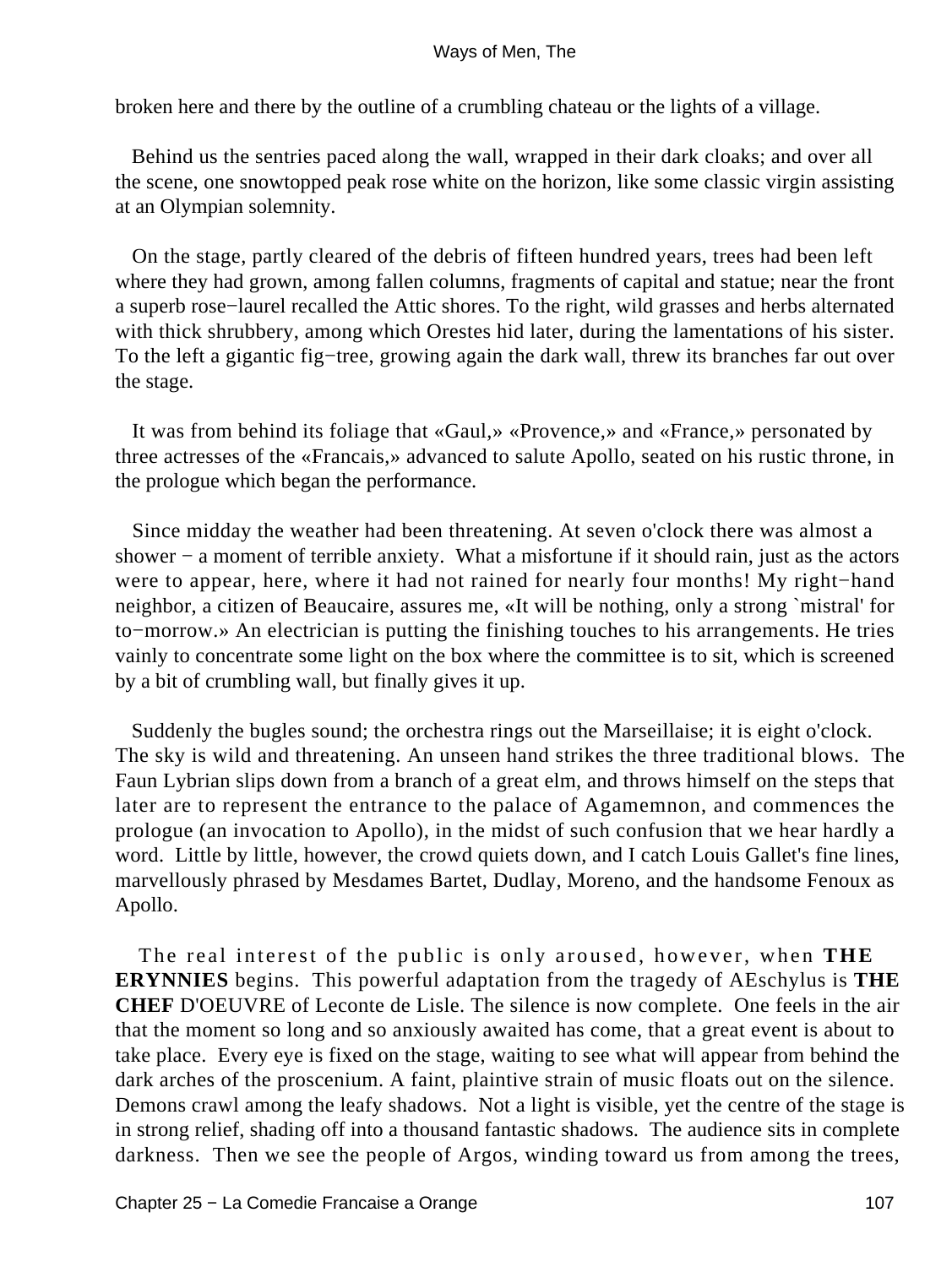lamenting, as they have done each day for ten years, the long absence of their sons and their king. The old men no longer dare to consult the oracles, fearing to learn that all is lost. The beauty of this lament roused the first murmur of applause, each word, each syllable, chiming out across that vast semicircle with a clearness and an effect impossible to describe.

 Now it is the sentinel, who from his watch−tower has caught the first glimpse of the returning army. We hear him dashing like a torrent down the turret stair; at the doorway, his garments blown by the wind, his body bending forward in a splendid pose of joy and exultation, he announces in a voice of thunder the arrival of the king.

 So completely are the twenty thousand spectators under the spell of the drama that at this news one can feel a thrill pass over the throng, whom the splendid verses hold palpitating under their charm, awaiting only the end of the tirade to break into applause.

 From that moment the performance is one long triumph. Clytemnestra (Madame Lerou) comes with her suite to receive the king (Mounet−Sully), the conqueror! I never realized before all the perfection that training can give the speaking voice. Each syllable seemed to ring out with a bell−like clearness. As she gradually rose in the last act to the scene with Orestes, I understood the use of the great wall behind the actors. It increased the power of the voices and lent them a sonority difficult to believe. The effect was overwhelming when, unable to escape death, Clytemnestra cries out her horrible imprecations.

 Mounet−Sully surpassed himself. Paul Mounet gave us the complete illusion of a monster thirsting for blood, even his mother's! When striking her as she struck his father, he answers her despairing query, «Thou wouldst not slay thy mother?» «Woman, thou hast ceased to be a mother!» Dudlay (as Cassandra) reaches a splendid climax when she prophesies the misfortune hanging over her family, which she is powerless to avert.

 It is impossible in feeble prose to give any idea of the impression those lines produce in the stupendous theatre, packed to its utmost limits − the wild night, with a storm in the air, a stage which seems like a clearing in some forest inhabited by Titans, the terrible tragedy of AEschylus following the graceful fete of Apollo.

 After the unavoidable confusion at the beginning, the vast audience listen in profound silence to an expression of pure art. They are no longer actors we hear, but demi−gods. With voices of the storm, possessed by some divine afflatus, thundering out verses of fire − carried out of themselves in a whirlwind of passion, like antique prophets and Sibyls foretelling the misfortunes of the world!

 That night will remain immutably fixed in my memory, if I live to be as old as the theatre itself. We were so moved, my companion and I, and had seen the crowd so moved, that fearing to efface the impression if we returned the second night to see **ANTIGONE,** we came quietly away, pondering over it all, and realizing once again that a thing of beauty is a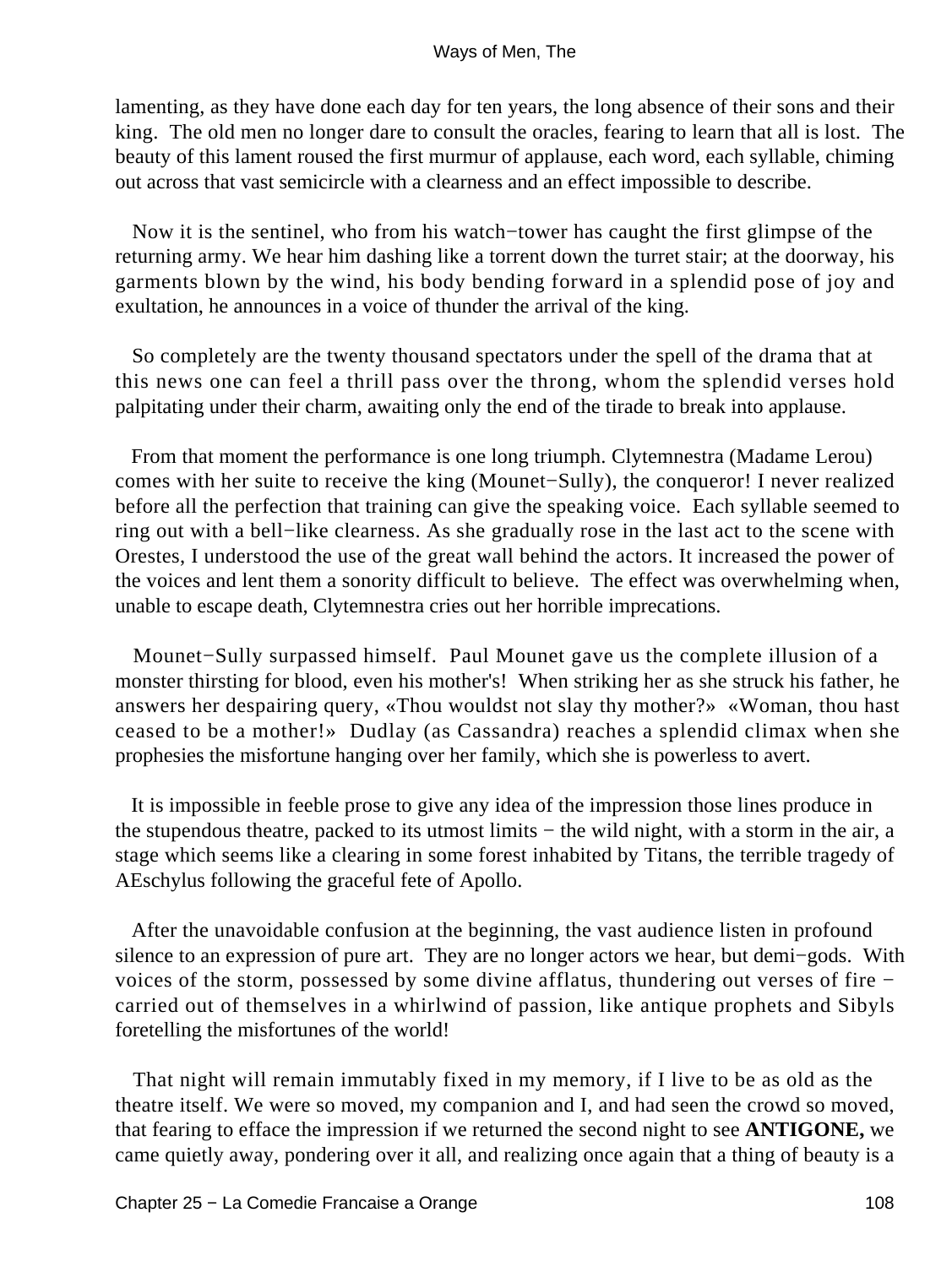source of eternal delight.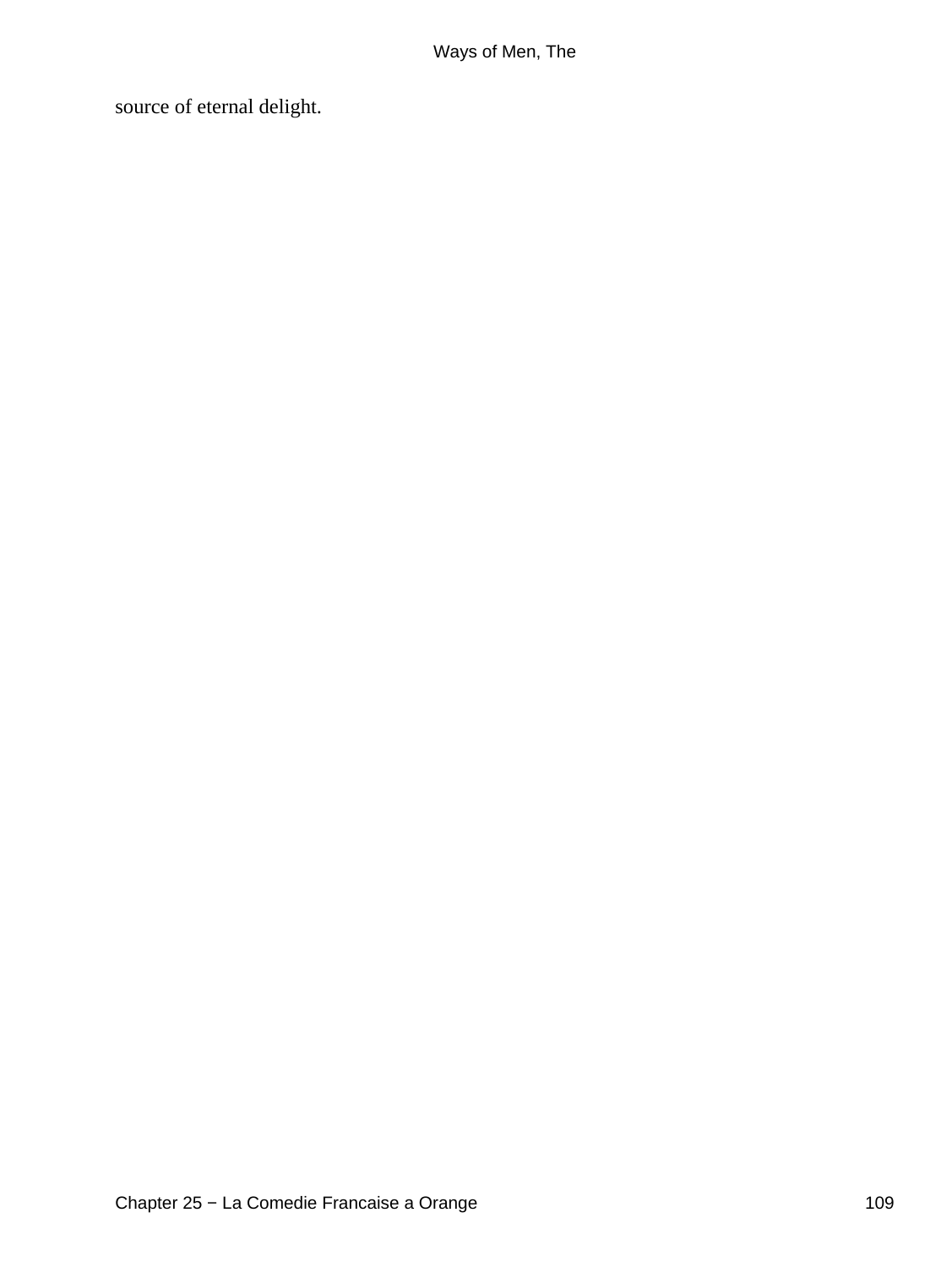## **[Chapter 26 − Pre−palatial Newport](#page-149-0)**

**THE** historic Ocean House of Newport is a ruin. Flames have laid low the unsightly structure that was at one time the best−known hotel in America. Its fifty−odd years of existence, as well as its day, are over. Having served a purpose, it has departed, together with the generation and habits of life that produced it, into the limbo where old houses, old customs, and superannuated ideas survive, – the memory of the few who like to recall other days and wander from time to time in a reconstructed past.

 There was a certain appropriateness in the manner of its taking off. The proud old structure had doubtless heard projects of rebuilding discussed by its owners (who for some years had been threatening to tear it down); wounded doubtless by unflattering truths, the hotel decided that if its days were numbered, an exit worthy of a leading role was at least possible. «Pull me down, indeed! That is all very well for ordinary hostleries, but from an establishment of my pretensions, that has received the aristocracy of the country, and countless foreign swells, something more is expected!»

 So it turned the matter over and debated within its shaky old brain (Mrs. Skewton fashion) what would be the most becoming and effective way of retiring from the social whirl. Balls have been overdone; people are no longer tempted by receptions; a banquet was out of the question. Suddenly the wily building hit on an idea. «I'll give them a FEU D'ARTIFICE. There hasn't been a first−class fire here since I burned myself down fifty−three years ago! That kind of entertainment hasn't been run into the ground like everything else in these degenerate days! I'll do it in the best and most complete way, and give Newport something to talk about, whenever my name shall be mentioned in the future!»

 Daudet, in his L'IMMORTEL, shows us how some people are born lucky. His «Loisel of the Institute,» although an insignificant and commonplace man, succeeded all through life in keeping himself before the public, and getting talked about as a celebrity. He even arranged (to the disgust and envy of his rivals) to die during a week when no event of importance was occupying public attention. In consequence, reporters, being short of «copy,» owing to a dearth of murders and «first nights,» seized on this demise and made his funeral an event.

 The truth is, the Ocean House had lived so long in an atmosphere of ostentatious worldliness that, like many residents of the summer city, it had come to take itself and its «position» seriously, and imagine that the eyes of the country were fixed upon and expected something of it.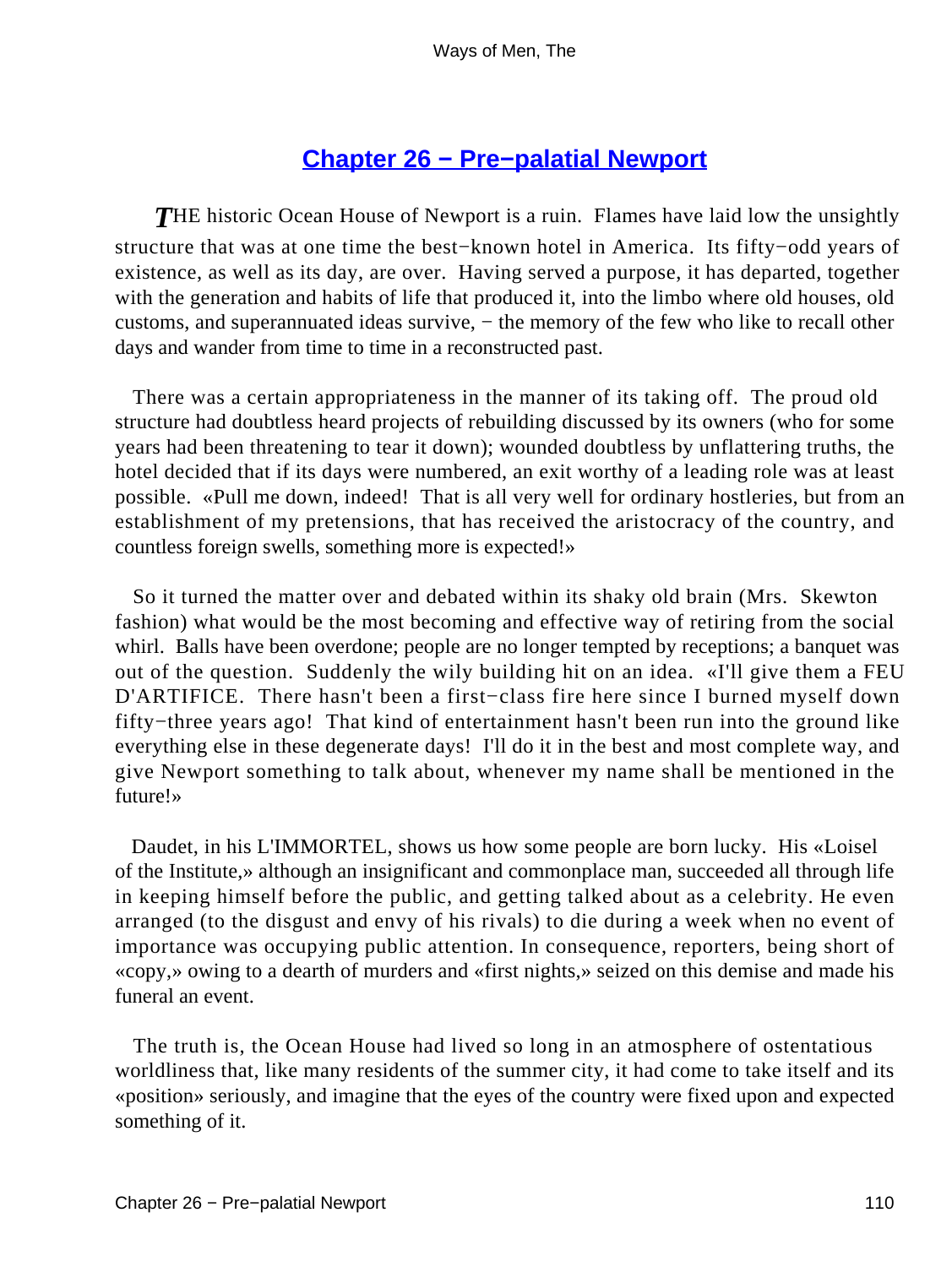The air of Newport has always proved fatal to big hotels. One after another they have appeared and failed, the Ocean House alone dragging out a forlorn existence. As the flames worked their will and the careless crowd enjoyed the spectacle, one could not help feeling a vague regret for the old place, more for what it represented than for any intrinsic value of its own. Without greatly stretching a point it might be taken to represent a social condition, a phase, as it were, in our development. In a certain obscure way, it was an epoch− marking structure. Its building closed the era of primitive Newport, its decline corresponded with the end of the pre– palatial period – an era extending from 1845 to 1885.

 During forty years Newport had a unique existence, unknown to the rest of America, and destined to have a lasting influence on her ways, an existence now as completely forgotten as the earlier boarding−house **MATINEE DANSANTE** time. \* The sixties, seventies, and eighties in Newport were pleasant years that many of us regret in spite of modern progress. Simple, inexpensive days, when people dined at three (looking on the newly introduced six o'clock dinners as an English innovation and modern «frill»), and «high−teaed» together dyspeptically off «sally lunns» and «preserves,» washed down by coffee and chocolate, which it was the toilsome duty of a hostess to dispense from a silver−laden tray; days when «rockaways» drawn by lean, long−tailed horses and driven by mustached darkies were, if not the rule, far from being an exception.

### \* «Newport of the Past,» **WORLDLY WAYS AND** BY−WAYS.

 «Dutch treat» picnics, another archaic amusement, flourished then, directed by a famous organizer at his farm, each guest being told what share of the eatables it was his duty to provide, an edict from which there was no appeal.

 Sport was little known then, young men passing their afternoons tooling solemnly up and down Bellevue Avenue in top−hats and black frock−coats under the burning August sun.

 This was the epoch when the Town and Country Club was young and full of vigor. We met at each other's houses or at historic sites to hear papers read on serious subjects. One particular afternoon is vivid in my memory. We had all driven out to a point on the shore beyond the Third Beach, where the Norsemen were supposed to have landed during their apocryphal visit to this continent. It had been a hot drive, but when we stopped, a keen wind was blowing in from the sea. During a pause in the prolix address that followed, a coachman's voice was heard to mutter, «If he jaws much longer all the horses will be foundered,» which brought the learned address to an ignominious and hasty termination.

 Newport during the pre−palatial era affected culture, and a whiff of Boston pervaded the air, much of which was tiresome, yet with an under−current of charm and refinement. Those who had the privilege of knowing Mrs. Julia Ward Howe, will remember the pleasant «teas» and sparkling conversation she offered her guests in the unpretending cottage where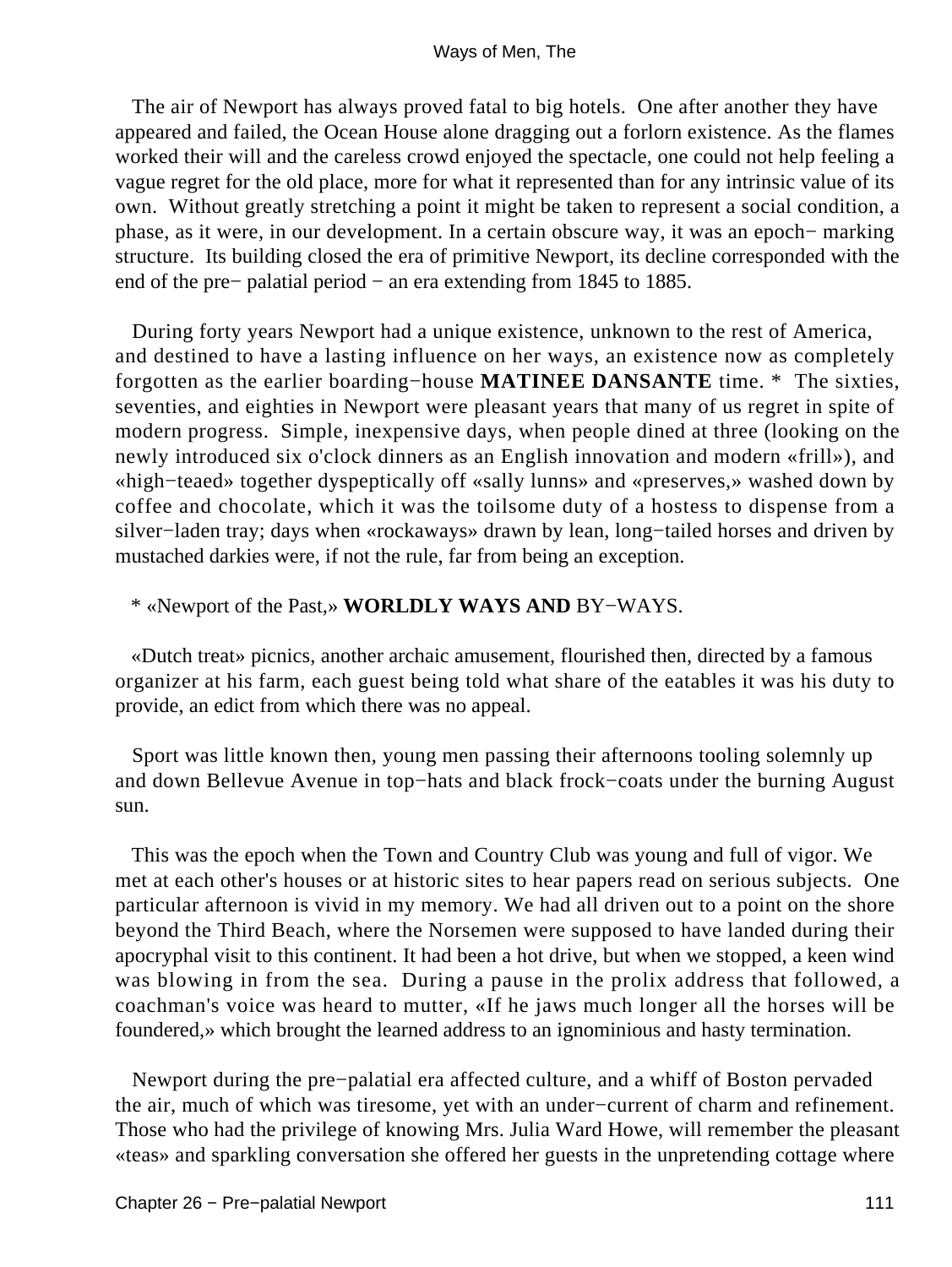the beauty of the daughter was as brilliant as the mother's wit.

 Two estates on Bellevue Avenue are now without the hostesses who, in those days, showed the world what great ladies America could produce. It was the foreign−born husband of one of these women who gave Newport its first lessons in luxurious living. Until then Americans had travelled abroad and seen elaborately served meals and properly appointed stables without the ambition of copying such things at home. Colonial and revolutionary state had died out, and modern extravagance had not yet appeared. In the interregnum much was neglected that might have added to the convenience and grace of life.

 In France, under Louis Philippe, and in England, during Victoria's youth, taste reached an ebb tide; in neither of those countries, however, did the general standard fall so low as here. It was owing to the **SAVOIR FAIRE** of one man that Newporters and New York first saw at home what they had admired abroad, – liveried servants in sufficient numbers, dinners served **A LA RUSSE,** and breeched and booted grooms on English−built traps, innovations quickly followed by his neighbors, for the most marked characteristic of the American is his ability to «catch on.»

 When, during the war of the secession, our Naval Academy was removed from Annapolis and installed in the empty Atlantic House (corner of Bellevue Avenue and Pelham Street), hotel life had already begun to decline; but the Ocean House, which was considered a vast enterprise at that time, inherited from the older hotels the custom of giving Saturday evening «hops,» the cottagers arriving at these informal entertainments toward nine o'clock and promenading up and down the corridors or dancing in the parlor, to the admiration of a public collected to enjoy the spectacle. At eleven the doors of the dining− room opened, and a line of well−drilled darkies passed ices and lemonade. By half−past eleven (the hour at which we now arrive at a dance) every one was at home and abed.

 One remembers with a shudder the military manoeuvres that attended hotel meals in those days, the marching and countermarching, your dinner cooling while the head waiter reviewed his men. That idiotic custom has been abandoned, like many better and worse. Next to the American ability to catch on comes the facility with which he can drop a fad.

 In this peculiarity the history of Newport has been an epitome of the country, every form of amusement being in turn taken up, run into the ground, and then abandoned. At one time it was the fashion to drive to Fort Adams of an afternoon and circle round and round the little green to the sounds of a military band; then, for no visible reason, people took to driving on the Third Beach, an inaccessible and lonely point which for two or three summers was considered the only correct promenade.

 I blush to recall it, but at that time most of the turnouts were hired hacks. Next, Graves Point, on the Ocean Drive, became the popular meeting−place. Then society took to attending polo of an afternoon, a sport just introduced from India. This era corresponded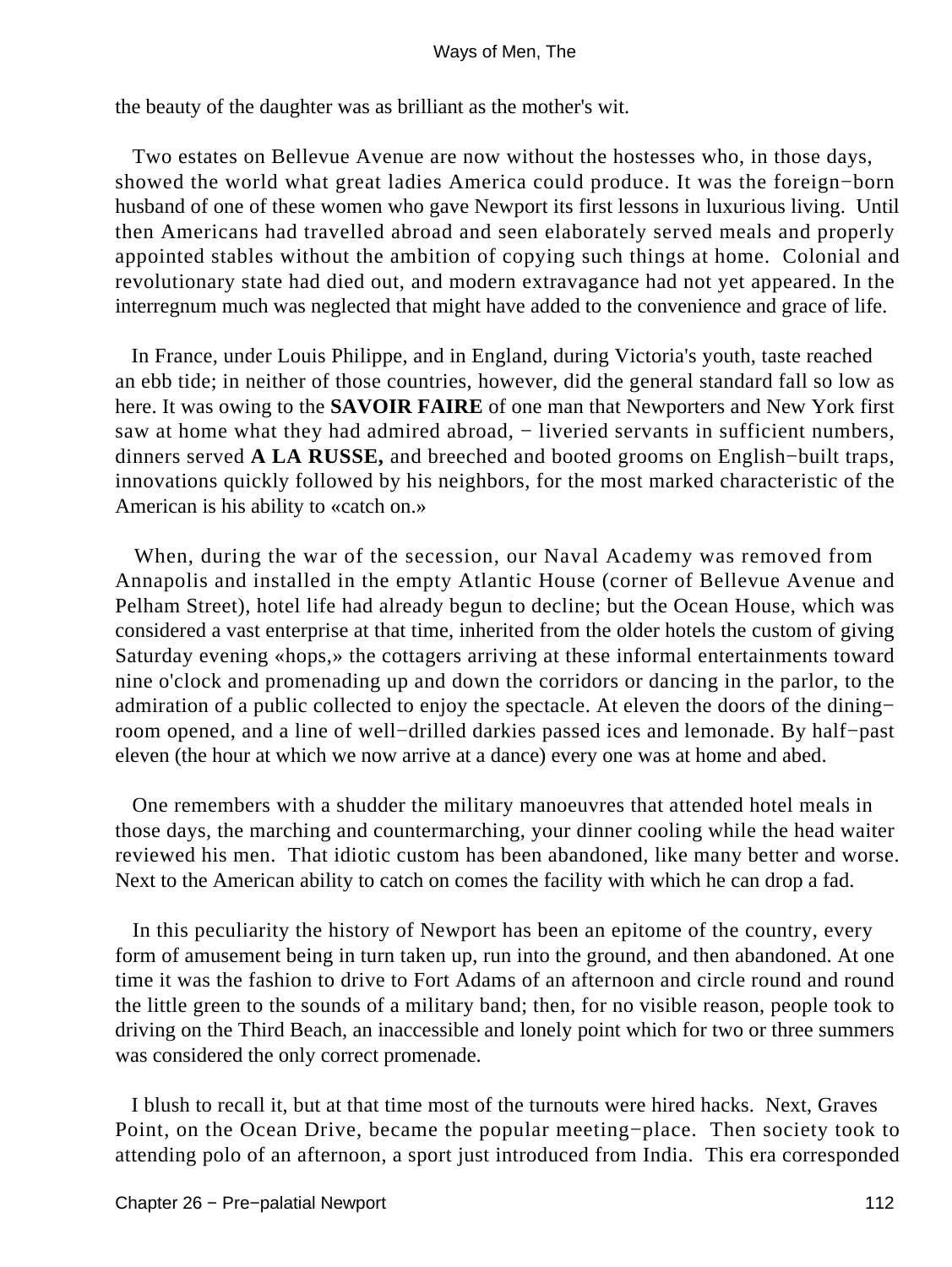with the opening of the Casino (the old reading−room dating from 1854). For several years every one crowded during hot August mornings onto the airless lawns and piazzas of the new establishment. It seems on looking back as if we must have been more fond of seeing each other in those days than we are now. To ride up and down a beach and bow filled our souls with joy, and the «cake walk» was an essential part of every ball, the guests parading in pairs round and round the room between the dances instead of sitting quietly «out.» The opening promenade at the New York Charity Ball is a survival of this inane custom.

 The disappearance of the Ocean House «hops» marked the last stage in hotel life. Since then better−class watering places all over the country have slowly but surely followed Newport's lead. The closed caravansaries of Bar Harbor and elsewhere bear silent testimony to the fact that refined Americans are at last awakening to the charms of home life during their holidays, and are discarding, as fast as finances will permit, the pernicious herding system. In consequence the hotel has ceased to be, what it undoubtedly was twenty years ago, the focus of our summer life.

 Only a few charred rafters remain of the Ocean House. A few talkative old duffers like myself alone survive the day it represents. Changing social conditions have gradually placed both on the retired list. A new and palatial Newport has replaced the simpler city. Let us not waste too much time regretting the past, or be too sure that it was better than the present. It is quite possible, if the old times we are writing so fondly about should return, we might discover that the same thing was true of them as a ragged urchin asserted the other afternoon of the burning building:

«Say, Tom, did ye know there was the biggest room in the world in that hotel?»

«No; what room?»

«Room for improvement, ya!»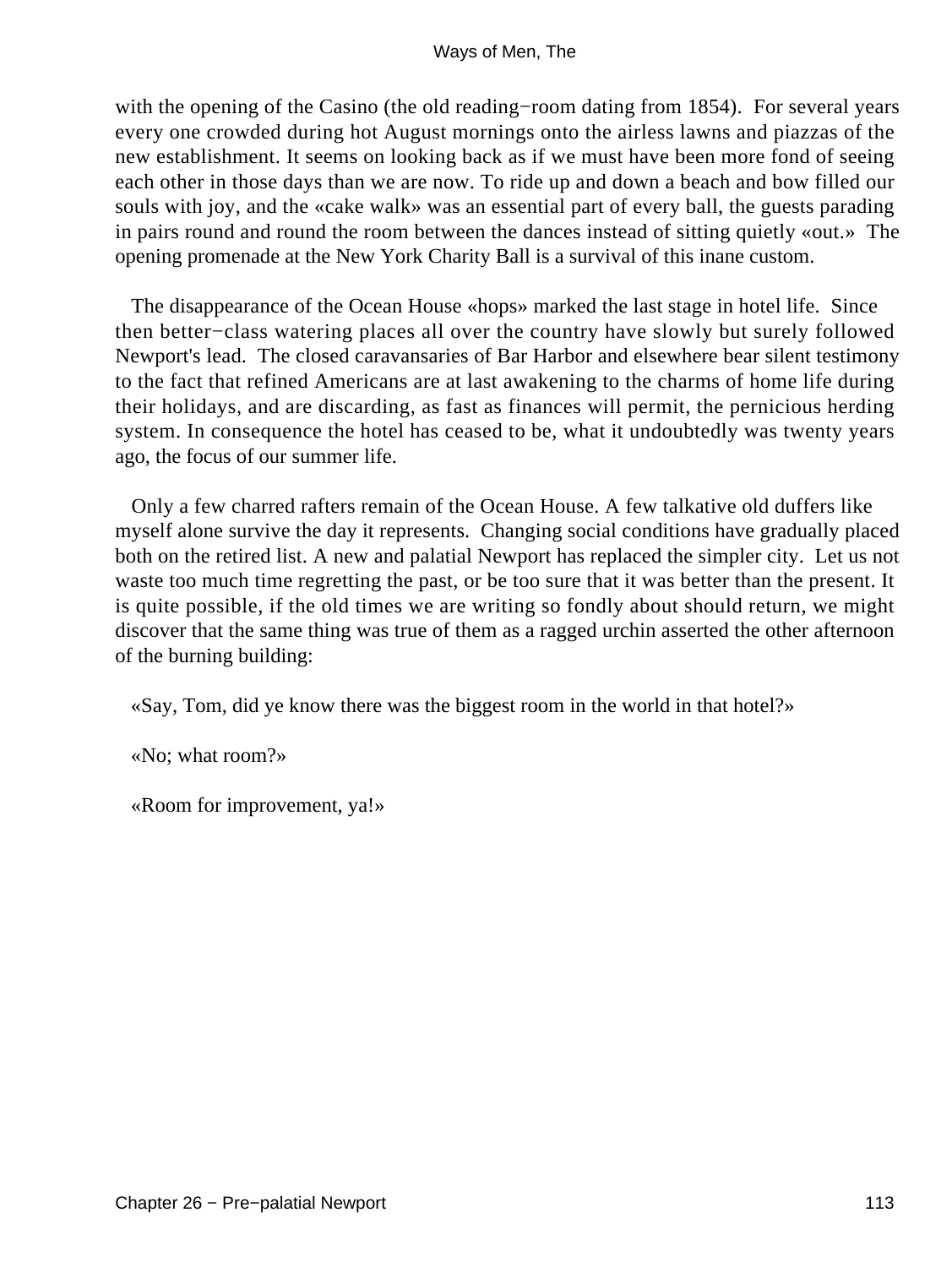# **[Chapter 27 − SARDOU at Marly−le−Roy](#page-149-0)**

*N*EAR the centre of that verdant triangle formed by Saint Cloud, Versailles, and Saint Germain lies the village of Marly−le−Roy, high up on a slope above the lazy Seine − an entrancing corner of the earth, much affected formerly by French crowned heads, and by the «Sun King» in particular, who in his old age grew tired of Versailles and built here one of his many villas (the rival in its day of the Trianons), and proceeded to amuse himself therein with the same solemnity which had already made vice at Versailles more boresome than virtue elsewhere.

 Two centuries and four revolutions have swept away all trace of this kingly caprice and the art treasures it contained. Alone, the marble horses of Coustou, transported later to the Champs Elysees, remain to attest the splendor of the past.

The quaint village of Marly, clustered around its church, stands, however – with the faculty that insignificant things have of remaining unchanged − as it did when the most polished court of Europe rode through it to and from the hunt. On the outskirts of this village are now two forged and gilded gateways through which the passer−by can catch a glimpse of trim avenues, fountains, and well−kept lawns.

 There seems a certain poetical justice in the fact that Alexandre Dumas **FILS** and Victorien Sardou, the two giants of modern drama, should have divided between them the inheritance of Louis XIV., its greatest patron. One of the gates is closed and moss−grown. Its owner lies in Pere−la−Chaise. At the other I ring, and am soon walking up the famous avenue bordered by colossal sphinxes presented to Sardou by the late Khedive. The big stone brutes, connected in one's mind with heat and sandy wastes, look oddly out of place here in this green wilderness – a bite, as it were, out of the forest which, under different names, lies like a mantle over the country−side.

 Five minutes later I am being shown through a suite of antique salons, in the last of which sits the great playwright. How striking the likeness is to Voltaire, – the same delicate face, lit by a half cordial, half mocking smile; the same fragile body and indomitable spirit. The illusion is enhanced by our surroundings, for the mellow splendor of the room where we stand might have served as a background for the Sage of Ferney.

 Wherever one looks, works of eighteenth−century art meet the eye. The walls are hung with Gobelin tapestries that fairly take one's breath away, so exquisite is their design and their preservation. They represent a marble colonnade, each column of which is wreathed with flowers and connected to its neighbor with garlands.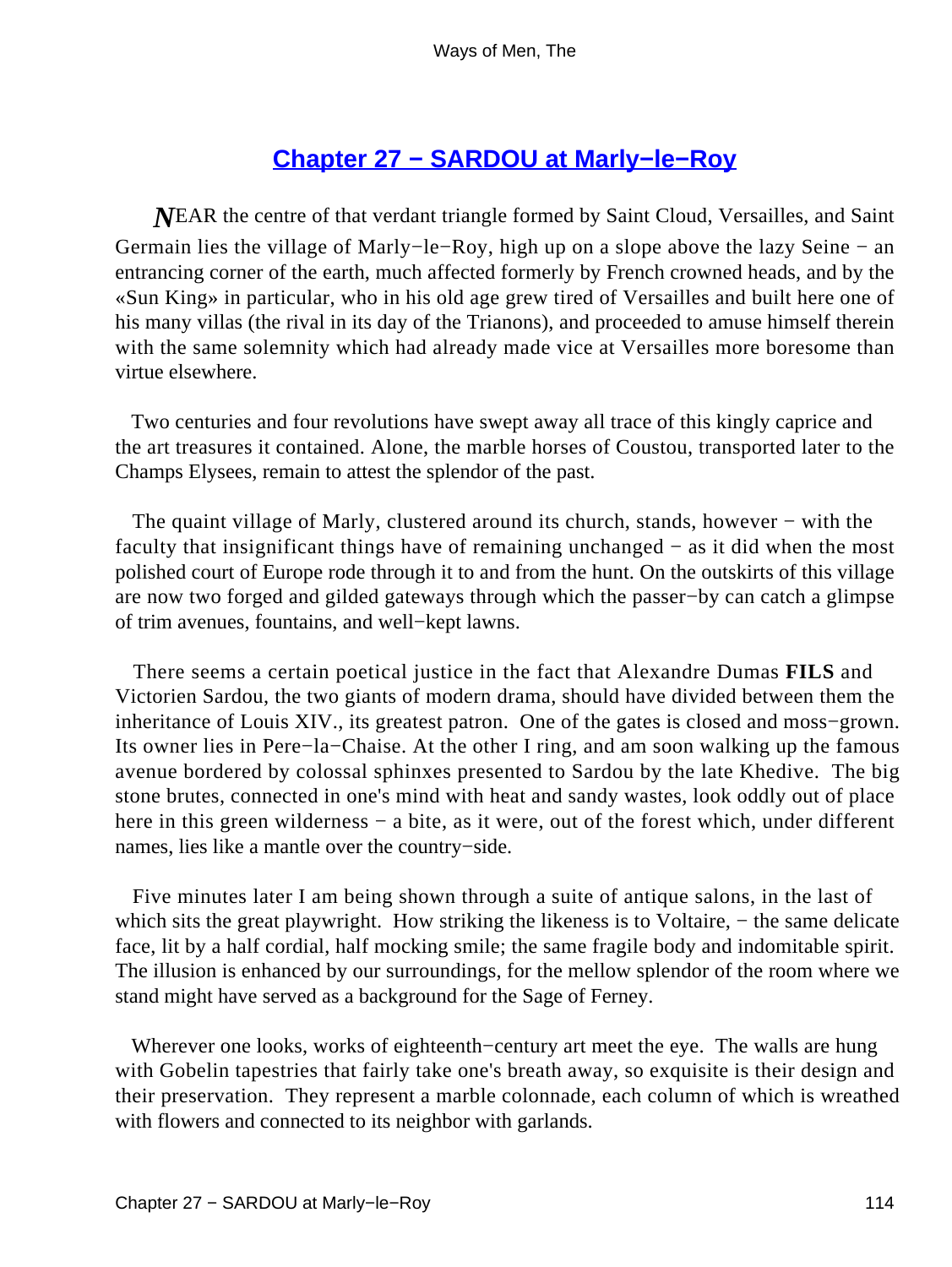Between them are bits of delicate landscape, with here and there a group of figures dancing or picnicking in the shadow of tall trees or under fantastical porticos. The furniture of the room is no less marvellous than its hangings. One turns from a harpsichord of vernis−martin to the clock, a relic from Louis XIV.'s bedroom in Versailles; on to the bric−a−brac of old Saxe or Sevres in admiring wonder. My host drifts into his showman manner, irresistibly comic in this writer.

 The pleasures of the collector are apparently divided into three phases, without counting the rapture of the hunt. First, the delight a true amateur takes in living among rare and beautiful things. Second, the satisfaction of showing one's treasures to less fortunate mortals, and last, but perhaps keenest of all, the pride which comes from the fact that one has been clever enough to acquire objects which other people want, at prices below their market value. Sardou evidently enjoys these three sensations vividly. That he lives with and loves his possessions is evident, and the smile with which he calls your attention to one piece after another, and mentions what they cost him, attests that the two other joys are not unknown to him. He is old enough to remember the golden age when really good things were to be picked up for modest sums, before every parvenu considered it necessary to turn his house into a museum, and factories existed for the production of «antiques» to be sold to innocent amateurs.

 In calling attention to a set of carved and gilded furniture, covered in Beauvais tapestry, such as sold recently in Paris at the Valencay sale – Talleyrand collection – for sixty thousand dollars, Sardou mentions with a laugh that he got his fifteen pieces for fifteen hundred dollars, the year after the war, from an old chateau back of Cannes! One unique piece of tapestry had cost him less than one−tenth of that sum. He discovered it in a peasant's stable under a two−foot layer of straw and earth, where it had probably been hidden a hundred years before by its owner, and then all record of it lost by his descendants.

 The mention of Cannes sets Sardou off on another train of thought. His family for three generations have lived there. Before that they were Sardinian fishermen. His great− grandfather, he imagines, was driven by some tempest to the shore near Cannes and settled where he found himself. Hence the name! For in the patois of Provencal France an inhabitant of Sardinia is still called **UN SARDOU.**

 The sun is off the front of the house by this time, so we migrate to a shady corner of the lawn for our **APERITIF,** the inevitable vermouth or «bitters» which Frenchmen take at five o'clock. Here another surprise awaits the visitor, who has not realized, perhaps, to what high ground the crawling local train has brought him. At our feet, far below the lawn and shade trees that encircle the chateau, lies the Seine, twisting away toward Saint Germain, whose terrace and dismantled palace stand outlined against the sky. To our right is the plain of Saint Denis, the cathedral in its midst looking like an opera−glass on a green table. Further still to the right, as one turns the corner of the terrace, lies Paris, a white line on the horizon, broken by the mass of the Arc de Triomphe, the roof of the Opera, and the Eiffel Tower,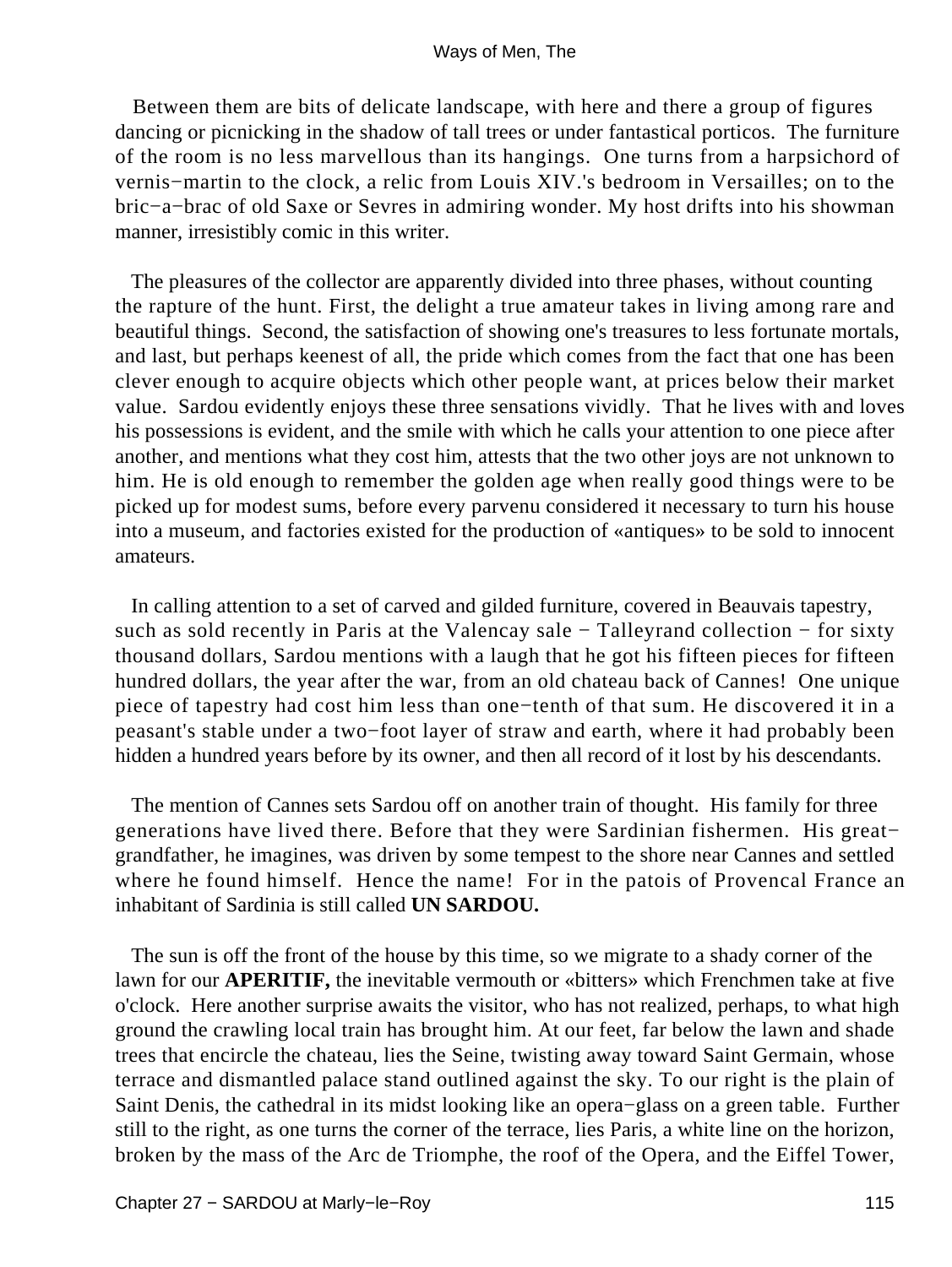resplendent in a fresh coat of yellow lacquer!

 The ground where we stand was occupied by the feudal castle of Les Sires de Marly; although all traces of that stronghold disappeared centuries ago, the present owner of the land points out with pride that the extraordinary beauty of the trees around his house is owing to the fact that their roots reach deep down to the rich loam collected during centuries in the castle's moat.

 The little chateau itself, built during the reign of Louis XIV. for the GRAND−VENEUR of the forest of Marly, is intensely French in type, – a long, low building on a stone terrace, with no trace of ornament about its white facade or on its slanting roof. Inside, all the rooms are «front,» communicating with each other **EN SUITE,** and open into a corridor running the length of the building at the back, which, in turn, opens on a stone court. Two lateral wings at right angles to the main building form the sides of this courtyard, and contain **LES COMMUNS,** the kitchen, laundry, servants' rooms, and the other annexes of a large establishment. This arrangement for a summer house is for some reason neglected by our American architects. I can recall only one home in America built on this plan. It is Giraud Foster's beautiful villa at Lenox. You may visit five hundred French chateaux and not find one that differs materially from this plan. The American idea seems on the contrary to be a square house with a room in each corner, and all the servants' quarters stowed away in a basement. Cottage and palace go on reproducing that foolish and inconvenient arrangement indefinitely.

 After an hour's chat over our drinks, during host has rippled on from one subject to another with the lightness of touch of a born talker, we get on to the subject of the grounds, and his plans for their improvement.

 Good luck has placed in Sardou's hands an old map of the gardens as they existed in the time of Louis XV., and several prints of the chateau dating from about the same epoch have found their way into his portfolios. The grounds are, under his care, slowly resuming the appearance of former days. Old avenues reopen, statues reappear on the disused pedestals, fountains play again, and clipped hedges once more line out the terraced walks.

 In order to explain how complete this work will be in time, Sardou hurries me off to inspect another part of his collection. Down past the stables, in an unused corner of the grounds, long sheds have been erected, under which is stored the debris of a dozen palaces, an assortment of eighteenth− century art that could not be duplicated even in France.

 One shed shelters an entire semicircle of **TREILLAGE,** pure Louis XV., an exquisite example of a lost art. Columns, domes, panels, are packed away in straw awaiting resurrection in some corner hereafter to be chosen. A dozen seats in rose− colored marble from Fontainebleau are huddled together near by in company with a row of gigantic marble masques brought originally from Italy to decorate Fouquet's fountains at his chateau of Vaux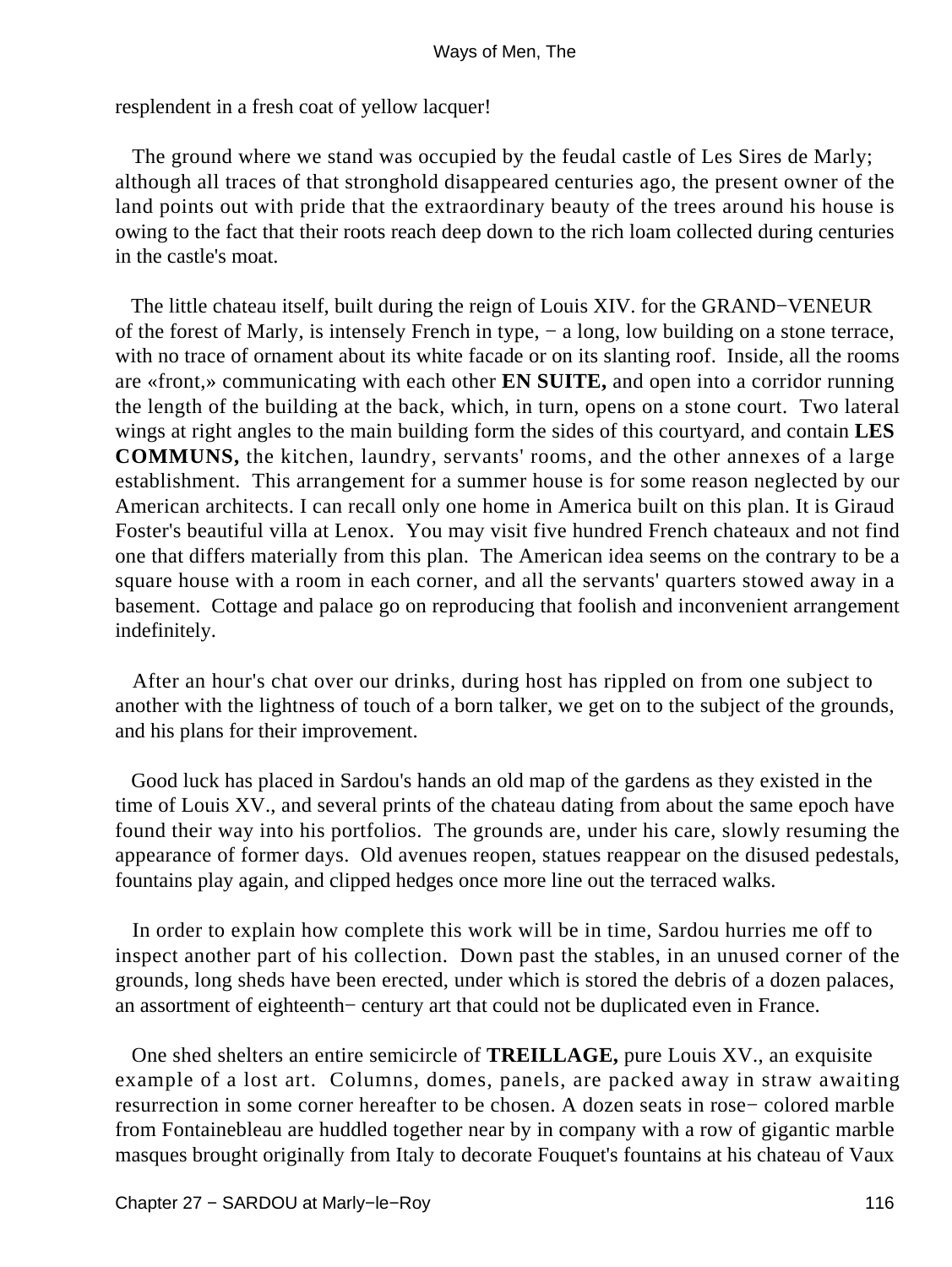in the short day of its glory. Just how this latter find is to be utilized their owner has not yet decided. The problem, however, to judge from his manner, is as important to the great playwright as the plot of his next drama.

 That the blood of an antiquarian runs in Sardou's veins is evident in the subdued excitement with which he shows you his possessions − statues from Versailles, forged gates and balconies from Saint Cloud, the carved and gilded wood−work for a dozen rooms culled from the four corners of France. Like the true dramatist, he has, however, kept his finest effect for the last. In the centre of a circular rose garden near by stands, alone in its beauty, a column from the facade of the Tuileries, as perfect from base to flower−crowned capital as when Philibert Delorme's workmen laid down their tools.

 Years ago Sardou befriended a young stone mason, who through this timely aid prospered, and, becoming later a rich builder, received in 1882 from the city of Paris the contract to tear down the burned ruins of the Tuileries. While inspecting the palace before beginning the work of demolition, he discovered one column that had by a curious chance escaped both the flames of the Commune and the patriotic ardor of 1793, which effaced all royal emblems from church and palace alike. Remembering his benefactor's love for antiquities with historical associations, the grateful contractor appeared one day at Marly with this column on a dray, and insisted on erecting it where it now stands, pointing out to Sardou with pride the crowned «H,» of Henri Quatre, and the entwined «M. M.» of Marie de Medicis, topped by the Florentine lily in the flutings of the shaft and on the capital.

 A question of mine on Sardou's manner of working led to our abandoning the gardens and mounting to the top floor of the chateau, where his enormous library and collection of prints are stored in a series of little rooms or alcoves, lighted from the top and opening on a corridor which runs the length of the building. In each room stands a writing−table and a chair; around the walls from floor to ceiling and in huge portfolios are arranged his books and engravings according to their subject. The Empire alcove, for instance, contains nothing but publications and pictures relating to that epoch. Roman and Greek history have their alcoves, as have mediaeval history and the reigns of the different Louis. Nothing could well be conceived more conducive to study than this arrangement, and it makes one realize how honest was the master's reply when asked what was his favorite amusement. «Work!» answered the author.

 Our conversation, as was fated, soon turned to the enormous success of **ROBESPIERRE** in London − a triumph that even Sardou's many brilliant victories had not yet equalled.

 It is characteristic of the French disposition that neither the author nor any member of his family could summon courage to undertake the prodigious journey from Paris to London in order to see the first performance. Even Sardou's business agent, M. Roget, did not get further than Calais, where his courage gave out. «The sea was so terrible!» Both those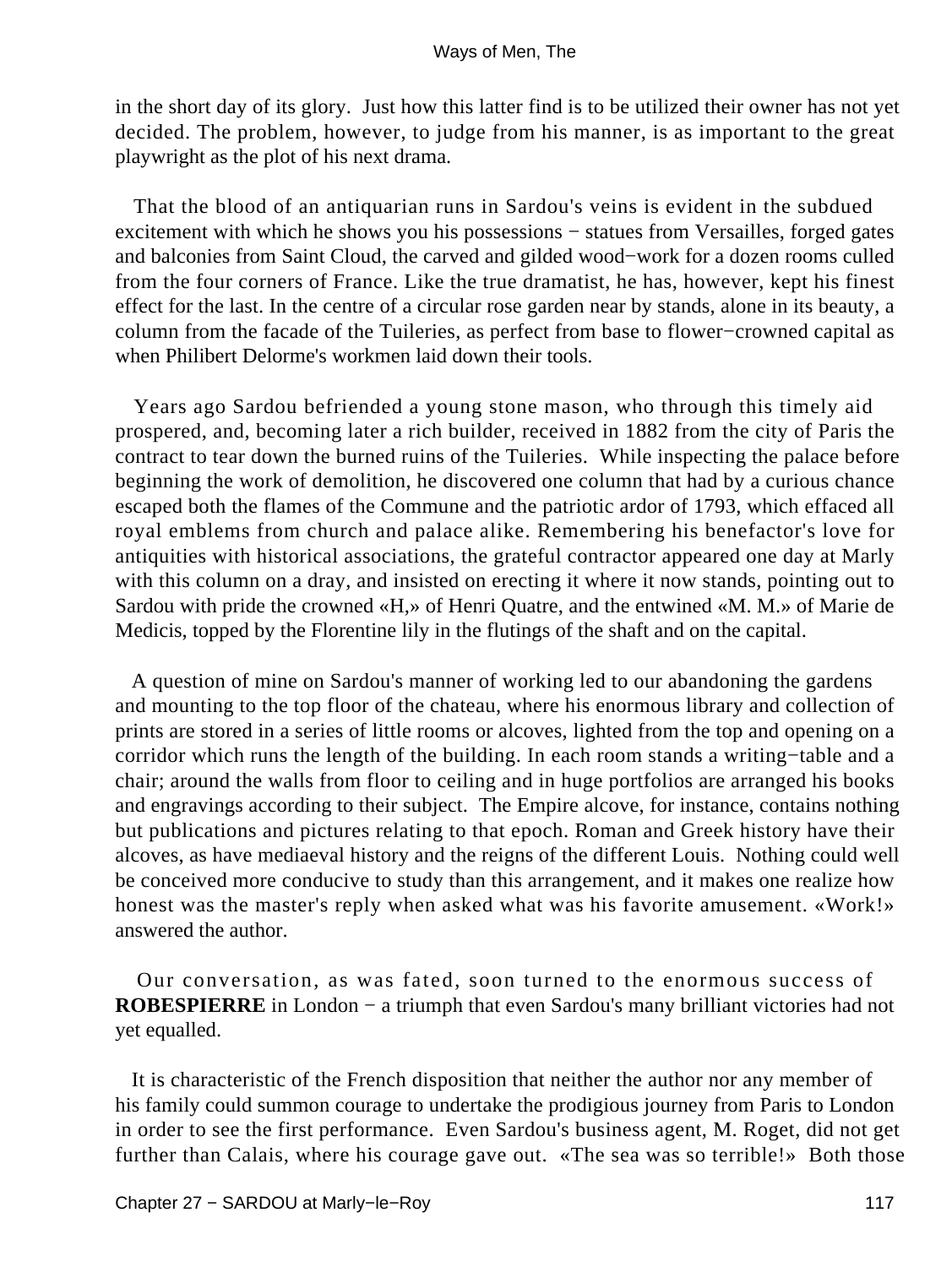gentlemen, however, took it quite as a matter of course that Sardou's American agent should make a three−thousand−mile journey to be present at the first night.

 The fact that the French author resisted Sir Henry Irving's pressing invitations to visit him in no way indicates a lack of interest in the success of the play. I had just arrived from London, and so had to go into every detail of the performance, a rather delicate task, as I had been discouraged with the acting of both Miss Terry and Irving, who have neither of them the age, voice, nor temperament to represent either the revolutionary tyrant or the woman he betrayed. As the staging had been excellent, I enlarged on that side of the subject, but when pressed into a corner by the author, had to acknowledge that in the scene where Robespierre, alone at midnight in the Conciergerie, sees the phantoms of his victims advance from the surrounding shadows and form a menacing circle around him, Irving had used his poor voice with so little skill that there was little left for the splendid climax, when, in trying to escape from his ghastly visitors, Robespierre finds himself face to face with Marie Antoinette, and with a wild cry, half of horror, half of remorse, falls back insensible.

 In spite of previous good resolutions, I must have given the author the impression that Sir Henry spoke too loud at the beginning of this scene and was in consequence inadequate at the end.

 «What!» cried Sardou. «He raised his voice in that act! Why, it's a scene to be played with the soft pedal down! This is the way it should be done!» Dropping into a chair in the middle of the room my host began miming the gestures and expression of Robespierre as the phantoms (which, after all, are but the figments of an over−wrought brain) gather around him. Gradually he slipped to the floor, hiding his face with his upraised elbow, whispering and sobbing, but never raising his voice until, staggering toward the portal to escape, he meets the Queen face to face. Then the whole force of his voice came out in one awful cry that fairly froze the blood in my veins!

«What a teacher you would make!» instinctively rose to my lips as he ended.

 With a careless laugh, Sardou resumed his shabby velvet cap, which had fallen to the floor, and answered: «Oh, it's nothing! I only wanted to prove to you that the scene was not a fatiguing one for the voice if played properly. I'm no actor and could not teach, but any one ought to know enough not to shout in that scene!»

 This with some bitterness, as news had arrived that Irving's voice had given out the night before, and he had been replaced by his half−baked son in the title role, a change hardly calculated to increase either the box−office receipts or the success of the new drama.

 Certain ominous shadows which, like Robespierre's visions, had been for some time gathering in the corners of the room warned me that the hour had come for my trip back to Paris. Declining reluctantly an invitation to take potluck with my host, I was soon in the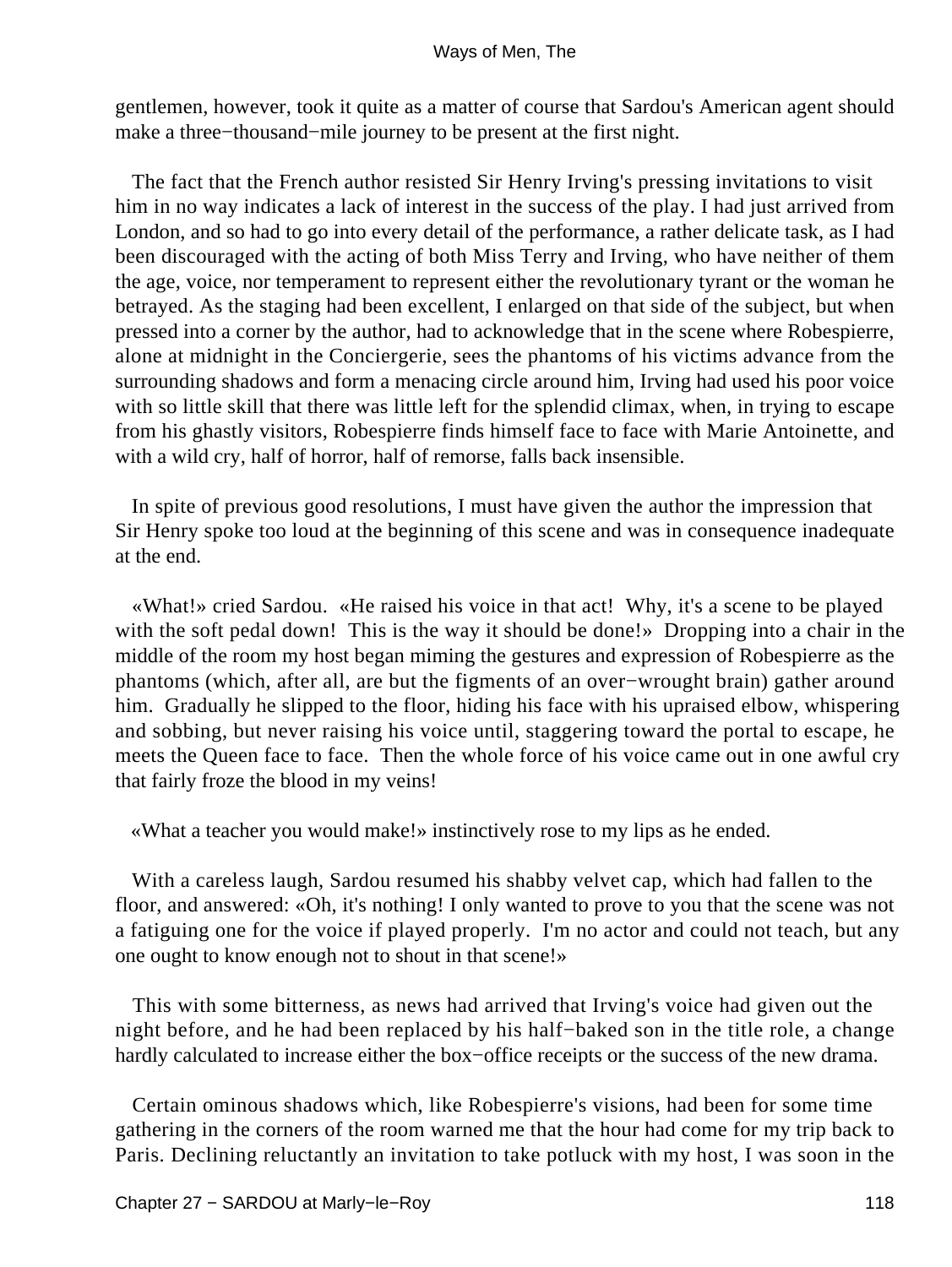Avenue of the Sphinx again. As we strolled along, talking of the past and its charm, a couple of men passed us, carrying a piece of furniture rolled in burlaps.

«Another acquisition?» I asked. «What epoch has tempted you this time?»

 «I'm sorry you won't stop and inspect it,» answered Sardou with a twinkle in his eye. «It's something I bought yesterday for my bedroom. An armchair! Pure Loubet!»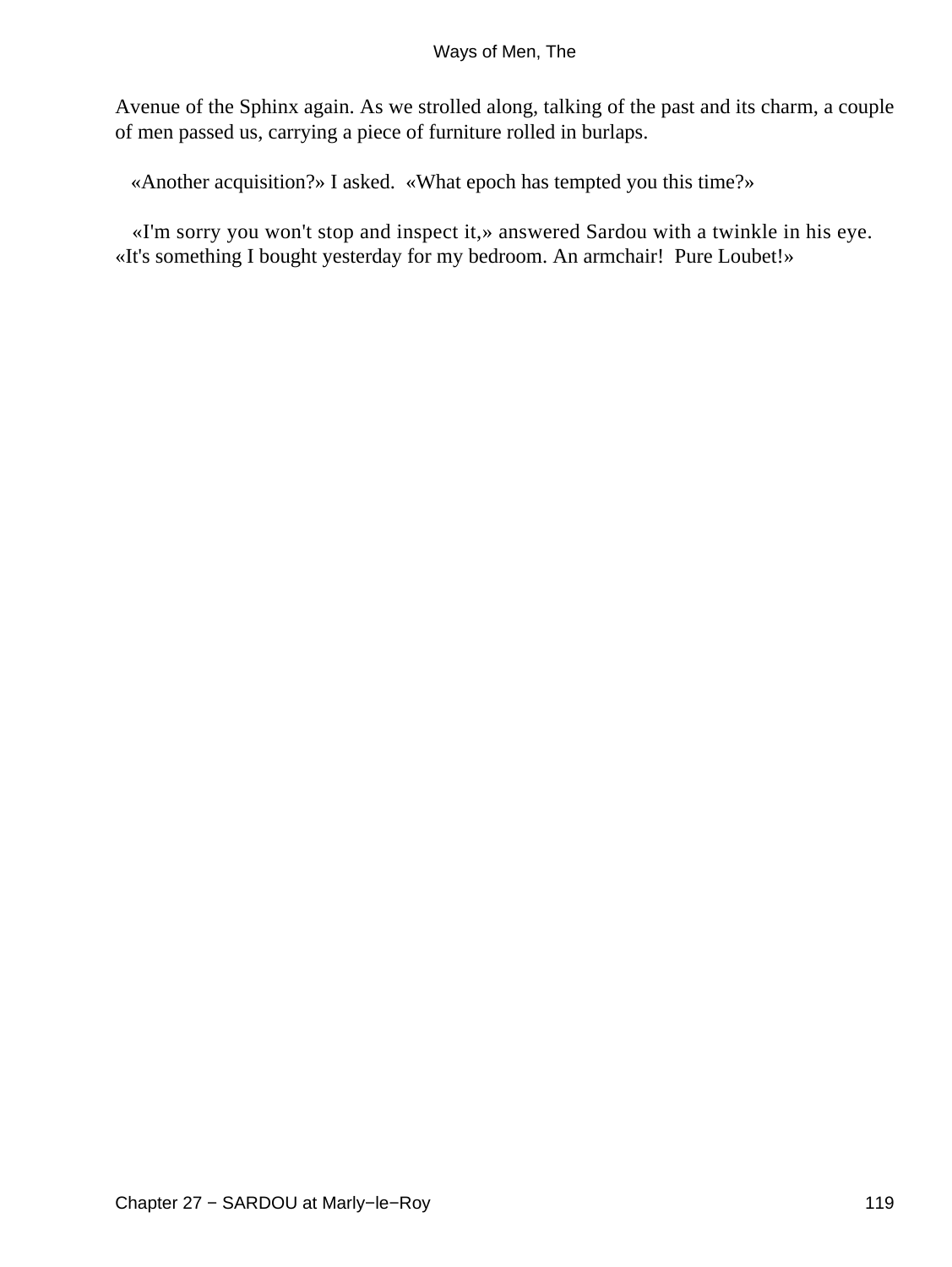# **[Chapter 28 − Inconsistencies](#page-149-0)**

**THE** dinner had been unusually long and the summer evening warm. During the wait before the dancing began I must have dropped asleep in the dark corner of the piazza where I had installed myself, to smoke my cigar, away from the other men and their tiresome chatter of golf and racing. Through the open window groups of women could be seen in the ball−room, and the murmur of their conversation floated out, mingling with the laughter of the men.

 Suddenly, in that casual way peculiar to dreams, I found myself conversing with a solemn young Turk, standing in all the splendor of fez and stambouline beside my chair.

 «Pardon, Effendi,» he was murmuring. «Is this an American ball? I was asked at nine o'clock; it is now past eleven. Is there not some mistake?»

 «None,» I answered. «When a hostess puts nine o'clock on her card of invitation she expects her guests at eleven or half− past, and would be much embarrassed to be taken literally.»

 As we were speaking, our host rose. The men, reluctantly throwing away their cigars, began to enter the ball−room through the open windows. On their approach the groups of women broke up, the men joining the girls where they sat, or inviting them out to the lantern−lit piazza, where the couples retired to dim, palm−embowered corners.

 «Are you sure I have not made a mistake?» asked my interlocutor, with a faint quiver of the eyelids. «It is my intention, while travelling, to remain faithful to my harem.»

I hastened to reassure him and explain that he was in an exclusive and reserved society.

 «Indeed,» he murmured incredulously. "When I was passing through New York last winter a lady was pointed out to me as the owner of marvellous jewels and vast wealth, but with absolutely no social position. My informant added that no well−born woman would receive her or her husband.

 «It's foolish, of course, but the handsome woman with the crown on sitting in the centre of that circle, looks very like the woman I mean. Am I right?»

 «It's the same lady,» I answered, wearily. «You are speaking of last year. No one could be induced to call on the couple then. Now we all go to their house, and entertain them in return.»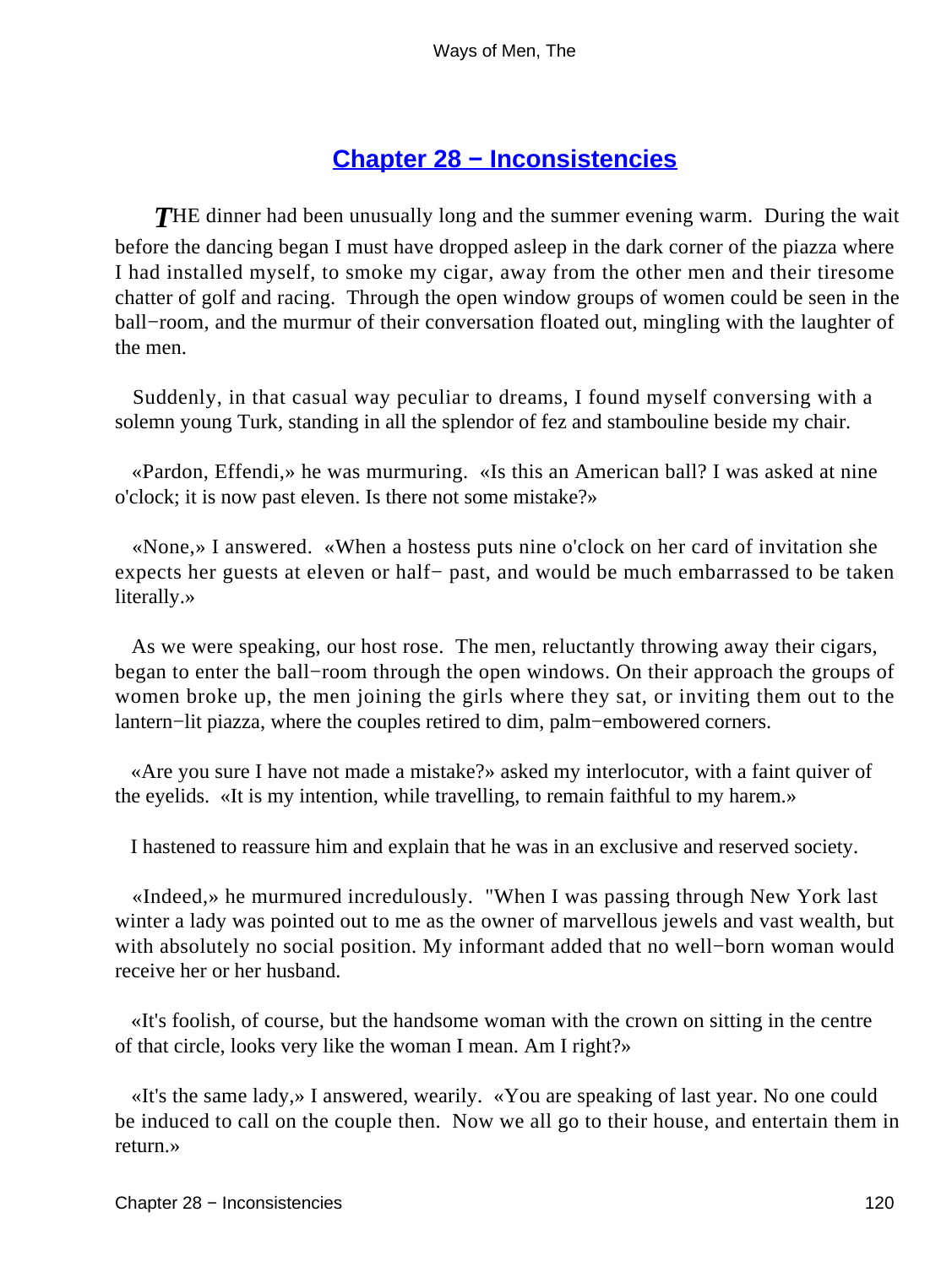«They have doubtless done some noble action, or the reports about the husband have been proved false?»

 «Nothing of the kind has taken place. She's a success, and no one asks any questions! In spite of that, you are in a society where the standard of conduct is held higher than in any country of Europe, by a race of women more virtuous, in all probability, than has yet been seen. There is not a man present,» I added, «who would presume to take, or a woman who would permit, a liberty so slight even as the resting of a youth's arm across the back of her chair.»

While I was speaking, an invisible orchestra began to sigh out the first passionate bars of a waltz. A dozen couples rose, the men clasping in their arms the slender matrons, whose smiling faces sank to their partners' shoulders. A blond mustache brushed the forehead of a girl as she swept by us to the rhythm of the music, and other cheeks seemed about to touch as couples glided on in unison.

The sleepy Oriental eyes of my new acquaintance opened wide with astonishment.

 «This, you must understand,» I continued, hastily, «is quite another matter. Those people are waltzing. It is considered perfectly proper, when the musicians over there play certain measures, for men to take apparent liberties. Our women are infinitely self−respecting, and a man who put his arm around a woman (in public) while a different measure was being played, or when there was no music, would be ostracized from polite society.»

 «I am beginning to understand,» replied the Turk. «The husbands and brothers of these women guard them very carefully. Those men I see out there in the dark are doubtless with their wives and sisters, protecting them from the advances of other men. Am I right?»

 «Of course you're not right,» I snapped out, beginning to lose my temper at his obtuseness. «No husband would dream of talking to his wife in public, or of sitting with her in a corner. Every one would be laughing at them. Nor could a sister be induced to remain away from the ball−room with her brother. Those girls are `sitting out' with young men they like, indulging in a little innocent flirtation.»

«What is that?» he asked. «Flirtation?»

 «An American custom rather difficult to explain. It may, however, be roughly defined as the art of leading a man a long way on the road to − nowhere!»

«Women flirt with friends or acquaintances, never with members of their family?»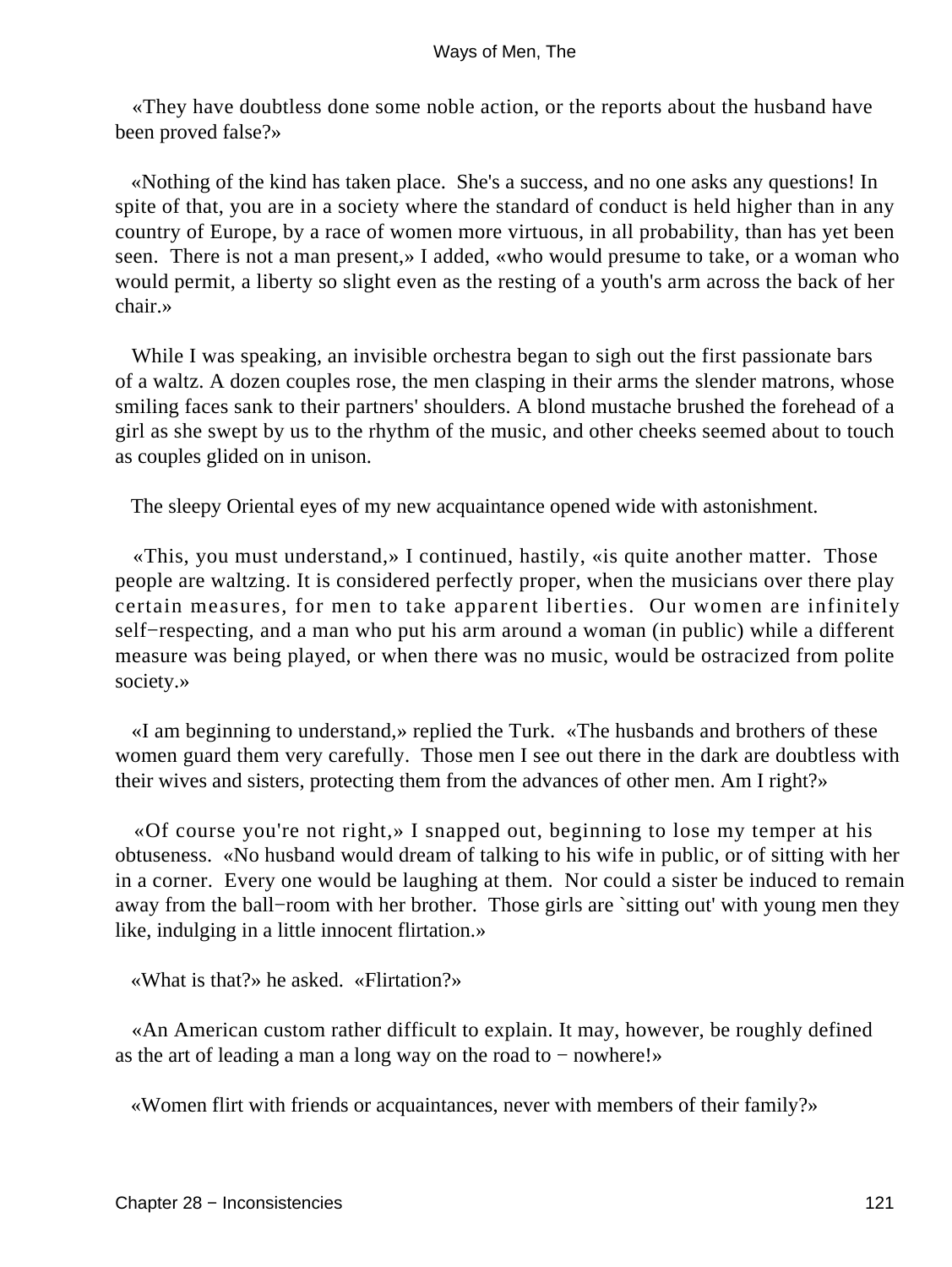«The husbands are those dejected individuals wandering aimlessly about over there like lost souls. They are mostly rich men, who, having married beautiful girls for love, wear themselves out maintaining elaborate and costly establishments for them. In return for his labor a husband, however, enjoys but little of his wife's society, for a really fashionable woman can rarely be induced to go home until she has collapsed with fatigue. In consequence, she contributes little but `nerves' and temper to the household. Her sweetest smiles, like her freshest toilets, are kept for the public. The husband is the last person considered in an American household. If you doubt what I say, look behind you. There is a newly married man speaking with his wife, and trying to persuade her to leave before the cotillion begins. Notice his apologetic air! He knows he is interrupting a tender conversation and taking an unwarrantable liberty. Nothing short of extreme fatigue would drive him to such an extremity. The poor millionnaire has hardly left his desk in Wall Street during the week, and only arrived this evening in time to dress for dinner. He would give a fair slice of his income for a night's rest. See! He has failed, and is lighting another cigar, preparing, with a sigh, for a long wait. It will be three before my lady is ready to leave.»

 After a silence of some minutes, during which he appeared to be turning these remarks over in his mind, the young Oriental resumed: «The single men who absorb so much of your women's time and attention are doubtless the most distinguished of the nation, − writers, poets, and statesmen?»

 I was obliged to confess that this was not the case; that, on the contrary, the dancing bachelors were for the most part impecunious youths of absolutely no importance, asked by the hostess to fill in, and so lightly considered that a woman did not always recognize in the street her guests of the evening before.

 At this moment my neighbor's expression changed from bewilderment to admiration, as a young and very lovely matron threw herself, panting, into a low chair at his side. Her decollete was so daring that the doubts of half an hour before were evidently rising afresh in his mind. Hastily resuming my task of mentor, I explained that a decollete corsage was an absolute rule for evening gatherings. A woman who appeared in a high bodice or with her neck veiled would be considered lacking in politeness to her hostess as much if she wore a bonnet.

 «With us, women go into the world to shine and charm. It is only natural they should use all the weapons nature has given them.»

 «Very good!» exclaimed the astonished Ottoman. «But where will all this end? You began by allowing your women to appear in public with their faces unveiled, then you suppressed the fichu and the collarette, and now you rob them of half their corsage. Where, O Allah, will you stop?»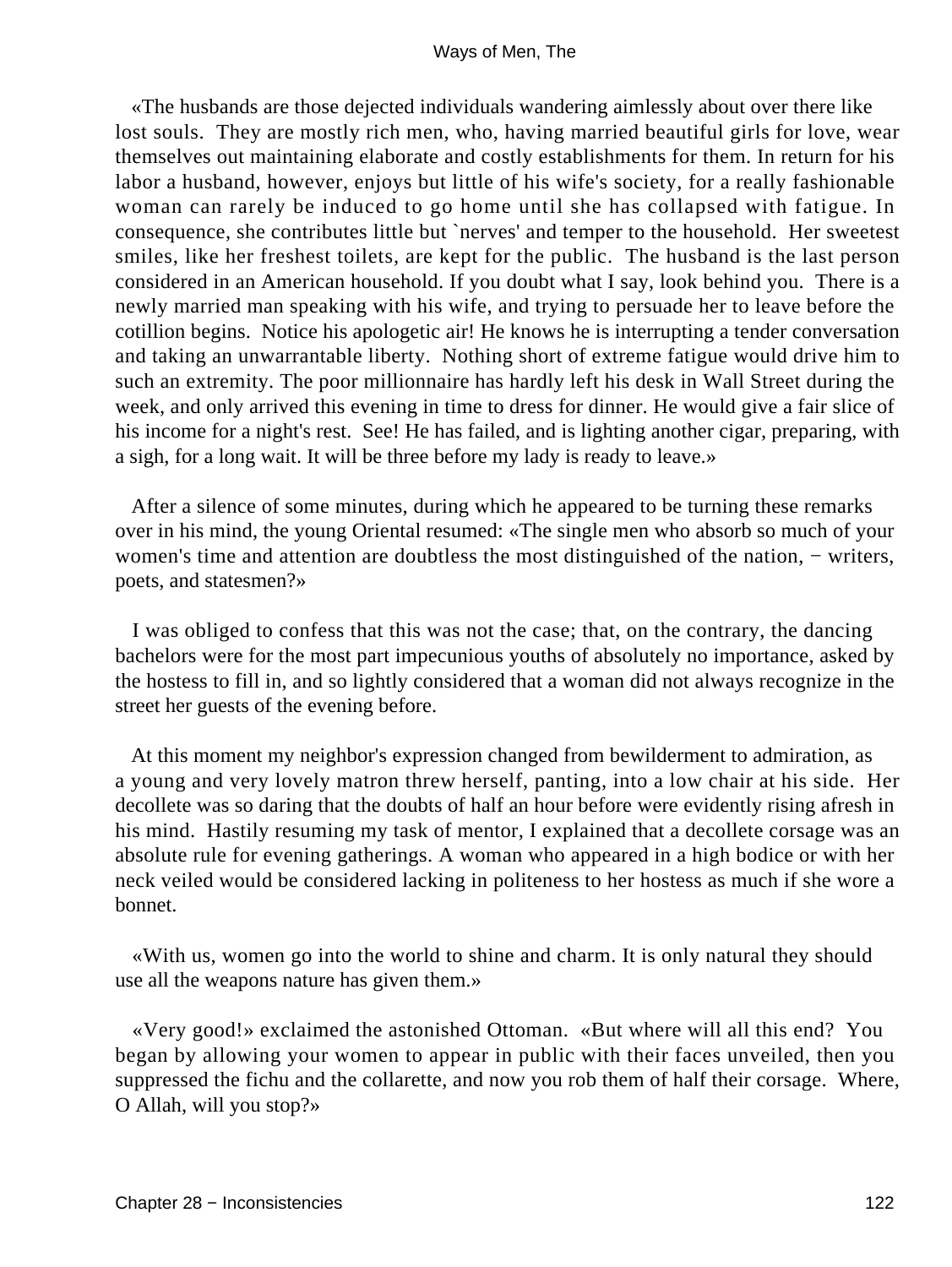«Ah!» I answered, laughing, «the tendency of civilization is to simplify; many things may yet disappear.»

 «I understand perfectly. You have no prejudice against women wearing in public toilets that we consider fitted only for strict intimacy. In that case your ladies may walk about the streets in these costumes?»

 «Not at all!» I cried. «It would provoke a scandal if a woman were to be seen during the daytime in such attire, either at home or abroad. The police and the law courts would interfere. Evening dress is intended only for reunions in private houses, or at most, to be worn at entertainments where the company is carefully selected and the men asked from lists prepared by the ladies themselves. No lady would wear a ball costume or her jewels in a building where the general public was admitted. In London great ladies dine at restaurants in full evening dress, but we Americans, like the French, consider that vulgar.»

 «Yet, last winter,» he said, «when passing through New York, I went to a great theatre, where there were an orchestra and many singing people. Were not those respectable women I saw in the boxes? There were no **MOUCHARABIES** to screen them from the eyes of the public. Were all the men in that building asked by special invitation? That could hardly be possible, for I paid an entrance fee at the door. From where I sat I could see that, as each lady entered her box, opera−glasses were fixed on her, and her `points,' as you say, discussed by the crowd of men in the corridors, who, apparently, belonged to quite the middle class.»

 "My poor, innocent Padischa, you do not understand at all. That was the opera, which makes all the difference. The husbands of those women pay enormous prices, expressly that their wives may exhibit themselves in public, decked in jewels and suggestive toilets. You could buy a whole harem of fair Circassians for what one of those little square boxes costs. A lady whose entrance caused no sensation would feel bitterly disappointed. As a rule, she knows little about music, and cares still less, unless some singer is performing who is paid a fabulous price, which gives his notes a peculiar charm. With us most things are valued by the money they have cost. Ladies attend the opera simply and solely to see their friends and be admired.

 «It grieves me to see that you are forming a poor opinion of our woman kind, for they are more charming and modest than any foreign women. A girl or matron who exhibits more of her shoulders than you, with your Eastern ideas, think quite proper, would sooner expire than show an inch above her ankle. We have our way of being modest as well as you, and that is one of our strongest prejudices.»

 «Now I know you are joking,» he replied, with a slight show of temper, «or trying to mystify me, for only this morning I was on the beach watching the bathing, and I saw a number of ladies in quite short skirts – up to their knees, in fact – with the thinnest covering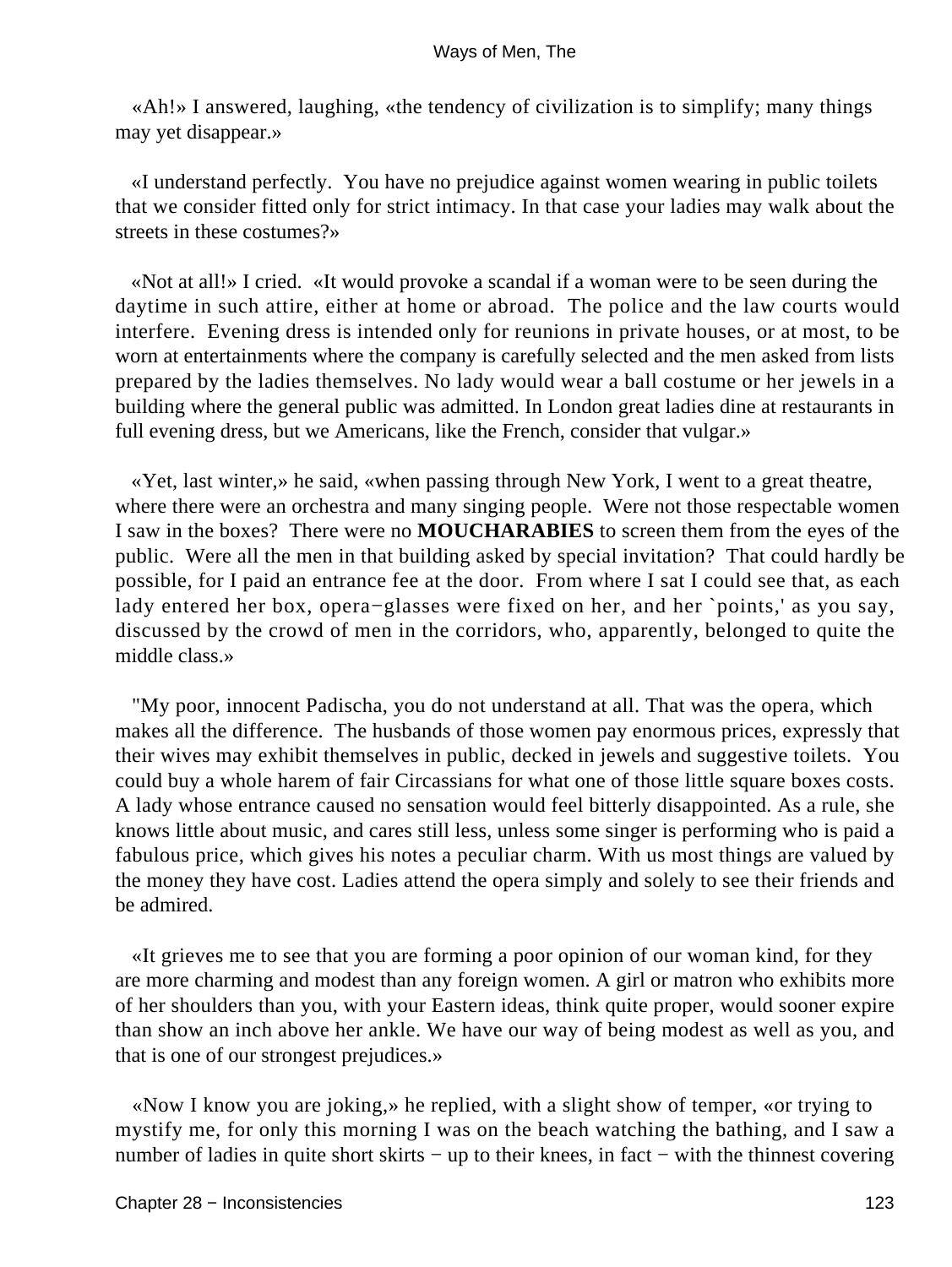on their shapely extremities. Were those women above suspicion?»

 «Absolutely,» I assured him, feeling inclined to tear my hair at such stupidity. «Can't you see the difference? That was in daylight. Our customs allow a woman to show her feet, and even a little more, in the morning. It would be considered the acme of indecency to let those beauties be seen at a ball. The law allows a woman to uncover her neck and shoulders at a ball, but she would be arrested if she appeared decollete on the beach of a morning.»

 A long silence followed, broken only by the music and laughter from the ball−room. I could see my dazed Mohammedan remove his fez and pass an agitated hand through his dark hair; then he turned, and saluting me gravely, murmured:

 «It is very kind of you to have taken so much trouble with me. I do not doubt that what you have said is full of the wisdom and consistency of a new civilization, which I fail to appreciate.» Then, with a sigh, he added: «It will be better for me to return to my own country, where there are fewer exceptions to rules.»

With a profound salaam the gentle youth disappeared into the surrounding darkness, leaving me rubbing my eyes and asking myself if, after all, the dreamland Oriental was not about right. Custom makes many inconsistencies appear so logical that they no longer cause us either surprise or emotion. But can we explain them?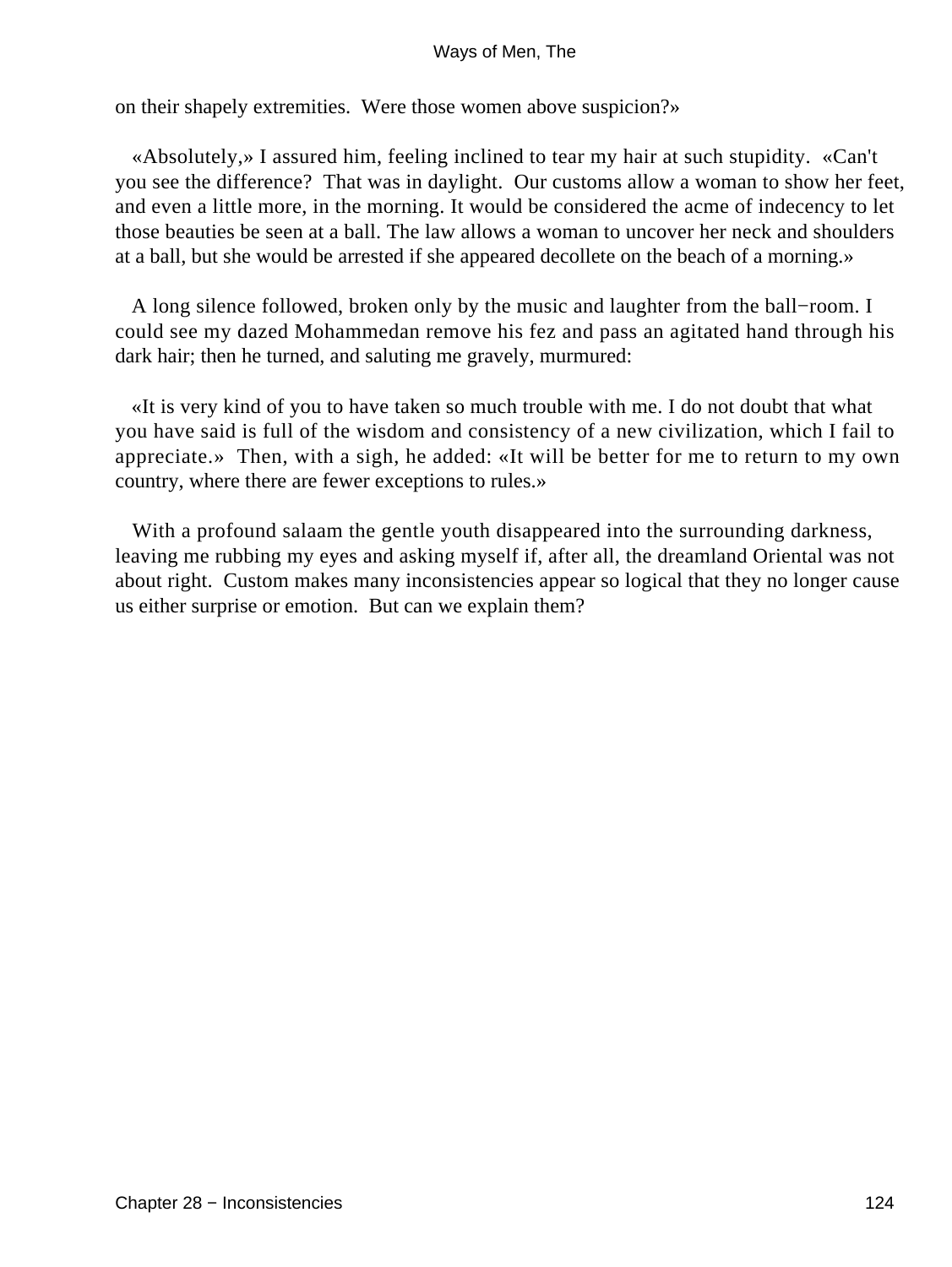# **[Chapter 29 − Modern «Cadets de Gascogne»](#page-149-0)**

*A*FTER witnessing the performance given by the Comedie Francaise in the antique theatre at Orange, we determined − my companion and I − if ever another opportunity of the kind offered, to attend, be the material difficulties what they might.

 The theatrical «stars» in their courses proved favorable to the accomplishment of this vow. Before the year ended it was whispered to us that the «Cadets de Gascogne» were planning a tram through the Cevennes Mountains and their native Languedoc − a sort of lay pilgrimage to famous historic and literary shrines, a voyage to be enlivened by much crowning of busts and reciting of verses in the open air, and incidentally, by the eating of Gascony dishes and the degustation of delicate local wines; the whole to culminate with a representation in the arena at Beziers of **DEJANIRE,** Louis Gallet's and Saint− Saens's latest work, under the personal supervision of those two masters.

 A tempting programme, was it not, in these days of cockney tours and «Cook» couriers? At any rate, one that we, with plenty of time on our hands and a weakness for out−of−the−way corners and untrodden paths, found it impossible to resist.

 Rostand, in **CYRANO DE BERGERAC,** has shown us the «Cadets» of Moliere's time, a fighting, rhyming, devil−may−care band, who wore their hearts on their sleeves and chips on their stalwart shoulders; much such a brotherhood, in short, as we love to imagine that Shakespeare, Kit Marlowe, Greene, and their intimates formed when they met at the «Ship» to celebrate a success or drink a health to the drama.

 The men who compose the present society (which has now for many years borne a name only recently made famous by M. Rostand's genius) come delightfully near realizing the happy conditions of other days, and − less the fighting − form as joyous and picturesque a company as their historic elders. They are for the most part Southern−born youths, whose interests and ambitions centre around the stage, devotees at the altar of Melpomene, ardent lovers of letters and kindred arts, and proud of the debt that literary France owes to Gascony.

 It is the pleasant custom of this coterie to meet on winter evenings in unfrequented **CAFES,** transformed by them for the time into clubs, where they recite new−made verses, discuss books and plays, enunciate paradoxes that make the very waiters shudder, and, between their «bocks,» plan vast revolutions in the world of literature.

 As the pursuit of «letters» is, if anything, less lucrative in France than in other countries, the question of next day's dinner is also much discussed among these budding Molieres, who are often forced to learn early in their careers, when meals have been meagre, to satisfy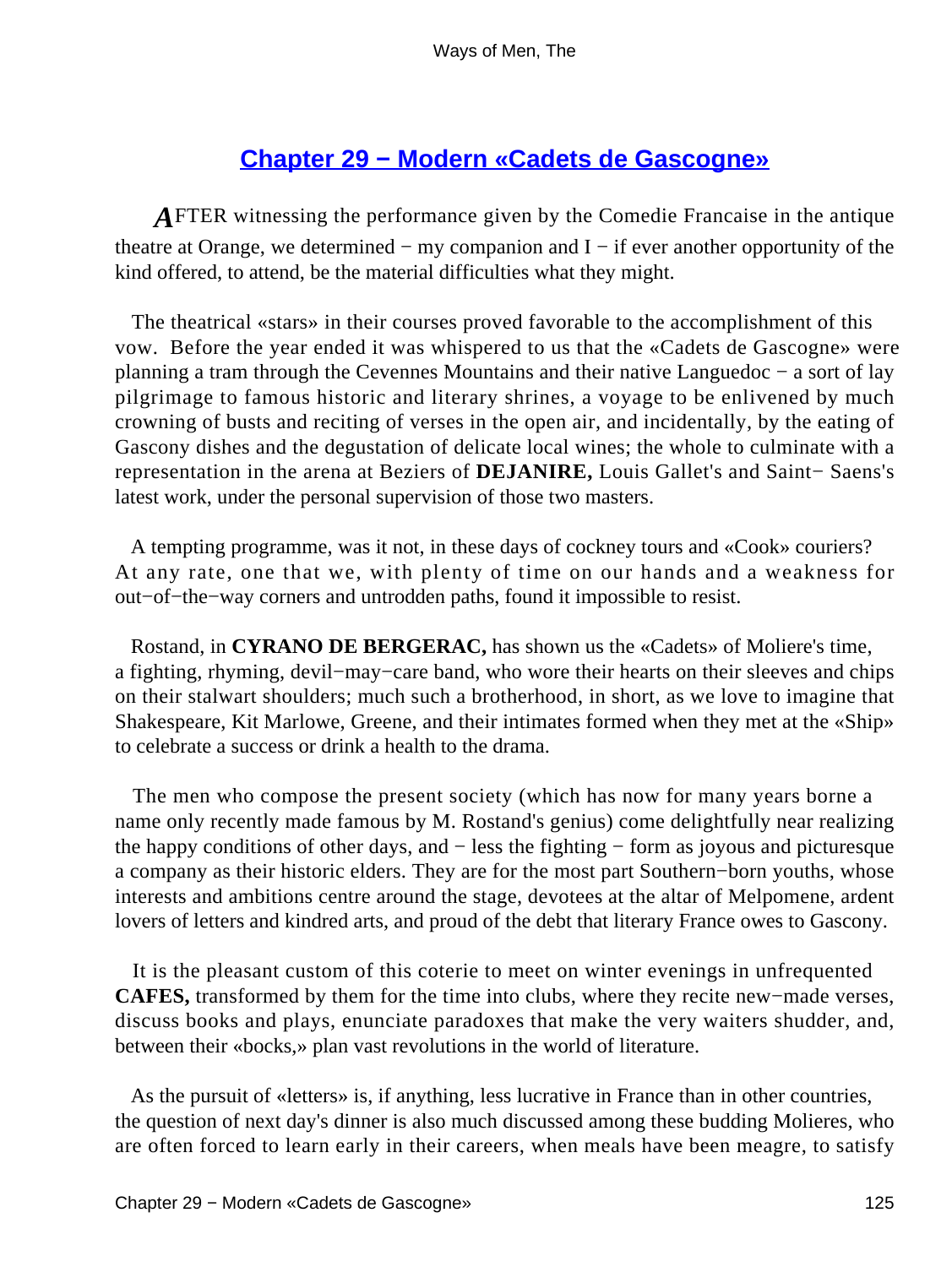themselves with rich rhymes and drink their fill of flowing verse.

 From time to time older and more successful members of the corporation stray back into the circle, laying aside their laurel crowns and Olympian pose, in the society of the new− comers to Bohemia. These honorary members enjoy nothing more when occasion offers than to escape from the toils of greatness and join the «Cadets» in their summer journeys to and fro in France, trips which are made to combine the pleasures of an outing with the aims of a literary campaign. It was an invitation to join one of these tramps that tempted my friend and me away from Paris at the season when that city is at its best. Being unable, on account of other engagements, to start with the cohort from the capital, we made a dash for it and caught them up at Carcassonne during the fetes that the little Languedoc city was offering to its guests.

 After having seen Aigues Mortes, it was difficult to believe that any other place in Europe could suggest more vividly the days of military feudalism. St. Louis's tiny city is, however, surpassed by Carcassonne!

 Thanks to twenty years of studious restoration by Viollet le Duc, this antique jewel shines in its setting of slope and plain as perfect to−day (seen from the distance) as when the Crusaders started from its crenelated gates for the conquest of the Holy Sepulchre. The acropolis of Carcassonne is crowned with Gothic battlements, the golden polygon of whose walls, rising from Roman foundations and layers of ruddy Visigoth brick to the stately marvel of its fifty towers, forms a whole that few can view unmoved.

 We found the Cadets lunching on the platform of the great western keep, while a historic pageant organized in their honor was winding through the steep mediaeval streets − a cavalcade of archers, men at arms, and many−colored troubadours, who, after effecting a triumphal entrance to the town over lowered drawbridges, mounted to unfurl their banner on our tower. As the gaudy standard unfolded on the evening air, Mounet−Sully's incomparable voice breathed the very soul of the «Burgraves» across the silent plain and down through the echoing corridors below. While we were still under the impression of the stirring lines, he changed his key and whispered:−

### LE **SOIR TOMBE.** . . . L'HEURE **DOUCE QUI** S'ELOIGNE **SANS SECOUSSE, POSE A PEINE SUR LA MOUSSE SES PIEDS.** UN **JOUR INDECIS PERSISTE,** ET **LE CREPUSCULE TRISTE OUVRE SES YEUX** D'AMETHYSTE **MOUILLES.**

 Night came on ere the singing and reciting ended, a balmy Southern evening, lit by a thousand fires from tower and battlement and moat, the old walls glowing red against the violet sky.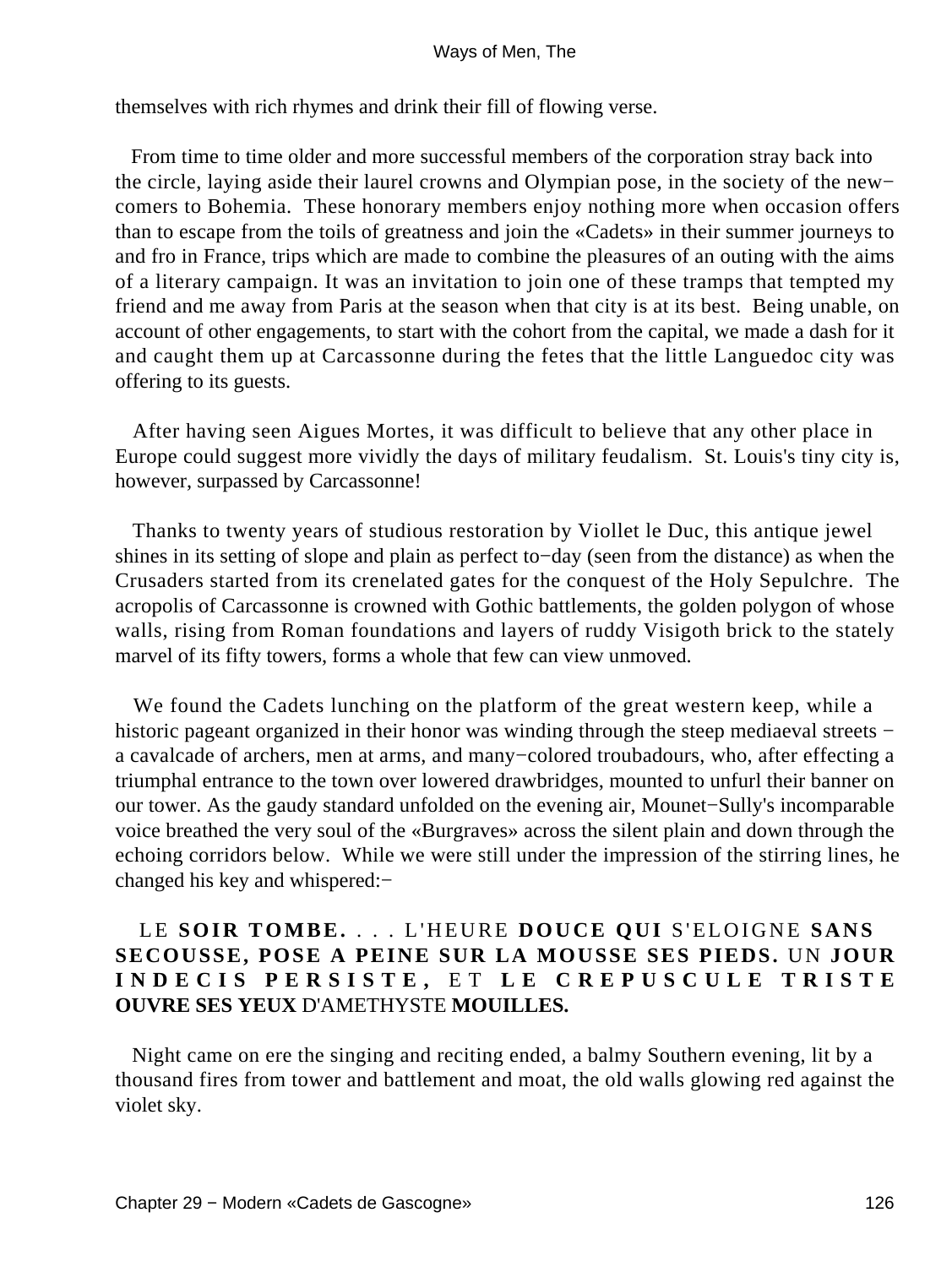Picture this scene to yourself, reader mine, and you will understand the enthusiasm of the artists and writers in our clan. It needed but little imagination then to reconstruct the past and fancy one's self back in the days when the «Trancavel» held this city against the world.

 Sleep that night was filled with a strange phantasmagoria of crenelated chateaux and armored knights, until the bright Provencal sunlight and the call for a hurried departure dispelled such illusions. By noon we were far away from Carcassonne, mounting the rocky slopes of the Cevennes amid a wild and noble landscape; the towering cliffs of the «Causses,» zebraed by zig−zag paths, lay below us, disclosing glimpses of fertile valley and vine−engarlanded plain.

 One asks one's self in wonder why these enchanting regions are so unknown. **EN ROUTE** our companions were like children fresh from school, taking haphazard meals at the local inns and clambering gayly into any conveyance that came to hand. As our way led us through the Cevennes country, another charm gradually stole over the senses.

 «I imagine that Citheron must look like this,» murmured Catulle Mendes, as we stood looking down from a sun−baked eminence, «with the Gulf of Corinth there where you see that gleam of water.» As he spoke he began declaiming the passage from Sophocles's **OEDIPUS THE KING** descriptive if that classic scene.

 Two thousand feet below lay Ispanhac in a verdant valley, the River Tarn gleaming amid the cultivated fields like a cimeter thrown on a Turkish carpet. Our descent was an avalanche of laughing, singing «Cadets,» who rolled in the fresh−cut grass and chased each other through the ripening vineyards, shouting lines from tragedies to groups of open−mouthed farm−hands, and invading the tiny inns on the road with song and tumult. As we neared our goal its entire population, headed by the cure, came out to meet us and offer the hospitality of the town.

 In the market−place, one of our number, inspired by the antique solemnity of the surroundings, burst into the noble lines of Hugo's **DEVANT DIEU,** before which the awestruck population uncovered and crossed themselves, imagining, doubtless, that it was a religious ceremony.

 Another scene recurs vividly to my memory. We were at St. Enimie. I had opened my window to breathe the night air after the heat and dust of the day and watch the moonlight on the quaint bridge at my feet. Suddenly from out the shadows there rose (like sounds in a dream) the exquisite tone of Sylvain's voice, alternating with the baritone of d'Esparbes. They were seated at the water's edge, intoxicated by the beauty of the scene and apparently oblivious of all else.

 The next day was passed on the Tarn, our ten little boats following each other single file on the narrow river, winding around the feet of mighty cliffs, or wandering out into sunny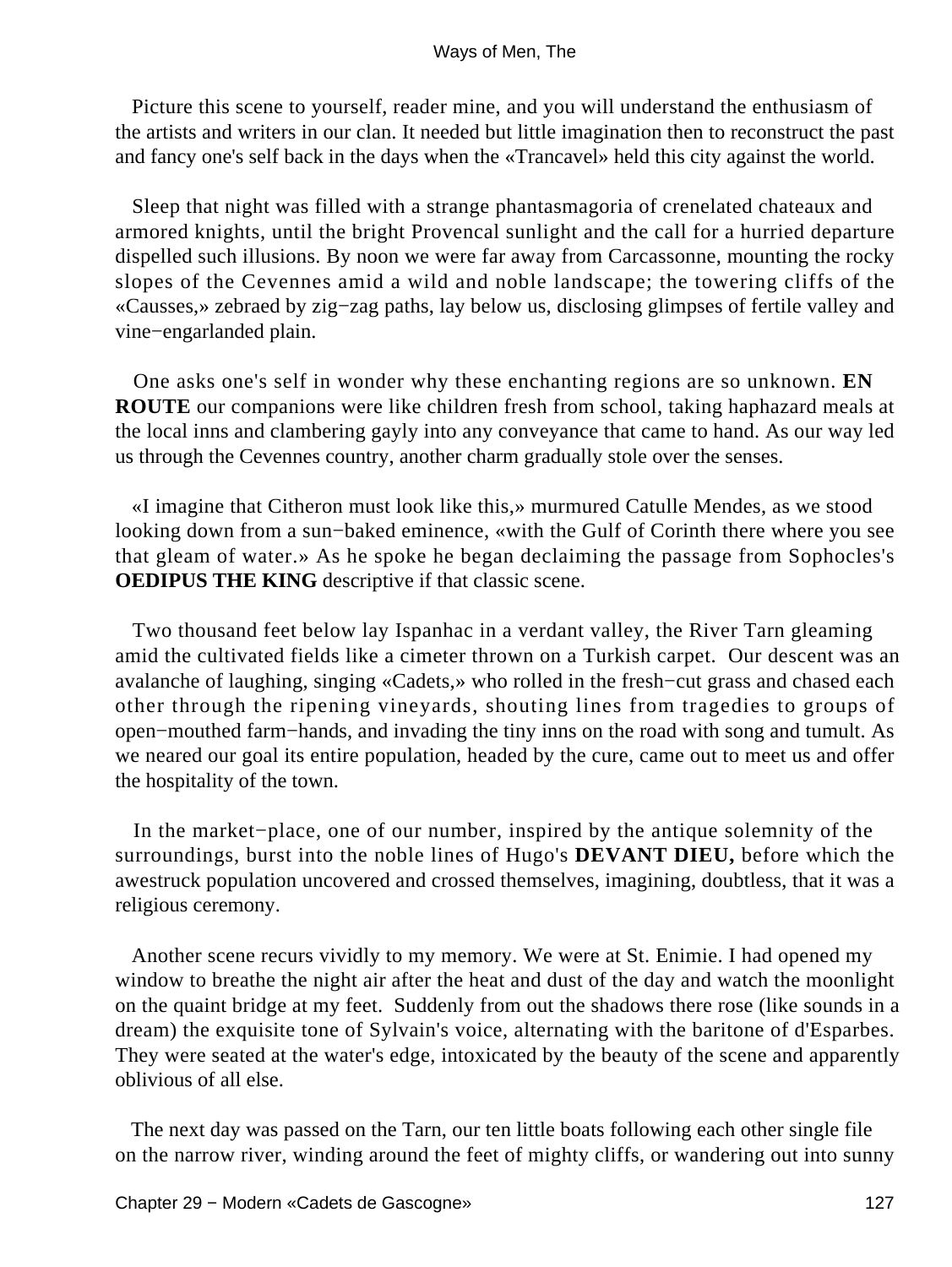pasture lands where solitary peasants, interrupted in their labors, listened in astonishment to the chorus thundered from the passing boats, and waved us a welcome as we moved by.

 Space is lacking to give more than a suggestion of those days, passed in every known conveyance from the antique diligence to the hissing trolley, in company with men who seemed to have left their cares and their years behind them in Paris.

 Our last stop before arriving at Beziers was at La Case, where luncheon was served in the great hall of the chateau. Armand Sylvestre presided at the repast; his verses alternated with the singings of Emma Calve, who had come from her neighboring chateau to greet her old friends and compatriots, the «Cadets.»

 As the meal terminated, more than one among the guests, I imagine, felt his heart heavy with the idea that to−morrow would end this pleasant ramble and send him back to the realities of life and the drudgery of daily bread−winning.

 The morning of the great day dawned cloudless and cool. A laughing, many−colored throng early invaded the arena, the women's gay toilets lending it some resemblance to a parterre of fantastic flowers. Before the bell sounded its three strokes that announced the representation, over ten thousand spectators had taken their places and were studying the gigantic stage and its four thousand yards of painted canvas. In the foreground a cluster of Greek palaces and temples surround a market−place; higher up and further back the city walls, manned by costumed sentinels, rise against mountains so happily painted that their outlines blend with nature's own handiwork in the distance, – a worthy setting for a stately drama and the valiant company of actors who have travelled from the capital for this solemnity.

 Three hundred hidden musicians, divided into wind and chord orchestras, accompany a chorus of two hundred executants, and furnish the music for a ballet of seventy dancers.

 As the third stroke dies away, the Muse, Mademoiselle Rabuteau, enters and declaims the salutation addressed by Louis Gallet to the City of Beziers. At its conclusion the tragedy begins.

 This is not the place to describe or criticise at length so new an attempt at classic restoration. The author follows the admirable fable of antiquity with a directness and simplicity worthy of his Greek model. The story of Dejanira and Hercules is too familiar to be repeated here. The hero's infidelity and the passion of a neglected woman are related through five acts logically and forcibly, with the noble music of Saint− Saens as a background.

 We watch the growing affection of the demi−god for the gentle Iole. We sympathize with jealous, desperate Dejanira when in a last attempt to gain back the love of Hercules she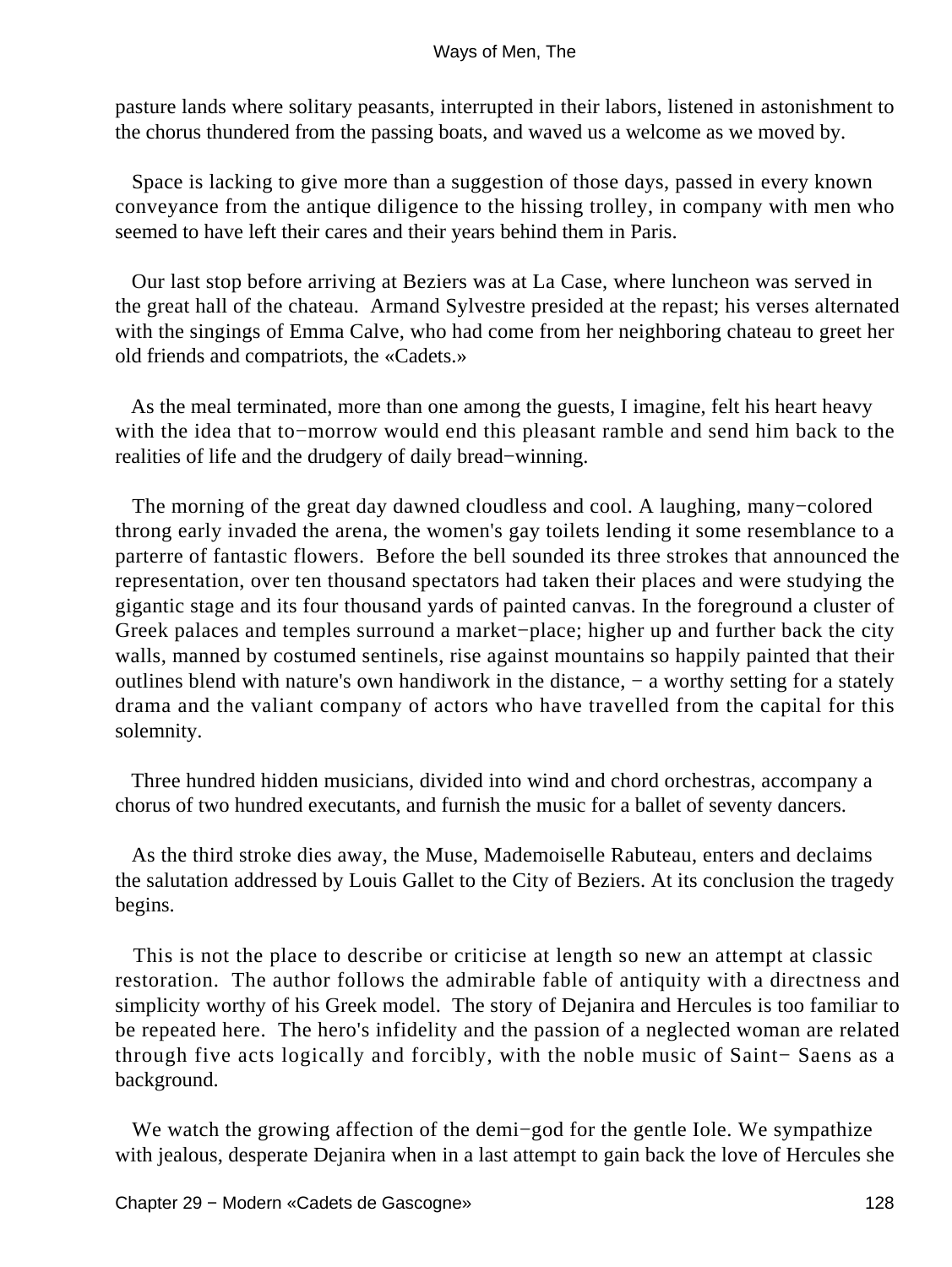persuades the unsuspecting Iole to offer him a tunic steeped in Nessus's blood, which Dejanira has been told by Centaur will when warmed in the sun restore the wearer to her arms.

 At the opening of the fifth act we witness the nuptial fetes. Religious dances and processions circle around the pyre laid for a marriage sacrifice. Dejanira, hidden in the throng, watches in an agony of hope for the miracle to be worked.

 Hercules accepts the fatal garment from the hands of his bride and calls upon the sun−god to ignite the altars. The pyre flames, the heat warms the clinging tunic, which wraps Hercules in its folds of torture. Writhing in agony, he flings himself upon the burning pyramid, followed by Dejanira, who, in despair, sees too late that she has been but a tool in the hands of Nessus.

 No feeble prose, no characters of black or white, can do justice to the closing scenes of this performance. The roar of the chorus, the thunder of the actors' voices, the impression of reality left on the breathless spectators by the open−air reality of the scene, the ardent sun, the rustling wind, the play of light and shade across the stage, the invocation of Hercules addressed to the real heavens, not to a painted firmament, combined an effect that few among that vast concourse will forget.

 At the farewell banquet in the arena after the performance, Georges Leygues, the captain of the Cadets, in answer to a speech from the Prefect, replied: "You ask about our aims and purposes and speak in admiration of the enthusiasm aroused by the passage of our band!

 «Our aims are to vivify the traditions and language of our native land, and the memory of a glorious ancestry, to foster the love of our little province at the same time as patriotism for the greater country. We are striving for a decentralization of art, for the elevation of the stage; but above all, we preach a gospel of gayety and healthy laughter, the science of remaining young at heart, would teach pluck and good humor in the weary struggle of existence, characteristics that have marked our countrymen through history! We have borrowed a motto from Lope de Vega (that Gascon of another race), and inscribe `PAR **LA LANGUA ET PAR** L'EPEE' upon our banner, that these purposes may be read by the world as it runs.»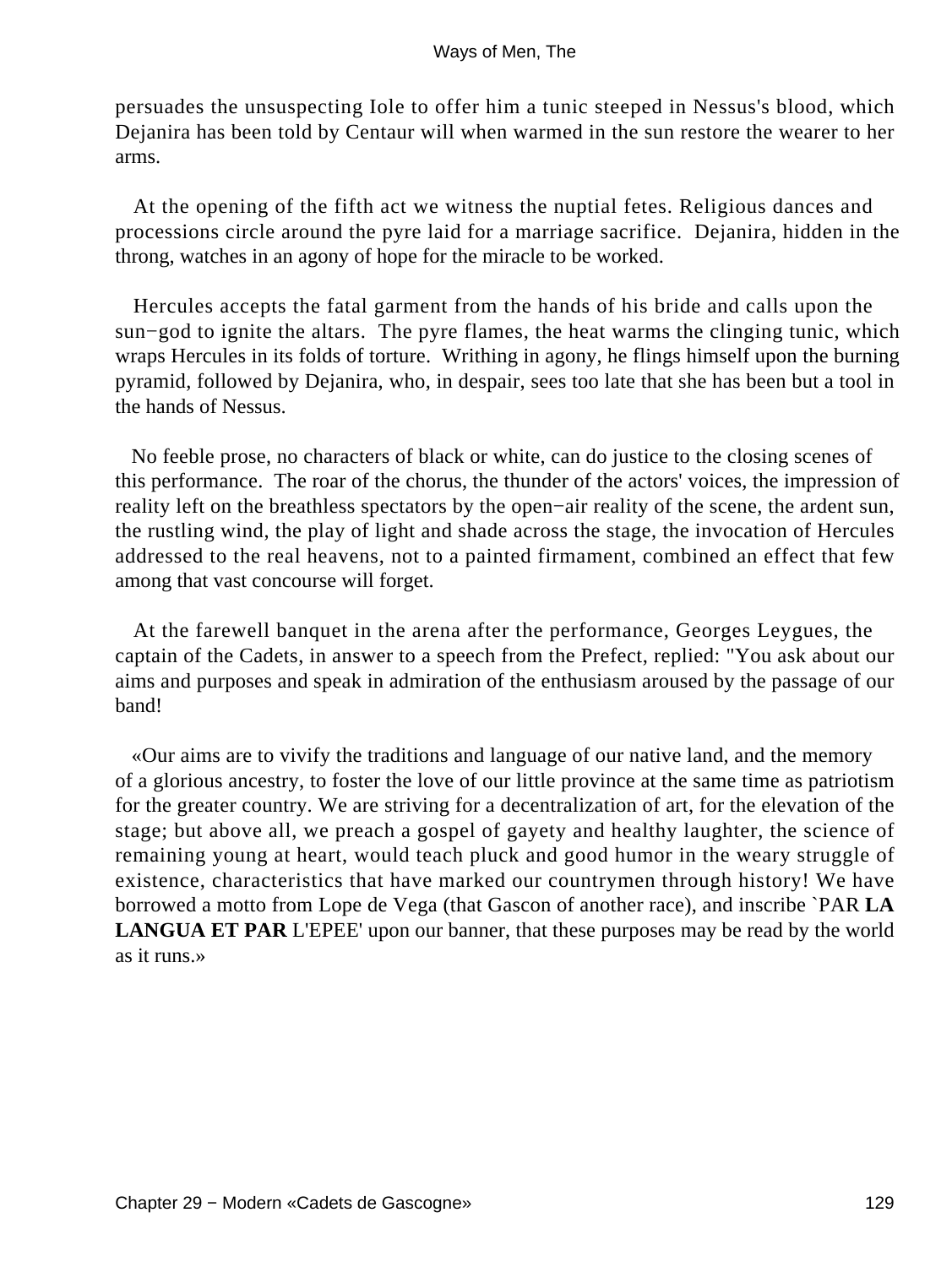# **[Chapter 30 − The Dinner and the Drama](#page-149-0)**

*C*LAUDE **FROLLO,** holding the first printed book he had seen in one hand, and pointing with the other to the gigantic mass of Notre Dame, dark against the sunset, prophesied «CECI **TUERA** CELA.» One might to−day paraphrase the sentence which Victor Hugo put into his archdeacon's mouth, and pointing to the elaborately appointed dinner−tables of our generation, assert that the Dinner was killing the Drama.

 New York undoubtedly possesses at this moment more and better constructed theatres, in proportion to its population, than any other city on the globe, and, with the single exception of Paris, more money is probably spent at the theatre by our people than in any other metropolis. Yet curiously enough, each decade, each season widens the breach between our discriminating public and the stage. The theatre, instead of keeping abreast with the intellectual movement of our country, has for the last thirty years been slowly but steadily declining, until at this moment there is hardly a company playing in legitimate comedy, tragedy, or the classic masterpieces of our language.

 In spite of the fact that we are a nation in full literary production, boasting authors who rank with the greatest of other countries, there is hardly one poet or prose−writer to− day, of recognized ability, who works for the stage, nor can we count more than one or two high−class comedies or lyric dramas of American origin.

 It is not my intention here to criticise the contemporary stage, although the condition of the drama in America is so unique and so different from its situation in other countries that it might well attract the attention of inquiring minds; but rather to glance at the social causes which have produced this curious state of affairs, and the strained relations existing between our elite (here the word is used in its widest and most elevated sense) and our stage.

 There can be little doubt that the deterioration in the class of plays produced at our theatres has been brought about by changes in our social conditions. The pernicious «star» system, the difficulty of keeping stock companies together, the rarity of histrionic ability among Americans are explanations which have at different times been offered to account for these phenomena. Foremost, however, among the causes should be placed an exceedingly simple and prosaic fact which seems to have escaped notice. I refer to the displacement of the dinner hour, and the ceremony now surrounding that meal.

 Forty years ago dinner was still a simple affair, taken at hours varying from three to five o'clock, and uniting few but the members of a family, holidays and fetes being the rare occasions when guests were asked. There was probably not a hotel in this country at that time where a dinner was served later than three o'clock, and Delmonico's, newly installed in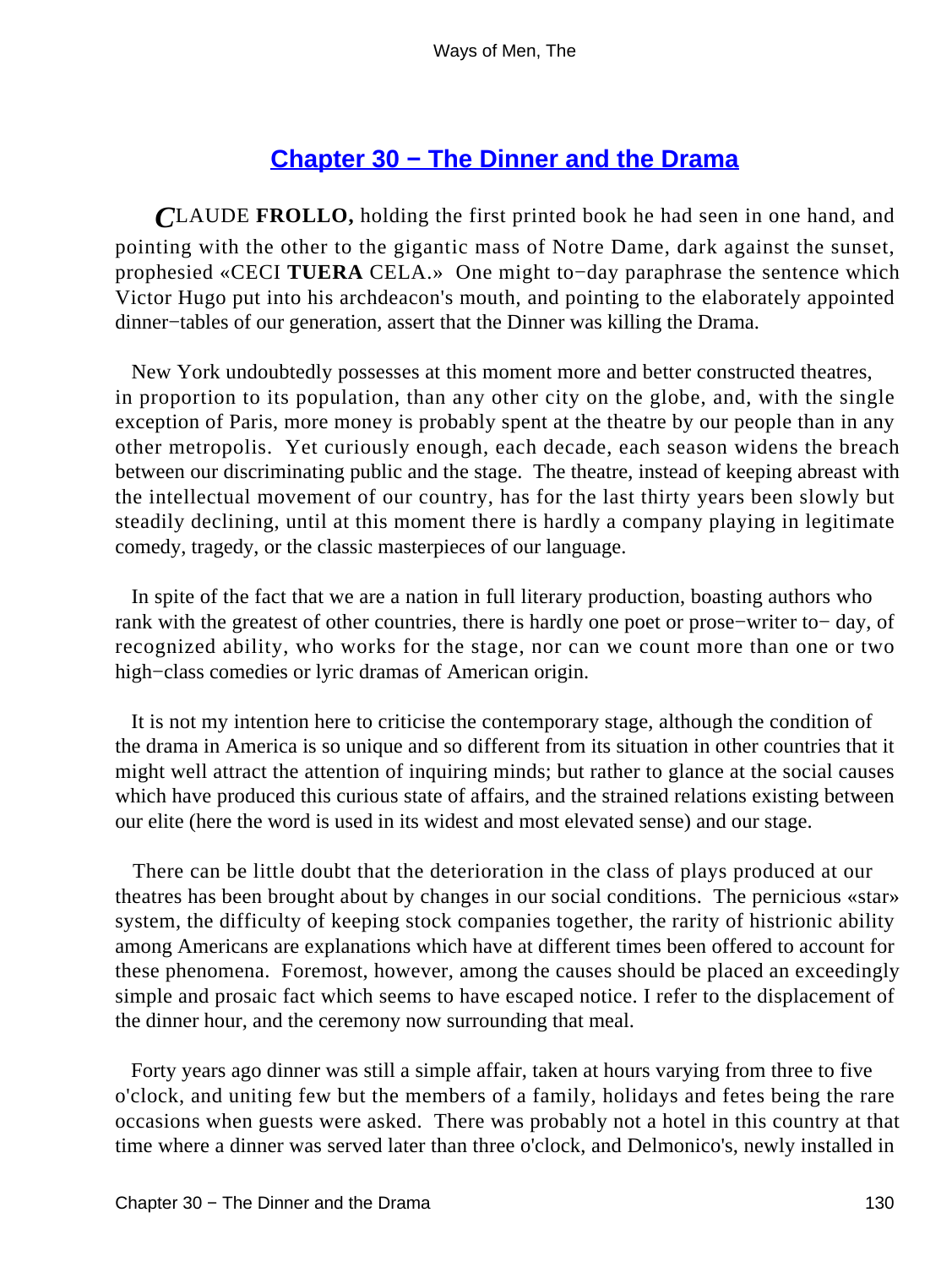Mr. Moses Grinnell's house, corner of Fourteenth Street and Fifth Avenue, was the only establishment of its kind in America, and the one restaurant in New York where ladies could be taken to dine. In those tranquil days when dinner parties were few and dances a rarity, theatre−going was the one ripple on the quiet stream of home life. Wallack's, at the corner of Thirteenth Street and Broadway, Booth's in Twenty−third Street, and Fechter's in Fourteenth Street were the homes of good comedy and high−class tragedy.

 Along about 1870 the more aristocratically−minded New Yorkers took to dining at six or six−thirty o'clock; since then each decade has seen the dinner recede further into the night, until it is a common occurrence now to sit down to that repast at eight or even nine o'clock. Not only has the hour changed, but the meal itself has undergone a radical transformation, in keeping with the general increase of luxurious living, becoming a serious although hurried function. In consequence, to go to the theatre and be present at the rising of the curtain means, for the majority possessing sufficient means to go often to the play and culture enough to be discriminating, the disarrangement of the entire machinery of a household as well as the habits of its inmates.

 In addition to this, dozens of sumptuous establishments have sprung up where the pleasure of eating is supplemented by allurements to the eye and ear. Fine orchestras play nightly, the air is laden with the perfume of flowers, a scenic perspective of palm garden and marble corridor flatters the senses. The temptation, to a man wearied by a day of business or sport, to abandon the idea of going to a theatre, and linger instead over his cigar amid these attractive surroundings, is almost irresistible.

 If, however, tempted by some success, he hurries his guests away from their meal, they are in no condition to appreciate a serious performance. The pressure has been too high all day for the overworked man and his **ENERVEE** wife to desire any but the lightest tomfoolery in an entertainment. People engaged in the lethargic process of digestion are not good critics of either elevated poetry or delicate interpretation, and in consequence crave amusement rather than a mental stimulant.

 Managers were quick to perceive that their productions were no longer taken seriously, and that it was a waste of time and money to offer high−class entertainments to audiences whom any nonsense would attract. When a play like **THE SWELL MISS FITZWELL** will pack a New York house for months, and then float a company on the high tide of success across the continent, it would be folly to produce anything better. New York influences the taste of the country; it is in New York really that the standard has been lowered.

 In answer to these remarks, the question will doubtless be raised, «Are not the influences which it is asserted are killing the drama in America at work in England or on the Continent, where people also dine late and well?»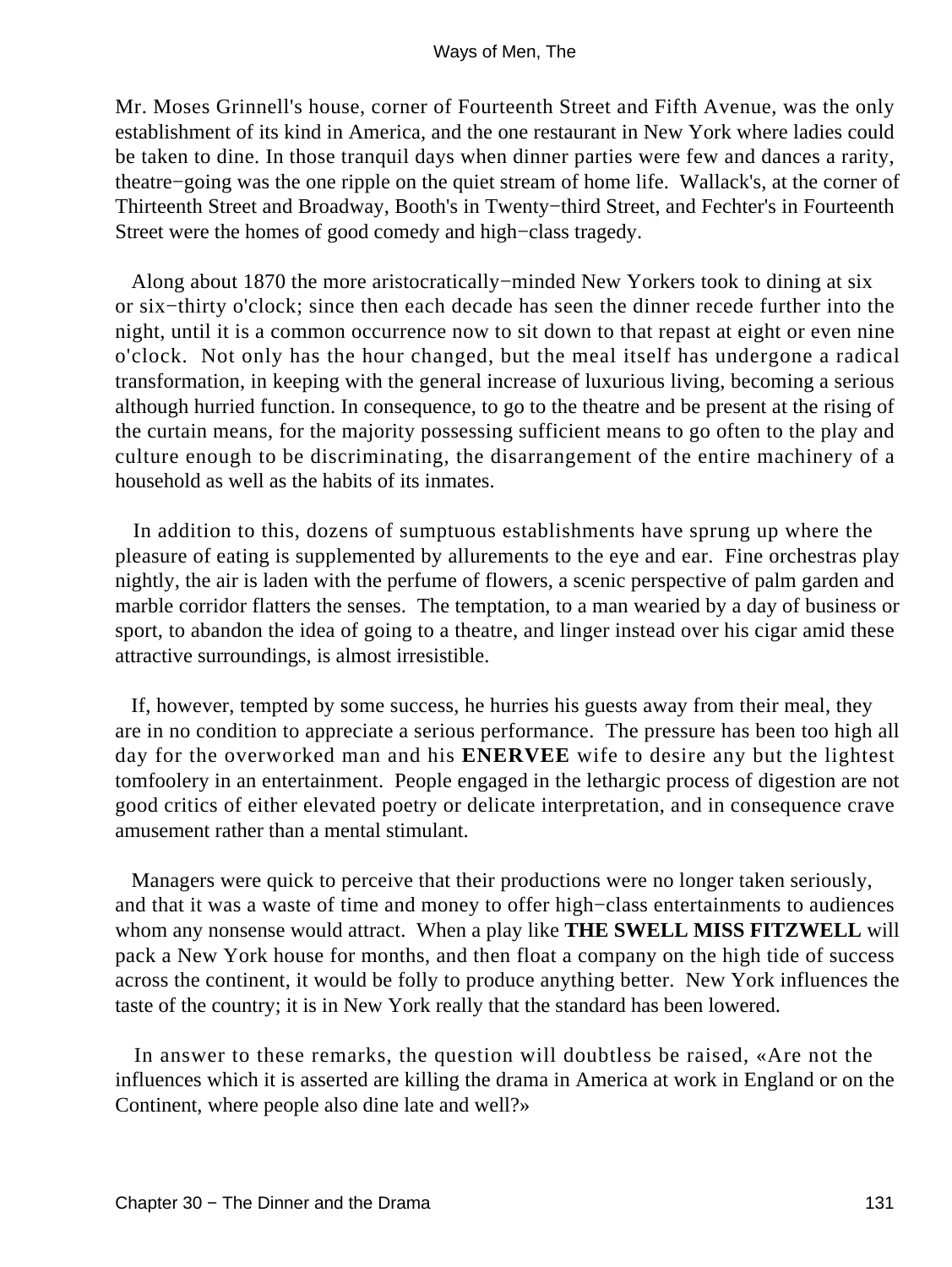Yes, and no! People abroad dine as well, undoubtedly; as elaborately? Certainly not! With the exception of the English (and even among them dinner−giving has never become so universal as with us), no other people entertain for the pleasure of hospitality. On the Continent, a dinner−party is always an «axe−grinding» function. A family who asked people to dine without having a distinct end in view for such an outlay would be looked upon by their friends and relatives as little short of lunatics. Diplomatists are allowed certain sums by their governments for entertaining, and are formally dined in return by their guests. A great French lady who is asked to dine out twice a week considers herself fortunate; a New York woman of equal position hardly dines at home from December 1 to April 15, unless she is receiving friends at her own table.

 Parisian ladies rarely go to restaurants. In London there are not more than three or four places where ladies can be taken to dine, while in this city there are hundreds; our people have caught the habit of dining away from home, a custom singularly in keeping with the American temperament; for, although it costs more, it is less trouble!

 The reason why foreigners do not entertain at dinner is because they have found other and more satisfactory ways of spending their money. This leaves people abroad with a number of evenings on their hands, unoccupied hours that are generally passed at the theatre. Only the other day a diplomatist said to me, «I am surprised to see how small a place the theatre occupies in your thoughts and conversation. With us it is the pivot around which life revolves.»

 From one cause or another, not only the wealthy, but the thoughtful and cultivated among us, go less each year to the theatre. The abstinence of this class is the most significant, for well−read, refined, fastidious citizens are the pride of a community, and their influence for good is far− reaching. Of this elite New York has more than its share, but you will not meet them at the play, unless Duse or Jefferson, Bernhardt or Coquelin is performing. The best only tempts such minds. It was by the encouragement of this class that Booth was enabled to give **HAMLET** one hundred consecutive evenings, and Fechter was induced to linger here and build a theatre.

 In comparison with the verdicts of such people, the opinions of fashionable sets are of little importance. The latter long ago gave up going to the play in New York, except during two short seasons, one in the autumn, «before things get going,» and again in the spring, after the season is over, before they flit abroad or to the country. During these periods «smart» people generally attend in bands called «theatre parties,» an infliction unknown outside of this country, an arrangement above all others calculated to bring the stage into contempt, as such parties seldom arrive before the middle of the second act, take ten minutes to get seated, and then chat gayly among themselves for the rest of the evening.

 The theatre, having ceased to form an integral part of our social life, has come to be the pastime of people with nothing better to do, – the floating population of our hotels, the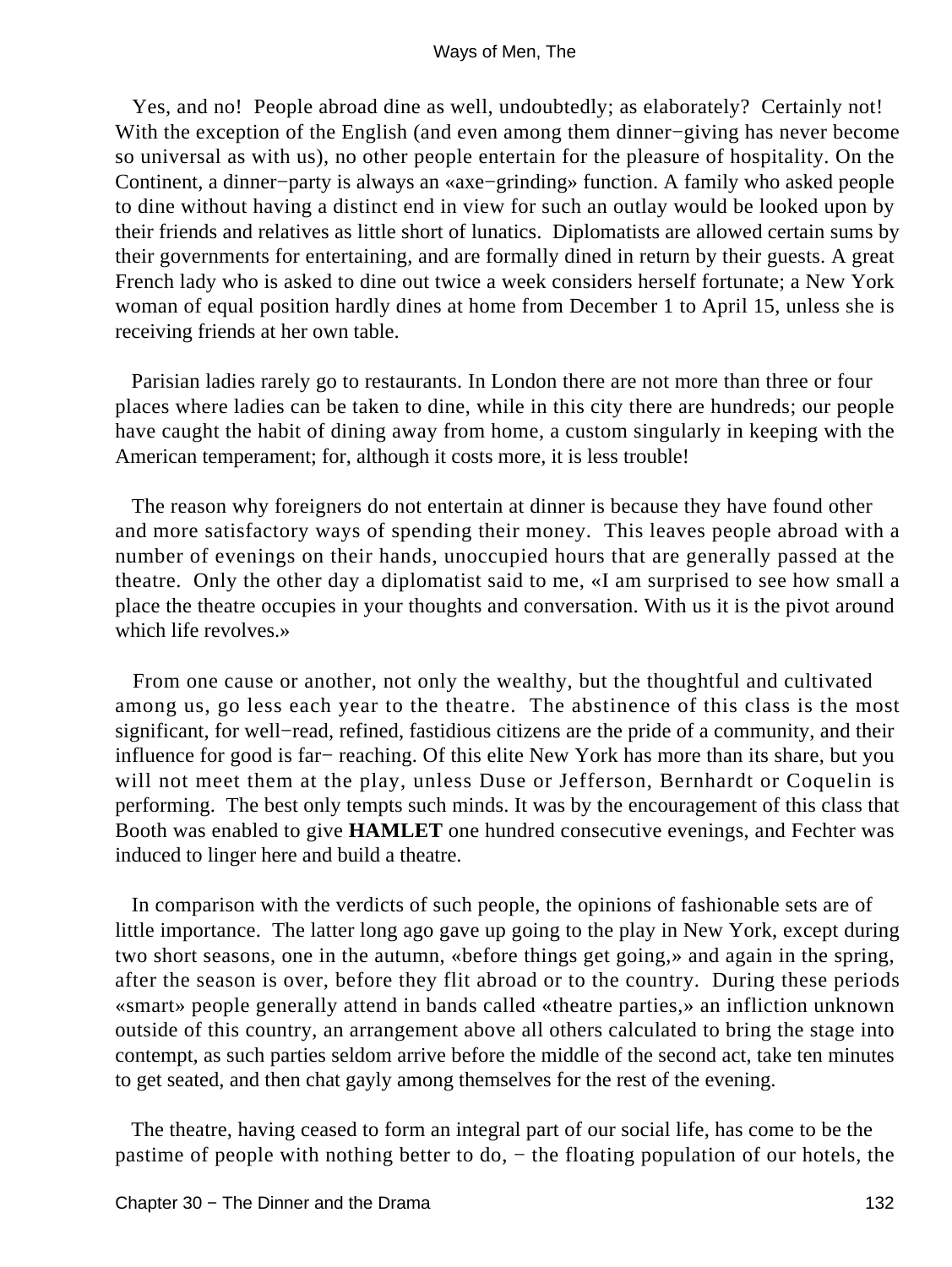shop−girl and her young man enjoying an evening out. The plays produced by the gentlemen who, I am told, control the stage in this country for the moment, are adapted to the requirements of an audience that, having no particular standard from which to judge the literary merits of a play, the training, accent, or talent of the actors, are perfectly contented so long as they are amused. To get a laugh, at any price, has become the ambition of most actors and the dream of managers.

 A young actress in a company that played an American translation of MME. **SANS GENE** all over this continent asked me recently what I thought of their performance. I said I thought it «a burlesque of the original!» «If you thought it a burlesque here in town,» she answered, «it's well you didn't see us on the road. There was no monkey trick we would not play to raise a laugh.»

 If one of my readers doubts the assertion that the better classes have ceased to attend our theatres, except on rare occasions, let him inquire about, among the men and women whose opinions he values and respects, how many of last winter's plays they considered intellectual treats, or what piece tempted them to leave their cosy dinner−tables a second time. It is surprising to find the number who will answer in reply to a question about the merits of a play **EN VOGUE,** «I have not seen it. In fact I rarely go to a theatre unless I am in London or on the Continent!»

 Little by little we have taken to turning in a vicious and ever−narrowing circle. The poorer the plays, the less clever people will make the effort necessary to see them, and the less such elite attend, the poorer the plays will become.

 That this state of affairs is going to last, however, I do not believe. The darkest hour is ever the last before the dawn. As it would he difficult for the performances in most of our theatres to fall any lower in the scale of frivolity or inanity, we may hope for a reaction that will be deep and far− reaching. At present we are like people dying of starvation because they do not know how to combine the flour and water and yeast before them into wholesome bread. The materials for a brilliant and distinctly national stage undoubtedly exist in this country. We have men and women who would soon develop into great actors if they received any encouragement to devote themselves to a higher class of work, and certainly our great city does not possess fewer appreciative people than it did twenty years ago.

 The great dinner−giving mania will eat itself out; and managers, feeling once more that they can count on discriminating audiences, will no longer dare to give garbled versions of French farces or feeble dramas as compiled from English novels, but, turning to our own poets and writers, will ask them to contribute towards the formation of an American stage literature.

 When, finally, one of our poets gives us a lyric drama like **CYRANO DE** BERGERAC, the attractions of the dinner–table will no longer be strong enough to keep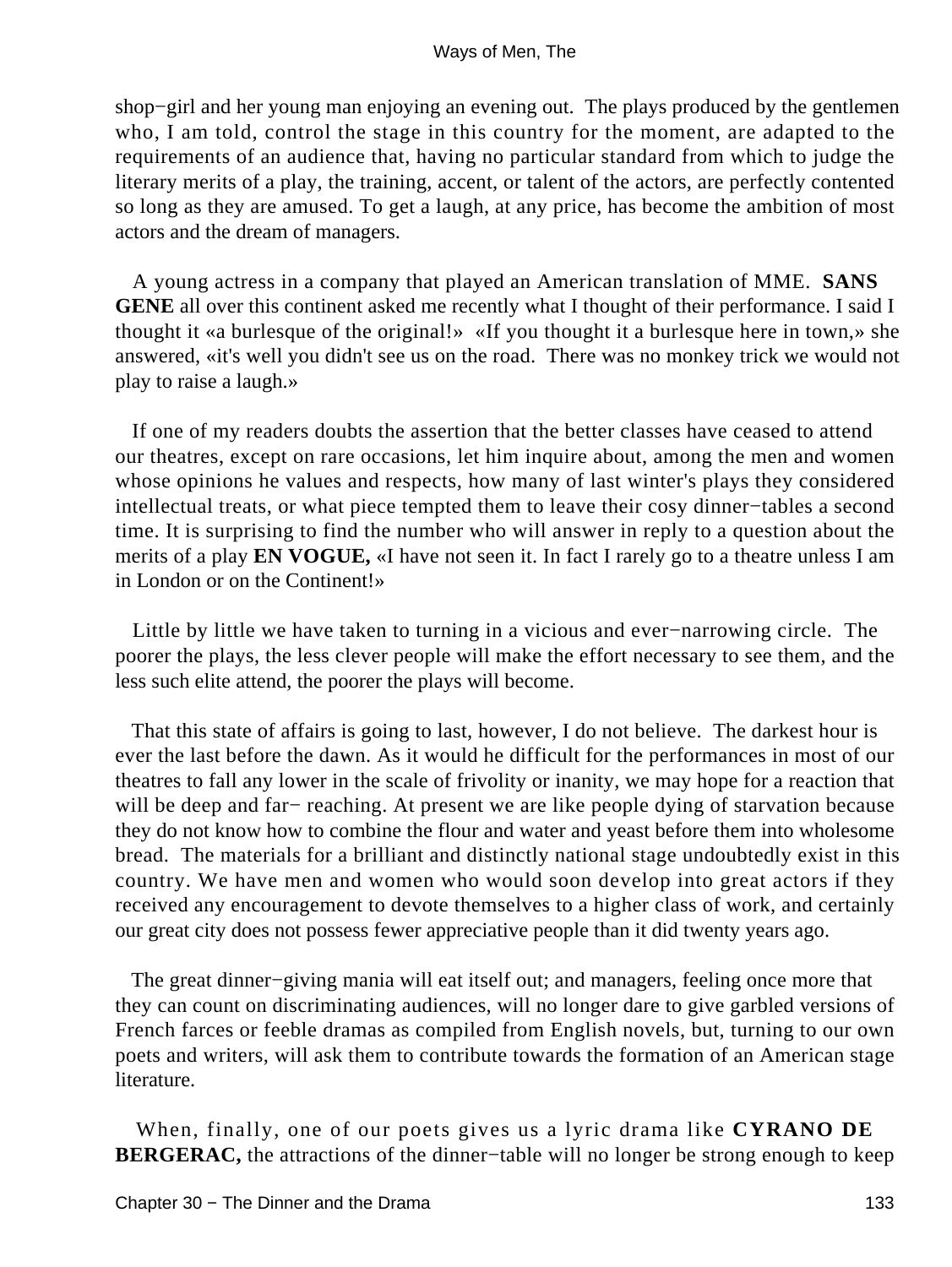clever people away from the theatre, and the following conversation, which sums up the present situation, will become impossible.

BANKER (to Crushed Tragedian). − No, I haven't seen you act. I have not been inside a theatre for two years!

C.T. − It's five years since I've been inside a bank!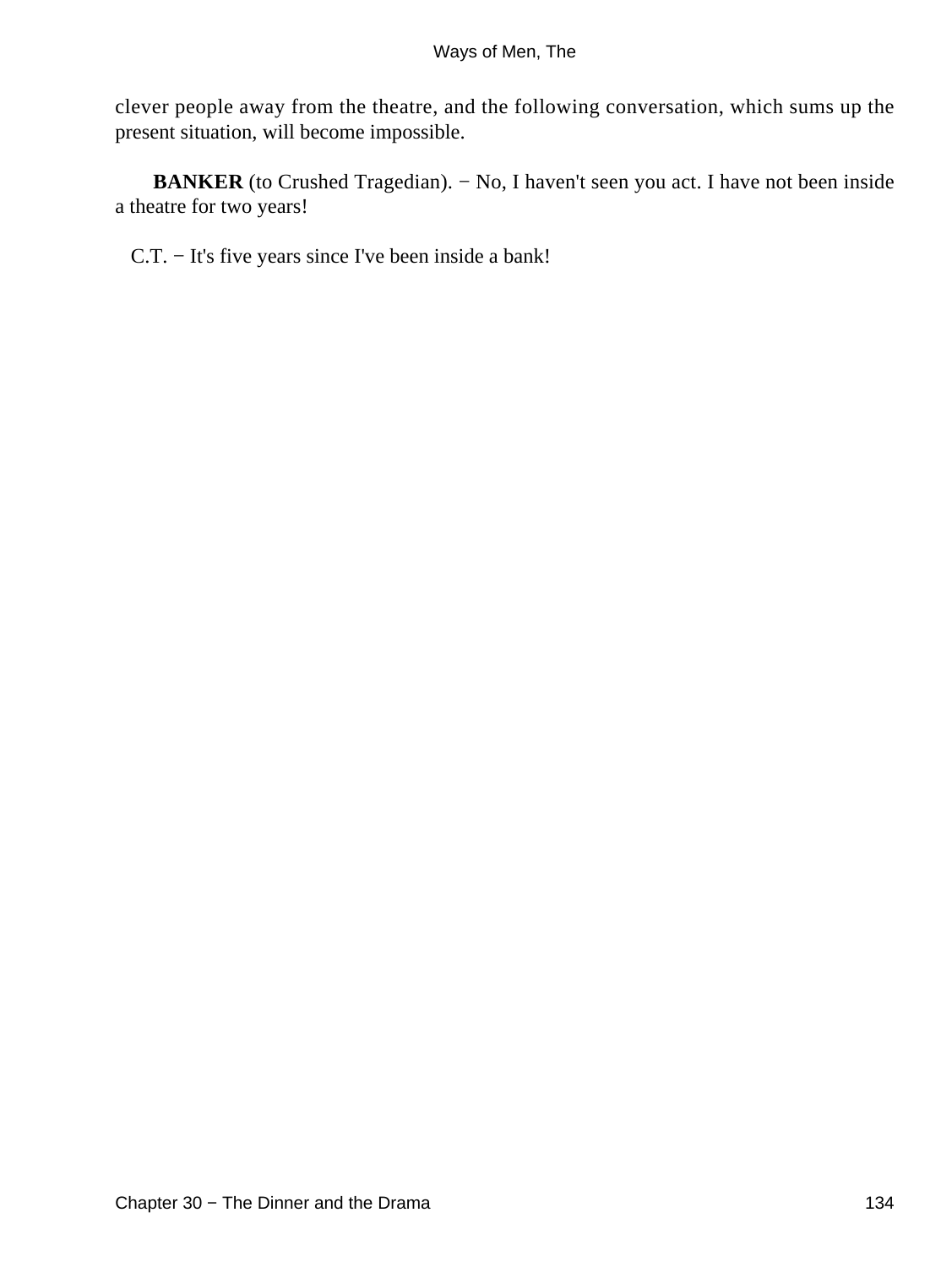# **[Chapter 31 − The Modern ASPASIA](#page-149-0)**

*M*OST of the historic cities of Europe have a distinct local color, a temperament, if one may be allowed the expression, of their own. The austere calm of Bruges or Ghent, the sensuous beauty of Naples, attract different natures. Florence has passionate devotees, who are insensible to the artistic grace of Venice or the stately quiet of Versailles. In Cairo one experiences an exquisite **BIEN ETRE,** a mindless, ambitionless contentment which, without being languor, soothes the nerves and tempts to indolent lotus−eating. Like a great hive, Rome depends on the memories that circle around her, storing, like bees, the centuries with their honey. Each of these cities must therefore leave many people unmoved, who after a passing visit, wander away, wondering at the enthusiasm of the worshippers.

 Paris alone seems to possess the charm that bewitches all conditions, all ages, all degrees. To hold the frivolous− minded she paints her face and dances, leading them a round of folly, exhaustive alike to health and purse. For the student she assumes another mien, smiling encouragement, and urging him upward towards the highest standards, while posing as his model. She takes the dreaming lover of the past gently by the hand, and leading him into quiet streets and squares where she has stored away a wealth of hidden treasure, enslaves him as completely as her more sensual admirers.

 Paris is no less adored by the vacant−minded, to whom neither art nor pleasure nor study appeal. Her caprices in fashion are received by the wives and daughters of the universe as laws, and obeyed with an unwavering faith, a mute obedience that few religions have commanded. Women who yawn through Italy and the East have, when one meets them in the French capital, the intense manner, the air of separation from things mundane, that is observable in pilgrims approaching the shrine of their deity. Mohammedans at Mecca must have some such look. In Paris women find themselves in the presence of those high priests whom they have long worshipped from a distance. It is useless to mention other subjects to the devotee, for they will not fix her attention. Her thoughts are with her heart, and that is far away.

 When visiting other cities one feels that they are like honest married women, living quiet family lives, surrounded by their children. The French Aspasia, on the contrary, has never been true to any vow, but has, at the dictate of her passions, changed from royal and imperial to republican lovers, and back again, ruled by no laws but her caprices, and discarding each favorite in turn with insults when she has wearied of him. Yet sovereigns are her slaves, and leave their lands to linger in her presence; and rich strangers from the four corners of the earth come to throw their fortunes at her feet and bask a moment in her smiles.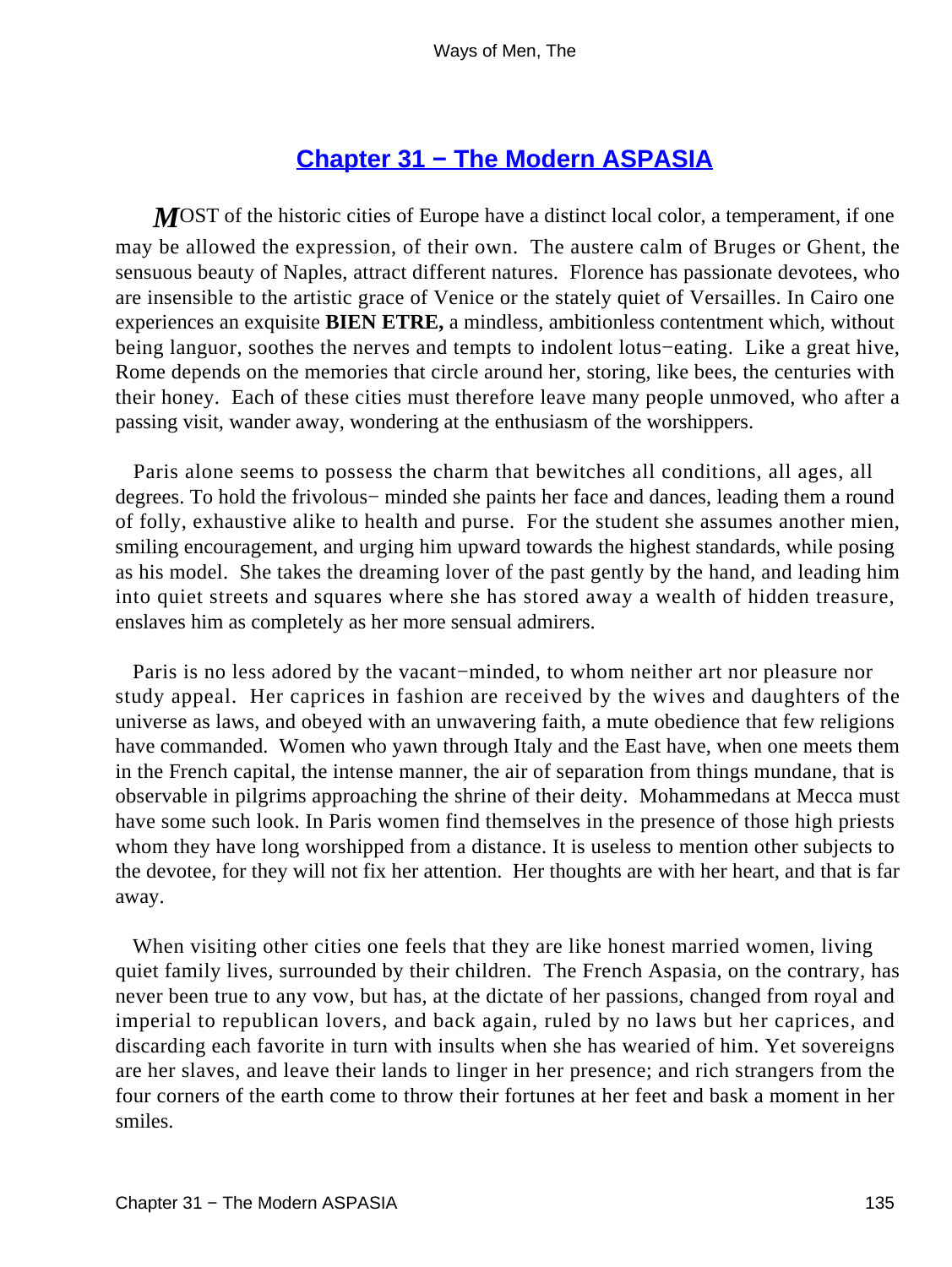Like her classic prototype, Paris is also the companion of the philosophers and leads the arts in her train. Her palaces are the meeting−places of the poets, the sculptors, the dramatists, and the painters, who are never weary of celebrating her perfections, nor of working for her adornment and amusement.

 Those who live in the circle of her influence are caught up in a whirlwind of artistic production, and consume their brains and bodies in the vain hope of pleasing their idol and attracting her attention. To be loved by Paris is an ordeal that few natures can stand, for she wrings the lifeblood from her devotees and then casts them aside into oblivion. Paris, said one of her greatest writers, «AIME **A BRISER SES** IDOLES!» As Ulysses and his companions fell, in other days, a prey to the allurements of Circe, so our powerful young nation has fallen more than any other under the influence of the French siren, and brings her a yearly tribute of gold which she receives with avidity, although in her heart there is little fondness for the giver.

 Americans who were in Paris two years ago had an excellent opportunity of judging the sincerity of Parisian affection, and of sounding the depth and unselfishness of the love that this fickle city gives us in return for our homage. Not for one moment did she hesitate, but threw the whole weight of her influence and wit into the scale for Spain. If there is not at this moment a European alliance against America it is not from any lack of effort on her part towards that end.

 The stand taken by **LA VILLA LUMIERE** in that crisis caused many naive Americans, who believed that their weakness for the French capital was returned, a painful surprise. They imagined in the simplicity of their innocent hearts that she loved them for themselves, and have awakened, like other rich lovers, to the humiliating knowledge that a penniless neighbor was receiving the caresses that Croesus paid for. Not only did the entire Parisian press teem at that moment with covert insults directed towards us, but in society, at the clubs and tables of the aristocracy, it was impossible for an American to appear with self−respect, so persistently were our actions and our reasons for undertaking that war misunderstood and misrepresented. In the conversation of the salons and in the daily papers it was assumed that the Spanish were a race of noble patriots, fighting in the defence of a loved and loyal colony, while we were a horde of blatant cowards, who had long fermented a revolution in Cuba in order to appropriate that coveted island.

 When the Spanish authorities allowed an American ship (surprised in one of her ports by the declaration of war) to depart unharmed, the fact was magnified into an act of almost ideal generosity; on the other hand, when we decided not to permit privateering, that announcement was received with derisive laughter as a pretentious pose to cover hidden interests. There is reason to believe, however, that this feeling in favor of Spain goes little further than the press and the aristocratic circles so dear to the American «climber»; the real heart of the French nation is as true to us as when a century ago she spent blood and treasure in our cause. It is the inconstant capital alone that, false to her role of liberator, has sided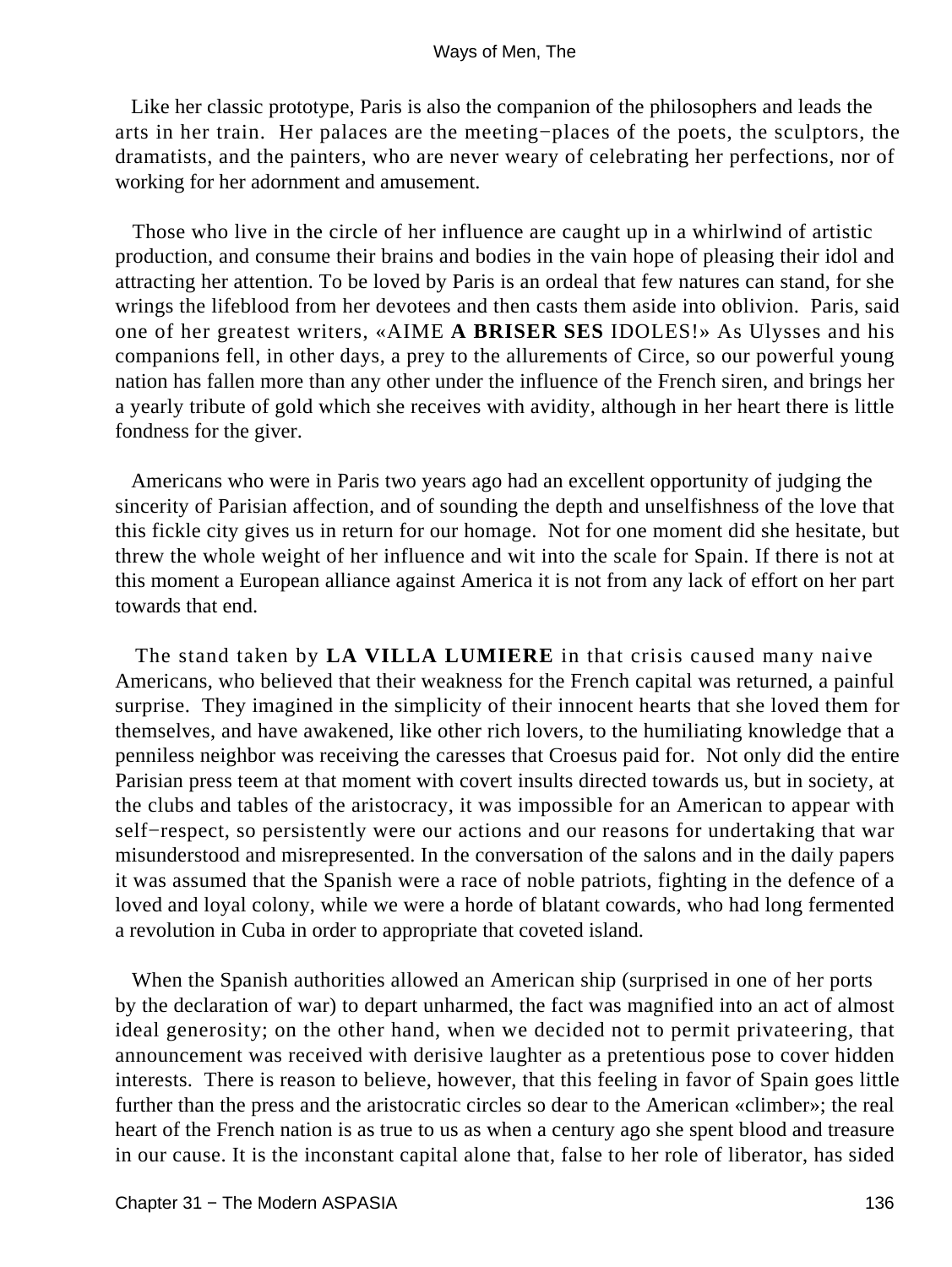with the tyrant.

 Yet when I wander through her shady parks or lean over her monumental quays, drinking in the beauty of the first spring days, intoxicated by the perfume of the flowers that the night showers have kissed into bloom; or linger of an evening over my coffee, with the brilliant life of the boulevards passing like a carnival procession before my eyes; when I sit in her theatres, enthralled by the genius of her actors and playwrights, or stand bewildered before the ten thousand paintings and statues of the Salon, I feel inclined, like a betrayed lover, to pardon my faithless mistress: she is too lovely to remain long angry with her. You realize she is false and will betray you again, laughing at you, insulting your weakness; but when she smiles all faults are forgotten; the ardor of her kisses blinds you to her inconstancy; she pours out a draught that no other hands can brew, and clasps you in arms so fair that life outside those fragile barriers seems stale and unprofitable.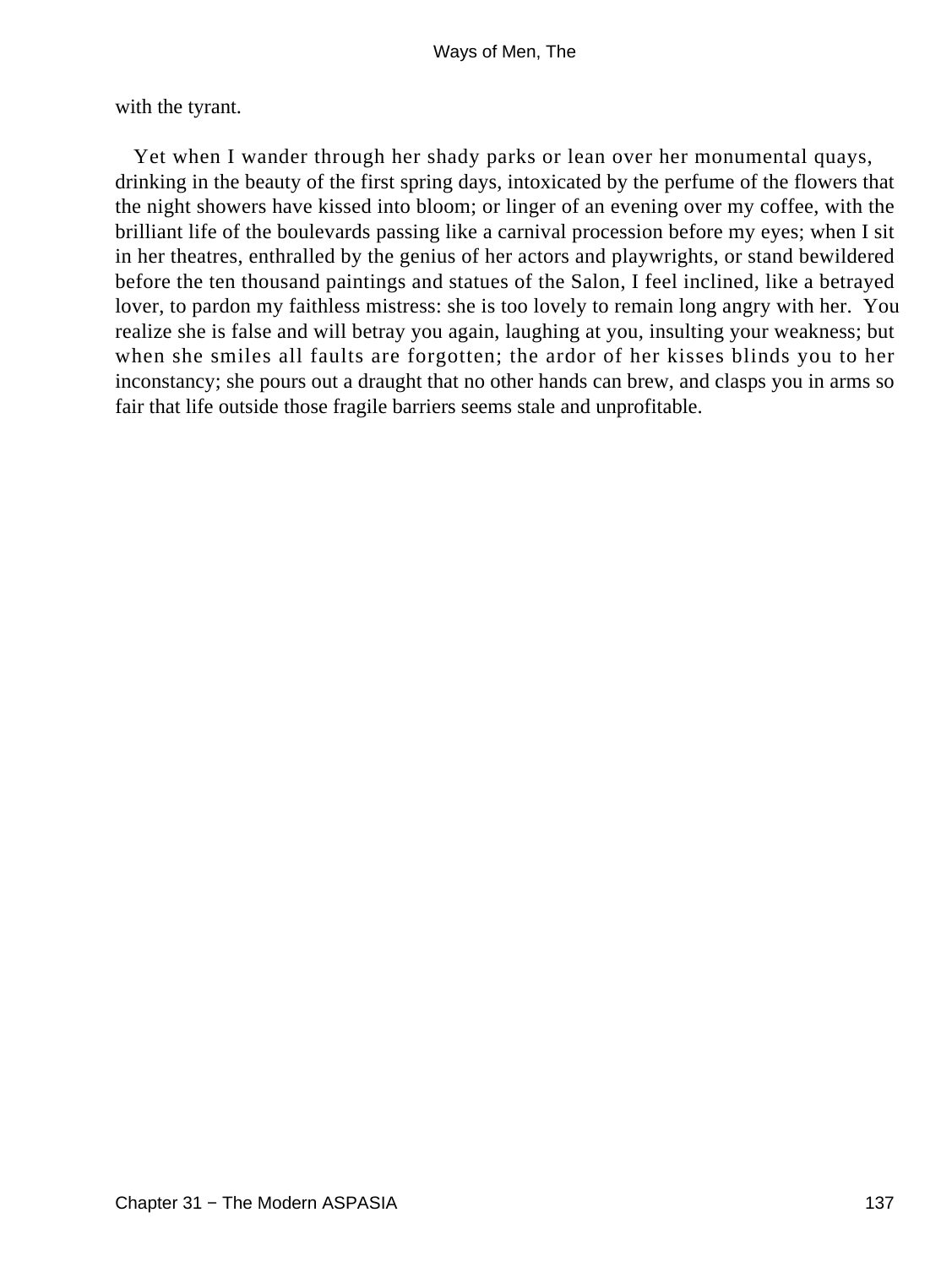# **[Chapter 32 − A Nation in a Hurry](#page-149-0)**

*I*N early days of steam navigation on the Mississippi, the river captains, it is said, had the playful habit, when pressed for time or enjoying a «spurt» with a rival, of running their engines with a darky seated on the safety−valve.

 One's first home impression after a season of lazy Continental travelling and visiting in somnolent English country houses, is that an emblematical Ethiopian should be quartered on our national arms.

 Zola tells us in **NOUVELLE CAMPAGNE** that his vivid impressions are all received during the first twenty–four hours in a new surrounding, – the mind, like a photographic film, quickly losing its sensibility.

 This fleeting receptiveness makes returning Americans painfully conscious of nerves in the home atmosphere, and the headlong pace at which our compatriots are living.

 The habit of laying such faults to the climate is but a poor excuse. Our grandparents and their parents lived peaceful lives beneath these same skies, undisturbed by the morbid influences that are supposed to key us to such a painful concert pitch.

 There was an Indian summer languor in the air as we steamed up the bay last October, that apparently invited repose; yet no sooner had we set foot on our native dock, and taken one good whiff of home air, than all our acquired calm disappeared. People who ten days before would have sat (at a journey's end) contentedly in a waiting−room, while their luggage was being sorted by leisurely officials, now hustle nervously about, nagging the custom−house officers and egging on the porters, as though the saving of the next half hour were the prime object of existence.

 Considering how extravagant we Americans are in other ways it seems curious that we should be so economical of time! It was useless to struggle against the current, however, or to attempt to hold one's self back. Before ten minutes on shore had passed, the old, familiar, unpleasant sensation of being in a hurry took possession of me! It was irresistible and all−pervading; from the movements of the crowds in the streets to the whistle of the harbor tugs, everything breathed of haste. The very dogs had apparently no time to loiter, but scurried about as though late for their engagements.

 The transit from dock to hotel was like a visit to a new circle in the **INFERNO,** where trains rumble eternally overhead, and cable cars glide and block around a pale−faced throng of the damned, who are forced, in expiation of their sins, to hasten forever toward an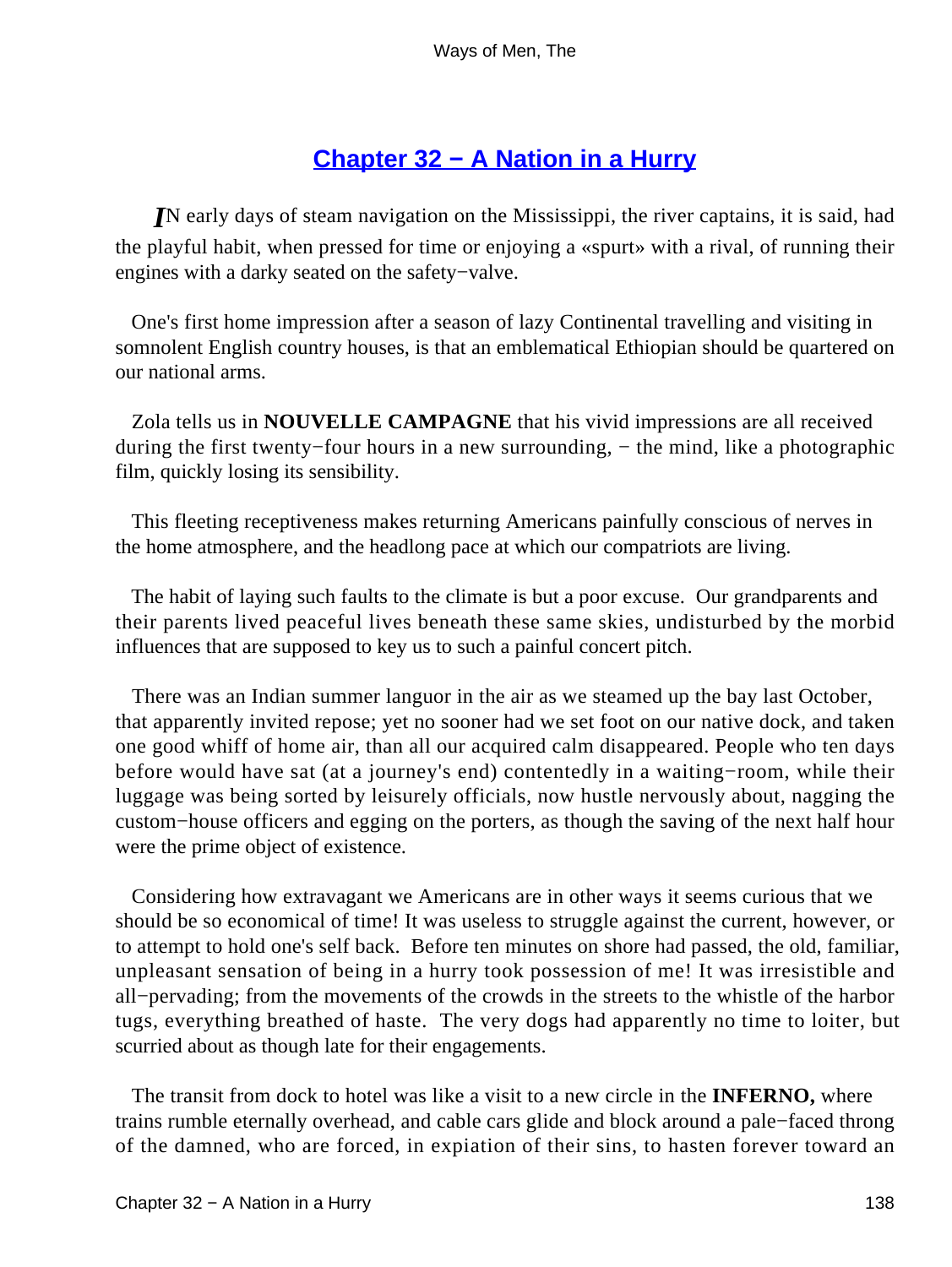unreachable goal.

 A curious curse has fallen upon our people; an «influence» is at work which forces us to attempt in an hour just twice as much as can be accomplished in sixty minutes. «Do as well as you can,» whispers the «influence,» «but do it quickly!» That motto might be engraved upon the fronts of our homes and business buildings.

 It is on account of this new standard that rapidity in a transaction on the Street is appreciated more than correctness of detail. A broker to−day will take more credit for having received and executed an order for Chicago and returned an answer within six minutes, than for any amount of careful work. The order may have been ill executed and the details mixed, but there will have been celerity of execution to boast of

 The young man who expects to succeed in business to−day must be a «hustler,» have a snap−shot style in conversation, patronize rapid transit vehicles, understand shorthand, and eat at «breathless breakfasts.»

 Being taken recently to one of these establishments for «quick lunch,» as I believe the correct phrase is, to eat buckwheat cakes (and very good they were), I had an opportunity of studying the ways of the modern time−saving young man.

 It is his habit upon entering to dash for the bill−of−fare, and give an order (if he is adroit enough to catch one of the maids on the fly) before removing either coat or hat. At least fifteen seconds may be economized in this way. Once seated, the luncher falls to on anything at hand; bread, cold slaw, crackers, or catsup. When the dish ordered arrives, he gets his fork into it as it appears over his shoulder, and has cleaned the plate before the sauce makes its appearance, so that is eaten by itself or with bread.

 Cups of coffee or tea go down in two swallows. Little piles of cakes are cut in quarters and disappear in four mouthfuls, much after the fashion of children down the ogre's throat in the mechanical toy, mastication being either a lost art or considered a foolish waste of energy.

 A really accomplished luncher can assimilate his last quarter of cakes, wiggle into his coat, and pay his check at the desk at the same moment. The next, he is down the block in pursuit of a receding trolley.

 To any one fresh from the Continent, where the entire machinery of trade comes to a stand−still from eleven to one o'clock, that **DEJEUNER** may be taken in somnolent tranquillity, the nervous tension pervading a restaurant here is prodigious, and what is worse − catching! During recent visits to the business centres of our city, I find that the idea of eating is repugnant. It seems to be wrong to waste time on anything so unproductive. Last week a friend offered me a «luncheon tablet» from a box on his desk. «It's as good as a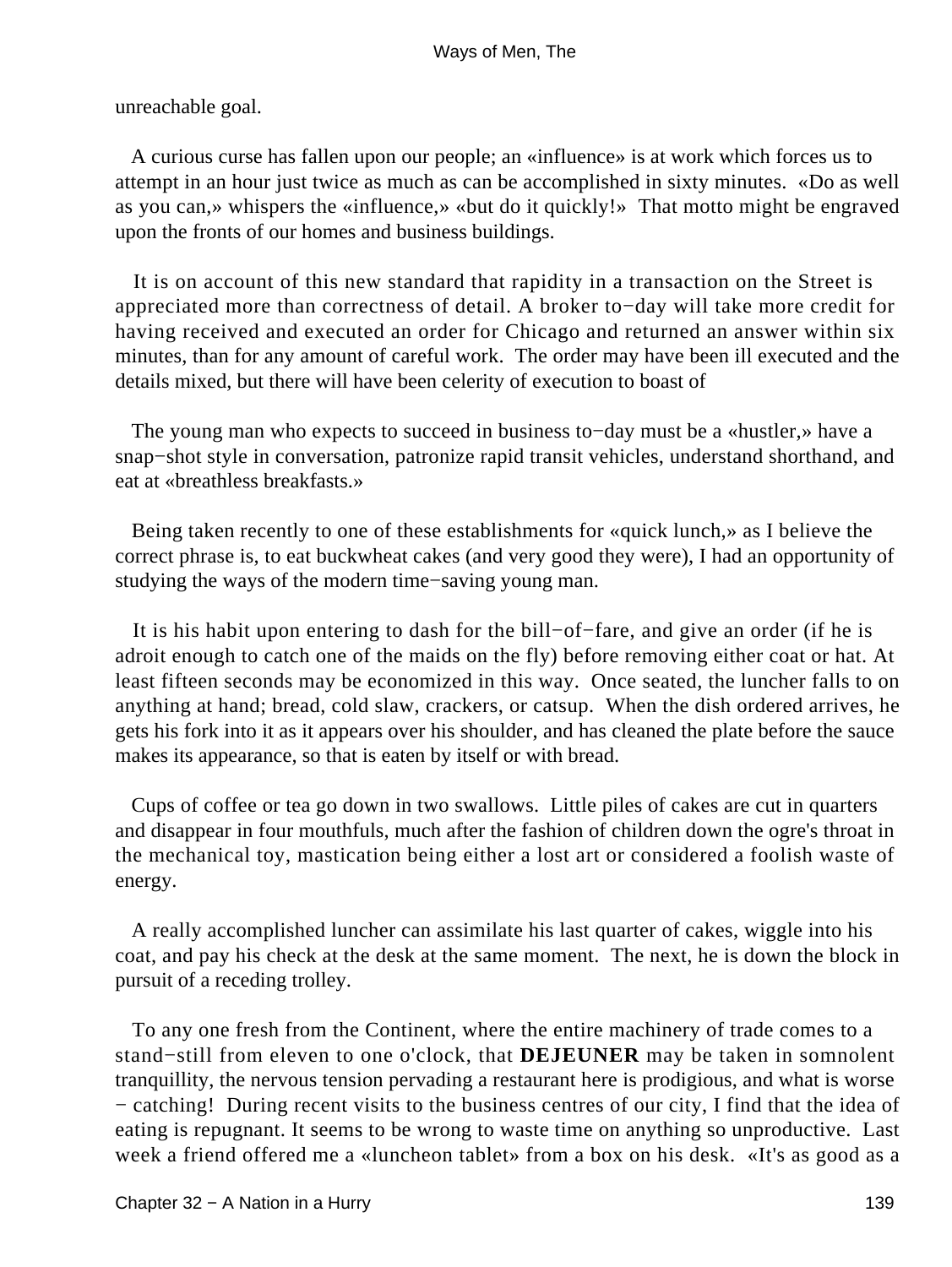meal,» he said, «and so much more expeditious!»

 The proprietor of one down−town restaurant has the stock quotations exhibited on a black−board at the end of his room; in this way his patrons can keep in touch with the «Street» as they hurriedly stoke up.

 A parlor car, toward a journey's end, is another excellent place to observe our native ways. Coming from Washington the other day my fellow−passengers began to show signs of restlessness near Newark. Books and papers were thrown aside; a general «uprising, unveiling» followed, accompanied by our objectionable custom of having our clothes brushed in each other's faces. By the time Jersey City appeared on the horizon, every man, woman, and child in that car was jammed, baggage in hand, into the stuffy little passage which precedes the entrance, swaying and staggering about while the train backed and delayed.

 The explanation of this is quite simple. The «influence» was at work, preventing those people from acting like other civilized mortals, and remaining seated until their train had come to a standstill.

 Being fresh from the «other side,» and retaining some of my acquired calm, I sat in my chair! The surprise on the faces of the other passengers warned me, however, that it would not be safe to carry this pose too far. The porter, puzzled by the unaccustomed sight, touched me kindly on the shoulder, and asked if I «felt sick»! So now, to avoid all affectation of superiority, I struggled into my great−coat, regardless of eighty degrees temperature in the car, and meekly joined the standing army of martyrs, to hurry, scampering with them from the still−moving car to the boat, and on to the trolley before the craft had been moored to its landing pier.

 In Paris, on taking an omnibus, you are given a number and the right to the first vacant seat. When the places in a «bus» are all occupied it receives no further occupants. Imagine a traction line attempting such a reform here! There would be a riot, and the conductors hanged to the nearest trolley−poles in an hour!

 To prevent a citizen from crowding into an over−full vehicle, and stamping on its occupants in the process, would be to infringe one of his dearest privileges, not to mention his chance of riding free.

 A small boy of my acquaintance tells me he rarely finds it necessary to pay in a New York car. The conductors are too hurried and too preoccupied pocketing their share of the receipts to keep count. «When he passes, I just look blank!» remarked the ingenious youth.

 Of all the individuals, however, in the community, our idle class suffer the most acutely from lack of time, though, like Charles Lamb's gentleman, they have all there is.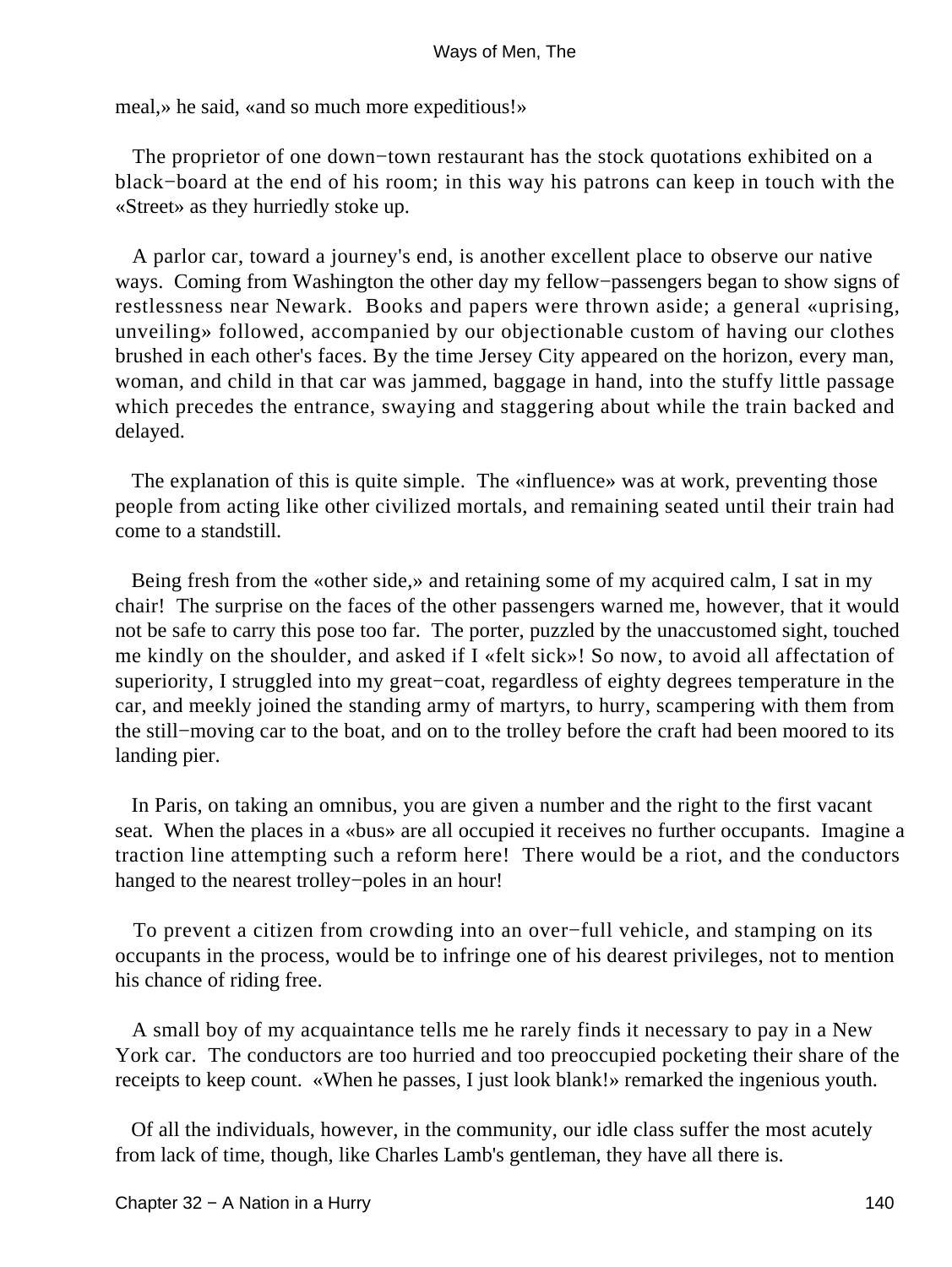From the moment a man of leisure, or his wife, wakens in the morning until they drop into a fitful slumber at night, their day is an agitated chase. No matter where or when you meet them, they are always on the wing.

 «Am I late again?» gasped a thin little woman to me the other evening, as she hurried into the drawing−room, where she had kept her guests and dinner waiting. «I've been so driven all day, I'm a wreck!» A glance at her hatchet−faced husband revealed the fact that he, too, was chasing after a stray half−hour lost somewhere in his youth. His color and most of his hair had gone in its pursuit, while his hands had acquired a twitch, as though urging on a tired steed.

 Go and ask that lady for a cup of tea at twilight; ten to one she will receive you with her hat on, explaining that she has not had time to take it off since breakfast. If she writes to you, her notes are signed, «In great haste,» or «In a tearing hurry.» She is out of her house by half−past eight on most mornings, yet when calling she sits on the edge of her chair, and assures you that she has not a moment to stay, «has only run in,» etc.

 Just what drives her so hard is a mystery, for beyond a vague charity meeting or two and some calls, she accomplishes little. Although wealthy and childless, with no cares and few worries, she succumbs to nervous prostration every two or three years, «from overwork.»

 Listen to a compatriot's account of his European trip! He will certainly tell you how short the ocean crossing was, giving hours and minutes with zest, as though he had got ahead of Father Time in a transaction. Then follows a list of the many countries seen during his tour.

 I know a lady lying ill to−day because she would hurry herself and her children, in six weeks last summer, through a Continental tour that should have occupied three months. She had no particular reason for hurrying; indeed, she got ahead of her schedule, and had to wait in Paris for the steamer; a detail, however, that in no way diminished madame's pleasure in having done so much during her holiday. This same lady deplores lack of leisure hours, yet if she finds by her engagement book that there is a free week ahead, she will run to Washington or Lakewood, «for a change,» or organize a party to Florida.

 To realize how our upper ten scramble through existence, one must also contrast their fidgety way of feeding with the bovine calm in which a German absorbs his nourishment and the hours Italians can pass over their meals; an American dinner party affords us the opportunity.

 There is an impression that the fashion for quickly served dinners came to us from England. If this is true (which I doubt; it fits too nicely with our temperament to have been imported), we owe H.R.H. a debt of gratitude, for nothing is so tiresome as too many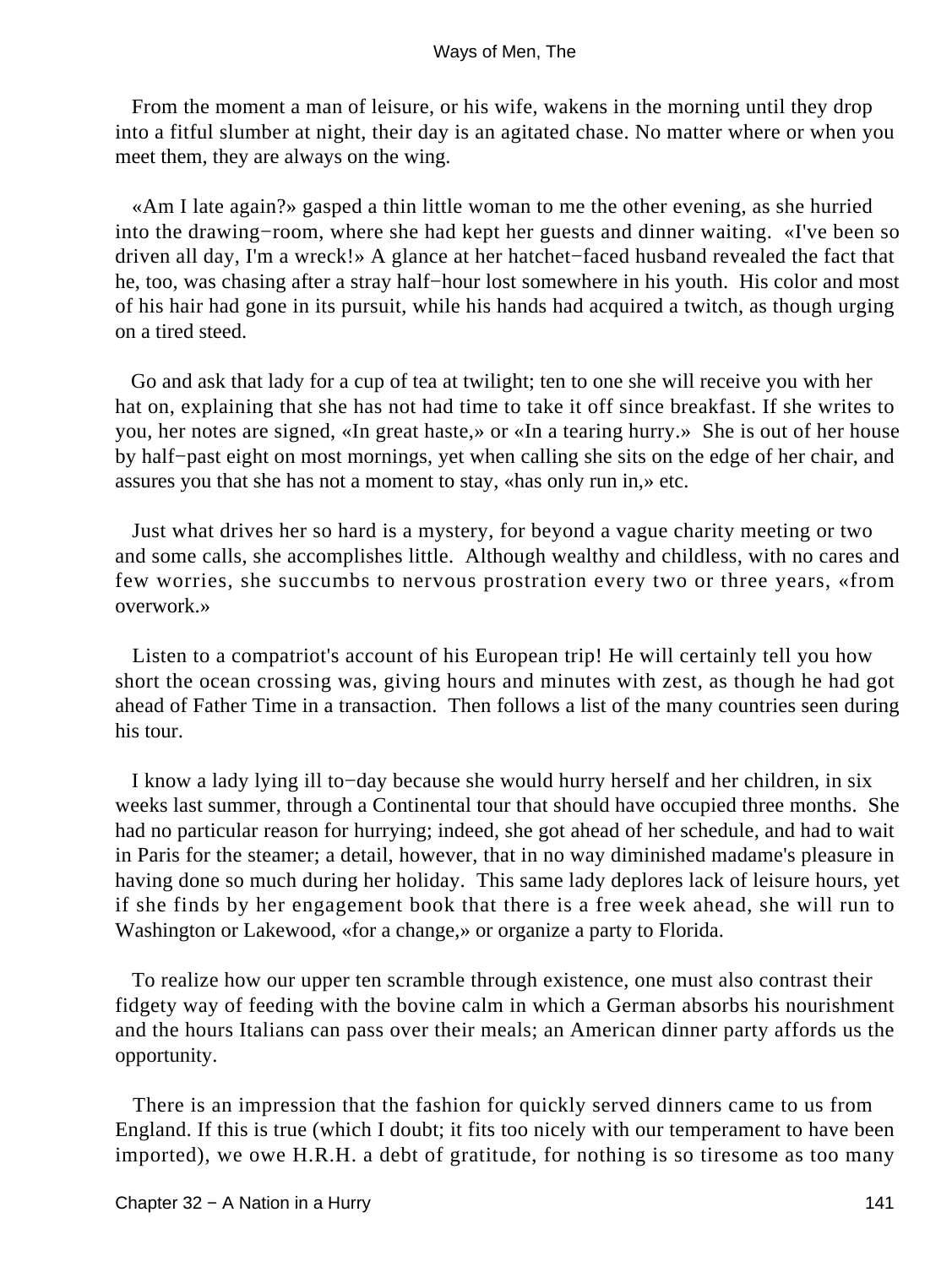courses needlessly prolonged.

 Like all converts, however, we are too zealous. From oysters to fruit, dinners now are a breathless steeplechase, during which we take our viand hedges and champagne ditches at a dead run, with conversation pushed at much the same speed. To be silent would be to imply that one was not having a good time, so we rattle and gobble on toward the finger−bowl winning− post, only to find that rest is not there!

 As the hostess pilots the ladies away to the drawing−room, she whispers to her spouse, «You won't smoke long, will you?» So we are mulcted in the enjoyment of even that last resource of weary humanity, the cigar, and are hustled away from that and our coffee, only to find that our appearance is a signal for a general move.

 One of the older ladies rises; the next moment the whole circle, like a flock of frightened birds, are up and off, crowding each other in the hallway, calling for their carriages, and confusing the unfortunate servants, who are trying to help them into their cloaks and overshoes.

 Bearing in mind that the guests come as late as they dare, without being absolutely uncivil, that dinners are served as rapidly as is physically possible, and that the circle breaks up as soon as the meal ends, one asks one's self in wonder why, if a dinner party is such a bore that it has to be scrambled through, **COUTE QUE COUTE,** we continue to dine out?

 It is within the bounds of possibility that people may have reasons for hurrying through their days, and that dining out **A LA LONGUE** becomes a weariness.

 The one place, however, where you might expect to find people reposeful and calm is at the theatre. The labor of the day is then over; they have assembled for an hour or two of relaxation and amusement. Yet it is at the play that our restlessness is most apparent. Watch an audience (which, be it remarked in passing, has arrived late) during the last ten minutes of a performance. No sooner do they discover that the end is drawing near than people begin to struggle into their wraps. By the time the players have lined up before the footlights the house is full of disappearing backs.

 Past, indeed, are the unruffled days when a heroine was expected (after the action of a play had ended) to deliver the closing **ENVOI** dear to the writers of Queen Anne's day. Thackeray writes:−

## THE **PLAY IS DONE! THE CURTAIN DROPS, SLOW FALLING TO THE** PROMPTER'S **BELL!** A **MOMENT YET THE ACTOR STOPS,** AND **LOOKS AROUND,** TO **SAY FAREWELL!**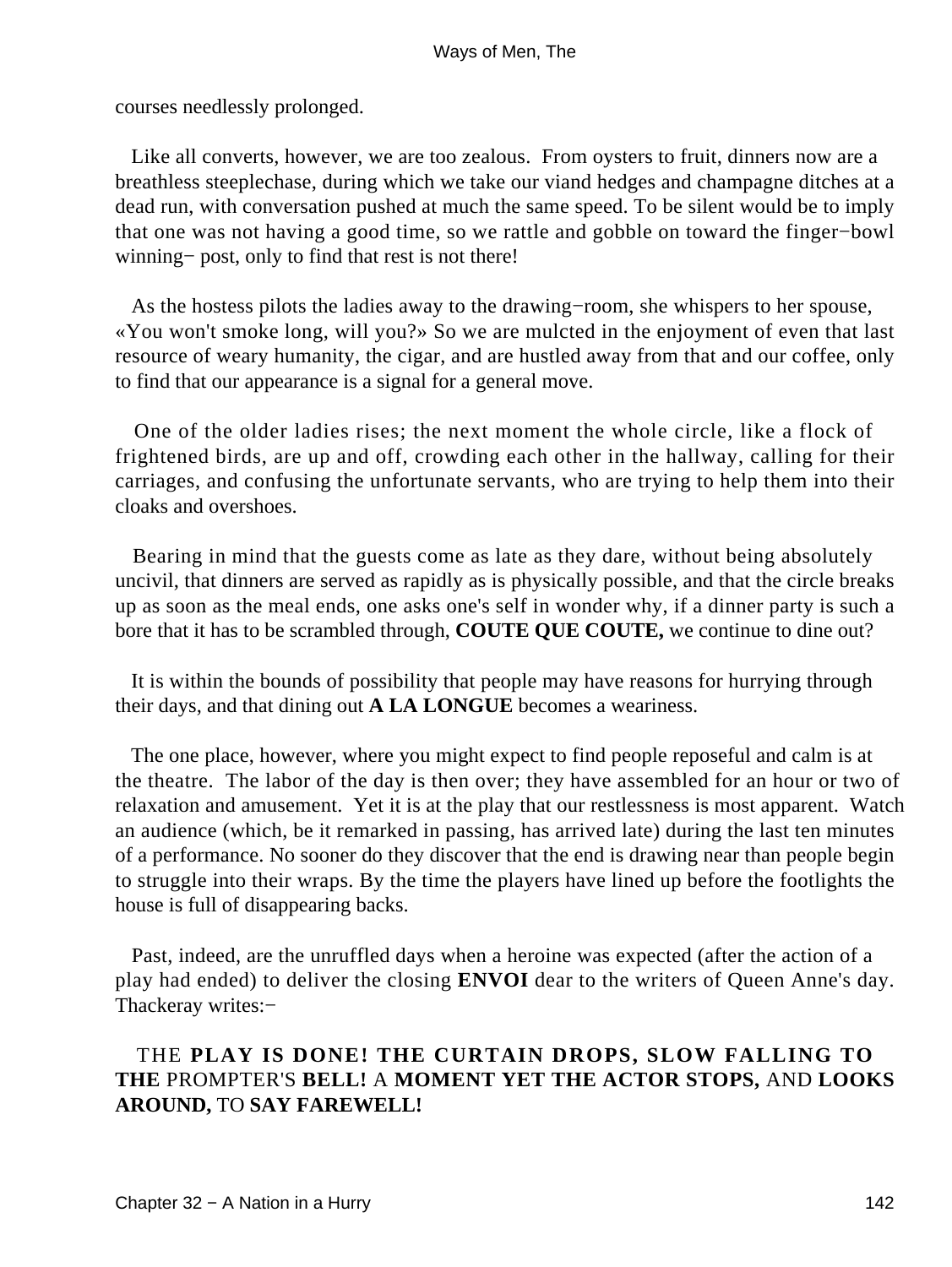A comedian who attempted any such abuse of the situation to− day would find himself addressing empty benches. Before he had finished the first line of his epilogue, most of his public would be housed in the rapid transit cars. No talent, no novelty holds our audiences to the end of a performance.

 On the opening night of the opera season this winter, one third of the «boxes» and orchestra stalls were vacant before Romeo (who, being a foreigner, was taking his time) had expired.

 One overworked matron of my acquaintance has perfected an ingenious and time−saving combination. By signalling from a window near her opera box to a footman below, she is able to get her carriage at least two minutes sooner than her neighbors.

 During the last act of an opera like TANN−HAUSER or **FAUST,** in which the inconsiderate composer has placed a musical gem at the end, this lady is worth watching. After getting into her wraps and overshoes she stands, hand on the door, at the back of her box, listening to the singers; at a certain moment she hurries to the window, makes her signal, scurries back, hears Calve pour her soul out in **ANGES PURS, ANGES RADIEUX,** yet manages to get down the stairs and into her carriage before the curtain has fallen.

We deplore the prevailing habit of «slouch»; yet if you think of it, this universal hurry is the cause of it. Our cities are left unsightly, because we cannot spare time to beautify them. Nervous diseases are distressingly prevalent; still we hurry! hurry!! hurry!!! until, as a diplomatist recently remarked to me, the whole nation seemed to him to be but five minutes ahead of an apoplectic fit.

 The curious part of the matter is that after several weeks at home, much that was strange at first becomes quite natural to the traveller, who finds himself thinking with pity of benighted foreigners and their humdrum ways, and would resent any attempts at reform.

 What, for instance, would replace for enterprising souls the joy of taking their matutinal car at a flying leap, or the rapture of being first out of a theatre? What does part of a last act or the «star song» matter in comparison with five minutes of valuable time to the good? Like the river captains, we propose to run under full head of steam and get there, or b− explode!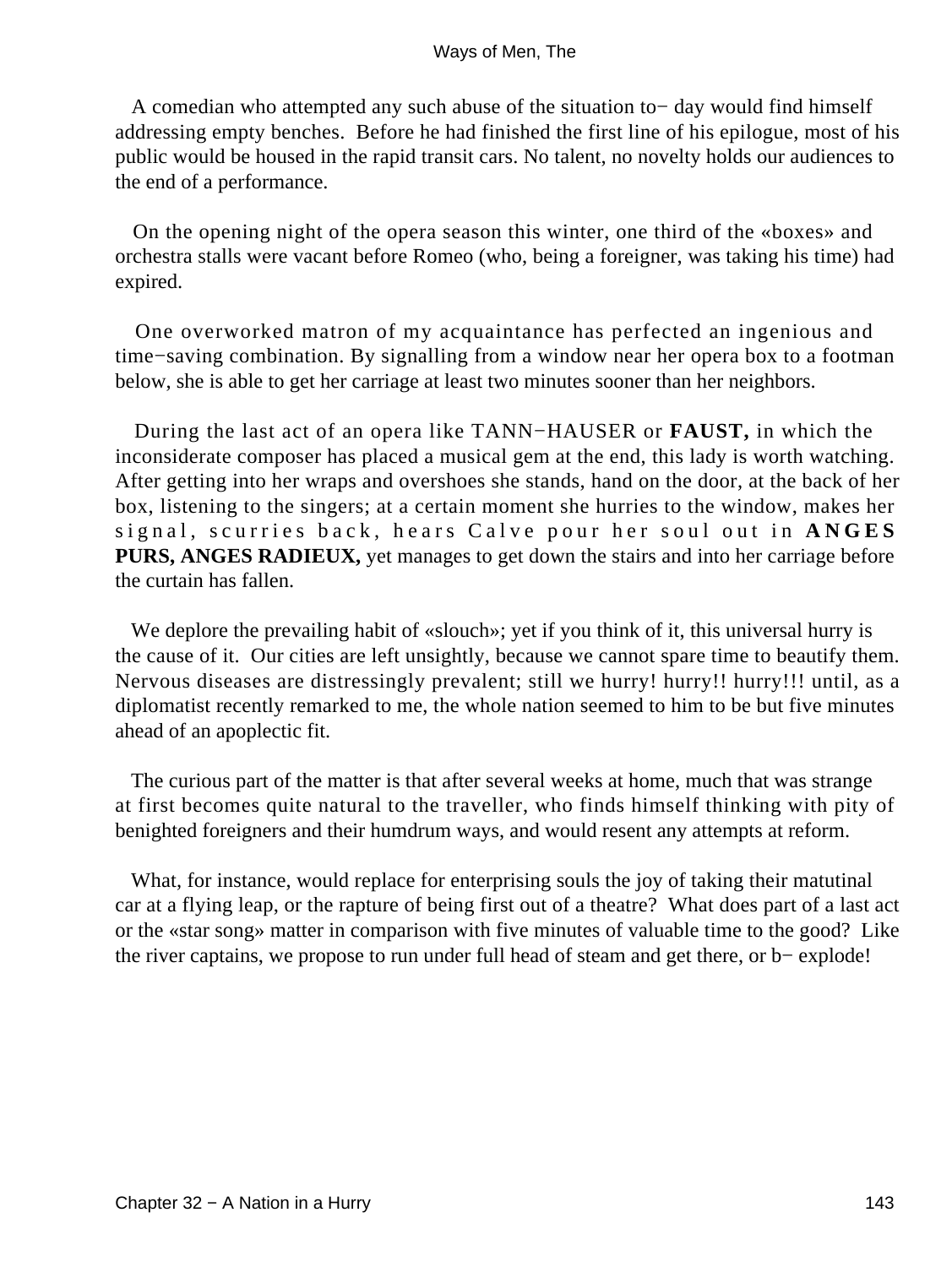# **[Chapter 33 − The Spirit of History](#page-149-0)**

<span id="page-144-0"></span>*BUILDINGS* become tombs when the race that constructed them has disappeared. Libraries and manuscripts are catacombs where most of us might wander in the dark forever, finding no issue. To know dead generations and their environments through these channels, to feel a love so strong that it calls the past forth from its winding−sheet, and gives it life again, as Christ did Lazarus, is the privilege only of great historians.

 France is honoring the memory of such a man at this moment; one who for forty years sought the vital spark of his country's existence, striving to resuscitate what he called «the great soul of history,» as it developed through successive acts of the vast drama. This employment of his genius is Michelet's title to fame.

 In a sombre structure, the tall windows of which look across the Luxembourg trees to the Pantheon, where her husband's bust has recently been placed, a widow preserves with religious care the souvenirs of this great historian. Nothing that can recall either his life or his labor is changed.

 Madame Michelet's life is in strange contrast with the ways of the modern spouse who, under pretext of grief, discards and displaces every reminder of the dead. In our day, when the great art is to forget, an existence consecrated to a memory is so rare that the world might be the better for knowing that a woman lives who, young and beautiful, was happy in the society of an old man, whose genius she appreciated and cherished, who loves him dead as she loved him living. By her care the apartment remains as it stood when he left it, to die at Hyeres, − the furniture, the paintings, the writing−table. No stranger has sat in his chair, no acquaintance has drunk from his cup. This woman, who was a perfect wife and now fills one's ideal of what a widow's life should be, has constituted herself the vigilant guardian of her husband's memory. She loves to talk of the illustrious dead, and tell how he was fond of saying that Virgil and Vico were his parents. Any one who reads the **GEORGICS** or **THE BIRD** will see the truth of this, for he loved all created things, his ardent spiritism perceiving that the essence which moved the ocean's tides was the same that sang in the robin at the window during his last illness, which he called his «little captive soul.»

 The author of **LA BIBLE DE** L'HUMANITE had to a supreme degree the love of country, and possessed the power of reincarnating with each succeeding cycle of its history. So luminous was his mind, so profound and far−reaching his sympathy, that he understood the obscure workings of the mediaeval mind as clearly as he appreciated Mirabeau's transcendent genius. He believed that humanity, like Prometheus, was self−made; that nations modelled their own destiny during the actions and reactions of history, as each one of us acquires a personality through the struggles and temptations of existence, by the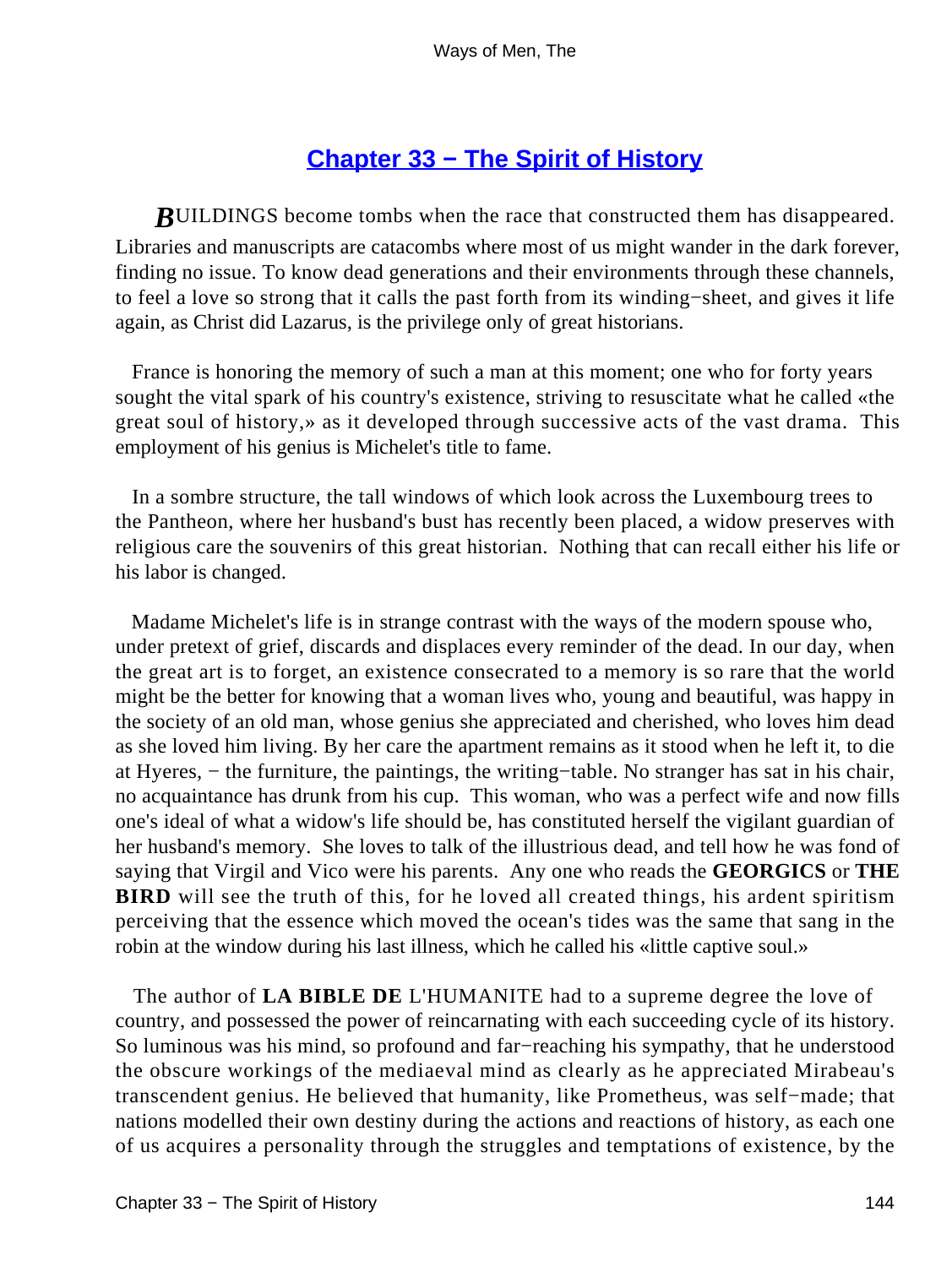evolving power every soul carries within itself.

 Michelet taught that each nation was the hero of its own drama; that great men have not been different from the rest of their race – on the contrary, being the condensation of an epoch, that, no matter what the apparent eccentricities of a leader may have been, he was the expression of a people's spirit. This discovery that a race is transformed by its action upon itself and upon the elements it absorbs from without, wipes away at a stroke the popular belief in «predestined races» or providential «great men» appearing at crucial moments and riding victorious across the world.

 An historian, if what he writes is to have any value, must know the people, the one great historical factor. Radicalism in history is the beginning of truth. Guided by this light of his own, Michelet discovered a fresh factor heretofore unnoticed, that vast fermentation which in France transforms all foreign elements into an integral part of the country's being. After studying his own land through the thirteen centuries of her growth, from the chart of Childebert to the will of Louis XVI., Michelet declared that while England is a composite empire and Germany a region, France is a personality. In consequence he regarded the history of his country as a long dramatic poem. Here we reach the inner thought of the historian, the secret impulse that guided his majestic pen.

 The veritable hero of his splendid Iliad is at first ignorant and obscure, seeking passionately like OEdipus to know himself. The interest of the piece is absorbing. We can follow the gradual development of his nature as it becomes more attractive and sympathetic with each advancing age, until, through the hundred acts of the tragedy, he achieves a soul. For Michelet to write the history of his country was to describe the long evolution of a hero. He was fond of telling his friends that during the Revolution of July, while he was making his translation of Vico, this great fact was revealed to him in the blazing vision of a people in revolt. At that moment the young and unknown author resolved to devote his life, his talents, his gift of clairvoyance, the magic of his inimitable style and creative genius, to fixing on paper the features seen in his vision.

 Conceived and executed in this spirit, his history could be but a stupendous epic, and proves once again the truth of Aristotle's assertion that there is often greater truth in poetry than in prose.

 Seeking in the remote past for the origin of his hero, Michelet pauses first before **THE CATHEDRAL.** The poem begins like some mediaeval tale. The first years of his youthful country are devoted to a mystic religion. Under his ardent hands vast naves rise and belfries touch the clouds. It is but a sad and cramped development, however; statutes restrain his young ardor and chill his blood. It is not until the boy is behind the plough in the fields and sunlight that his real life begins – a poor, brutish existence, if you will, but still life. The «Jacques,» half man and half beast, of the Middle Ages is the result of a thousand years of suffering.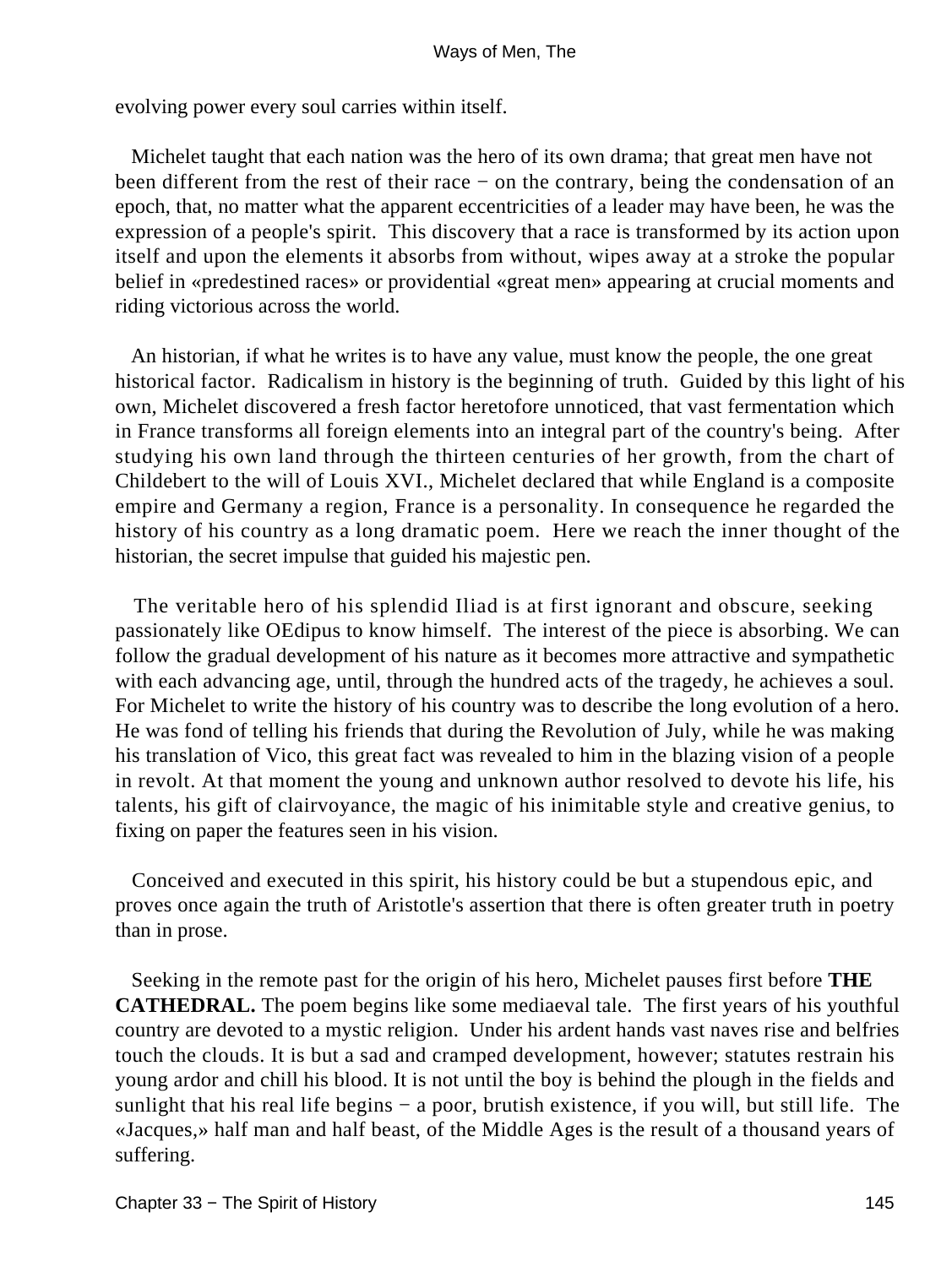A woman's voice calls this brute to arms. An enemy is overrunning the land. Joan the virgin − «my Joan,» Michelet calls her − whose heart bleeds when blood is shed, frees her country. A shadow, however, soon obscures this gracious vision from Jacques's eyes. The vast monarchical incubus rises between the people and their ideal. Our historian turns in disgust from the later French kings. He has neither time nor heart to write their history, so passes quickly from Louis XI. to the great climax of his drama − the Revolution. There we find his hero, emerging at last from tyranny and oppression. Freedom and happiness are before him. Alas! his eyes, accustomed to the dim light of dungeons, are dazzled by the sun of liberty; he strikes friend and foe alike.

 In the solitary galleries of the «Archives» Michelet communes with the great spirits of that day, Desaix, Marceau, Kleber, − elder sons of the Republic, who whisper many secrets to their pupil as he turns over faded pages tied with tri−colored ribbons, where the cities of France have written their affection for liberty, love−letters from Jacques to his mistress. Michelet is happy. His long labor is drawing to an end. The great epic which he has followed as it developed through the centuries is complete. His hero stands hand in hand before the altar with the spouse of his choice, for whose smile he has toiled and struggled. The poet−historian sees again in the **FETE DE LA FEDERATION** the radiant face of his vision, the true face of France, **LA DULCE.**

 Through all the lyricism of this master's work one feels that he has «lived» history as he wrote it, following his subject from its obscure genesis to a radiant apotheosis. The faithful companion of Michelet's age has borne witness to this power which he possessed of projecting himself into another age and living with his subject. She repeats to those who know her how he trembled in passion and burned with patriotic emotion in transcribing the crucial pages of his country's history, rejoicing in her successes and depressed by her faults, like the classic historian who refused with horror to tell the story of his compatriots' defeat at Cannae, saying, «I could not survive the recital.»

 «Do you remember,» a friend once asked Madame Michelet, «how, when your husband was writing his chapters on the Reign of Terror, he ended by falling ill?»

 «Ah, yes!» she replied. «That was the week he executed Danton. We were living in the country near Nantes. The ground was covered with snow. I can see him now, hurrying to and fro under the bare trees, gesticulating and crying as he walked, `How can I judge them, those great men? How can I judge them?' It was in this way that he threw his `thousand souls' into the past and lived in sympathy with all men, an apostle of universal love. After one of these fecund hours he would drop into his chair and murmur, `I am crushed by this work. I have been writing with my blood!'»

 Alas, his aged eyes were destined to read sadder pages than he had ever written, to see years as tragic as the «Terror.» He lived to hear the recital of (having refused to witness) his country's humiliation, and fell one April morning, in his retirement near Pisa, unconscious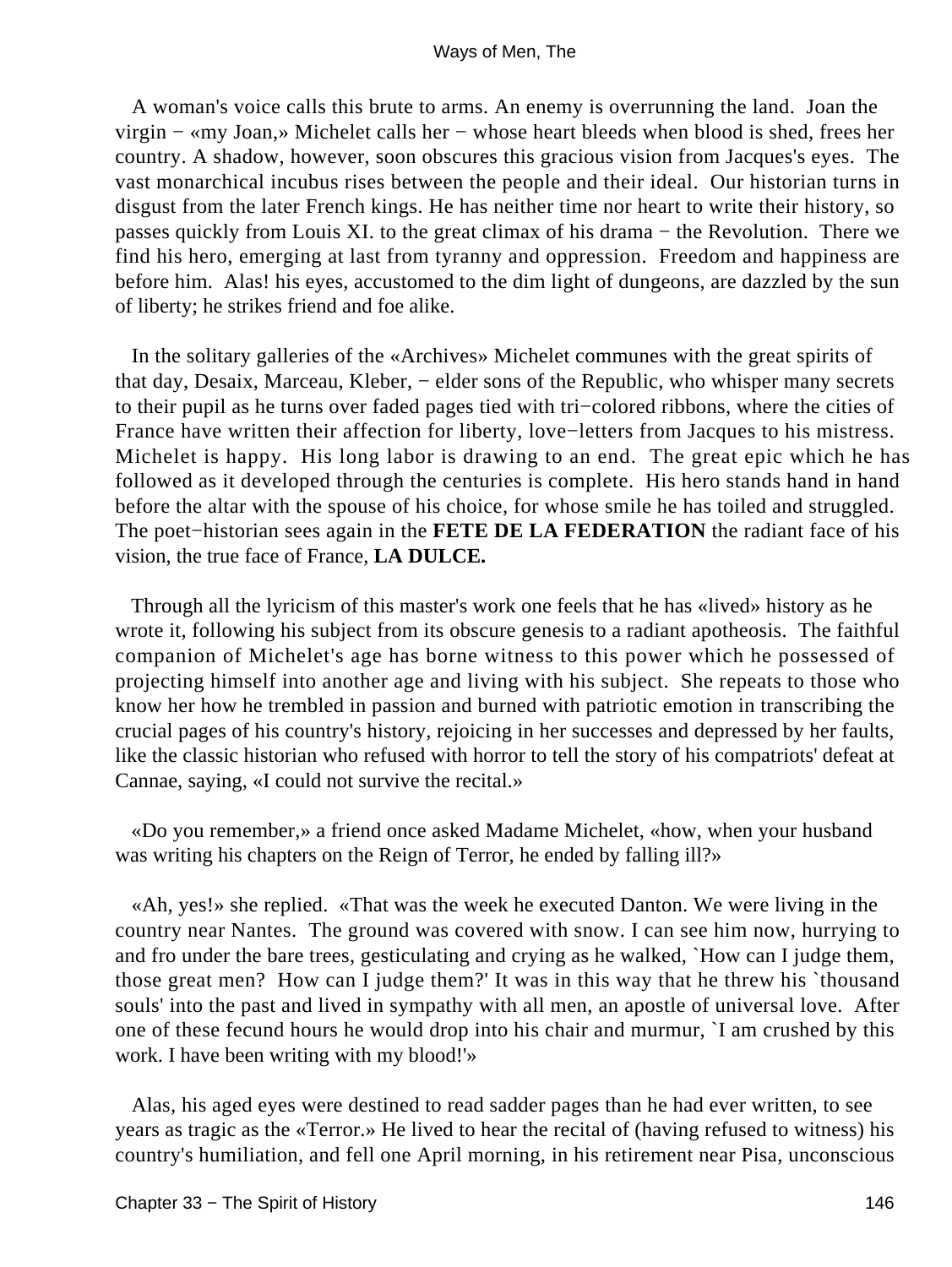under the double shock of invasion and civil war. Though he recovered later, his horizon remained dark. The patriot suffered to see party spirit and warring factions rending the nation he had so often called the pilot of humanity's bark, which seemed now to be going straight on the rocks. «FINIS GALLIAE,» murmured the historian, who to the end lived and died with his native land.

 Thousands yearly mount the broad steps of the Pantheon to lay their wreaths upon his tomb, and thousands more in every Gallic schoolroom are daily learning, in the pages of his history, to love **FRANCE LA DULCE.**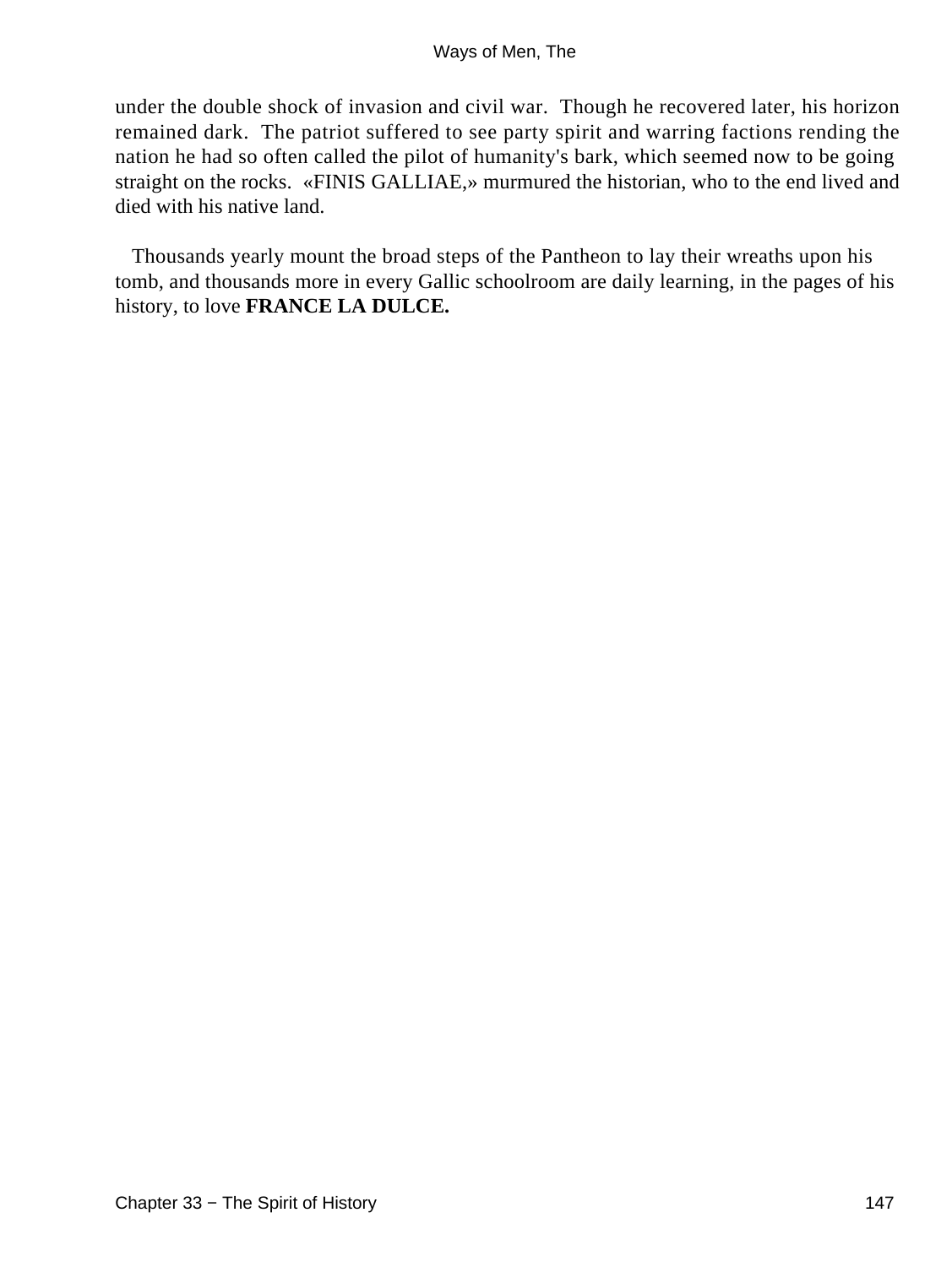# **Table of Content**

**[Chapter 1 − "UNCLE SAM"](#page-3-0)**

**[Chapter 2 − Domestic Despots](#page-6-0)**

**[Chapter 3 − Cyrano, Rostand, Coquelin](#page-10-0)**

**[Chapter 4 − Machine−made Men](#page-15-0)**

**[Chapter 5 − Parnassus](#page-20-0)**

**[Chapter 6 − Modern Architecture](#page-24-0)**

**[Chapter 7 − Worldly Color−Blindness](#page-29-0)**

**[Chapter 8 − Idling in Mid−Ocean](#page-33-0)**

**[Chapter 9 − "Climbers" in England](#page-37-0)**

**[Chapter 10 − CALVE at Cabrieres](#page-41-0)**

**[Chapter 11 − A Cry For Fresh Air](#page-45-0)**

**[Chapter 12 − The Paris of our Grandparents](#page-49-0)**

**[Chapter 13 − Some American Husbands](#page-53-0)**

**[Chapter 14 − "CAROLUS"](#page-57-0)**

**[Chapter 15 − The Grand Opera Fad](#page-61-0)**

**[Chapter 16 − The Poetic CABARETS of Paris](#page-67-0)**

**[Chapter 17 − Etiquette At Home and Abroad](#page-74-0)**

**[Chapter 18 − What is "Art"?](#page-78-0)**

**[Chapter 19 − The Genealogical Craze](#page-82-0)**

**[Chapter 20 − As the Twig is Bent](#page-86-0)**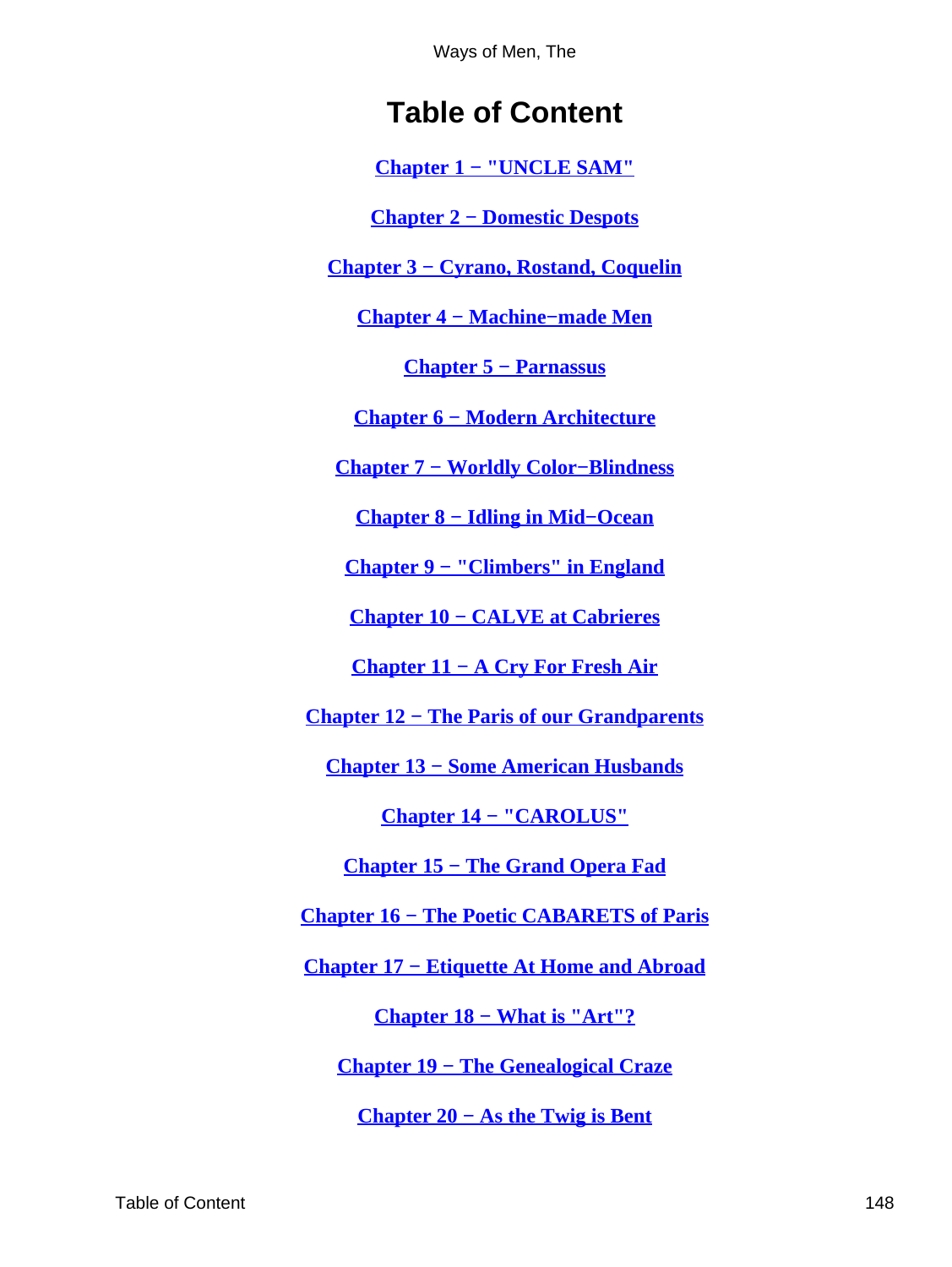**[Chapter 21 − Seven Small Duchesses](#page-90-0)**

<span id="page-149-0"></span>**[Chapter 22 − Growing Old Ungracefully](#page-95-0)**

**[Chapter 23 − Around a Spring](#page-98-0)**

### **[Chapter 24 − The Better Part](#page-102-0)**

**[Chapter 25 − La Comedie Francaise a Orange](#page-105-0)**

**[Chapter 26 − Pre−palatial Newport](#page-110-0)**

**[Chapter 27 − SARDOU at Marly−le−Roy](#page-114-0)**

**[Chapter 28 − Inconsistencies](#page-120-0)**

**[Chapter 29 − Modern "Cadets de Gascogne"](#page-125-0)**

**[Chapter 30 − The Dinner and the Drama](#page-130-0)**

**[Chapter 31 − The Modern ASPASIA](#page-135-0)**

**[Chapter 32 − A Nation in a Hurry](#page-138-0)**

**[Chapter 33 − The Spirit of History](#page-144-0)**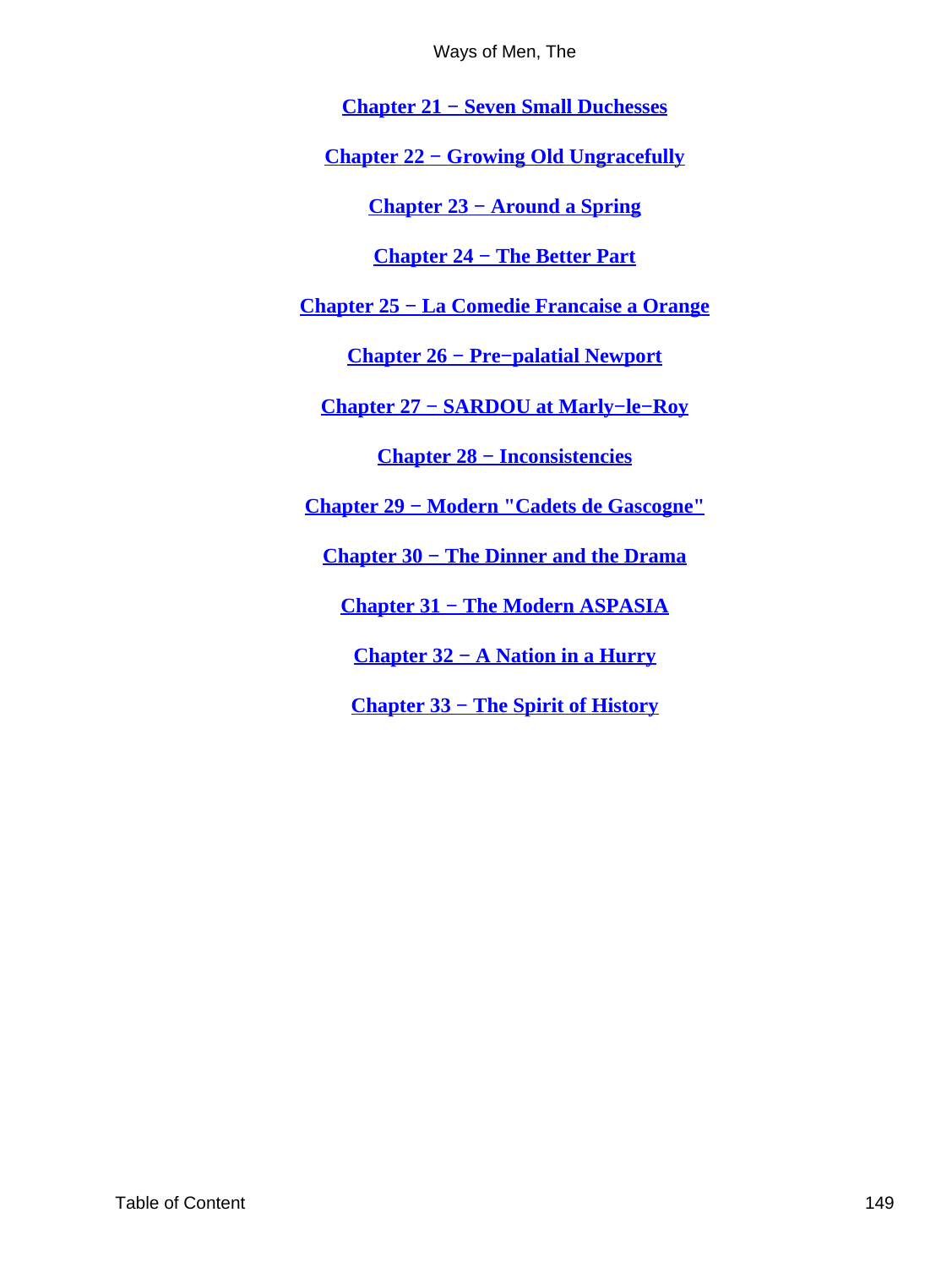# **You are reading a Phoenix Edition:**

It was converted from clean and standard xhtml/xml files. It uses metatags to identify content, and other data. The available resources specific to each ebook format were used to give the reader a pleasant reading experience.

More detais available at Phoenix−Library.org website.

Any suggestion that helps us to improve these editions are welcome.

**The Phoenix−Library Team**